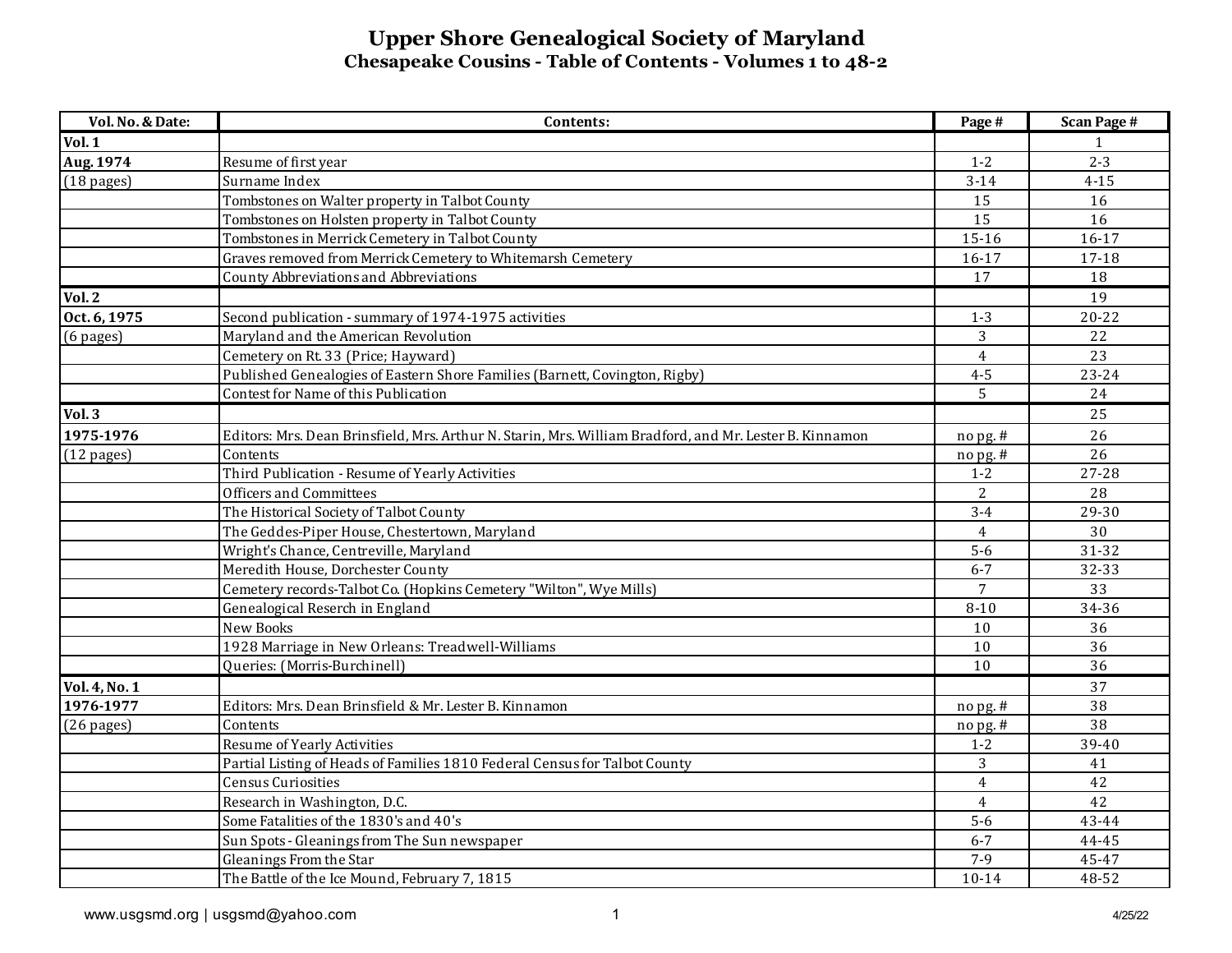| Vol. No. & Date:     | Contents:                                                                                                           | Page #    | <b>Scan Page #</b> |
|----------------------|---------------------------------------------------------------------------------------------------------------------|-----------|--------------------|
|                      | From Caroline County Where Did They Go? (1800-1875)                                                                 | 15-16     | 53-54              |
|                      | Cemetery at Bishop's Head Hunting Lodge, Cambridge, Dorchester County, MD                                           | 16        | 54                 |
|                      | Cemetery Records, Wicomico County MD                                                                                | $16 - 17$ | 54-55              |
|                      | Cemetery Records, Kent County (Historic Graves, Private Burial Grounds and Cemeteries of Kent Co., MD)              |           |                    |
|                      | (cont'd. in Vol. 4, No. 2, pg. 12-13)                                                                               | 17-20     | 55-58              |
|                      | Internal Revenue Assessment List for Upper Shore Tax Divisions, 1862 (cont'd. in Vol. 4, No. 2, pg. 16-18)          | $21 - 24$ | 59-62              |
|                      | Necrology                                                                                                           | 24        | 62                 |
| <b>Vol. 4, No. 2</b> |                                                                                                                     |           | 63                 |
| 1977-1978            | Editors: Mrs. Margret Brinsfield & Mr. Lester B. Kinnamon                                                           | nopg.#    | 64                 |
| $(28$ pages)         | Contents                                                                                                            | nopg.#    | 64                 |
|                      | Reminder                                                                                                            | 2         | 65                 |
|                      | <b>Resume of Fall Meetings</b>                                                                                      | 3         | 66                 |
|                      | <b>Baynard Family</b>                                                                                               | $4 - 11$  | 67-74              |
|                      | Cemetery Records, Kent County (Historic Graves, Private Burial Grounds and Cemeteries of Kent Co., MD)              |           |                    |
|                      | (cont'd. in Vol. 5, No. 1, pg. 5-6)                                                                                 | $12 - 13$ | 75-76              |
|                      | Family Record of James Crosby, 1790-19                                                                              | 14-15     | 77-78              |
|                      | Internal Revenue Assessment List for Upper Shore Tax Divisions, 1862 (cont'd. in Vol. 5, No. 1, pg. 9-11)           | 16-18     | 79-81              |
|                      | New Records Available for Genealogical Research on the Upper Shore                                                  | 18        | 81                 |
|                      | Chancellor Road Tombstone Inscriptions                                                                              | 19-20     | 82-83              |
|                      | Upper Shore Depositions (cont'd. in Vol. 5, No. 1, pg. 12-13)                                                       | $21 - 22$ | 84-85              |
|                      | Volume One of the Queenstown News-Extractions from the year 1882 (it says at the bottom of this article "to be      |           |                    |
|                      | continued", but can't find any more)                                                                                | 23-24     | 86-87              |
|                      | <b>Browsing Corner</b>                                                                                              | 25        | 88                 |
|                      | News Items, 1809                                                                                                    | 25        | 88                 |
|                      | Queries: (Bennett, Benson-Harvey, Kirby-Rawlings, Morris, Tilden)                                                   | 25        | 88                 |
|                      | <b>MEMBERS FOR 1977-1978</b>                                                                                        | $26 - 27$ | 89-90              |
| Vol. 5, No. 1        |                                                                                                                     |           | 91                 |
| 1978                 | Editors: Mrs. Margret L. Brinsfield & Mr. Lester B. Kinnamon                                                        | nopg.#    | 92                 |
| $(29$ pages)         | Contents                                                                                                            | nopg.#    | 92                 |
|                      | <b>Resume of Spring Meetings</b>                                                                                    | 2         | 93                 |
|                      | An Addition to a Baynard Line                                                                                       | $3-4$     | 94-95              |
|                      | Cemetery Records, Kent County (Historic Graves, Private Burial Grounds and Cemeteries of Kent Co., MD)              |           |                    |
|                      | (cont'd. in Vol. 5, No. 2, pg. 5-6) (see also correction to Bouvier-Kennedy place of marriage in Vo. 15, No. 2, pg. |           |                    |
|                      | 30)                                                                                                                 | $5-6$     | 96-97              |
|                      | <b>Beard Family Bible Record</b>                                                                                    | $7 - 8$   | 98-99              |
|                      | Wroten Family Bible Record                                                                                          | 8         | 99                 |
|                      | Internal Revenue Assessment List for Upper Shore Tax Divisions, 1862 (cont'd. in Vol. 6, No. 1, pg. 12-14)          | $9 - 11$  | 100-102            |
|                      | Upper Shore Depositions (cont'd. in Vol. 5, No. 2, pg. 22-23)                                                       | $12 - 13$ | 103-104            |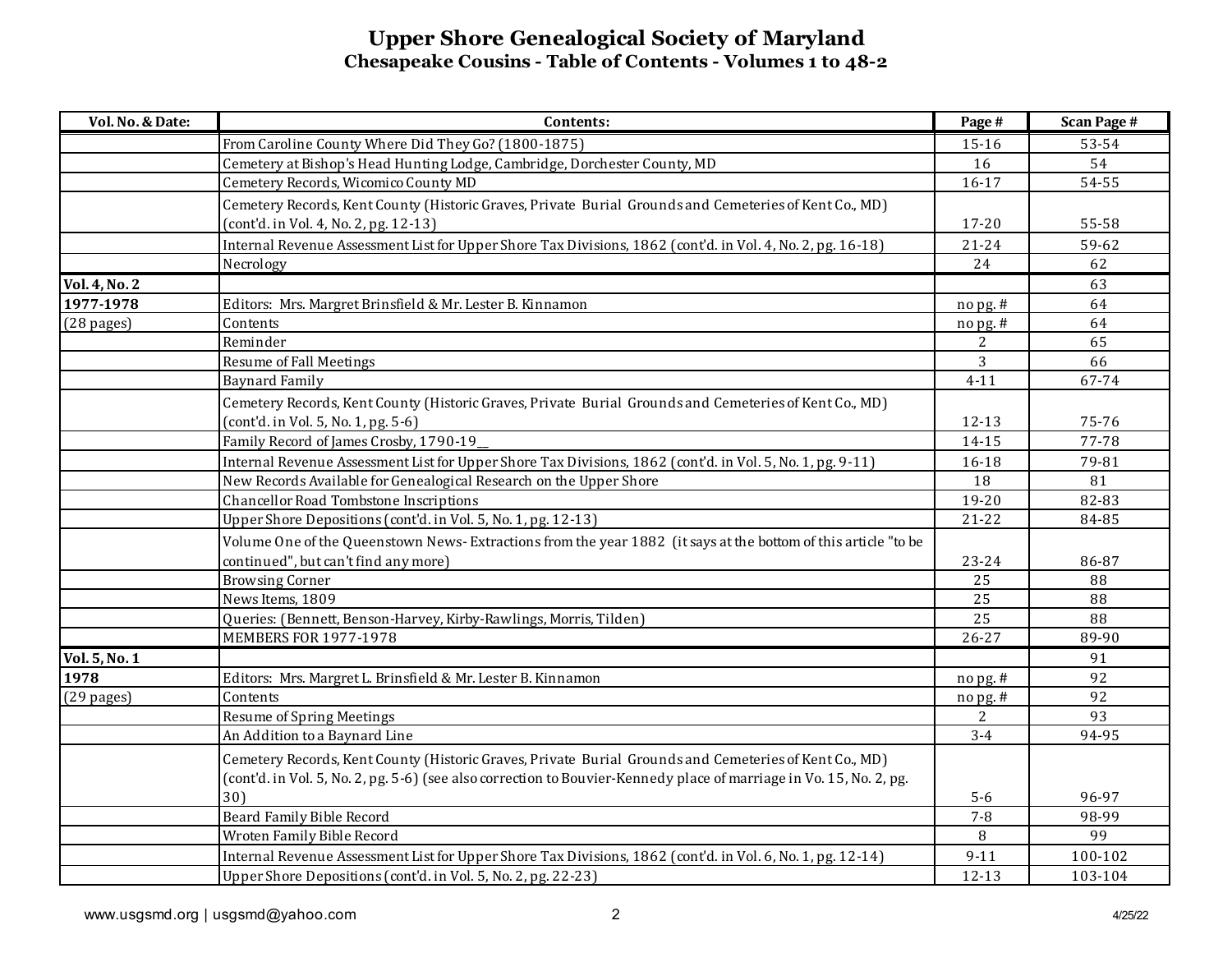| Vol. No. & Date:     | Contents:                                                                                                  | Page #                              | <b>Scan Page #</b> |
|----------------------|------------------------------------------------------------------------------------------------------------|-------------------------------------|--------------------|
|                      | 1678 "Census" of Talbot County                                                                             | 14-17                               | 105-108            |
|                      | Partial Listing of Heads of Families 1810 Federal Census, Talbot County                                    | 18                                  | 109                |
|                      | Seventh Federal Population Census 1850, Queen Anne's County, Maryland (cont'd. in Vol. 5, No. 2, pg. 7-10) | 19-22                               | 110-113            |
|                      | Judge Samuel Beale Merrick and Family                                                                      | 23                                  | 114                |
|                      | Glimpses of Colonial Talbot and a History of the Peachblossom Congregation                                 | $24 - 25$                           | 115-116            |
|                      | Gleanings from some Eastern Shore Newspapers                                                               | $26 - 27$                           | 117-118            |
|                      | Queries: (Applegarth-Johnson-Miskimon-Young, Bartlett, Brinsfield)                                         | 27                                  | 118                |
|                      | Maryland Reference Books                                                                                   | 28                                  | 119                |
| <b>Vol. 5, No. 2</b> |                                                                                                            |                                     | 120                |
| 1979                 | Editors: Mrs. Margret L. Brinsfield & Mr. Lester B. Kinnamon                                               | no pg. #                            | 121                |
| $(25$ pages)         | Contents                                                                                                   | $\frac{\text{no} \, \text{pg.}}{n}$ | 121                |
|                      | Resume of Fall Meetings                                                                                    | $\overline{c}$                      | 122                |
|                      | Farewell from Margret L. Brinsfield, co-editor of Chesapeake Cousins                                       | $\overline{2}$                      | 122                |
|                      | Upper Shore Genealogical Society of Maryland 1978 Awards                                                   | $3-4$                               | 123-124            |
|                      | Cemetery Records, Kent County (Historic Graves, Private Burial Grounds and Cemeteries of Kent Co., MD)     |                                     |                    |
|                      | (cont'd. from Vol. 5, No. 1, pg. 5-6 - at end says to be continued, but was not) End                       | $5-6$                               | 125-126            |
|                      | Seventh Federal Population Census 1850, Queen Anne's County, Maryland (cont'd. in Vol. 6, No. 1, pg. 8-11) | $7 - 10$                            | 127-130            |
|                      | Memoirs of Nonagenarian Elizabeth A. Mundy                                                                 | $11 - 12$                           | 131-132            |
|                      | Indian Town Cemetery, Vienna, Dorchester County                                                            | 12                                  | 122                |
|                      | How to Preserve this commemorative issue of the Journal                                                    | 12                                  | 122                |
|                      | Unpublished Family Bible Records of Maryland, Delaware, and Pennsylvania                                   | 13-18                               | 133-138            |
|                      | Queries: (Harding, Boyer, Parks, Shehee, Smith, Hurley, Lankford, Browning)                                | 18                                  | 138                |
|                      | Allemby Jump's Deposition                                                                                  | 19-20                               | 139-140            |
|                      | Cheezum Cemetery, Preston, Caroline County, Maryland                                                       | 21                                  | 141                |
|                      | Upper Shore Depositions (cont'd. in Vol. 7, No. 1, pg. 24-26)                                              | $22 - 23$                           | 142-143            |
|                      | Grandfather's Grave (Samuel Sennett)                                                                       | 24                                  | 144                |
| Vol. 6, No. 1        |                                                                                                            |                                     | 145                |
| 1979                 | Editor: Mrs. Irma S. Harper                                                                                | no pg. #                            | 146                |
| $(24$ pages)         | Contents                                                                                                   | $\frac{\text{no} \, \text{pg.}}{n}$ | 146                |
|                      | <b>Dorchester County Cemeteries</b>                                                                        | $1-2$                               | 147-148            |
|                      | <b>Talbot County Cemeteries</b>                                                                            | 2                                   | 148                |
|                      | 1678 Census of Dorchester County                                                                           | $3 - 4$                             | 149-150            |
|                      | Lower Del-Mar-Va Genealogical Society                                                                      | $\overline{4}$                      | 150                |
|                      | Book Review - "Descendants of Caleb Wright, 1760-1979"                                                     | $\overline{5}$                      | 151                |
|                      | In Memoriam - "Minerva Arthur Wilson Freeland"                                                             | 5                                   | 151                |
|                      | William McKenzie, Testator                                                                                 | 6                                   | 152                |
|                      | From the Editor's Desk                                                                                     | 6                                   | 152                |
|                      | William Proctor, Veteran                                                                                   | $\overline{7}$                      | 152                |
|                      | Queries: (Ambrose, Phillips, Allen, Oldfield)                                                              | $\overline{7}$                      | 153                |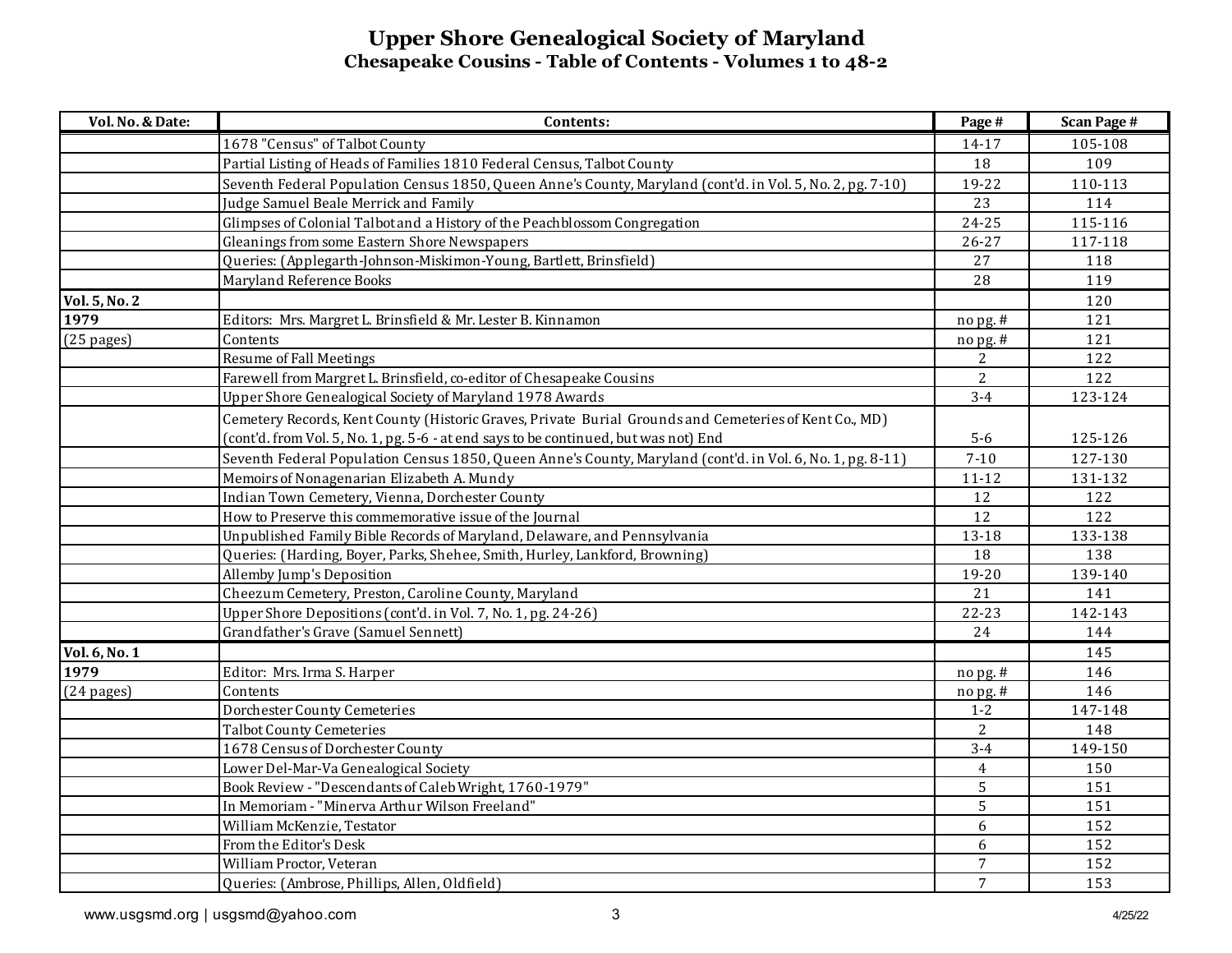| Seventh Federal Population Census 1850, Queen Anne's County, Maryland (cont'd. in Vol. 6, No. 2, pg. 1-4)<br>$8 - 11$<br>154-157<br>Internal Revenue Assessment List for Upper Shore Tax Divisions, 1862 (cont'd. in Vol. 6, No. 2, pg. 16-19)<br>$12 - 14$<br>158-160<br>Descendants of Caleb Wright<br>15-18<br>161-164<br>Members and Surname Listing (1979-1980)<br>165-167<br>19-21<br>22<br><b>Bible Records of Fairbank Family</b><br>168<br>Vol. 6, No. 2<br>169<br>1980<br>Editor: Irma S. Harper<br>170<br>no pg. #<br>Contents<br>170<br>$(44$ pages)<br>no pg. #<br>Seventh Federal Population Census 1850, Queen Anne's County, Maryland (cont'd. in Vol. 7, No. 1, pg. 10-13)<br>$1-4$<br>171-174<br>Extracts from the Register of Rev. Joseph Carlile<br>$5 - 11$<br>175-181<br>Caroline County Cemeteries (Private burial ground on Holly Road, near Ridgely; Anthony Farm, Denton)<br>11<br>181<br>Court Clerk Exercise<br>11<br>181<br>Six Months in 1854 - Marriages & Deaths in the Easton Gazette, 1st six months (cont'd. in Vol. 7, No. 1, pg. 3-9)<br>12-15<br>182-185<br>Internal Revenue Assessment List for Upper Shore Tax Divisions, 1862 (cont'd. in Vol. 8, No. 1, pg. 5-6)<br>16-19<br>186-189<br><b>Genealogical Society of Cecil County</b><br>19<br>189 |
|--------------------------------------------------------------------------------------------------------------------------------------------------------------------------------------------------------------------------------------------------------------------------------------------------------------------------------------------------------------------------------------------------------------------------------------------------------------------------------------------------------------------------------------------------------------------------------------------------------------------------------------------------------------------------------------------------------------------------------------------------------------------------------------------------------------------------------------------------------------------------------------------------------------------------------------------------------------------------------------------------------------------------------------------------------------------------------------------------------------------------------------------------------------------------------------------------------------------------------------------------------------------------------------------|
|                                                                                                                                                                                                                                                                                                                                                                                                                                                                                                                                                                                                                                                                                                                                                                                                                                                                                                                                                                                                                                                                                                                                                                                                                                                                                            |
|                                                                                                                                                                                                                                                                                                                                                                                                                                                                                                                                                                                                                                                                                                                                                                                                                                                                                                                                                                                                                                                                                                                                                                                                                                                                                            |
|                                                                                                                                                                                                                                                                                                                                                                                                                                                                                                                                                                                                                                                                                                                                                                                                                                                                                                                                                                                                                                                                                                                                                                                                                                                                                            |
|                                                                                                                                                                                                                                                                                                                                                                                                                                                                                                                                                                                                                                                                                                                                                                                                                                                                                                                                                                                                                                                                                                                                                                                                                                                                                            |
|                                                                                                                                                                                                                                                                                                                                                                                                                                                                                                                                                                                                                                                                                                                                                                                                                                                                                                                                                                                                                                                                                                                                                                                                                                                                                            |
|                                                                                                                                                                                                                                                                                                                                                                                                                                                                                                                                                                                                                                                                                                                                                                                                                                                                                                                                                                                                                                                                                                                                                                                                                                                                                            |
|                                                                                                                                                                                                                                                                                                                                                                                                                                                                                                                                                                                                                                                                                                                                                                                                                                                                                                                                                                                                                                                                                                                                                                                                                                                                                            |
|                                                                                                                                                                                                                                                                                                                                                                                                                                                                                                                                                                                                                                                                                                                                                                                                                                                                                                                                                                                                                                                                                                                                                                                                                                                                                            |
|                                                                                                                                                                                                                                                                                                                                                                                                                                                                                                                                                                                                                                                                                                                                                                                                                                                                                                                                                                                                                                                                                                                                                                                                                                                                                            |
|                                                                                                                                                                                                                                                                                                                                                                                                                                                                                                                                                                                                                                                                                                                                                                                                                                                                                                                                                                                                                                                                                                                                                                                                                                                                                            |
|                                                                                                                                                                                                                                                                                                                                                                                                                                                                                                                                                                                                                                                                                                                                                                                                                                                                                                                                                                                                                                                                                                                                                                                                                                                                                            |
|                                                                                                                                                                                                                                                                                                                                                                                                                                                                                                                                                                                                                                                                                                                                                                                                                                                                                                                                                                                                                                                                                                                                                                                                                                                                                            |
|                                                                                                                                                                                                                                                                                                                                                                                                                                                                                                                                                                                                                                                                                                                                                                                                                                                                                                                                                                                                                                                                                                                                                                                                                                                                                            |
|                                                                                                                                                                                                                                                                                                                                                                                                                                                                                                                                                                                                                                                                                                                                                                                                                                                                                                                                                                                                                                                                                                                                                                                                                                                                                            |
|                                                                                                                                                                                                                                                                                                                                                                                                                                                                                                                                                                                                                                                                                                                                                                                                                                                                                                                                                                                                                                                                                                                                                                                                                                                                                            |
| In Memoriam "Mrs. Sara Seth Clerk"<br>19<br>189                                                                                                                                                                                                                                                                                                                                                                                                                                                                                                                                                                                                                                                                                                                                                                                                                                                                                                                                                                                                                                                                                                                                                                                                                                            |
| Union M.E. Cemetery, Worton, Kent County, MD<br>$20 - 24$<br>190-194                                                                                                                                                                                                                                                                                                                                                                                                                                                                                                                                                                                                                                                                                                                                                                                                                                                                                                                                                                                                                                                                                                                                                                                                                       |
| Prouse Family Bible Records (see also Vol. 7, No. 2, page 9-10 & Vol. 32, No. 2, pg. 21)<br>25-26<br>195-196                                                                                                                                                                                                                                                                                                                                                                                                                                                                                                                                                                                                                                                                                                                                                                                                                                                                                                                                                                                                                                                                                                                                                                               |
| Marks of Cattell and Hoggs, Kent County, 1694-1702<br>26-27<br>196-197                                                                                                                                                                                                                                                                                                                                                                                                                                                                                                                                                                                                                                                                                                                                                                                                                                                                                                                                                                                                                                                                                                                                                                                                                     |
| Pedigree in a Petition (presented by James Chaplain, Jr. for land of his Grandfather, Matthew Jenkins)<br>28-29<br>198-199                                                                                                                                                                                                                                                                                                                                                                                                                                                                                                                                                                                                                                                                                                                                                                                                                                                                                                                                                                                                                                                                                                                                                                 |
| Kelley-Willis Cemetery Records (formerly of Quaker Church, corner of Main Street and Back Landing Road,<br>Preston,                                                                                                                                                                                                                                                                                                                                                                                                                                                                                                                                                                                                                                                                                                                                                                                                                                                                                                                                                                                                                                                                                                                                                                        |
| 29<br>199<br>Maryland)                                                                                                                                                                                                                                                                                                                                                                                                                                                                                                                                                                                                                                                                                                                                                                                                                                                                                                                                                                                                                                                                                                                                                                                                                                                                     |
| Weston's Dead Moved (Cambridge, Dorchester County, MD)<br>29-31<br>199-201                                                                                                                                                                                                                                                                                                                                                                                                                                                                                                                                                                                                                                                                                                                                                                                                                                                                                                                                                                                                                                                                                                                                                                                                                 |
| Virginia Vital Statistics Genealogy Information<br>32<br>202                                                                                                                                                                                                                                                                                                                                                                                                                                                                                                                                                                                                                                                                                                                                                                                                                                                                                                                                                                                                                                                                                                                                                                                                                               |
| Pedigree-Petition Puzzle Solution<br>32<br>202                                                                                                                                                                                                                                                                                                                                                                                                                                                                                                                                                                                                                                                                                                                                                                                                                                                                                                                                                                                                                                                                                                                                                                                                                                             |
| Queries: (Decourse, White, Anthony, Lowe, Pritchett, Trice, Roe-Ward, Lankford-Willey, Willey, Chance)<br>33<br>203                                                                                                                                                                                                                                                                                                                                                                                                                                                                                                                                                                                                                                                                                                                                                                                                                                                                                                                                                                                                                                                                                                                                                                        |
| Spring 1980 - Surname List (4 pages) & Membership List (5 pages)<br>204-212<br>$no$ pg. $#$                                                                                                                                                                                                                                                                                                                                                                                                                                                                                                                                                                                                                                                                                                                                                                                                                                                                                                                                                                                                                                                                                                                                                                                                |
| Vol. 7, No. 1<br>213                                                                                                                                                                                                                                                                                                                                                                                                                                                                                                                                                                                                                                                                                                                                                                                                                                                                                                                                                                                                                                                                                                                                                                                                                                                                       |
| 1980-1981<br>Editor: Irma S. Harper<br>214<br>$n$ o pg. #                                                                                                                                                                                                                                                                                                                                                                                                                                                                                                                                                                                                                                                                                                                                                                                                                                                                                                                                                                                                                                                                                                                                                                                                                                  |
| 214<br>$(29$ pages)<br>Contents<br>no pg. #                                                                                                                                                                                                                                                                                                                                                                                                                                                                                                                                                                                                                                                                                                                                                                                                                                                                                                                                                                                                                                                                                                                                                                                                                                                |
| Report of the Awards Committee<br>$1 - 2$<br>215-216                                                                                                                                                                                                                                                                                                                                                                                                                                                                                                                                                                                                                                                                                                                                                                                                                                                                                                                                                                                                                                                                                                                                                                                                                                       |
| Six Months in 1854 - Marriages and Deaths in the Easton Gazette, last six months (cont'd. from Vol. 6, No. 2, pg.<br>12-15) End<br>$3-9$<br>217-223                                                                                                                                                                                                                                                                                                                                                                                                                                                                                                                                                                                                                                                                                                                                                                                                                                                                                                                                                                                                                                                                                                                                        |
| $\mathbf{9}$<br>Heatherington Cemetery (near St. Michaels, Talbot County, Maryland<br>223                                                                                                                                                                                                                                                                                                                                                                                                                                                                                                                                                                                                                                                                                                                                                                                                                                                                                                                                                                                                                                                                                                                                                                                                  |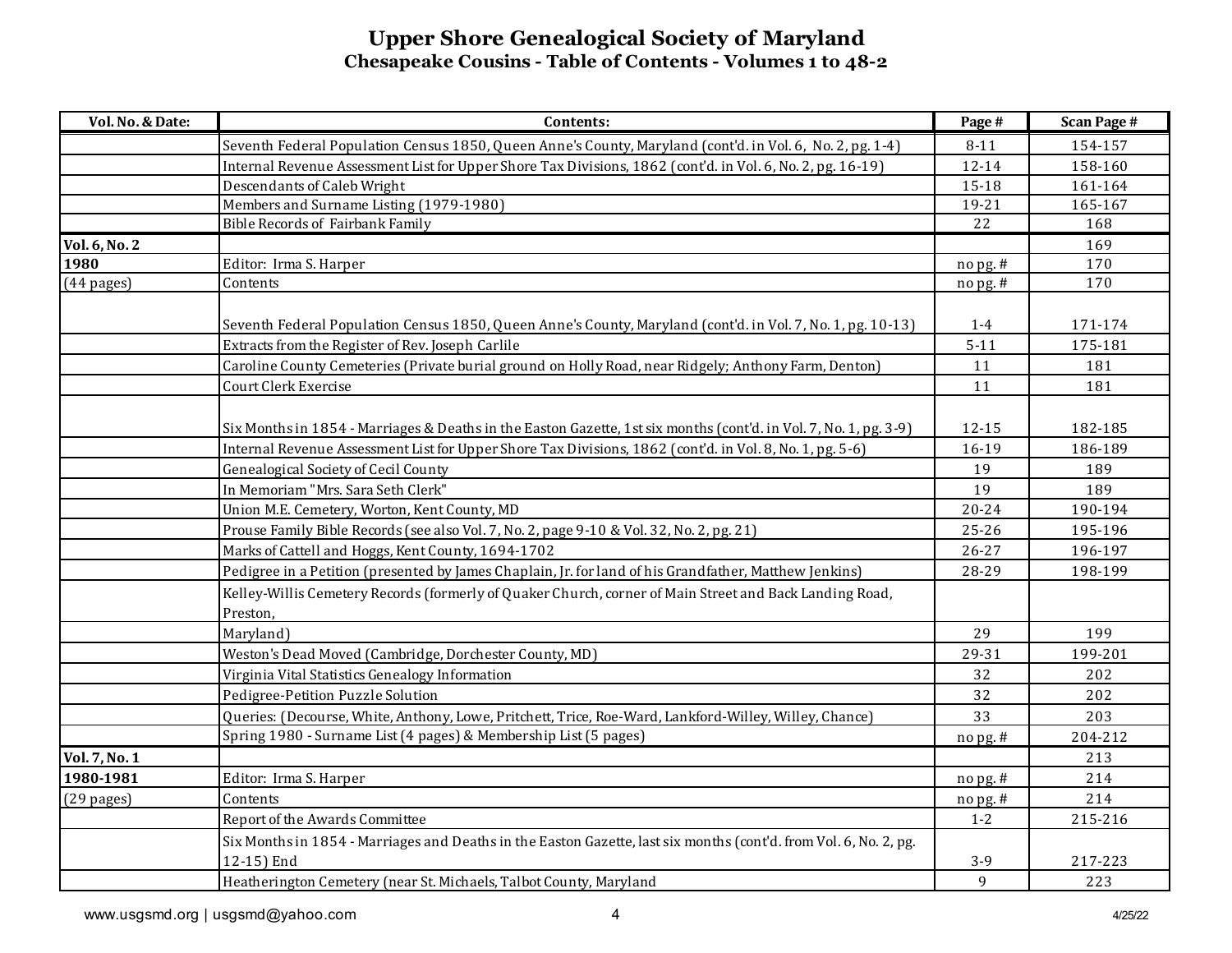| Vol. No. & Date: | Contents:                                                                                                         | Page #    | <b>Scan Page #</b> |
|------------------|-------------------------------------------------------------------------------------------------------------------|-----------|--------------------|
|                  | Seventh Federal Population Census, Queen Anne's Co., 1850 (cont'd. in Vol. 7, No. 2, pg. 11-14)                   | $10 - 13$ | 224-227            |
|                  | Family Charts by members Mrs. Robert C. Munger and Mrs. Catherine E. Reese                                        | 14-15     | 228-229            |
|                  | <b>Stowell Family Bible Records</b>                                                                               | 15-16     | 229-230            |
|                  | Some Talbot-Jersey Ties                                                                                           | 16-17     | 230-231            |
|                  | Military Record of Aaron Mitchell                                                                                 | 17        | 231                |
|                  | A List of Marriages Performed by the Rev. Robert E. Kemp (cont'd. in Vol. 7, No. 2, pg. 1-3)                      | 18-21     | 232-235            |
|                  | Who Was Where When ??                                                                                             | 22        | 236                |
|                  | Death of a Prominent Citizen (Matthew Patton)                                                                     | 23        | 237                |
|                  | Hubbard Cemetery (on Trice Farm, Rt. 313, near Federalsburg, MD)                                                  | 23        | 237                |
|                  | Upper Shore Depositions (cont'd. in Vol. 8, No. 1, pg. 12-13)                                                     | 24-26     | 238-240            |
|                  | Queries: (Passapae, Wolf, Frazier, Wilson, Moore, Whitely, Chance, Andrews, Dorman, Ryland)                       | 27        | 241                |
|                  | Needs and News                                                                                                    | 27        | 241                |
| Vol. 7, No. 2    |                                                                                                                   |           | 242                |
| 1980-1981        | Editor: Mrs. Irma S. Harper                                                                                       | no pg. #  | 243                |
| $(57$ pages)     | Contents                                                                                                          | nopg.#    | 243                |
|                  | A List of Marriages Performed by the Rev. Robert E. Kemp (cont'd. in Vol. 8, No. 2, pg. 16-19)                    | $1 - 3$   | 244-246            |
|                  | Six Years Before Sumter (cont'd. in Vol. 8, No. 2, pg. 6-12)                                                      | $4-9$     | 247-252            |
|                  | Thomas Hopkins Cemetery (Rt. 50 at Skipton, Talbot County, Maryland)                                              | 9         | 252                |
|                  | Prouse Family Bible Records (see also Vol. 6, No. 2, pg. 25-26 & Vol. 32, No. 2, pg. 21)                          | $9 - 10$  | 252-253            |
|                  | Across the Border                                                                                                 | 10        | 253                |
|                  | Seventh Federal Population Census 1850, Queen Anne's Co. (cont'd. in Vol. 8, No. 1, pg. 1-4)                      | $11 - 14$ | 254-257            |
|                  | Family Chart, by Member Edward W. Sutton                                                                          | 15        | 258                |
|                  | Family Chart, by Member Mrs. Evelyn J. T. Metzler (cont'd. in Vol. 8, No. 1, pg. 8-9)                             | 16-17     | 259-260            |
|                  | Barristers Abroad (Bozman, Goldsborough, Hemsley, Hollyday, Milligan, Tilghman)                                   | 18        | 261                |
|                  | Bruff Family Cemetery (on Stewart farm, end of Mack's Lane, McDaniel, Talbot County, Maryland)                    | 18        | 261                |
|                  | News and Views                                                                                                    | 19        | 262                |
|                  | Queries: (Elzey-Driskill, Phillips, Ryland, Evault-Thomas-Wallis-Bodien, Smith, Kemp, Shendollar, Willey)         | 20        | 263                |
|                  | Quips and Quotes                                                                                                  | 20        | 263                |
|                  | Index to Volumes 1 through 6 - 1973 - 1980                                                                        | 21-55     | 264-298            |
| Vol. 8, No. 1    |                                                                                                                   |           | 299                |
| 1981-1982        | Editor: Mrs. Irma S. Harper                                                                                       | no pg. #  | 300                |
| $(36$ pages)     | Contents                                                                                                          | nopg.#    | 300                |
|                  | Seventh Federal Population Census, 1850, Queen Anne's Co. (cont'd. from Vol. 7, No. 2, pg. 11-14 - says at end to |           |                    |
|                  | be                                                                                                                |           |                    |
|                  | continued, but was not) End                                                                                       | $1 - 4$   | 301-304            |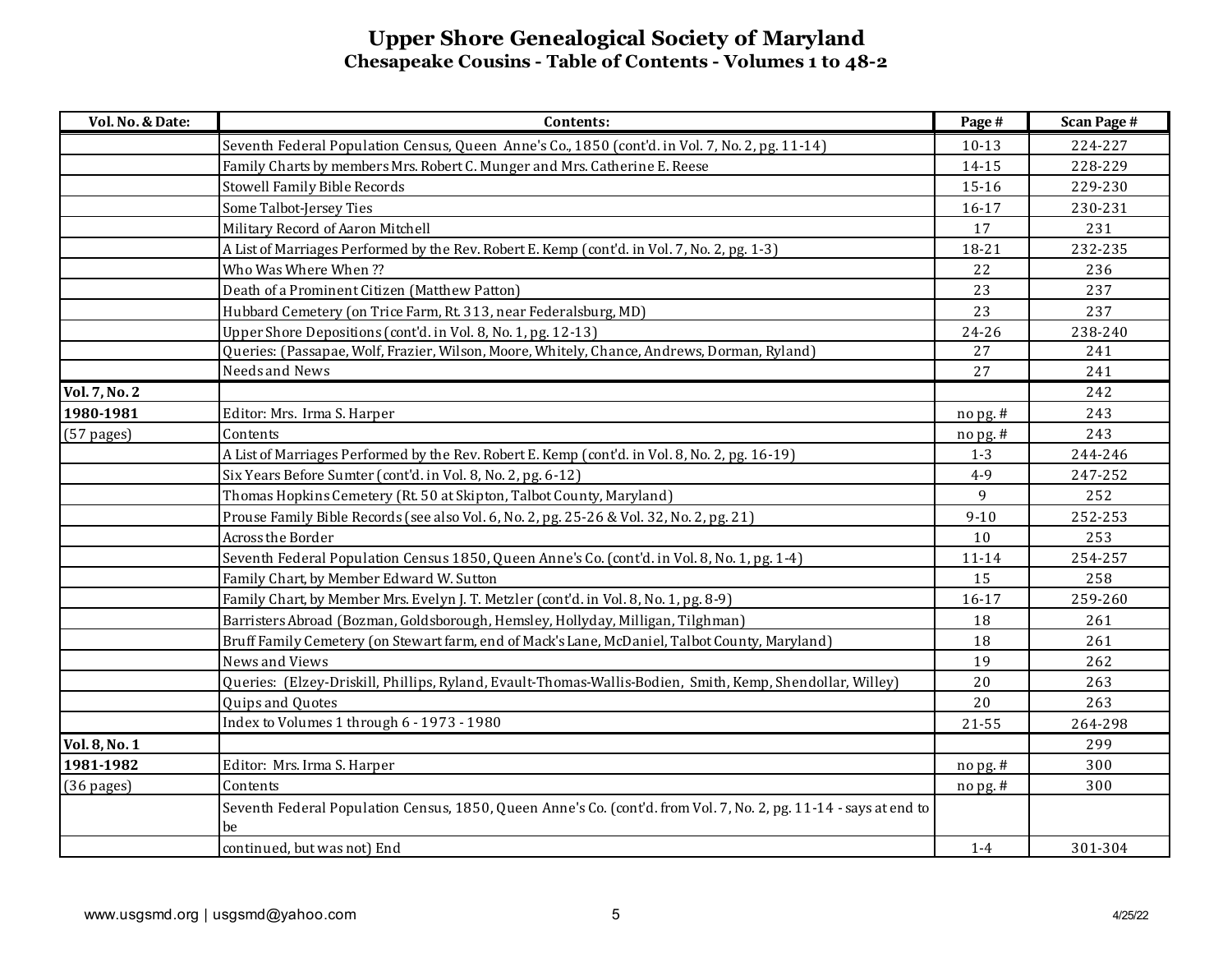| Vol. No. & Date:     | Contents:                                                                                                                                                                                                                                              | Page #         | <b>Scan Page #</b> |
|----------------------|--------------------------------------------------------------------------------------------------------------------------------------------------------------------------------------------------------------------------------------------------------|----------------|--------------------|
|                      |                                                                                                                                                                                                                                                        |                |                    |
|                      | Internal Revenue Assessment List Upper Shore Tax Divisions, 1862 (says at end to be continued, but was not)                                                                                                                                            | $5-6$          | 305-306            |
|                      | Family Chart, by Member Julia Anne Covington Kidd                                                                                                                                                                                                      | 7              | 307                |
|                      | Family Chart, by Member Evelyn J. T. Metzler (cont'd. from Vol. 7, No. 2, pg. 16-17) End                                                                                                                                                               | $8 - 9$        | 308-309            |
|                      | Dudley's Chapel 1783, Methodist Church Cemetery                                                                                                                                                                                                        | 9              | 309                |
|                      | Quips and Quotes                                                                                                                                                                                                                                       | 9              | 309                |
|                      | An Ashley - Blackiston Connection                                                                                                                                                                                                                      | 10             | 310                |
|                      | Cooper Cemetery (Rt. 33 below junction with Route named "Pot Pye Road)                                                                                                                                                                                 | $10 - 11$      | 310-311            |
|                      | Harrison Cemetery (Church Neck, west of St. Michaels, Talbot County, Maryland)                                                                                                                                                                         | 11             | 311                |
|                      | News (member M. Fletcher Walls appointed president of genealogical society in Bucks County, PA; Mrs. Debby<br>Moxey, member, has accepted editorship of The Dorchester Genealogical Magazine; and info re: National<br>Directory of Local Researchers) | 11             | 311                |
|                      | Upper Shore Depositions (cont'd. in Vol. 8, No. 2, pg. 19-22)                                                                                                                                                                                          | $12 - 13$      | 312-313            |
|                      | Pension List of State of Maryland                                                                                                                                                                                                                      | 14-15          | 314-315            |
|                      | Bible Records of Philip and Elizabeth Custis Teackle Wallis                                                                                                                                                                                            | 15-16          | 315-316            |
|                      | Sources of Maryland County Names                                                                                                                                                                                                                       |                | 316-318            |
|                      |                                                                                                                                                                                                                                                        | 16-18          |                    |
|                      | Queries: (Sewell, Kelley, Bowen-Truitt-Cropper, Sudler, Genn-Ginn, Batson-Fairbank, Neal-Fairbank, Edgar-<br>Fairbank, Skinner-Grace, Gossage, Orem-Seth)                                                                                              | 18             | 318                |
|                      | Index Omissions (for Volume 7, No. 2)                                                                                                                                                                                                                  | nopg.#         | 319                |
|                      | Index to Volume 7, No. 1 and No. 2                                                                                                                                                                                                                     | 19-32          | 320-333            |
|                      | Talbot Company at Gettysburg                                                                                                                                                                                                                           | 32             | 333                |
|                      | News and Reviews                                                                                                                                                                                                                                       | backcover      | 334                |
| <b>Vol. 8, No. 2</b> |                                                                                                                                                                                                                                                        |                | 335                |
| 1981-1982            | Editor: Mrs. Irma S. Harper                                                                                                                                                                                                                            | $no$ pg. $#$   | 336                |
| $(35$ pages)         | Contents                                                                                                                                                                                                                                               | nopg.#         | 336                |
|                      | Resume of Fall Meetings (1981) (see correction in Vol. 9, No. 1, pg. 5)                                                                                                                                                                                | $\mathbf{1}$   | 337                |
|                      | Ancestor Chart, by Member Mary Lee Burkhart                                                                                                                                                                                                            | $2 - 3$        | 338-339            |
|                      | Correction, please! Family chart by Mrs. Evelyn J.T. Metzler, Vol. 8, No. 1, pg. 8: #3284 and add #3286 and                                                                                                                                            |                |                    |
|                      | correct the name Munch (should be Muncy)                                                                                                                                                                                                               | 3              | 339                |
|                      | Quips and Quotes                                                                                                                                                                                                                                       | $\overline{3}$ | 339                |
|                      | Parrott (Parratt) Family Bible                                                                                                                                                                                                                         | $4 - 5$        | 340-341            |
|                      | Discovery (Recently in the Register of Wills Office, Talbot County, it was found that JP#7, an administration<br>account book of early 1800, was omitted entirely. Anyone who searched there previously for a probate record                           |                |                    |
|                      | and failed to find it in the index may want to take another look) (see also Vol. 26, No. 1, pg. 32-34                                                                                                                                                  | 5              | 341                |
|                      | Six Years Before Sumter (cont'd. from Vol. 7, No. 2, pg 4-9) End                                                                                                                                                                                       | $6 - 12$       | 342-348            |
|                      | Ancestor Chart, by Member Mrs. Tacie B. Smith                                                                                                                                                                                                          | 12             | 348                |
|                      | A Revolutionary War Wagoner                                                                                                                                                                                                                            | 13-14          | 349-350            |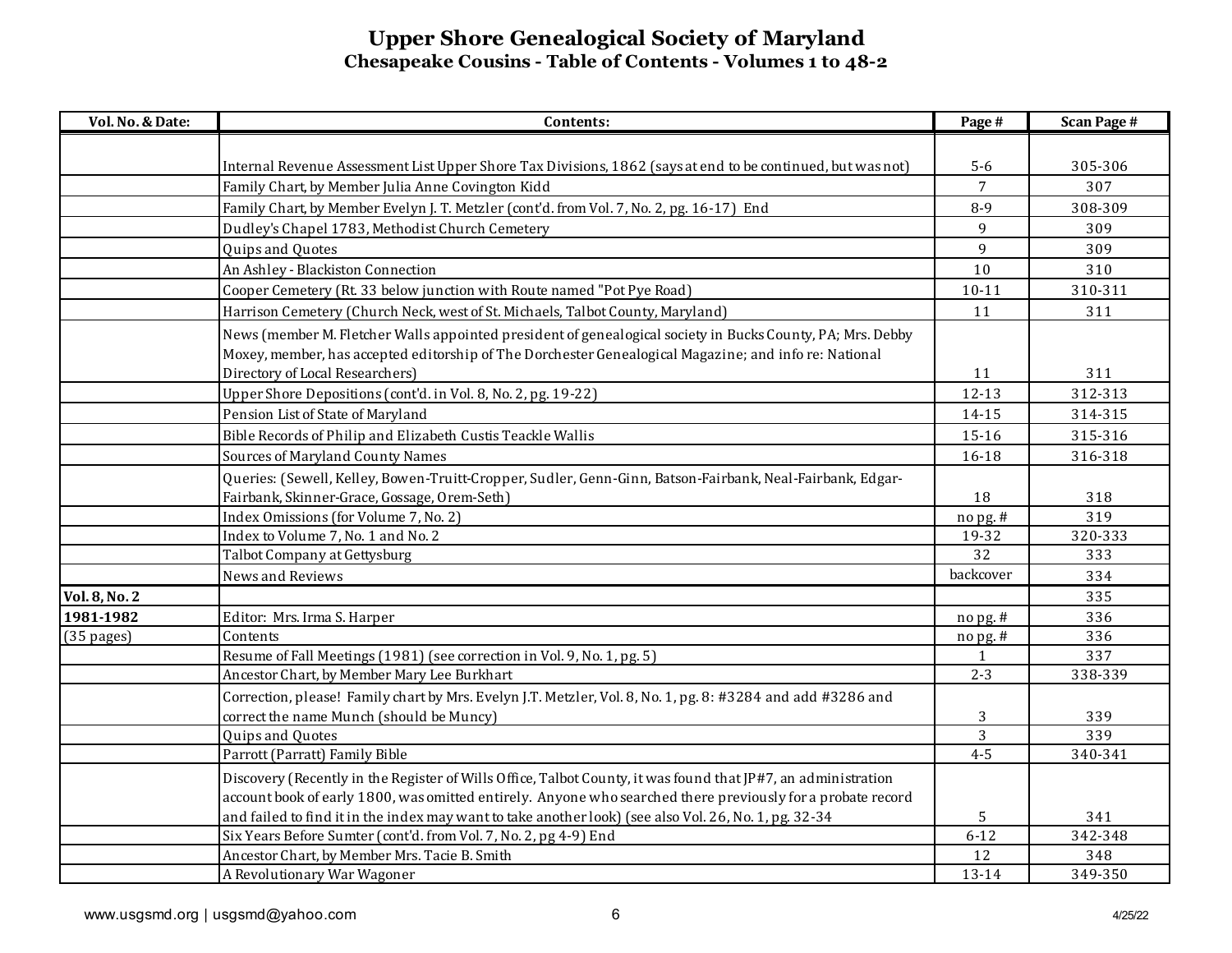| Vol. No. & Date: | Contents:                                                                                                                                                                                                                                                                                                                                                                                                                                                                                                                                     | Page #       | <b>Scan Page #</b> |
|------------------|-----------------------------------------------------------------------------------------------------------------------------------------------------------------------------------------------------------------------------------------------------------------------------------------------------------------------------------------------------------------------------------------------------------------------------------------------------------------------------------------------------------------------------------------------|--------------|--------------------|
|                  | Curtis Cavender Family Bible                                                                                                                                                                                                                                                                                                                                                                                                                                                                                                                  | 14-15        | 350-351            |
|                  | Genealogical Puzzle in a Cemetery                                                                                                                                                                                                                                                                                                                                                                                                                                                                                                             | 15           | 351                |
|                  | Melfield Cemetery, located outside of Centreville, Queen Anne's County, MD (see correction in Vol. 9, No. 1, pg.                                                                                                                                                                                                                                                                                                                                                                                                                              |              |                    |
|                  | 11) See also Vol 14, No. 2, pg. 10-12                                                                                                                                                                                                                                                                                                                                                                                                                                                                                                         | 16           | 352                |
|                  | A List of Marriages Performed by the Rev. Robert E. Kemp (cont'd. from Vol. 7, No. 2, pg. 1-3) End                                                                                                                                                                                                                                                                                                                                                                                                                                            | 16-19        | 352-355            |
|                  | Upper Shore Depositions (cont'd. from Vol. 8, No. 1, pg. 12-13) End                                                                                                                                                                                                                                                                                                                                                                                                                                                                           | 19-22        | 355-358            |
|                  | George O. Trenchard                                                                                                                                                                                                                                                                                                                                                                                                                                                                                                                           | 23           | 359                |
|                  | The Last Revolutionary Soldier (John Grey)                                                                                                                                                                                                                                                                                                                                                                                                                                                                                                    | 23           | 359                |
|                  | Ancestor Chart, by Member Charles Herbert Gibson                                                                                                                                                                                                                                                                                                                                                                                                                                                                                              | 24           | 360                |
|                  | First Regiment, Eastern Shore Infantry, Union Army (cont'd. in Vol. 9, No. 1, pg. 1-3)                                                                                                                                                                                                                                                                                                                                                                                                                                                        | $25 - 26$    | 361-362            |
|                  | Ancestor Chart, by Member Mrs. Kim Brittingham (Thomas) Baynard (see correction in Vol. 9, No. 1, pg. 11)                                                                                                                                                                                                                                                                                                                                                                                                                                     | 27           | 363                |
|                  | Some Maryland Emigrants (cont'd. in Vol. 9, No. 1, pg. 12)                                                                                                                                                                                                                                                                                                                                                                                                                                                                                    | 28-29        | 364-365            |
|                  | Queries: (Shawn-Williams-Peters, Peters-Phillips-Starkey-Lutherbury/Leatherbury, Jump-Roe, Graham,<br>Clayland-Stevens-Roseberry, Ogden-Willett, Harper-Ogden, Hurley-Crosley, Cook, Harper, Troth-Harrison,<br>Kensey-Johns-Sparrow, Paschall-Roberts, Edgar-Grace, Fairbank-Gossage, Hopkins-Gossage, Cornish-Gossage,<br>Gossage Family, West-Gossage, Pratt, Marko, Hayman-Mitchell, Roszell, Fox, Blades, Grewell/Gruwell/Gruelle,<br>Barnes, Cowan, Covington, Dines-Bonner-Tyson, Smith-Pritchett-Haddaway, Keets/Keaths-Smith, Lyons, |              |                    |
|                  | Stevens, Bartlett, Comegys, Cummings, Porter)                                                                                                                                                                                                                                                                                                                                                                                                                                                                                                 | 30-32        | 366-368            |
|                  | <b>Book Reviews</b>                                                                                                                                                                                                                                                                                                                                                                                                                                                                                                                           | backcover    | 369                |
| Vol. 9, No. 1    |                                                                                                                                                                                                                                                                                                                                                                                                                                                                                                                                               |              | 370                |
| 1982-1983        | Editor: Mrs. Irma S. Harper                                                                                                                                                                                                                                                                                                                                                                                                                                                                                                                   | $no$ pg. $#$ | 371                |
| $(35$ pages)     | Contents                                                                                                                                                                                                                                                                                                                                                                                                                                                                                                                                      | $no$ pg. #   | 371                |
|                  | First Regiment, Eastern Shore Infantry, Union Army (cont'd. in Vol. 9, No. 2, pg. 27-28)                                                                                                                                                                                                                                                                                                                                                                                                                                                      | $1 - 3$      | 372-374            |
|                  | Ancestor Chart, by Member Mrs. Richard L. Ayers                                                                                                                                                                                                                                                                                                                                                                                                                                                                                               | $3 - 5$      | 374-376            |
|                  | Correction (Resume of Fall Meetings, Vol. 8, No. 2, pg. 1)                                                                                                                                                                                                                                                                                                                                                                                                                                                                                    | 5            | 376                |
|                  | Dyott Family Bible                                                                                                                                                                                                                                                                                                                                                                                                                                                                                                                            | 6            | 377                |
|                  | One Case, Two Thoughts                                                                                                                                                                                                                                                                                                                                                                                                                                                                                                                        | $7 - 9$      | 378-380            |
|                  | Ancestor Chart, by Member Mrs. Edith Othelia Bittorf Stanfield                                                                                                                                                                                                                                                                                                                                                                                                                                                                                | $9 - 10$     | 380-381            |
|                  | Sullivane - Ennalls - Waggaman Bible                                                                                                                                                                                                                                                                                                                                                                                                                                                                                                          | 11           | 382                |
|                  | Ancestor Chart (Baynard) Correction (correction to Vol. 8, No. 2, pg. 27)                                                                                                                                                                                                                                                                                                                                                                                                                                                                     | 11           | 382                |
|                  | Melfield Cemetery Correction (correction to Vol. 8, No. 2, pg. 16) (see also Vol. 14, No. 2, pg. 10-12)                                                                                                                                                                                                                                                                                                                                                                                                                                       | 11           | 382                |
|                  | Some Maryland Emigrants (cont'd. from Vol. 8, No. 2, pg. 28-29) End                                                                                                                                                                                                                                                                                                                                                                                                                                                                           | 12           | 383                |
|                  | Three Queen Anne's County Cemeteries (Roe-Baynard; Jones-Cook-Downes; Clements-West)                                                                                                                                                                                                                                                                                                                                                                                                                                                          | 13           | 384                |
|                  | A Descendant of Colonel Thomas Smyth                                                                                                                                                                                                                                                                                                                                                                                                                                                                                                          | 13           | 384                |
|                  | The Lady Washington Tea Party                                                                                                                                                                                                                                                                                                                                                                                                                                                                                                                 | 14-17        | 385-388            |
|                  | Akin to Whom?                                                                                                                                                                                                                                                                                                                                                                                                                                                                                                                                 | 17           | 388                |
|                  | Quips and Quotes                                                                                                                                                                                                                                                                                                                                                                                                                                                                                                                              | 17           | 388                |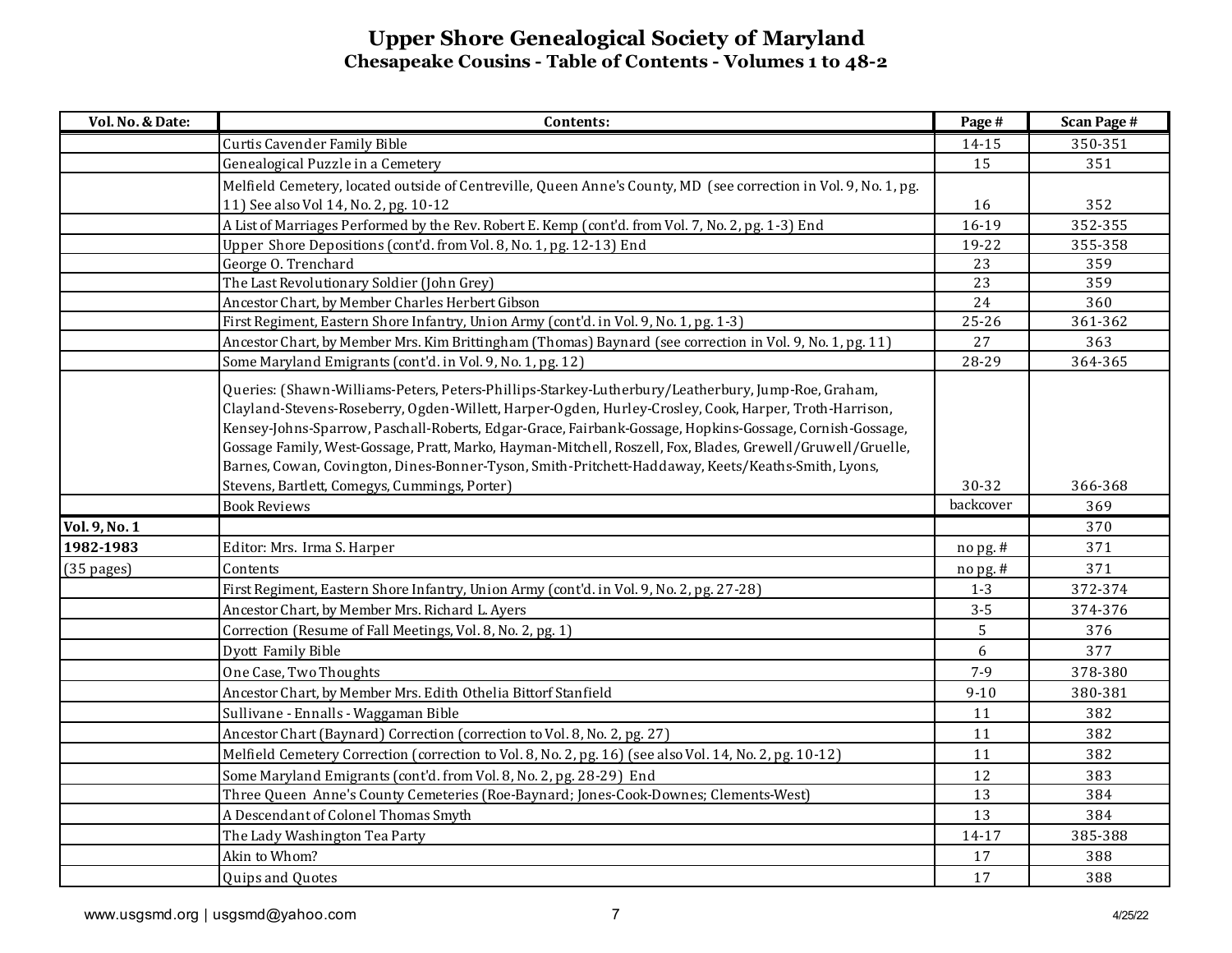| Vol. No. & Date:     | Contents:                                                                                                          | Page #         | <b>Scan Page #</b> |
|----------------------|--------------------------------------------------------------------------------------------------------------------|----------------|--------------------|
|                      | Index to Volume 8, No. 1 and No. 2                                                                                 | 18-31          | 389-402            |
|                      | Queries: (Clayland-Valliant, Cantwell, Seymoure, Robinson-Davis, Heyser/Heiser/Hiser/Hyser, Orrell, Massey,        |                |                    |
|                      | Jones, Williams-Parker-Laws, Harper, Ogden, Edwards, Grace, Pratt, Cosden, Thomas, Wells-Beeman, Banning,          |                |                    |
|                      | Benson, Smith, Keats/Keets, Pritchett, Spry, Saunders, Pack/Peck, Ross, Wheatley, Clayland, Clothier, Coursey,     |                |                    |
|                      | Hemsley, Kemp-Webb, Knapp, Webb, Thomas)                                                                           | 31-33          | 402-404            |
| Vol. 9, No. 2        |                                                                                                                    |                | 405                |
| 1982-1983            | Editor: Mrs. Irma S. Harper                                                                                        | nopg.#         | 406                |
| $(34 \text{ pages})$ | Contents                                                                                                           | $no$ pg. #     | 406                |
|                      | President's Message                                                                                                | 1              | 407                |
|                      | Lesser Known Sources of MD Genealogical Information                                                                | $1 - 2$        | 407-408            |
|                      | Searching for Methodist Records in Delaware                                                                        | $3-4$          | 409-410            |
|                      | Some Real Estate Terms of Colonial Maryland                                                                        | $\overline{4}$ | 410                |
|                      | The Twin Who Never Was                                                                                             | $5 - 7$        | 411-413            |
|                      | Your Genealogy I.Q.                                                                                                | $\overline{7}$ | 413                |
|                      | The First Six Months in 1856 - Obits and Marriages from the Easton Gazette (the Contents page heading for this     |                |                    |
|                      | is listed as Maryland-Delaware Railroad Comes to Talbot (Newspaper Abstracts) (cont'd. in Vol. 10, No. 1, pg. 8-   |                |                    |
|                      | 10)                                                                                                                | $8-12$         | 414-418            |
|                      | Caroline County Farm Cemeteries (located on Elliott Farm on Preston-Federalsburg Road)                             | $12 - 13$      | 418-419            |
|                      | <b>Genealogy Becomes Fad</b>                                                                                       | 13             | 419                |
|                      | Marylanders in Oregon                                                                                              | 14-18          | 420-424            |
|                      | Quips and Quotes                                                                                                   | 18             | 424                |
|                      | No Stone Unturned                                                                                                  | 19-20          | 425-426            |
|                      | Radcliffe Bible Records (see also Family Charts in Vol. 16, No. 2, pg. 7-8 & Vol. 21-1, pg. 22-23)                 | $20 - 22$      | 426-428            |
|                      | Charter Members of Miller Lodge, I.O.O.F., Easton, MD                                                              | 22-23          | 428-429            |
|                      | One of the Last (William E. Butler)                                                                                | 23             | 429                |
|                      | Family Chart, Elbert-Holsten; Elbert-Downesl Spry-Elbert                                                           | 24-26          | 430-432            |
|                      | First Regiment, Eastern Shore Infantry, Union Army (cont'd. in Vol. 11, No. 1, pg. 6)                              | 27-28          | 433-434            |
|                      | Ancestor Chart, by Member Mrs. Wilson Leverton                                                                     | 28-29          | 434-435            |
|                      | Lineage Chart, by Member William A. Spence                                                                         | 29-30          | 435-436            |
|                      | Queries: (Quaker Artifacts, Tall, Edgell, Wise, Horney, Harden, Davis, Robinson, Grace, Bagwell, Stratton, Burton, |                |                    |
|                      | Adams, Eccleston, Caples, Skinner, Reed, Richardson, Foulkes/Fooks, Dill, Camper-Wright, Woolen-Heath-             |                |                    |
|                      | Robinson-Goostree-Todd, Jones, Collins, Cummings, Harrison, Dyott, Davis, Comegys, Walbert, Barron-Prouse-         |                |                    |
|                      | Merrick-Stacy-Walker-Willin)                                                                                       | 30-32          | 436-438            |
|                      | <b>Book Reviews</b>                                                                                                | 32             | 438                |
| Vol. 10, No. 1       |                                                                                                                    |                | 439                |
| 1983-1984            | Editor: Mrs. Irma S. Harper                                                                                        | no pg. #       | 440                |
| $(45$ pages)         | Contents                                                                                                           | nopg.#         | 440                |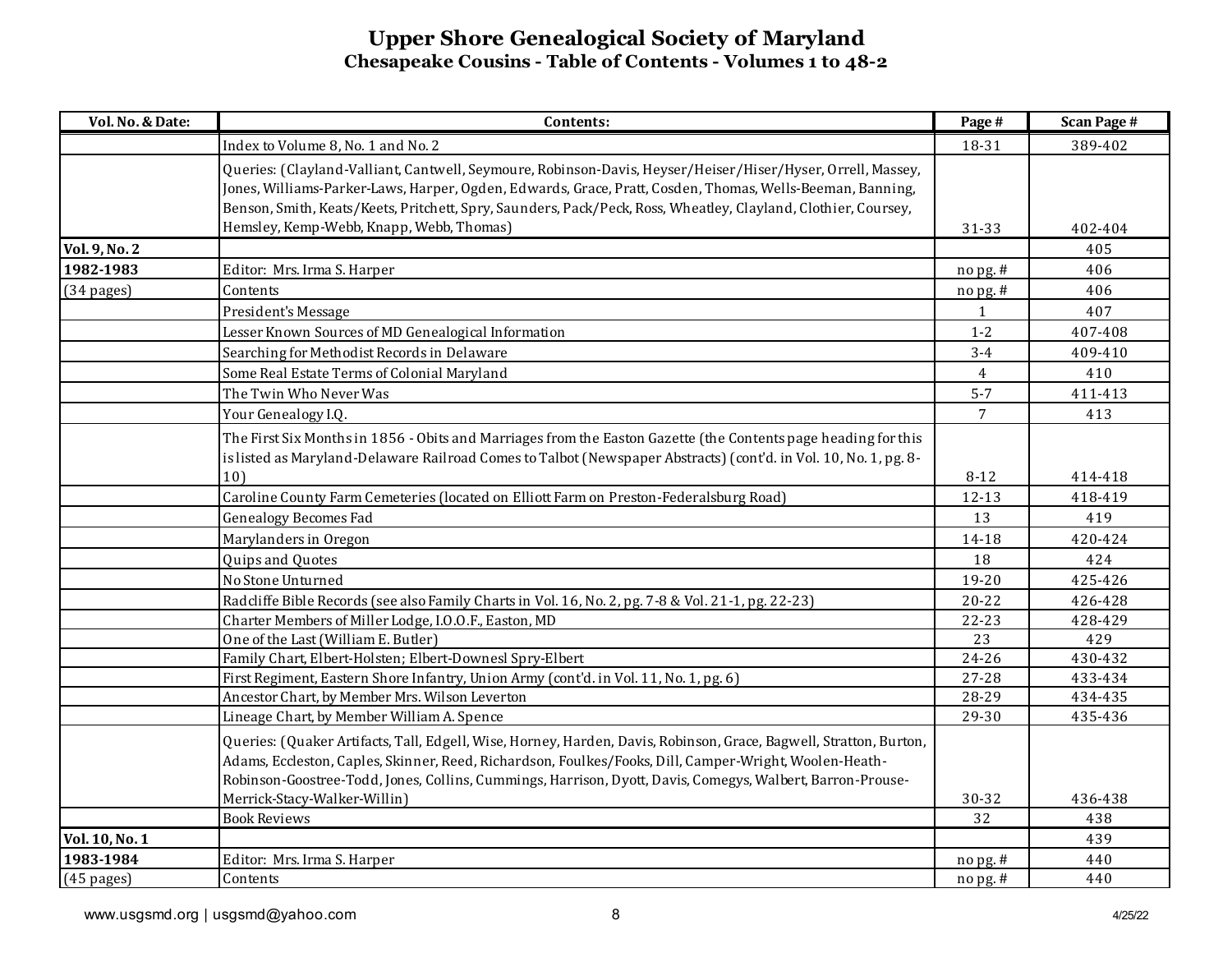| Vol. No. & Date:     | Contents:                                                                                                        | Page #    | <b>Scan Page #</b> |
|----------------------|------------------------------------------------------------------------------------------------------------------|-----------|--------------------|
|                      | The Pascaults: A Sketch (Part I - see Part II in Vol. 10, No. 2, pg. 10-12)                                      | $1 - 2$   | 441-442            |
|                      | Nuptial Witticisms: Wright-Buck                                                                                  | 2         | 442                |
|                      | Mark Benton and Some Descendants                                                                                 | $3 - 5$   | 443-445            |
|                      | Nuptial Witticisms: Steed-Curry                                                                                  | 5         | 445                |
|                      | Bruff-Mansfield Bible                                                                                            | $6-8$     | 446-448            |
|                      | The Last Six Months in 1856 - obits and marriages from the Easton Gazette (cont'd. from Vol. 9, No. 2, pg. 8-12) |           |                    |
|                      | End                                                                                                              | $8 - 10$  | 448-450            |
|                      | Anderson-Bell Cemetery (Rt. 9 behind Air Force Base, Dover, Delaware)                                            | 10        | 450                |
|                      | Perseverance Pays Off                                                                                            | $11 - 13$ | 451-453            |
|                      | Record of Deaths in Queen Anne's County, MD. 1865-1887                                                           | 13-15     | 453-455            |
|                      | Ancestor Chart, by Member Raymond W. Dill                                                                        | 15        | 455                |
|                      | Nuptial Witticisms: Williams-Williams                                                                            | 15        | 455                |
|                      | <b>Bible of Simon Wickes</b>                                                                                     | 16-17     | 456-457            |
|                      | What's in a Date?                                                                                                | 17        | 457                |
|                      | Newspaper Puzzle Nets Research Reward                                                                            | 18-19     | 458-459            |
|                      | Ancestor Chart (by Member Mrs. Robert C. Munger)                                                                 | 19        | 459                |
|                      | Nuptial Witticisms: Neill-Tier                                                                                   | 19        | 459                |
|                      | Lineage Chart (by Member Mrs. Kathryn H. Sheeley)                                                                | 20        | 460                |
|                      | Family Chart (by Member Mrs. Gillon Smith)                                                                       | $20 - 21$ | 460-461            |
|                      | Three Generations of the Mason Family                                                                            | 21        | 461                |
|                      | Search for Lost Graveyards/Quest for History's Missing Links                                                     | 22        | 461                |
|                      | Queries: (Quaker Artifacts, Lord-Murray-Prouse, Barnet-Dulin-Miller, Andrews-Stevens, Hauser/Houser,             |           |                    |
|                      | Sturges/Sturgis, Erven-Gossage, Thomas, Roe, Curtis, Leach-Knotts, Covington, Airey, Thomas-King-DeCourcy,       |           |                    |
|                      | Roe-Thomas, Lee-Lowman, Moore-Newnam-Pennington, Gale, Lowman, Record, Peters, Shawn, Pratt, Barron-             |           |                    |
|                      | Stacy-Walker, Dill-Everett, Newnam-Wells, Wall-Everett-Fewells, Bill-Ransom(e), Chance-Pinder-Williams,          |           |                    |
|                      | Murren-Thomas-Tolson, Lescalette-Leaverton-Slaughter-Walker, Burchinal-Morris-Trippett, Ashmore, Noble-          |           |                    |
|                      | Ward, Cummings, Grason-Dashiell-Jones, Wailes, Talbot, Harrington-Vickers)                                       | 23-25     | 463-465            |
|                      | Index to Volume 9, No. 1 and No. 2                                                                               | 26-42     | 466-482            |
|                      | <b>Book Reviews</b>                                                                                              | backcover | 483                |
| Vol. 10, No. 2       |                                                                                                                  |           | 484                |
| 1983-1984            | Editor: Mrs. Irma S. Harper                                                                                      | no pg. #  | 484                |
| $(32 \text{ pages})$ | Contents                                                                                                         | no pg. #  | 485                |
|                      | Marriages and Deaths from the Easton Gazette, Jan.-July 1857 (cont'd. in Vol. 11, No. 1, pg. 15-18)              | $1 - 4$   | 486-489            |
|                      | Baggs-Roe Bible Records; Norris Bible Records; Straughn Bible Records                                            | $5-6$     | 490-491            |
|                      | Research Tips That Might Help Others                                                                             | $6 - 7$   | 491-492            |
|                      |                                                                                                                  |           |                    |
|                      | Genealogical Notes From Kent County Chancery Court Papers (says at end to be continued, but never was)           | $7 - 9$   | 492-494            |
|                      | The Pascaults: A Sketch - Part II (see Part I in Vol. 10, No. 1, pg. 1-2)                                        | $10 - 11$ | 495-496            |
|                      | Ancestor Chart (by Member Henrietta Minor Click)                                                                 | 12        | 497                |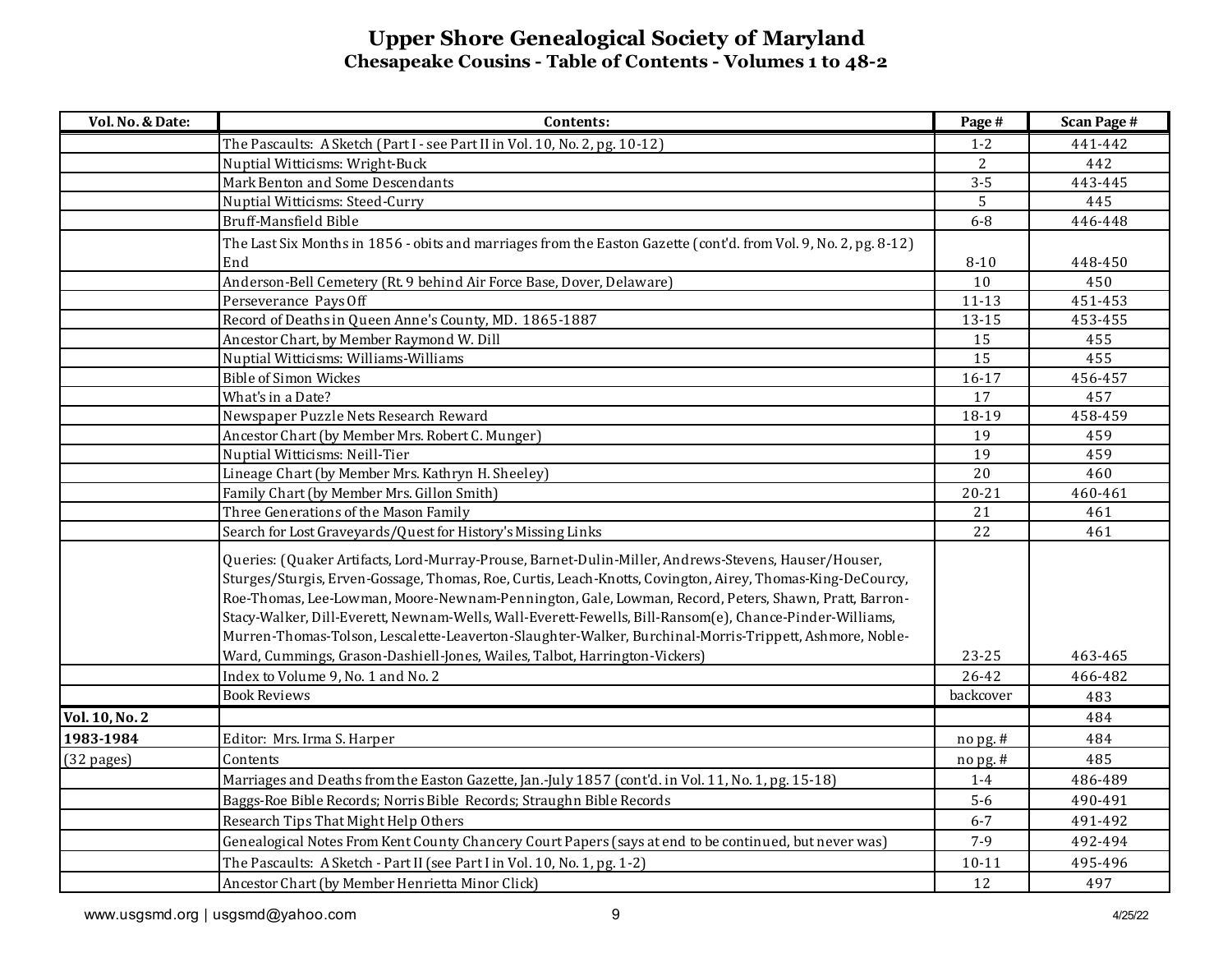| Vol. No. & Date: | Contents:                                                                                                                                                                                                              | Page #         | <b>Scan Page #</b> |
|------------------|------------------------------------------------------------------------------------------------------------------------------------------------------------------------------------------------------------------------|----------------|--------------------|
|                  | Ancestor Chart (by Member Caroline Noble Whitten)                                                                                                                                                                      | 12-13          | 497-498            |
|                  | Yesterday 350 Years Ago                                                                                                                                                                                                | 13             | 498                |
|                  | Parker Genealogy Contest Award (Lester B. Kinnamon)                                                                                                                                                                    | 13             | 498                |
|                  | Yesterday 100 Years Ago                                                                                                                                                                                                | 14             | 499                |
|                  | Oxford Museum Gift                                                                                                                                                                                                     | 14             | 499                |
|                  | How Many Ancestors Are You Looking For?                                                                                                                                                                                | 15             | 500                |
|                  | Ancestor Chart (by Member Mary Margaret Neal)                                                                                                                                                                          | 15-16          | 500-501            |
|                  | Quips and Quotes                                                                                                                                                                                                       | 16             | 501                |
|                  | The Colonial Harwoods and Related Families of Talbot County, Maryland                                                                                                                                                  | 17-19          | 502-504            |
|                  | Caroline-Dorchester County Next of Kin (cont'd. in Vol. 11, No. 2, pg. 23-25)                                                                                                                                          | $20 - 21$      | 505-506            |
|                  | Who Were the Next of Kin?                                                                                                                                                                                              | 21             | 506                |
|                  | Ancestor Chart (by Member Dr. Robert Raughley)                                                                                                                                                                         | 22             | 507                |
|                  | The Bristol Bay                                                                                                                                                                                                        | 23-24          | 508-509            |
|                  | <b>Furness Bible Records</b>                                                                                                                                                                                           | 24             | 509                |
|                  | Queries: (Barron, Barcus/Barkhurst, Morris, Burrows, Hignutt-Peters, Pearch-Gooding, Denning-Dinnins, Minor-<br>Wright, Gootee/Gauter-Gootier-Gowtee-Gooty, Beeson, Wells, Gafford-Johns, Holding, Hargrove, Reynolds, |                |                    |
|                  | Stevens/Stephens, Willey-Foxwell, Foxwell, Adams, Cannon)                                                                                                                                                              | 25-27          | 510-512            |
|                  | <b>New Books</b>                                                                                                                                                                                                       | 27-29          | 512-515            |
|                  | Card of Thanks (by Irma S. Harper)                                                                                                                                                                                     | 29             | 515                |
| Vol. 11, No. 1   |                                                                                                                                                                                                                        |                | 516                |
| 1984-1985        | Editor: Dora W. Mitchell                                                                                                                                                                                               | no pg. #       | 517                |
| $(41$ pages)     | Contents                                                                                                                                                                                                               | no pg. #       | 517                |
|                  | Manhattan Transfer                                                                                                                                                                                                     | $1-4$          | 518-521            |
|                  | Ashley Family Cemetery (Piney Neck, Rock Hall, Maryland)                                                                                                                                                               | $\overline{4}$ | 521                |
|                  | Distant Relatives From a Distance                                                                                                                                                                                      | 5              | 522                |
|                  | First Regiment, Eastern Shore Infantry, Union Army (cont'd. from Vol. 9, No. 2, pg.27-28) End                                                                                                                          | 6              | 523                |
|                  | Family Chart of Col. Laurence P. Sangston                                                                                                                                                                              | $7 - 8$        | 524-525            |
|                  | Ross Family Bible                                                                                                                                                                                                      | 9              | 526                |
|                  | <b>Genealogy Computing</b>                                                                                                                                                                                             | $10$           | 527                |
|                  | Micro film loan and purchase service                                                                                                                                                                                   | 10             | 527                |
|                  | <b>Moses Foxwell Pay Rolls</b>                                                                                                                                                                                         | 11             | 528                |
|                  | <b>Using Newspapers</b>                                                                                                                                                                                                | 12             | 529                |
|                  | Anderson Cemetery (Road 299-Vernon (Kent Co.) Delaware)                                                                                                                                                                | 12             | 529                |
|                  | Family Charts of Moses Leverton and Jesse Leverton                                                                                                                                                                     | 13-14          | 530-531            |
|                  | Marriages and Deaths from the Easton Gazette, Aug. 1857 to Feb. 1858 (cont'd. in Vol. 13, No. 1, pg. 25-27)                                                                                                            | 15-18          | 532-535            |
|                  | Too Many Patricks                                                                                                                                                                                                      | 19             | 536                |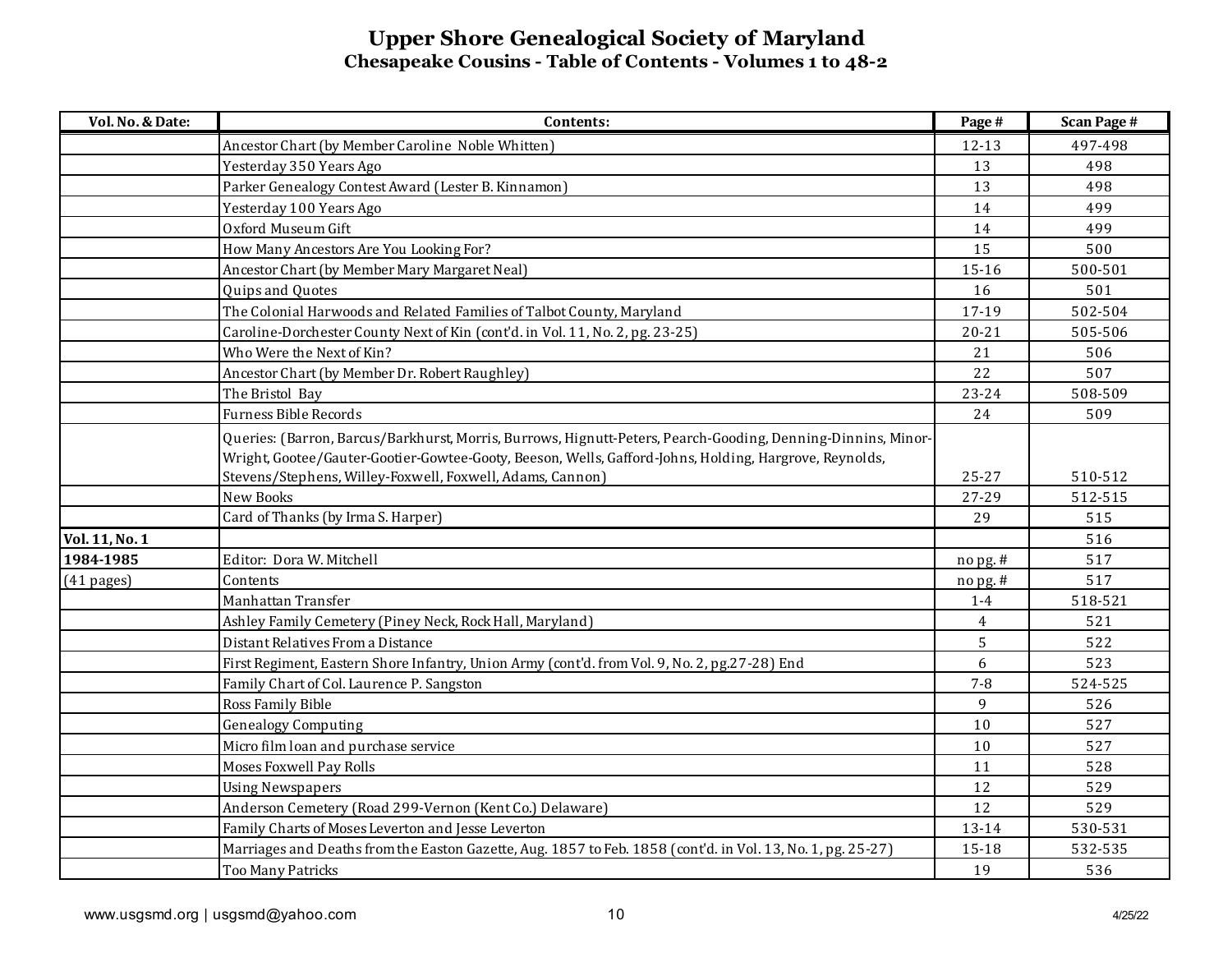| Vol. No. & Date: | Contents:                                                                                                  | Page #       | <b>Scan Page #</b> |
|------------------|------------------------------------------------------------------------------------------------------------|--------------|--------------------|
|                  | Queries: (Pratt, Hickman, Gullett, Collins, Lynch, Bewley, Merrick, Cox, Newnam, Morain/Moran, Stout,      |              |                    |
|                  | Disharoon/Disheroon, Wheatley, Owens, Carmine, Morrow/Morry/Morrowes/Morray/Murrow/Murray,                 |              |                    |
|                  | Leverton-Emerson, Navy/Navey-Cornish, Jump-Hardcastle, Barron/Barrand)                                     | $20 - 22$    | 537-539            |
|                  | Index to Volume 10, No. 1 & 2                                                                              | 23-38        | 540-555            |
|                  | New Books                                                                                                  | backcover    | 556                |
| Vol. 11, No. 2   |                                                                                                            |              | 557                |
| 1984-1985        | Editor: Dora W. Mitchell                                                                                   | no pg. #     | 558                |
| (33 pages)       | Contents                                                                                                   | no pg. #     | 558                |
|                  | Delmarva Genealogy Seminar                                                                                 | $\mathbf{1}$ | 559                |
|                  | "Dear Son:"                                                                                                | $2 - 4$      | 560-562            |
|                  | Family Chart of Richard Feddeman Clash                                                                     | $5 - 8$      | 563-566            |
|                  | Name Changes                                                                                               | 8            | 566                |
|                  | Caroline County Post Offices & Postmasters, 1832-1930 (cont'd. in Vol. 12, No. 1, pg. 10-12)               | $9 - 11$     | 567-569            |
|                  | Cadets                                                                                                     | 12           | 570                |
|                  | Recent Acquisitions to the Maryland Room Collection                                                        | 13-14        | 571-572            |
|                  | The Scottish Alexanders                                                                                    | 14           | 572                |
|                  | Inference and Implication                                                                                  | 15-16        | 573-574            |
|                  | New Books                                                                                                  | 16           | 574                |
|                  | The Chesapeake Battery ("War Between the States")                                                          | 17-18        | 575-576            |
|                  | Family of John and Sarah (Acworth) Gibson of Tilghman, Maryland                                            | 19-21        | 577-579            |
|                  | The "Mug Book"                                                                                             | 21           | 579                |
|                  | General Affidavit (found in Civil War Records)                                                             | 22           | 580                |
|                  | Caroline-Dorchester Next of Kin (cont'd. in Vol. 12, No. 1, pg. 15-16)                                     | 23-25        | 581-583            |
|                  | Resume of 1985 Meetings                                                                                    | 26           | 584                |
|                  | Tips in Research                                                                                           | 26           | 584                |
|                  | NEW MEMBERS & SURNAMES - 1984-85                                                                           | 27-28        | 585-586            |
|                  | Wells-Jump Pedigree Chart                                                                                  | 29           | 587                |
|                  | Queries: (Carlisle-Black, Warner-Lisk, Jordan, Thomas-Covington, Carmine-Wright, Kirman-Sherwood, Donovan- |              |                    |
|                  | Pattison, Donovan-Robinson, Antle-Copeland)                                                                | 30-backcover | 588-589            |
| Vol. 12, No. 1   |                                                                                                            |              | 590                |
| 1985-1986        | Editor: Miss Dora W. Mitchell                                                                              | no pg. #     | 591                |
| $(37$ pages)     | Contents                                                                                                   | no pg. #     | 591                |
|                  | Note: The INDEX to Volume 11, No. 1 and 2, will be published in the Spring issues of Chesapeake Cousins    | no pg. #     | 591                |
|                  | Nicholas Hammond, Esq.                                                                                     | $1 - 5$      | 592-596            |
|                  | Leaverton/Leavertons on the Eastern Shore, 1770                                                            | 5            | 596                |
|                  | Morris Family Bible                                                                                        | 6            | 597                |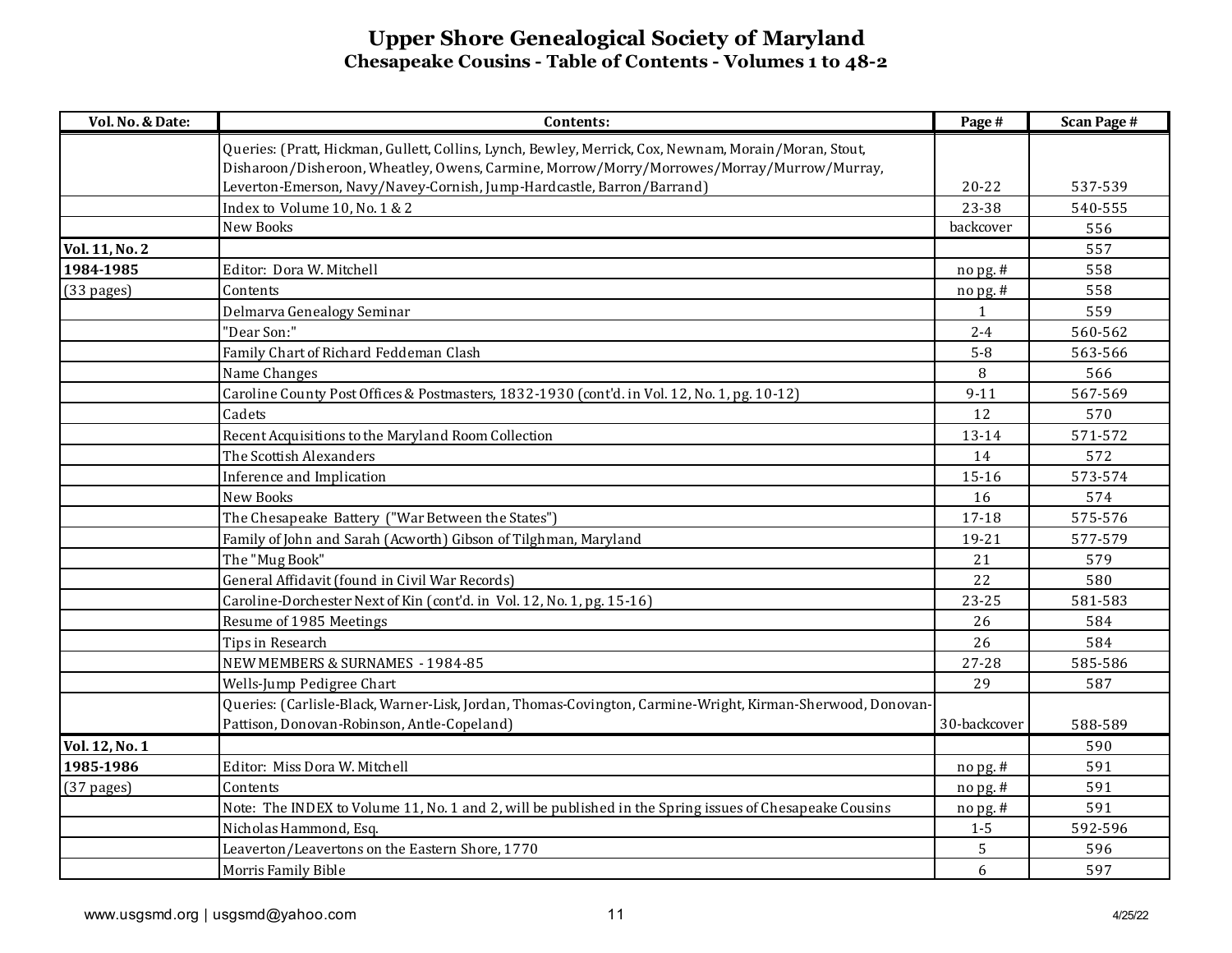| Vol. No. & Date: | Contents:                                                                                                | Page #         | <b>Scan Page #</b> |
|------------------|----------------------------------------------------------------------------------------------------------|----------------|--------------------|
|                  | One Branch of the Brown Family of Queen Anne's County                                                    | 7              | 598                |
|                  | The Hackett Family                                                                                       | 8              | 599                |
|                  | <b>Turner Family Bible</b>                                                                               | 9              | 600                |
|                  | Caroline County Post Offices & Postmasters, 1832-1930 (cont'd. from Vol. 11, No. 2, pg. 9-11) End        | $10 - 12$      | 601-603            |
|                  | St. Luke's Parish, Queen Anne's County, Maryland, Confirmations - From Minutes (1844-1876)               | 13-14          | 604-605            |
|                  | Caroline-Dorchester County Next of Kin (cont'd. in Vol. 12, No. 2, pg. 24-26)                            | 15-16          | 606-607            |
|                  | Pedigree Chart (Slaughter)                                                                               | 17             | 608                |
|                  | Lake District Origins?                                                                                   | 18             | 609                |
|                  | <b>Caroline County Doctors</b>                                                                           | 18             | 609                |
|                  | <b>Brown Family Bible</b>                                                                                | 19-20          | 610-611            |
|                  | Kirwan Family Reunion                                                                                    | 20             | 611                |
|                  | All Saint's Church Cemetery (MD Rt. 662 road leading from Easton to Wye Mills)                           | $21 - 23$      | 612-614            |
|                  | A Genealogical Puzzle                                                                                    | 23             | 614                |
|                  | Parrott Family Chart                                                                                     | 24             | 615                |
|                  | The Unknown Relative                                                                                     | 25             | 616                |
|                  | A Biographical Dictionary of the Maryland Legislature, 1635-1789                                         | 25             | 616                |
|                  | NEW MEMBERS & SURNAMES (see correction to surname "McNish" in Vol. 12, No. 2, p. 2)                      | 26-28          | 617-619            |
|                  | Queries: (Hutchins, Beall, Pratt, Covington, Barron-Stacy-Walker, Rush, Battershell, Gemmerson-Jamieson- |                |                    |
|                  | Jackson, Russell, Frampton-Snow, Purnell-Terrill, Cranor, Trotter, Oldham, Tyler, Eagle)                 | 29-30          | 620-621            |
|                  | Ely Heritage                                                                                             | 30             | 621                |
|                  | New Books                                                                                                | 31-32          | 622-623            |
|                  | Delmarva Peninsula Symposium                                                                             | 33-backcover   | 624-626            |
| Vol. 12, No. 2   |                                                                                                          |                | 627                |
| 1985-1986        | Former Editor: Dora W. Mitchell                                                                          | no pg. #       | 628                |
| (53 pages)       | Present Editors: Jean L. Kelly and Louise A. Scott                                                       | no pg. #       | 628                |
|                  | Contents                                                                                                 | no pg. #       | 628                |
|                  | U.S.G.S. Awards                                                                                          | $1 - 2$        | 629-630            |
|                  | Correction to surname "McNash" in Vol. 12, No. 1, pg. 26-28                                              | 2              | 630                |
|                  | Gossage-Todd Family Bible                                                                                | $3 - 4$        | 631-632            |
|                  | The Keenes in Kentucky                                                                                   | $\overline{4}$ | 632                |
|                  | The Coopers of "Miles End"                                                                               | $5 - 7$        | 633-635            |
|                  | Tiny "Tom" Nicols (marriage of Thomas F. Nicols to Louisa A. Mills in 1858)                              | 7              | 635                |
|                  | New Release of New Book: Anne Arundel County (Maryland) Wills Index 1778-1918                            | $\overline{7}$ | 635                |
|                  | An Interesting Tangent in Research                                                                       | $8-9$          | 636-637            |
|                  | Ancestor Chart (by Member Mrs. Henrietta Wood)                                                           | $10 - 11$      | 638-639            |
|                  | Ralph Stevenson, Innkeeper                                                                               | $12 - 14$      | 640-642            |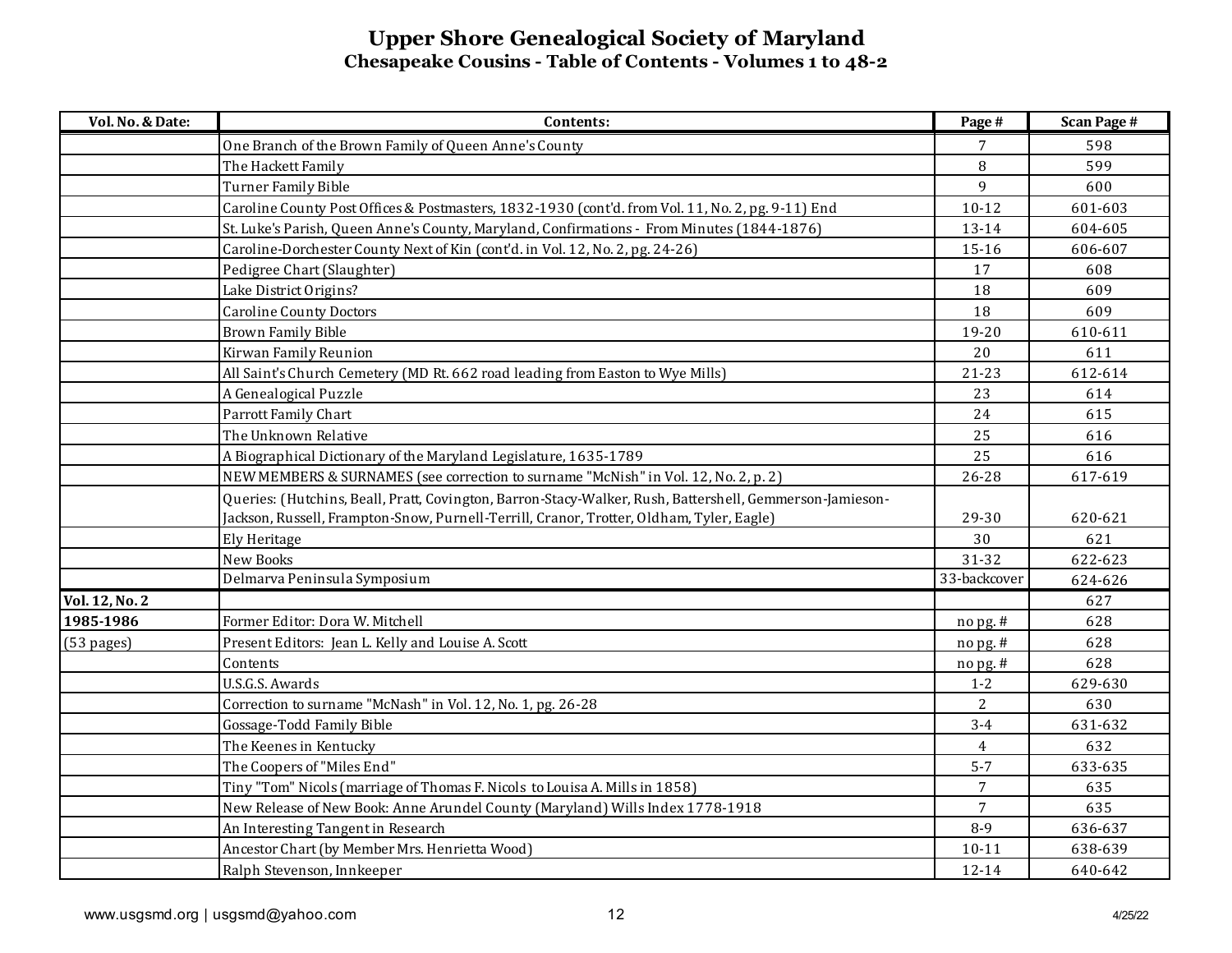| Vol. No. & Date:     | Contents:                                                                                                                                                                                                                                                         | Page #         | <b>Scan Page #</b> |
|----------------------|-------------------------------------------------------------------------------------------------------------------------------------------------------------------------------------------------------------------------------------------------------------------|----------------|--------------------|
|                      | The Spellbinder                                                                                                                                                                                                                                                   | 15             | 643                |
|                      | Cemetery of Fairview Church of the Brethren (Cordova, MD - Talbot County)                                                                                                                                                                                         | $16 - 20$      | 644-648            |
|                      | Genealogical Gleanings from the Journal of the Maryland Colonization Society, 1835-1959 (at end it says to be                                                                                                                                                     |                |                    |
|                      | continued, but it was not)                                                                                                                                                                                                                                        | $21 - 23$      | 649-651            |
|                      | Caroline-Dorchester County Next of Kin (cont'd. from Vol. 12, No. 1, pg. 15-16) End                                                                                                                                                                               | $24 - 26$      | 652-654            |
|                      | 'Oremton" Cemetery (farm cemetery west of St. Michaels, MD on Churchneck Rd.)                                                                                                                                                                                     | 26             | 654                |
|                      | NEW MEMBERS & NEW SURNAMES                                                                                                                                                                                                                                        | $27 - 28$      | 655-666            |
|                      | New Books & Notices                                                                                                                                                                                                                                               | 29             | 657                |
|                      | Queries: (Hewitt-Lynch, Wright-Dillon, Covington, Vanderford-Soward, Waddell-Fisher, Vane, Leatherbury,<br>Bramble-Layton/Laton-Missick/Mesick, Thomas, Edgell-Frampton, McNash-Stevens, Wheeler, Rowles/Rawles,<br>Nichols/Nicholes, Barron-Stacy-Walker-Willin) | 30-31          | 658-659            |
|                      | Index to Volume 11, No. 1 and 2                                                                                                                                                                                                                                   | $1 - 20$       | 660-679            |
| Vol. 13, No. 1       |                                                                                                                                                                                                                                                                   |                | 680                |
| 1986-1987            | Editors: Jean L. Kelly and Louise A. Scott                                                                                                                                                                                                                        | nopg.#         | 681                |
| $(40 \text{ pages})$ | Contents                                                                                                                                                                                                                                                          | $n$ opg.#      | 681                |
|                      | First Delmarva Symposium "Symposium Resounding Success"                                                                                                                                                                                                           | $1 - 2$        | 682-683            |
|                      | Knotts Family Cemetery (Back Star Road-Star, Queen Anne's Co., MD)                                                                                                                                                                                                | 2              | 683                |
|                      | Genealogy, New York to Virginia                                                                                                                                                                                                                                   | $3 - 4$        | 684-685            |
|                      | Book Review: Lives of Caroline County Physicians, 1774-1984                                                                                                                                                                                                       | $\overline{4}$ | 685                |
|                      | The Denton Church of the Brethren                                                                                                                                                                                                                                 | 5              | 686                |
|                      | Earickson Family Bible Records                                                                                                                                                                                                                                    | $6 - 7$        | 687-688            |
|                      | George W. Jefferson Appointment (to office of private secretary to Governor Hicks)                                                                                                                                                                                | 7              | 688                |
|                      | Orphans Court Proceedings of Queen Anne's County                                                                                                                                                                                                                  | $8 - 10$       | 689-691            |
|                      | More About Wooters-Leaverton Families                                                                                                                                                                                                                             | 10             | 691                |
|                      | Ancestor Chart of Mrs. Cindy Ewing                                                                                                                                                                                                                                | 11             | 692                |
|                      | <b>Index of Talbot County Naturalizations</b>                                                                                                                                                                                                                     | $12 - 15$      | 693-696            |
|                      | Reverend Alward White Tombstone (Main Street, Greensboro, MD)                                                                                                                                                                                                     | 15             | 696                |
|                      | Some Birth, Death and Marriages of the Higgins Family                                                                                                                                                                                                             | 16             | 697                |
|                      | Gold Dust in the Attic (Old Linchester Mill; Harry Whiteley homestead called "Painter's Range")                                                                                                                                                                   | 17             | 698                |
|                      | Paul Manship: An Eastern Shore Heritage (see Update in Vol. 14, No. 1, pg. 39-40)                                                                                                                                                                                 | 18-22          | 699-703            |
|                      | USGS Member Honoured - Walter E. Arps, Jr.                                                                                                                                                                                                                        | 23             | 704                |
|                      | Ronald A. Bremer Presents Seminar "The World of Genealogy"                                                                                                                                                                                                        | 23             | 704                |
|                      | Thos. Towers Family Bible Records                                                                                                                                                                                                                                 | 24             | 705                |
|                      | Marriages and Deaths from the Easton Gazette, Feb. - June 1858 (cont'd. in Vol. 15, No. 1, pg. 7-12)                                                                                                                                                              | $25 - 27$      | 706-708            |
|                      | Queries: (Jones, Turloe-Higgins, Neavitt, Conloyn/Conlyn, Keebler, Rice-Valliant, Flynn, Wilkins, Frampton,<br>Denny, Whiteley, LeCompte, Clarvoe, Seward, Benson, Adams, Newman)                                                                                 | 28-30          | 709-711            |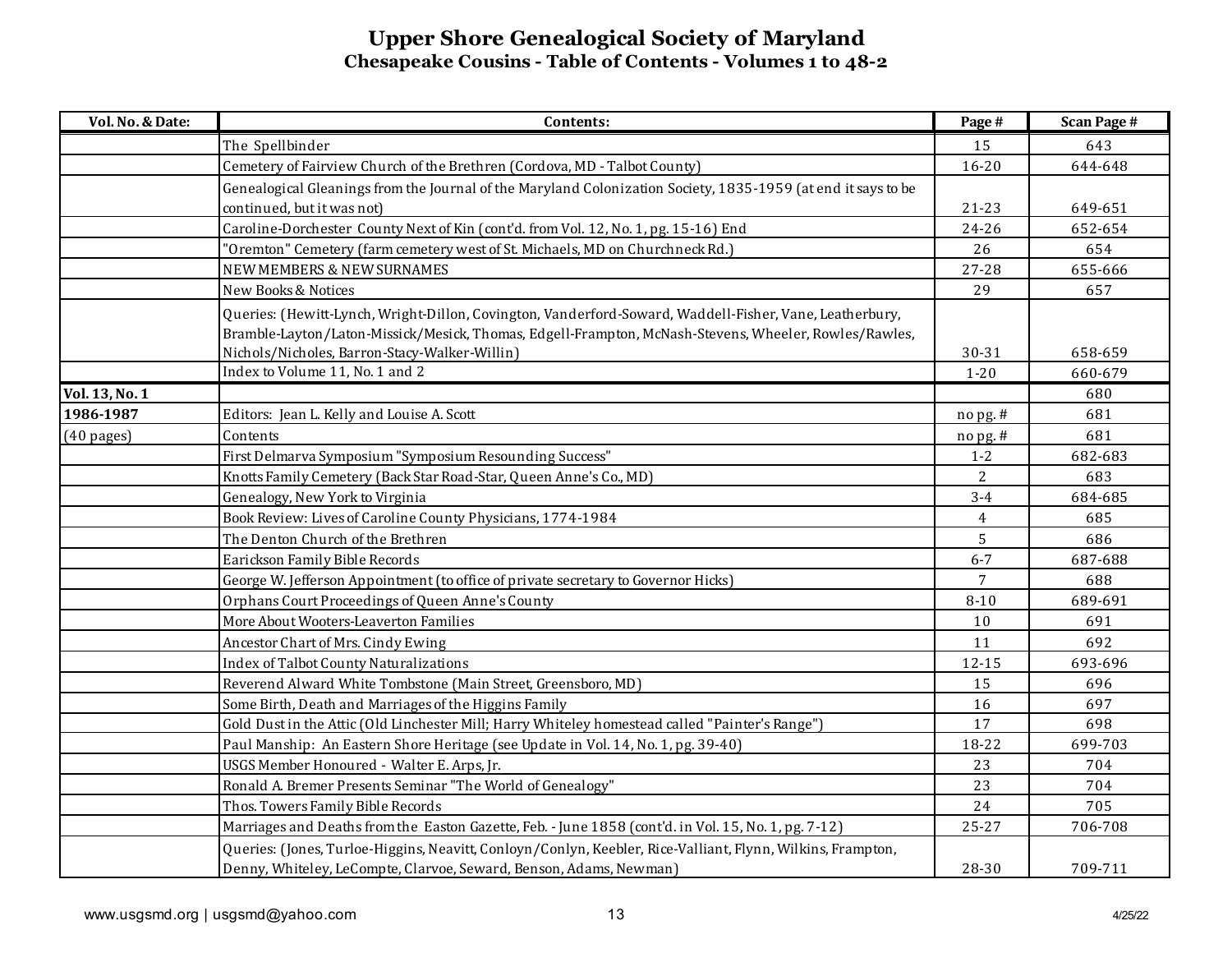| Vol. No. & Date: | Contents:                                                                                                                | Page #    | <b>Scan Page #</b> |
|------------------|--------------------------------------------------------------------------------------------------------------------------|-----------|--------------------|
|                  | NEW MEMBERS & NEW SURNAMES                                                                                               | 31-34     | 712-715            |
|                  | SURNAME INDEX FOR VOLUME 13, No. 1                                                                                       | 35-38     | 716-719            |
| Vol. 13, No. 2   |                                                                                                                          |           | 720                |
| 1986-1987        | Editors: Jean L. Kelley & Louise A. Scott                                                                                | nopg.#    | 721                |
| $(44$ pages)     | Contents                                                                                                                 | nopg.#    | 721                |
|                  | Resume of Meetings of USGS 1986-1987                                                                                     | $1 - 2$   | 722-723            |
|                  | Richard Bennett's Will - A 1749 Directory                                                                                | $2 - 5$   | 723-726            |
|                  | Abbott-Wright Family Cemetery (Wright's Mill Road, Trappe, Talbot Co., MD)                                               | 5         | 726                |
|                  | Brookes, Godwin, Sparks Family Bible                                                                                     | 6         | 727                |
|                  | Rhodes Family & Descendants of Caroline County (see addition in Vol. 14, No. 1, pg. 8)                                   | $7 - 9$   | 728-730            |
|                  | Cook Family Bible                                                                                                        | $10 - 11$ | 731-732            |
|                  | Some Notes on Caroline's German emigrants                                                                                | 11        | 732                |
|                  | Upper Bambury Cemetery (Trappe, Talbot Co., MD)                                                                          | $12 - 17$ | 733-738            |
|                  | The Stevens Family, Williamsburg, Maryland                                                                               | 18-19     | 739-740            |
|                  | Nicols Family                                                                                                            | $20 - 22$ | 741-743            |
|                  | Levin Downes Recommended for Council of Safety                                                                           | 22        | 743                |
|                  | <b>Cahall Family Bible</b>                                                                                               | 23        | 744                |
|                  | Gold Dust in the Attic (obituaries from local newspapers in 1887, 1888, 1891, 1898, and 1946)                            | 24        | 745                |
|                  | The Bruff-Mansfield House                                                                                                | $25 - 26$ | 746-747            |
|                  | Family Chart of William L. Carlile                                                                                       | 27        | 748                |
|                  | Kennard Family Register                                                                                                  | 28-30     | 749-751            |
|                  | 20th Century Newcomers                                                                                                   | 30        | 751                |
|                  | Pew Holders, 1732 - St. Luke's Episcopal Church (Church Hill, Queen Anne's County, Maryland)                             | 31        | 752                |
|                  | Thomas Blades Family Bible                                                                                               | 32        | 753                |
|                  | New Books on the Bookshelf                                                                                               | 33        | 754                |
|                  | Ancestor Chart of George W. Murphy, IV                                                                                   | 34-35     | 755-756            |
|                  | John Gibson's Grainery on Wye (September 1781 - from Maryland Archives Record)                                           | 35        | 756                |
|                  | Queries: (Morgan, Sewell, Wherrett, Barber, Rowles, Eagle-Cannon, Thurston, Wright, Ashley, Ferrell, Hewitt,             |           |                    |
|                  | Hysley)                                                                                                                  | 36-37     | 757-758            |
|                  | <b>NEW MEMBERS &amp; NEW SURNAMES</b>                                                                                    | 38        | 759                |
|                  | <b>SURNAME INDEX</b>                                                                                                     | 39-42     | 760-763            |
| Vol. 14, No. 1   |                                                                                                                          |           | 764                |
| 1987-1988        | Editors: Jean L. Kelly and Louise A. Scott                                                                               | nopg.#    | 765                |
| $(51$ pages)     | Contents                                                                                                                 | nopg.#    | 765                |
|                  | Society Gives Grant for Library Books to five county libraries (see also Vol. 15, No. 2, pg. 18-19 & Vol. 18, No. 2, pg. |           |                    |
|                  | 14)                                                                                                                      | 1         | 766                |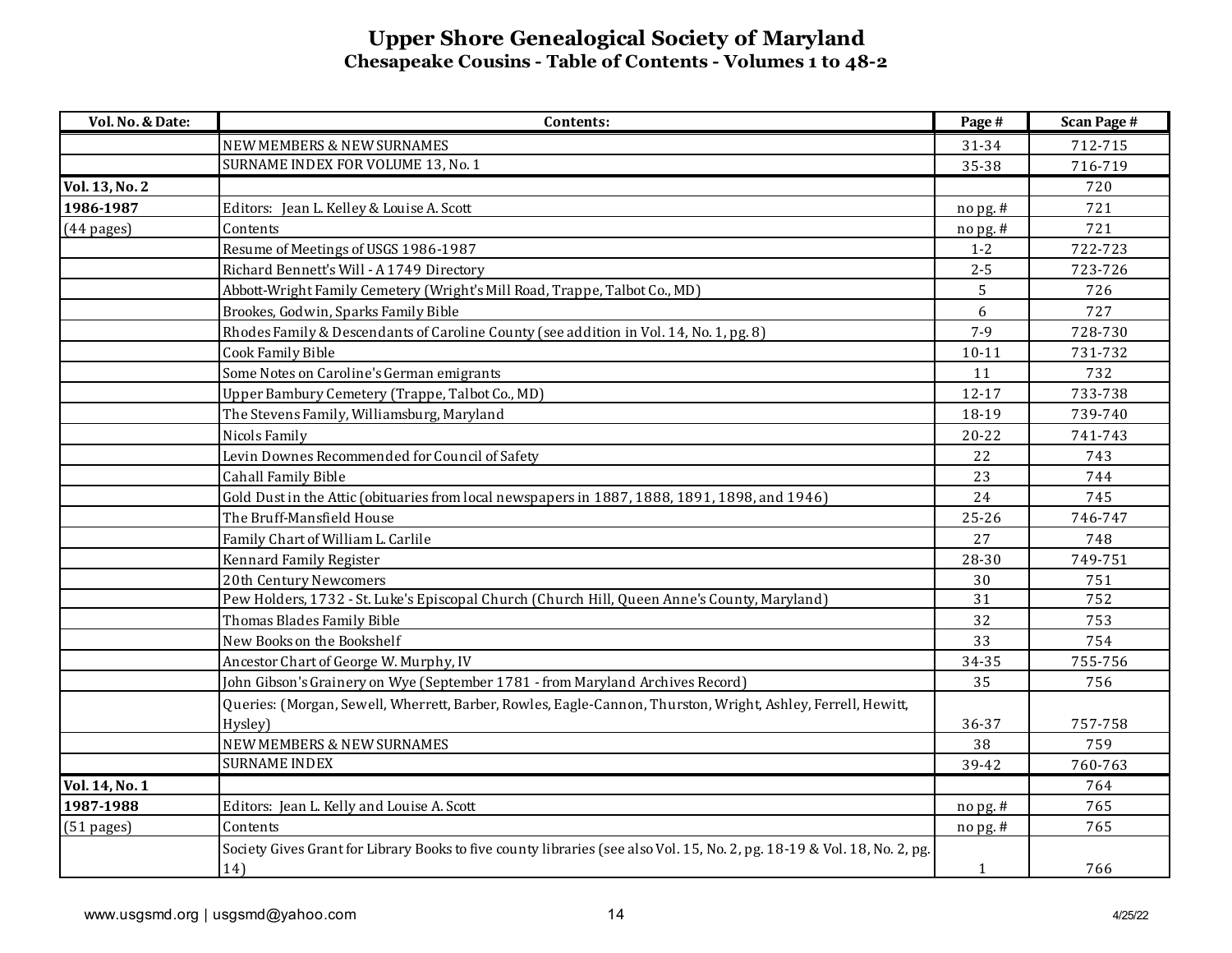| Vol. No. & Date: | Contents:                                                                                                                                                                                                                                                                                                                             | Page #         | <b>Scan Page #</b> |
|------------------|---------------------------------------------------------------------------------------------------------------------------------------------------------------------------------------------------------------------------------------------------------------------------------------------------------------------------------------|----------------|--------------------|
|                  | Talbot County, Maryland, U.S. Pensioners (January, 1884 & May 1870)                                                                                                                                                                                                                                                                   | $2 - 4$        | 767-769            |
|                  | Lee Family Bible                                                                                                                                                                                                                                                                                                                      | $\overline{4}$ | 769                |
|                  | Researching the Mid-Atlantic States                                                                                                                                                                                                                                                                                                   | $5-8$          | 770-773            |
|                  | Addition to Rhodes Family (see also Vol. 13, No. 2, pg. 7-9)                                                                                                                                                                                                                                                                          | $\, 8$         | 773                |
|                  | Russell Family Bible                                                                                                                                                                                                                                                                                                                  | $\mathbf{9}$   | 774                |
|                  | Dukes-Harris-Hammond Families of Pitts Vineyard                                                                                                                                                                                                                                                                                       | $10$           | 775                |
|                  | Kent Island Heritage Thomas Collection (Frank C. Thomas, Jr., Undertaker of Stevensville)                                                                                                                                                                                                                                             | 10             | 775                |
|                  | Claggett Family Chart                                                                                                                                                                                                                                                                                                                 | $11 - 18$      | 776-783            |
|                  | Levin-Millis Family Bible (see correction in Vol. 14, No. 2, pg. 3)                                                                                                                                                                                                                                                                   | 19-20          | 784-785            |
|                  | Barcus Family Cemetery (Crouse Mills Road, Ruthsburg, Queen Anne's County, Maryland)                                                                                                                                                                                                                                                  | 20             | 785                |
|                  | Gold Dust in the Attic (story of an adoptee)                                                                                                                                                                                                                                                                                          | 21             | 786                |
|                  | DeFord Family Bible                                                                                                                                                                                                                                                                                                                   | $22 - 23$      | 787-788            |
|                  | F.W. and Roxie Towns Family Bible                                                                                                                                                                                                                                                                                                     | 23             | 788                |
|                  | Orphans & Guardians - Caroline Co. 1760-1777                                                                                                                                                                                                                                                                                          | $24 - 25$      | 789-790            |
|                  | R. Bernice Leonard Award                                                                                                                                                                                                                                                                                                              | 25             | 790                |
|                  | Nicholas Fountain(e) Family                                                                                                                                                                                                                                                                                                           | $26 - 27$      | 791-792            |
|                  | <b>Sparks-Barton Family Notes</b>                                                                                                                                                                                                                                                                                                     | 27             | 792                |
|                  | Ancestor Chart of Dorothy Cunningham                                                                                                                                                                                                                                                                                                  | 28-34          | 793-799            |
|                  | New Books on the Bookshelf                                                                                                                                                                                                                                                                                                            | 34             | 799                |
|                  | Queen Anne's County Indentures (cont'd. in Vol. 16, No. 1, pg. 16)                                                                                                                                                                                                                                                                    | 35-37          | 800-802            |
|                  | U.S. Navy Memorial - A Source for Genealogists                                                                                                                                                                                                                                                                                        | 37             | 802                |
|                  | A Short History of Nobletown, Maryland                                                                                                                                                                                                                                                                                                | 38             | 803                |
|                  | Manship Update I (continued from Vol. 13, No. 1, pg. 18-22)                                                                                                                                                                                                                                                                           | 39-40          | 804-805            |
|                  | Update on the Skinner Family                                                                                                                                                                                                                                                                                                          | 40             | 805                |
|                  | Queries: (Metzdorff/Metzsdorff/Medzdorff, Welsh-Hill-Hewitt, Hipsley-David-Goodman, Robinson, Tyler/Tylor-<br>Wilson-Woodland, Barron-Stacy-Merrick-Walker, Thurston, Cannon, Thompson, Bishop, Benson, Sparks, Hewitt,<br>Frampton, Webster, Redmille, Fillinghame, Disharoon/Disheroon, Clarvoe/Clavo/Clarveau, Andrews, Nicholson- |                |                    |
|                  | Clough, Culpepper/Culpeper, Hart-Kennard, Apsley-Kennard, Hart-Startt, Pinder, Pratt, Groome-Hynson)                                                                                                                                                                                                                                  | 40-43          | 805-808            |
|                  | <b>NEW MEMBERS &amp; NEW SURNAMES</b>                                                                                                                                                                                                                                                                                                 | 44-45          | 809-810            |
|                  | SURNAME INDEX FOR VOLUME 14, NO. 1                                                                                                                                                                                                                                                                                                    | 46-49          | 811-814            |
| Vol. 14, No. 2   |                                                                                                                                                                                                                                                                                                                                       |                | 815                |
| 1987-1988        | Editors: Jean L. Kelly and Louise A. Scott                                                                                                                                                                                                                                                                                            | $no$ pg. #     | 816                |
| $(43$ pages)     | Contents                                                                                                                                                                                                                                                                                                                              | $no$ pg. $#$   | 816                |
|                  | Resume of Meetings (1987-1988)                                                                                                                                                                                                                                                                                                        | $1 - 2$        | 817-818            |
|                  | <b>Frampton Family Records</b>                                                                                                                                                                                                                                                                                                        | $2 - 3$        | 818-819            |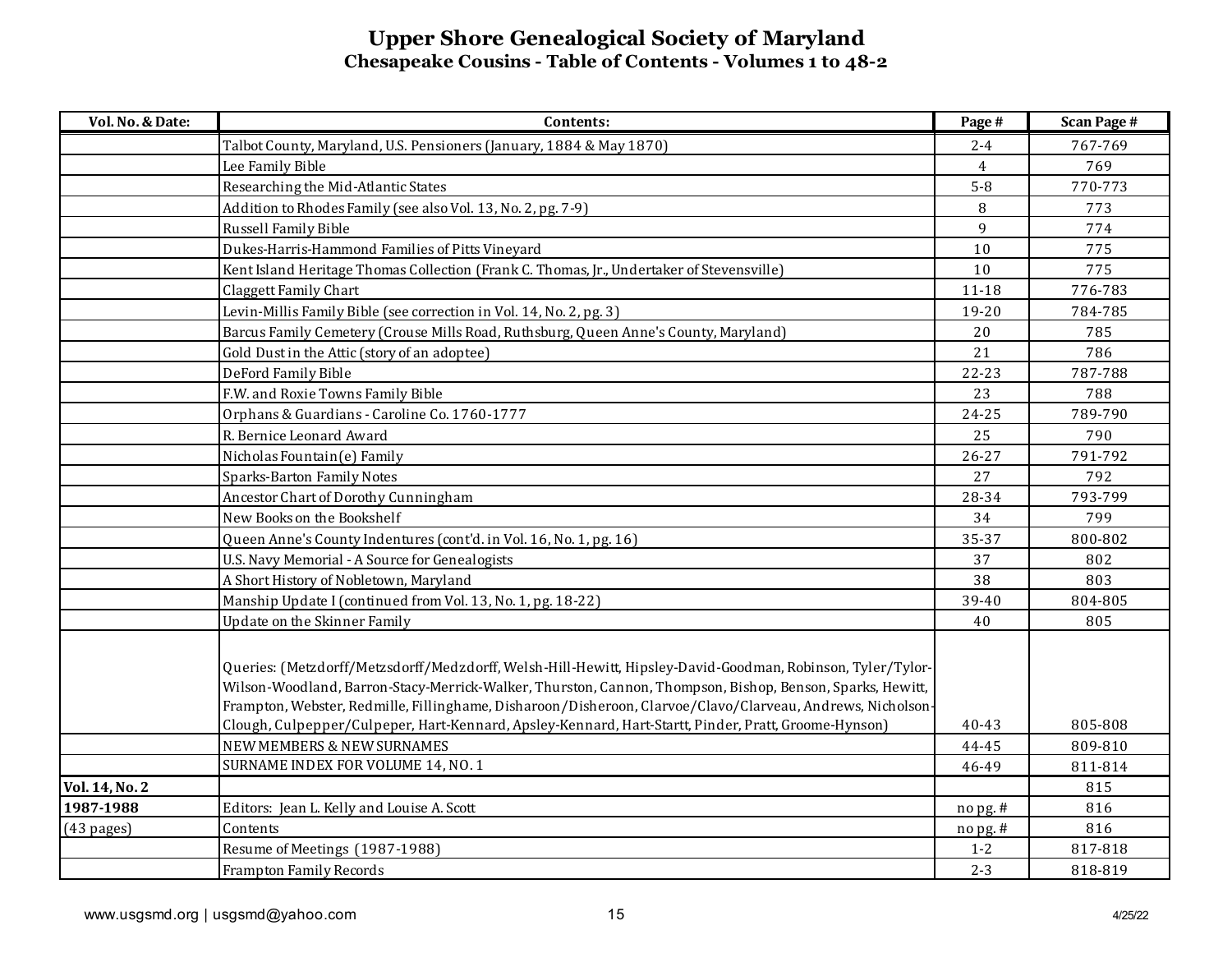| Vol. No. & Date: | Contents:                                                                                                              | Page #       | <b>Scan Page #</b> |
|------------------|------------------------------------------------------------------------------------------------------------------------|--------------|--------------------|
|                  | Correction to Levin Millis Family Bible in Vol. 14, No. 1, p. 19-20                                                    | 3            | 819                |
|                  | St. Mary's White Chapel Parish (cont'd. in Vol. 15, No. 1, pg.3-4)                                                     | $4 - 5$      | 820-821            |
|                  | Property Losses at Georgetown, Kent County, Maryland - War of 1812                                                     | 5            | 821                |
|                  | <b>Whaland Bible</b>                                                                                                   | $6 - 7$      | 822-823            |
|                  | The Stevens Family of Watts Creek and Andersontown (Caroline County, Maryland)                                         | $8 - 9$      | 824-825            |
|                  | The Cemetery at "Melfield" near Centreville, Queen Anne's County, Maryland (see also Vol. 8, No. 2, pg. 16 and         |              |                    |
|                  | Vol. 9, No.                                                                                                            |              |                    |
|                  | 1, pg. 11)                                                                                                             | $10 - 12$    | 826-828            |
|                  | Kelley Family Bible                                                                                                    | 12           | 828                |
|                  | Cheezum Bible                                                                                                          | 13           | 829                |
|                  | Depositions From Talbot County Land Commissions, 1736-1745                                                             | 14-15        | 830-831            |
|                  | Hooper Family Bible                                                                                                    | 16           | 832                |
|                  | D.W. Griffith: His Paternal Line                                                                                       | $17 - 20$    | 833-836            |
|                  | <b>Coursey Family Bible</b>                                                                                            | $21 - 22$    | 837-838            |
|                  | New Books of Genealogical Interest                                                                                     | 22           | 838                |
|                  | Slaves Held by Samuel Harrison                                                                                         | 23           | 839                |
|                  | Talbot Co., MD - Land and Court Records, An Index (June thru November 1800)                                            | $24 - 25$    | 840-841            |
|                  | Graves in the Garden at "Roseberry" Farm (N. side of road between Church Hill and Sudlersville, Queen Anne's<br>Co.MD) | 26           | 842                |
|                  | Burying Ground at "Eagles Nest" (The old Grason home near Queenstown, Queen Anne's County, Maryland)                   | 26           | 842                |
|                  | Yours, Mine and Ours                                                                                                   | 27-28        | 843-844            |
|                  |                                                                                                                        |              |                    |
|                  | What's That Name Again?? (Presidents Theodore and Franklin Roosevelt, Herbert Hoover, George Washington)               | 28           | 844                |
|                  | The Case of the Disobedient Daughters (Will of Thomas Frederick Garey of Caroline County, Maryland)                    | 29-30        | 845-846            |
|                  | 1814 Letter From Thomas Sherwood to Brother Isaac Sherwood                                                             | 31-34        | 847-850            |
|                  | <b>Bannister-Fluharty Bible</b>                                                                                        | 35           | 851                |
|                  | Ancestor Chart of Betty S. Weeden                                                                                      | 36-37        | 852-853            |
|                  | Queries: (Thawley, Fountain, Creamer-Andrews, Spence-Graham-Smith-Cranor, Collins)                                     | 37           | 853                |
|                  | <b>NEW MEMBERS</b>                                                                                                     | 38           | 854                |
|                  | SURNAME INDEX OF VOLUME 14, NO. 2                                                                                      | 39-41        | 855-857            |
| Vol. 15, No. 1   |                                                                                                                        |              | 858                |
| 1988-1989        | Editors: Jean L. Kelly and Louise A. Scott                                                                             | no pg. #     | 859                |
| $(41$ pages)     | Contents                                                                                                               | nopg.#       | 859                |
|                  | Second Delmarva Genealogical Seminar a Success                                                                         | $\mathbf{1}$ | 860                |
|                  | USDA Names Bicentennial Farms in Maryland                                                                              | $\mathbf{1}$ | 860                |
|                  | Manship Family Bible                                                                                                   | $\mathbf{2}$ | 861                |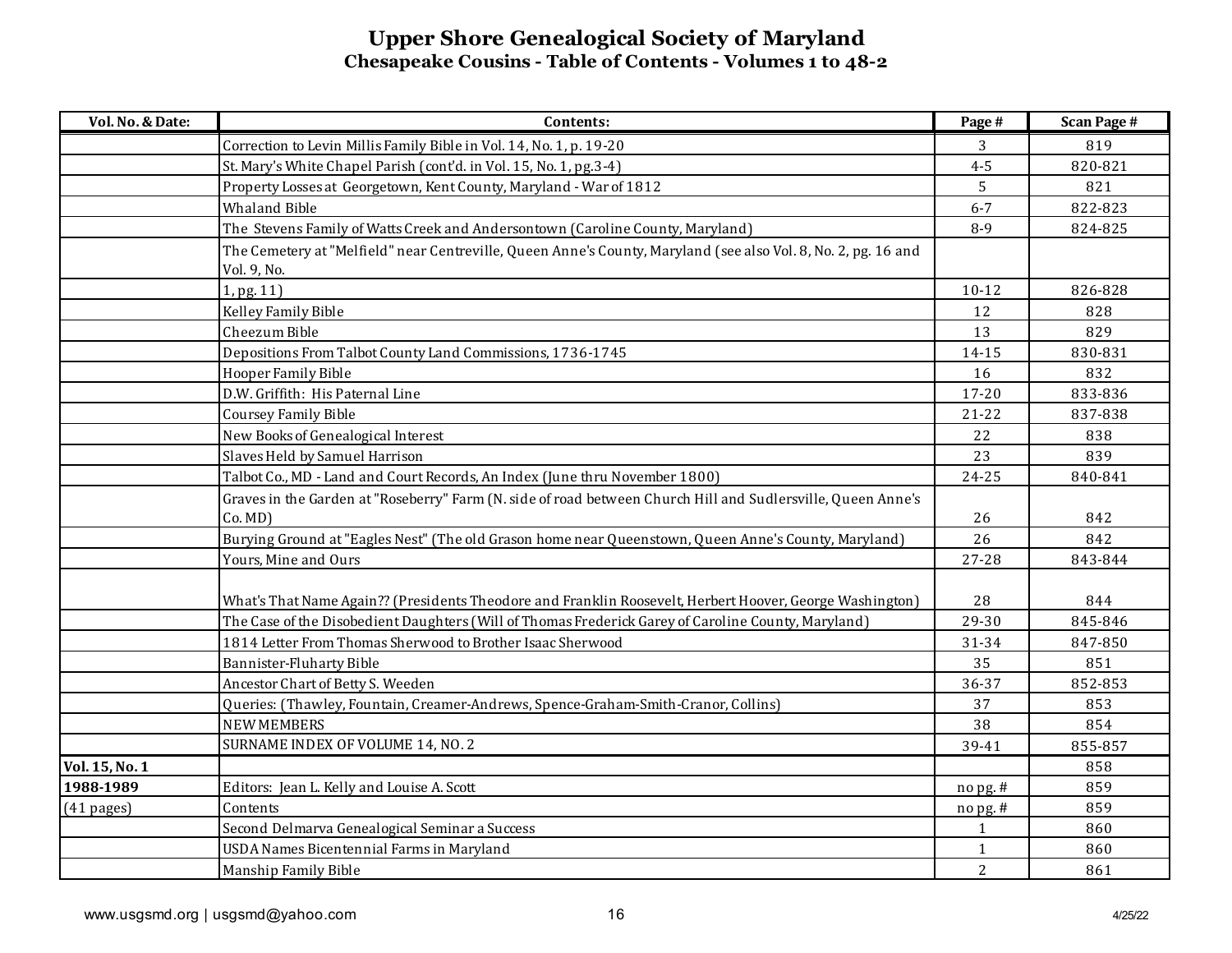| Vol. No. & Date: | Contents:                                                                                                                                                                                                           | Page #         | <b>Scan Page #</b> |
|------------------|---------------------------------------------------------------------------------------------------------------------------------------------------------------------------------------------------------------------|----------------|--------------------|
|                  | St. Mary's White Chapel Parish Church (cont'd. from Vol. 14, No. 2, pg. 4-5) End                                                                                                                                    | $3-4$          | 862-863            |
|                  | Military Records                                                                                                                                                                                                    | $\overline{4}$ | 863                |
|                  | Crumpton Cemetery (Queen Anne's County, Maryland)                                                                                                                                                                   | $5-6$          | 864-865            |
|                  | Six Months in 1858 - Marriages and Deaths in the Easton Gazette, July - Dec. 1858 (1859 cont'd. in Vol. 15, No.                                                                                                     |                |                    |
|                  | 2, pg. 20-23)                                                                                                                                                                                                       | $7-12$         | 866-871            |
|                  | Boon Family Cemetery (Dukes Road, Ridgely, Maryland)                                                                                                                                                                | 12             | 871                |
|                  | Hough Family Chart                                                                                                                                                                                                  | 13-18          | 872-877            |
|                  | Murphy Family Bible                                                                                                                                                                                                 | 19-20          | 878-879            |
|                  | Calvin W. Mowbray (member who passed away July 5, 1988)                                                                                                                                                             | 20             | 879                |
|                  | Claggett Family Chart                                                                                                                                                                                               | 21             | 880                |
|                  | Notes From Our Readers (Leatherbury, Warner, Forwood, Stoops)                                                                                                                                                       | 21             | 880                |
|                  | Sasserson                                                                                                                                                                                                           | 22             | 881                |
|                  | Schauber-Magrogan Family                                                                                                                                                                                            | 23             | 882                |
|                  | Veterans Grave Register, Shrewsbury Parish Churchyard (Kent County, Maryland) (See also Vol. 19, No. 2, pg. 1-                                                                                                      |                |                    |
|                  | 71                                                                                                                                                                                                                  | 24             | 883                |
|                  | Chart of Nancy Lee Wilson Greaver                                                                                                                                                                                   | 25             | 884                |
|                  | Elben Family Bible                                                                                                                                                                                                  | $26 - 27$      | 885-886            |
|                  | Frederick Shawhan of Kent County, Maryland                                                                                                                                                                          | 27             | 886                |
|                  | A List of Debts Separate Due the Estate of Solomon Cannon (late of Caroline County)                                                                                                                                 | 28-29          | 887-888            |
|                  | Moody and Woodland Family Bible Records                                                                                                                                                                             | 29             | 888                |
|                  | New Books for the Bookshelf                                                                                                                                                                                         | 30             | 889                |
|                  | <b>NEW MEMBERS</b>                                                                                                                                                                                                  | 31             | 890                |
|                  | Queries: (Manship, Pratt-Barcus, Downes, Lane, Wilson-Salisbury, Ferguson-Wallis, Hyland-Ferguson, Seward,<br>Murray, Collison, Crouch-Wedge, O'Bryan-Blunt-Chance, Harrison, Seward-Stockley, DeFord, Leatherbury, |                |                    |
|                  | Russell-Smoot, Wilson-Davis, Hambleton-Sewell/Suel, Andrews, Wallace, Barron, Ozmon, Wilson-Burns,                                                                                                                  |                |                    |
|                  | Ratcliffe-Curtis, Ratciff, Neal-Start, Brooks, Webber, Hitch-Calloway, Hitch)                                                                                                                                       | 31-35          | 890-894            |
|                  | <b>SURNAME INDEX</b>                                                                                                                                                                                                | 36-39          | 895-898            |
| Vol. 15, No. 2   |                                                                                                                                                                                                                     |                | 899                |
| 1988-1989        | Contents                                                                                                                                                                                                            | nopg.#         | 900                |
| $(47$ pages)     | Editors: Jean L. Kelly and Louise A. Scott                                                                                                                                                                          | nopg.#         | 901                |
|                  | Resume of Meetings 1988-1989                                                                                                                                                                                        | $1 - 2$        | 902-903            |
|                  | <b>Adams Family Bible</b>                                                                                                                                                                                           | $\overline{2}$ | 903                |
|                  | Callaway Family Reunion                                                                                                                                                                                             | $\overline{2}$ | 903                |
|                  | Eubanks, A Compendium                                                                                                                                                                                               | $3 - 10$       | 904-911            |
|                  | Richard Kennard's Family                                                                                                                                                                                            | 11             | 912                |
|                  | Lineage Chart of Patricia Smith Spencer                                                                                                                                                                             | 12-13          | 913-914            |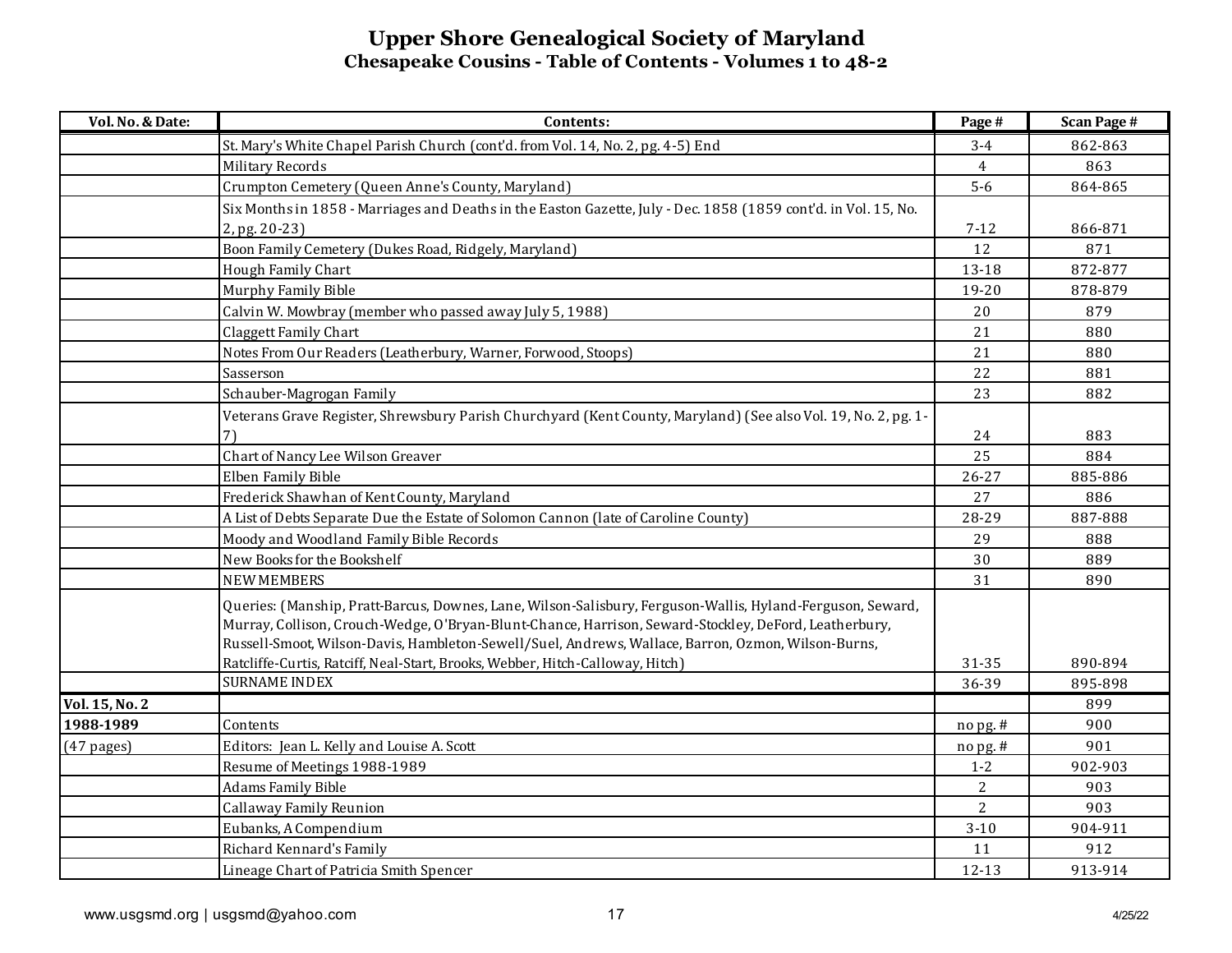| Vol. No. & Date:     | Contents:                                                                                                          | Page #       | <b>Scan Page #</b> |
|----------------------|--------------------------------------------------------------------------------------------------------------------|--------------|--------------------|
|                      | Turpin Cemetery (located at Locust Hill, Turpin's Lane, Centreville, Maryland)                                     | 14-17        | 915-918            |
|                      | Turpin Family Cemetery (Hope Road, near Centreville, Maryland)                                                     | 17           | 918                |
|                      | Second Book Grant Given to Area Libraries (see also Vol. 14-1, pg. 1 & Vol. 18-2, pg. 14)                          | 18-19        | 919-920            |
|                      | Patricia P. Bronson - In Memory of (one of the founders of USGS, passed away on March 24, 1989)                    | 19           | 920                |
|                      | Abstracts From the Easton, Maryland, Gazette - Marriages & Deaths, etc., Jan. - June, 1859) (at end says to be     |              |                    |
|                      | continued, but no more were found) End                                                                             | $20 - 23$    | 921-924            |
|                      | Additional Notes on Nicholas Fontaine and Family of the Eastern Shore                                              | 24-30        | 925-931            |
|                      | Bouvier-Kennedy Marriage (correction where married - see Vol. 5, No. 1, pg. 5)                                     | 30           | 931                |
|                      |                                                                                                                    |              |                    |
|                      | Gold Dust in the Attic (letter written in 1853 from C.A. Taylor to his mother, Mrs. Ann E. Taylor of Kent Co., MD) | 31-32        | 932-933            |
|                      | Lester B. Kinnamon (In Memory of - member who passed away on February 3, 1989)                                     | 32           | 933                |
|                      | Seymour Family Bible                                                                                               | 33-34        | 934-935            |
|                      | The Cemetery at the Pratt Mansion (Ruthsburg, Queen Anne's County, Maryland)                                       | 34           | 935                |
|                      | Christenings by Father Mosley, of St. Joseph's Mission, Cordova, Maryland 1765-1965 (continued in Vol. 16, No.     |              |                    |
|                      | 1, pg. 11-14                                                                                                       | 35-37        | 936-938            |
|                      | Queries: (Taylor-Hamilton, Morris, Griffith, Radcliff/Ratcliff, Brown, Jones, Kemp, Carter, Dixon, Chance,         |              |                    |
|                      | Colescott-Swiggett, Willoughby, Richardson, Wilson, Adams, Newton)                                                 | 38-39        | 939-940            |
|                      | <b>NEW MEMBERS</b>                                                                                                 | 40           | 941                |
|                      | SURNAME INDEX for Volume 15, No. 2                                                                                 | 41-44        | 942-945            |
| Vol. 16, No. 1       |                                                                                                                    |              | 946                |
| 1989-1990            | Contents                                                                                                           | i.           | 947                |
| $(48 \text{ pages})$ | Editors: Louise A. Scott and Jean L. Kelly                                                                         | ii           | 948                |
|                      | Morris Family Bible                                                                                                | $\mathbf{1}$ | 949                |
|                      | Kilmon Bible                                                                                                       | $\mathbf{1}$ | 949                |
|                      | Colonel Reed's Company at Caulk's Field                                                                            | $2 - 3$      | 950-951            |
|                      | Bloomingdale Cemetery at Bloomingdale, Queen Anne's County, Maryland (Harris)                                      | 3            | 951                |
|                      | Family Tree of Ormond D. Higgins                                                                                   | 4            | 952                |
|                      | Thorley-Thawley Family                                                                                             | $5-6$        | 953-954            |
|                      | Harrison Bible                                                                                                     | 6            | 954                |
|                      | Kelly-Carter Four Generation Ancestor Chart                                                                        | 7            | 955                |
|                      | Cemeteries of Kent Island in Queen Anne's County, MD                                                               | 8            | 956                |
|                      | The Nuttle Family of the Eastern Shore                                                                             | $9 - 10$     | 957-958            |
|                      | Lostock Tract in Talbot County                                                                                     | 10           | 958                |
|                      | Christenings by Father Mosley of St. Joseph's Mission, Cordova, Maryland 1765-1965 (con't. in Vol. 16, No. 2, pg.  |              |                    |
|                      | $28-31$                                                                                                            | 11-14        | 959-962            |
|                      | Ancestor Chart of Loretta L. Shilling                                                                              | 15           | 963                |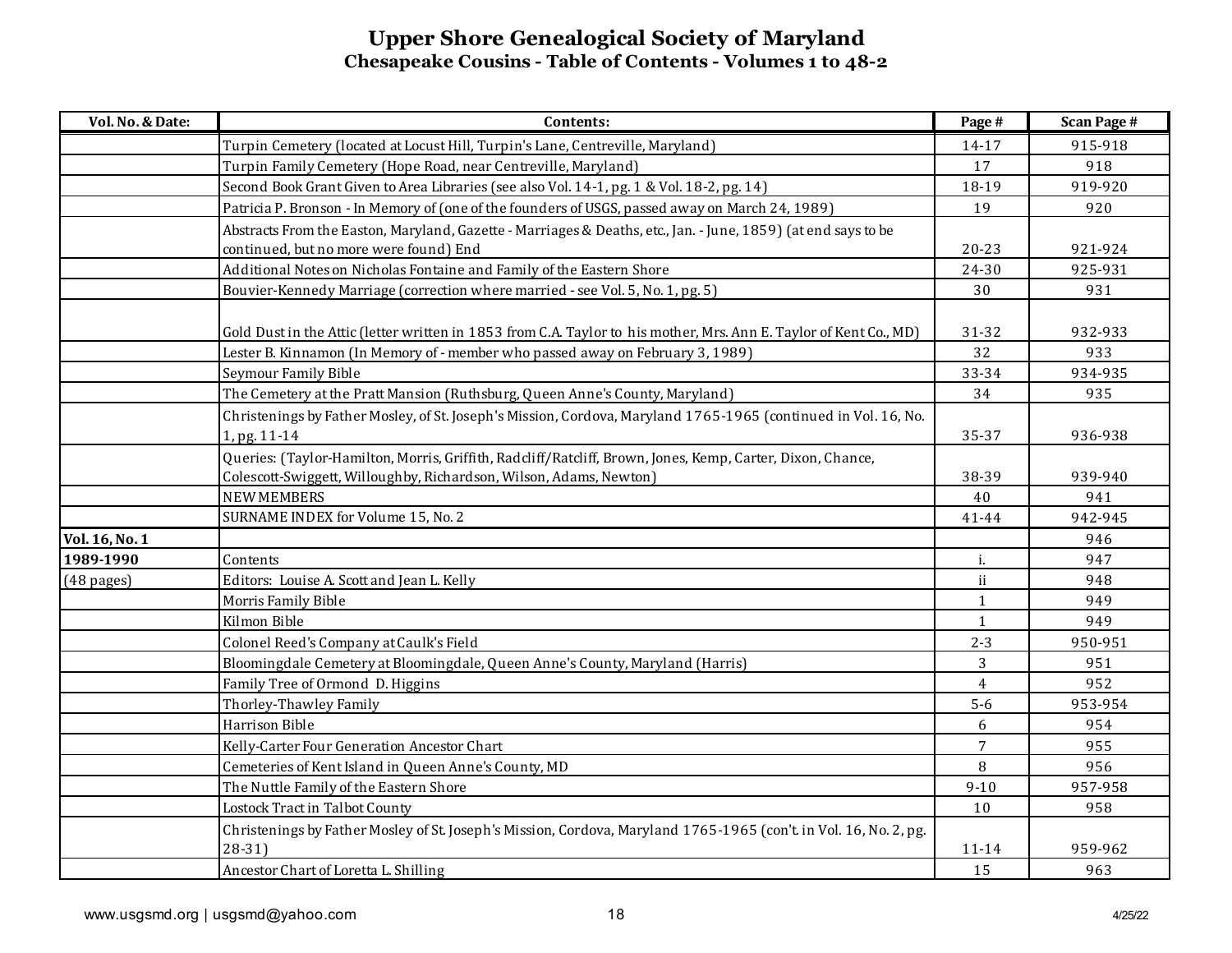| Vol. No. & Date:        | Contents:                                                                                                                                                                                | Page #       | <b>Scan Page #</b> |
|-------------------------|------------------------------------------------------------------------------------------------------------------------------------------------------------------------------------------|--------------|--------------------|
|                         | Queen Anne's County Indentures (cont'd. from Vol. 14, No. 1, pg. 35-37) End                                                                                                              | 16-17        | 964-965            |
|                         | The Andersonville Story (Union Soldiers from Maryland Who Died at Andersonville Prison 1864-65)                                                                                          | 18-22        | 966-970            |
|                         | Greensboro Cemetery (Maple Avenue, Greensboro, Maryland)                                                                                                                                 | 23-28        | 971-976            |
|                         | Hillcrest Cemetery (Denton Road, Federalsburg, Maryland)                                                                                                                                 | 28           | 976                |
|                         | Willis Bible Records                                                                                                                                                                     | 29-30        | 977-978            |
|                         | Announcements                                                                                                                                                                            | 30           | 978                |
|                         | Ancestor Chart by R. Eleanor Grimes                                                                                                                                                      | 31           | 979                |
|                         | Unique Genealogical Material of Eastern Shore Libraries                                                                                                                                  | 32-34        | 980-982            |
|                         | New Books Worth Looking Into (Tombstones of Talbot County, Maryland, Volume One; A Mendenhall-Newlin<br>Alliance; Souls in Heaven-Names in Stone: Kent County, Delaware Cemetery Records | 35           | 983                |
|                         | Queries: (d'Hinoyossa, Corse, Coursey, Powell, Pattison, Whitely, Spencer, Wharton, Thomas, Price, Collin(g)s,<br>Haddaway-Barton, Lane-Shawn, Causey-Corseway, Lowe)                    | 36-37        | 984-985            |
|                         | NEW MEMBERS and MEMBERS SUBMITTING NEW SURNAMES (not on list #5 or in Vol. 15-2)                                                                                                         | 38-40        | 986-988            |
|                         | SURNAME INDEX for Volume 16, No. 1                                                                                                                                                       | 41-45        | 989-993            |
| Vol. 16, No. 2          |                                                                                                                                                                                          |              | 994                |
| <b>Spring 1989-1990</b> | Contents                                                                                                                                                                                 | i.           | 995                |
| (48 pages)              | Editors: Louise A. Scott and Jean L. Kelly                                                                                                                                               | ii.          | 996                |
|                         | Delmarva Genealogical Seminar                                                                                                                                                            | $\mathbf{1}$ | 997                |
|                         | <b>Summary of Meetings</b>                                                                                                                                                               | 2            | 998                |
|                         | Hidden for 138 Years (Bible Records - Legg, Blunt)                                                                                                                                       | $3 - 6$      | 999-1002           |
|                         | Additional Information on Denton Cemetery (Route 404, Denton, Maryland)                                                                                                                  | 6            | 1002               |
|                         | Radcliffe Family Chart (see corrected chart in Vol. 21, No. 1, pg. 22-23 & Bible Records in Vol. 9, No. 2, pg. 20-22)                                                                    | $7 - 8$      | 1003-1004          |
|                         | <b>USGS Bible Record Collection</b>                                                                                                                                                      | $9 - 13$     | 1005-1009          |
|                         | A Veteran of War of 1812 (Captain Robert Smith)                                                                                                                                          | 14           | 1010               |
|                         | Civil War Photographs Wanted                                                                                                                                                             | 15           | 1011               |
|                         | The Saga of John W. & Elizabeth Schmick                                                                                                                                                  | 16-17        | 1012-1013          |
|                         | Census Search Fees Increase                                                                                                                                                              | 17           | 1013               |
|                         | Vansant Records                                                                                                                                                                          | 18           | 1014               |
|                         | Burial Plots Associated with the Barnett Family, Talbot County, Maryland                                                                                                                 | 19-20        | 1015-1016          |
|                         | Cemetery at the Cherry House, River Road, Ridgely, Maryland (Wilson)                                                                                                                     | 21           | 1017               |
|                         | The Family Bible of Charles W. & Ariminta Nuttle Hobbs                                                                                                                                   | 21           | 1017               |
|                         | Additional Burials at Bloomery M.E. Cemetery                                                                                                                                             | $22 - 24$    | 1018-1020          |
|                         | Social Security Records Filmed                                                                                                                                                           | 25           | 1021               |
|                         | Pedigree Chart by Bowen Dees                                                                                                                                                             | $26 - 27$    | 1022-1023          |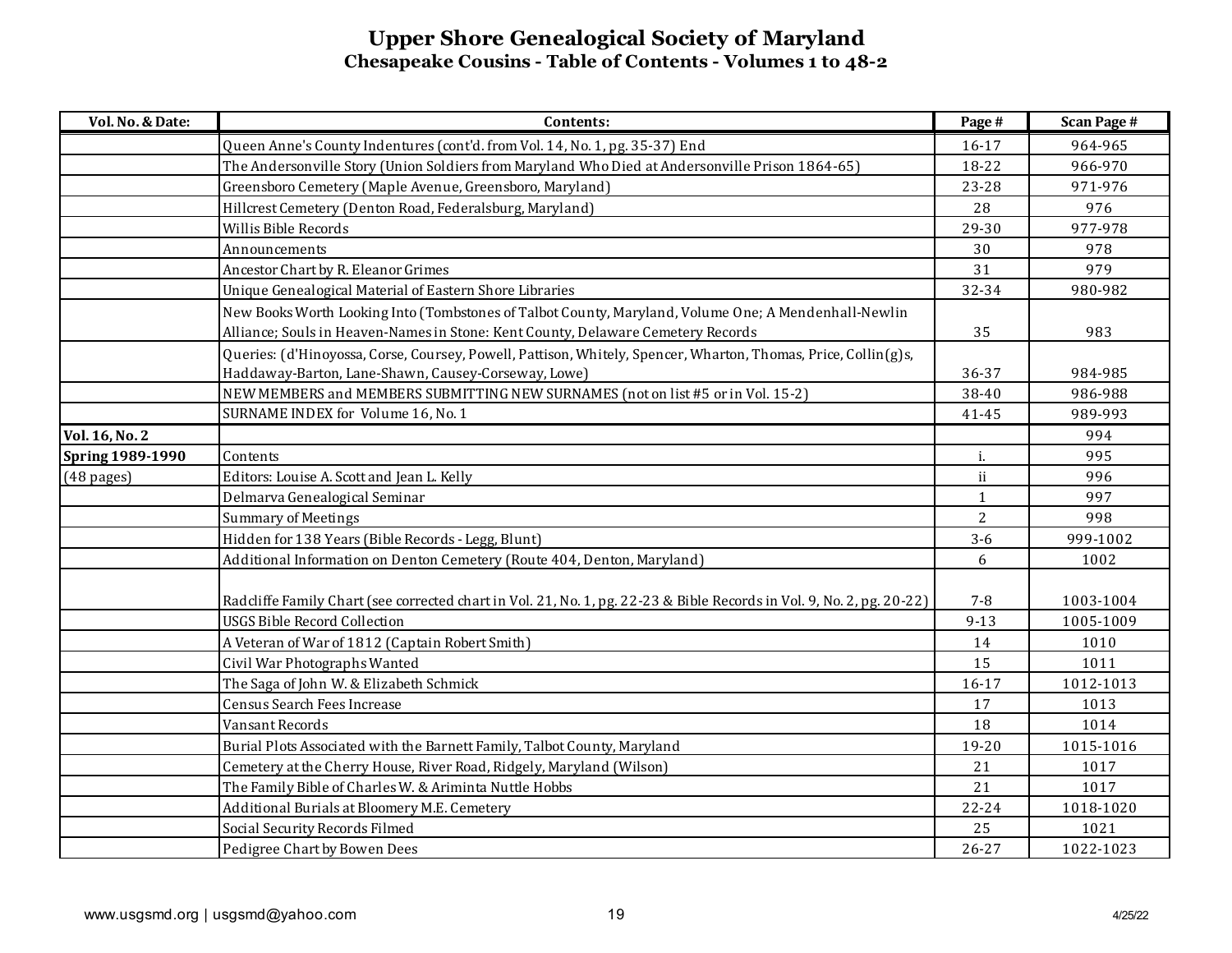| Vol. No. & Date: | Contents:                                                                                                       | Page #       | <b>Scan Page #</b> |
|------------------|-----------------------------------------------------------------------------------------------------------------|--------------|--------------------|
|                  | Christenings by Father Joseph Mosley of St. Joseph's Mission, Cordova, MD 1765-1965 (cont'd. in Vol. 17, No. 1, |              |                    |
|                  | pg. 37-38)                                                                                                      | 28-31        | 1024-1027          |
|                  | Notes on the Thomas Family of Queen Anne's County                                                               | 32           | 1028               |
|                  | The Cemetery at the Thomas House                                                                                | 33           | 1029               |
|                  | Ancestor Chart of Emerald O. Miner                                                                              | 34           | 1030               |
|                  | Harris Bible                                                                                                    | 35           | 1031               |
|                  | <b>NEW SURNAMES and NEW MEMBERS</b>                                                                             | 36-37        | 1032-1033          |
|                  | Queries: (Minner, Tull, Todd, Slaughter-Sullivan, Stevens, Greaver, Hitch-Callaway, Thorpe-Coleman,             |              |                    |
|                  | Carty/McCarty, Wyatt, Coker, Ferguson, Taylor)                                                                  | 38-39        | 1034-1035          |
|                  | SURNAME INDEX for Volume 16, No. 2                                                                              | 40-45        | 1036-1041          |
| Vol. 17, No. 1   |                                                                                                                 |              | 1042               |
| Fall 1990-1991   | Contents                                                                                                        | $\mathbf{i}$ | 1043               |
| $(49$ pages)     | Editors: E. Parker Todd and Jean L. Kelly                                                                       | ii           | 1044               |
|                  | Raymond Bucher Clark, Jr., Founder & First President of USGS (died 5 September 1990)                            | $\mathbf{1}$ | 1045               |
|                  | History of St. Paul's Evangelical Lutheran Church, Cordova, Talbot County, Maryland                             | $2 - 3$      | 1046-1047          |
|                  | From the Courthouse to the Archives (inventory of old books stored in Talbot County courthouse attic)           | $4-6$        | 1048-1050          |
|                  | A Garey/Waldmann Family Chart                                                                                   | $7 - 8$      | 1051-1052          |
|                  | A Traveling Tombstone (Daniel, son of William and Elizabeth Harrison, died 1740)                                | 8            | 1052               |
|                  | The 1880 Census of Kent County, Maryland (con't in Vol. 17, No. 2, pg. 10-15)                                   | $9 - 10$     | 1053-1054          |
|                  | Gorsuch Family                                                                                                  | $11 - 12$    | 1055-1056          |
|                  | Afro-American Cemetery at Barclay (Route 313, Barclay, Maryland)                                                | 13-14        | 1057-1058          |
|                  | DGS - Downstate Chapter (see corrections in Vol. 17, No. 2, pg. 51 under "We Hear From Our Readers")            | 14           | 1058               |
|                  | Gold Dust in the Attic (Death of Congressman Brattan)                                                           | 15           | 1059               |
|                  | Pratt/Williams Ancestor Chart                                                                                   | 16-17        | 1060-1061          |
|                  | List of Debts Due to the Estate of Samuel Coborn, of Dorchester County, Maryland (died 1745)                    | 18-19        | 1062-1063          |
|                  | Ancestor Chart by H.B. Leverton                                                                                 | 20           | 1064               |
|                  | Knotts Family Knots                                                                                             | $21 - 25$    | 1065-1069          |
|                  | Ancestor Chart of E. Parker Todd                                                                                | 26-32        | 1070-1076          |
|                  | Holy Family Catholic Cemetery (Buzzards Lane, Church Hill, MD)                                                  | 33-34        | 1077-1078          |
|                  | McKenney Family Cemetery (Rolph's Wharf Road, Church Hill, MD) See corrections in Vol. 30, No. 2, page 6        | 34           | 1078               |
|                  | Caulk Family Bible, Williamsburg District, Dorchester, Co., Maryland                                            | 35-36        | 1079-1080          |
|                  | Ancestor Chart by Brian Starkey                                                                                 | 36           | 1080               |
|                  | Christenings of Father Joseph Mosley of St. Joseph's Mission, Cordova, MD 1765-1965 (cont'd. from Vol. 16, No.  |              |                    |
|                  | 2, p. 28-31) End                                                                                                | 37-38        | 1081-1082          |
|                  | Queries: (Minner, Boots, Kirby-Parrott-Clash, Thurston, Morgan, Robinson-Pennington, Todd, Clark-Bullen-Ross,   |              |                    |
|                  | Cannon, Stack)                                                                                                  | 39-40        | 1083-1084          |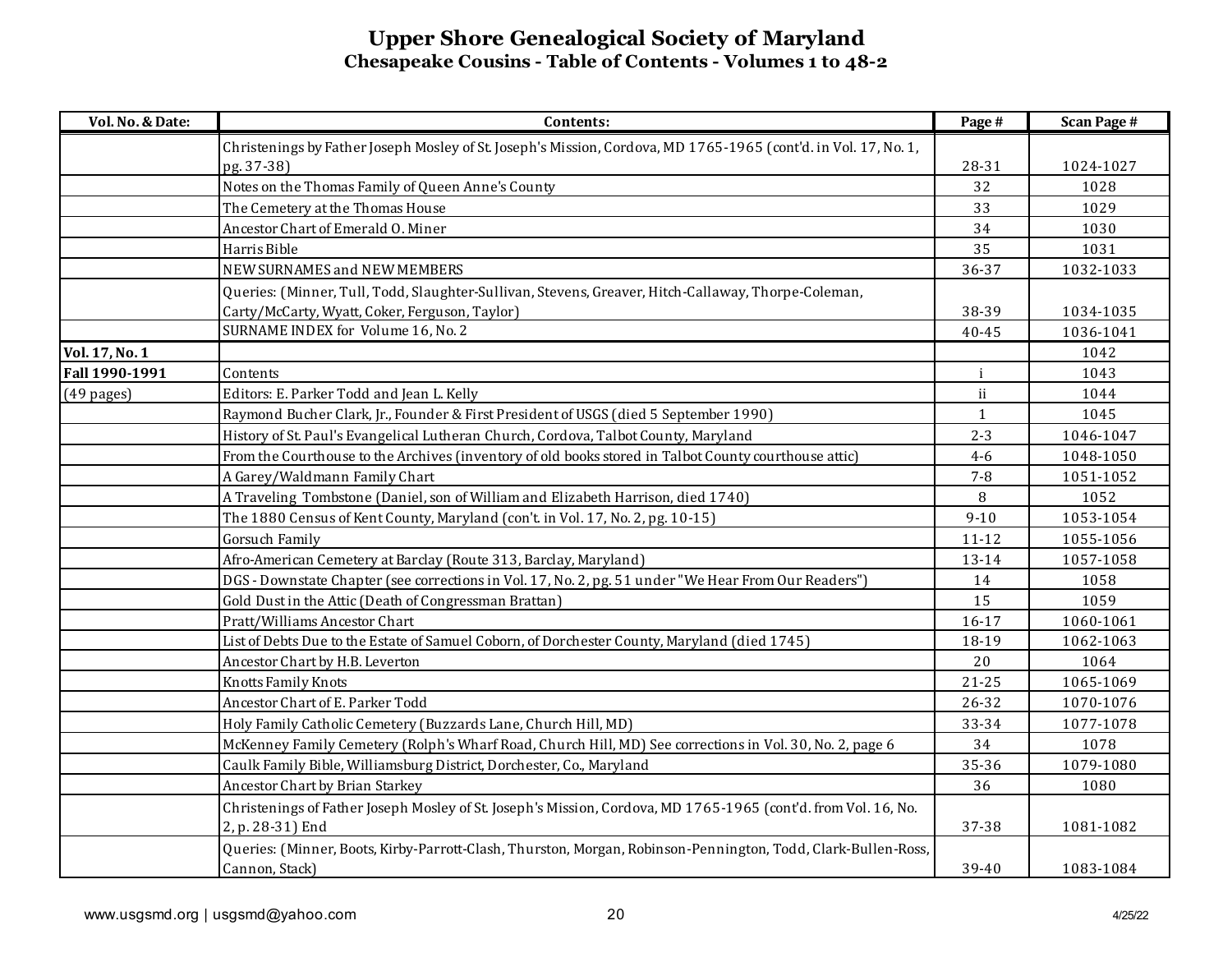| Vol. No. & Date:        | Contents:                                                                                                                                                                                                                                                                                                                                                                                                                                             | Page #         | <b>Scan Page #</b> |
|-------------------------|-------------------------------------------------------------------------------------------------------------------------------------------------------------------------------------------------------------------------------------------------------------------------------------------------------------------------------------------------------------------------------------------------------------------------------------------------------|----------------|--------------------|
|                         | NEW MEMBERS & NEW SURNAMES                                                                                                                                                                                                                                                                                                                                                                                                                            | 41-42          |                    |
|                         | SURNAME INDEX for Volume 17, No. 1                                                                                                                                                                                                                                                                                                                                                                                                                    | 43-46          | 1087-1090          |
| Vol. 17, No. 2          |                                                                                                                                                                                                                                                                                                                                                                                                                                                       |                | 1091               |
| <b>Spring 1990-1991</b> | Contents                                                                                                                                                                                                                                                                                                                                                                                                                                              | $\mathbf{i}$   | 1092               |
| $(58 \text{ pages})$    | Editors: E. Parker Todd and Jean L. Kelly                                                                                                                                                                                                                                                                                                                                                                                                             | ii             | 1093               |
|                         | Sailing Down the Chesapeake                                                                                                                                                                                                                                                                                                                                                                                                                           | $1 - 2$        | 1094-1095          |
|                         | The Cemetery at Holden's Chapel (Peters Corner Road, Queen Anne's County, MD)                                                                                                                                                                                                                                                                                                                                                                         | $3-9$          | 1096-1102          |
|                         | The 1880 Census of Kent County, Maryland (continued in Vol. 18, No. 1, pg. 6-11)                                                                                                                                                                                                                                                                                                                                                                      | $10 - 15$      | 1103-1108          |
|                         | The Pinder Family on the Eastern Shore of Maryland - 1668-1800                                                                                                                                                                                                                                                                                                                                                                                        | $16 - 22$      | 1109-1115          |
|                         | The Obituary of Jesse Wright (1917)                                                                                                                                                                                                                                                                                                                                                                                                                   | 22             | 1115               |
|                         | Notes on the Redman Family                                                                                                                                                                                                                                                                                                                                                                                                                            | 23-24          | 1116-1117          |
|                         | Rochester-Bryant-Runyan Family Bible                                                                                                                                                                                                                                                                                                                                                                                                                  | 25             | 1118               |
|                         | Cheezum (cont'd. in Vol. 18, No. 1, pg. 26-29)                                                                                                                                                                                                                                                                                                                                                                                                        | 26-29          | 1119-1122          |
|                         | Caroline County, Maryland Merchants & Farmers - 1878 (cont'd. in Vol. 18, No. 1, pg. 31-33)                                                                                                                                                                                                                                                                                                                                                           | 30-33          | 1123-1126          |
|                         | Mt. Pleasant UM Church - Afro-American - Pondtown, Queen Anne's Co. (Rt. 290, Pondtown, Maryland)                                                                                                                                                                                                                                                                                                                                                     | 34-39          | 1127-1132          |
|                         | Carty-Wyatt Family Bible                                                                                                                                                                                                                                                                                                                                                                                                                              | 40-41          | 1133-1134          |
|                         | The Descendants of Dr. Lewis Derochbrune of Queen Anne's Co., MD                                                                                                                                                                                                                                                                                                                                                                                      | 41             | 1134               |
|                         | Pedigree Chart by Barbara Palmer Stabley (See correction in Vol. 18, No. 1, pg. 25)                                                                                                                                                                                                                                                                                                                                                                   | 42-44          | 1135-1137          |
|                         | Willson Wills                                                                                                                                                                                                                                                                                                                                                                                                                                         | 45             | 1138               |
|                         | Queries: (Faulkner-Swift, Trippe-Brooke, Covey-Dudley, Roberts-Covey, Smith-Stafford, Wilson-Ludnum, Cain-<br>Jump, Jones-Jump-Wilson, Pearson-Ford, Quigley-Gibson-Violett-Short, Talbot, Beal/Beel, Robinson-Pennington,<br>Gardner-Marshall, Gardner-Dixon, Brittan-Dyer, Jump-Hardcastle, Cannon-Bounds, Apsley-Hatfield, Williams,<br>Williams-Rawlings, Gray/Grey, Johnson, Beal-Swift, Beal, Sanders-Battson, Sanders-Hickson, Wallis/Wallace, |                |                    |
|                         | Hollingsworth-Robinson)                                                                                                                                                                                                                                                                                                                                                                                                                               | 46-49          | 1139-1142          |
|                         | <b>NEW SURNAMES &amp; NEW MEMBERS</b>                                                                                                                                                                                                                                                                                                                                                                                                                 | 50-51          | 1143-1144          |
|                         | We Hear From Our Readers (Correction to DGS, Downstate Chapter, in Vol. 17, No. 1, pg. 14)                                                                                                                                                                                                                                                                                                                                                            | 51             | 1144               |
|                         | SURNAME INDEX FOR Volume 17, No. 2                                                                                                                                                                                                                                                                                                                                                                                                                    | 52-55          | 1145-1148          |
| Vol. 18, No. 1          |                                                                                                                                                                                                                                                                                                                                                                                                                                                       |                | 1149               |
| Fall 1991-1992          | Contents                                                                                                                                                                                                                                                                                                                                                                                                                                              | $\mathbf{i}$   | 1150               |
| $(50 \text{ pages})$    | Editors: Carlene Schmick and Jean L. Kelly                                                                                                                                                                                                                                                                                                                                                                                                            | ii             | 1151               |
|                         | Dr. Thomas King Carroll                                                                                                                                                                                                                                                                                                                                                                                                                               | $1 - 3$        | 1152-1154          |
|                         | Callaway Cemetery, Harrington, Delaware                                                                                                                                                                                                                                                                                                                                                                                                               | 3              | 1154               |
|                         | <b>Emery Family Chart</b>                                                                                                                                                                                                                                                                                                                                                                                                                             | $\overline{4}$ | 1155               |
|                         | Emery/Emory Family Bible                                                                                                                                                                                                                                                                                                                                                                                                                              | 5              | 1156               |
|                         | The 1880 Census of Kent County, Maryland (cont'd. in Vol. 18, No. 2, pg. 4-11)                                                                                                                                                                                                                                                                                                                                                                        | $6 - 11$       | 1157-1162          |
|                         | Mitchell Family Record                                                                                                                                                                                                                                                                                                                                                                                                                                | $12 - 13$      | 1163-1164          |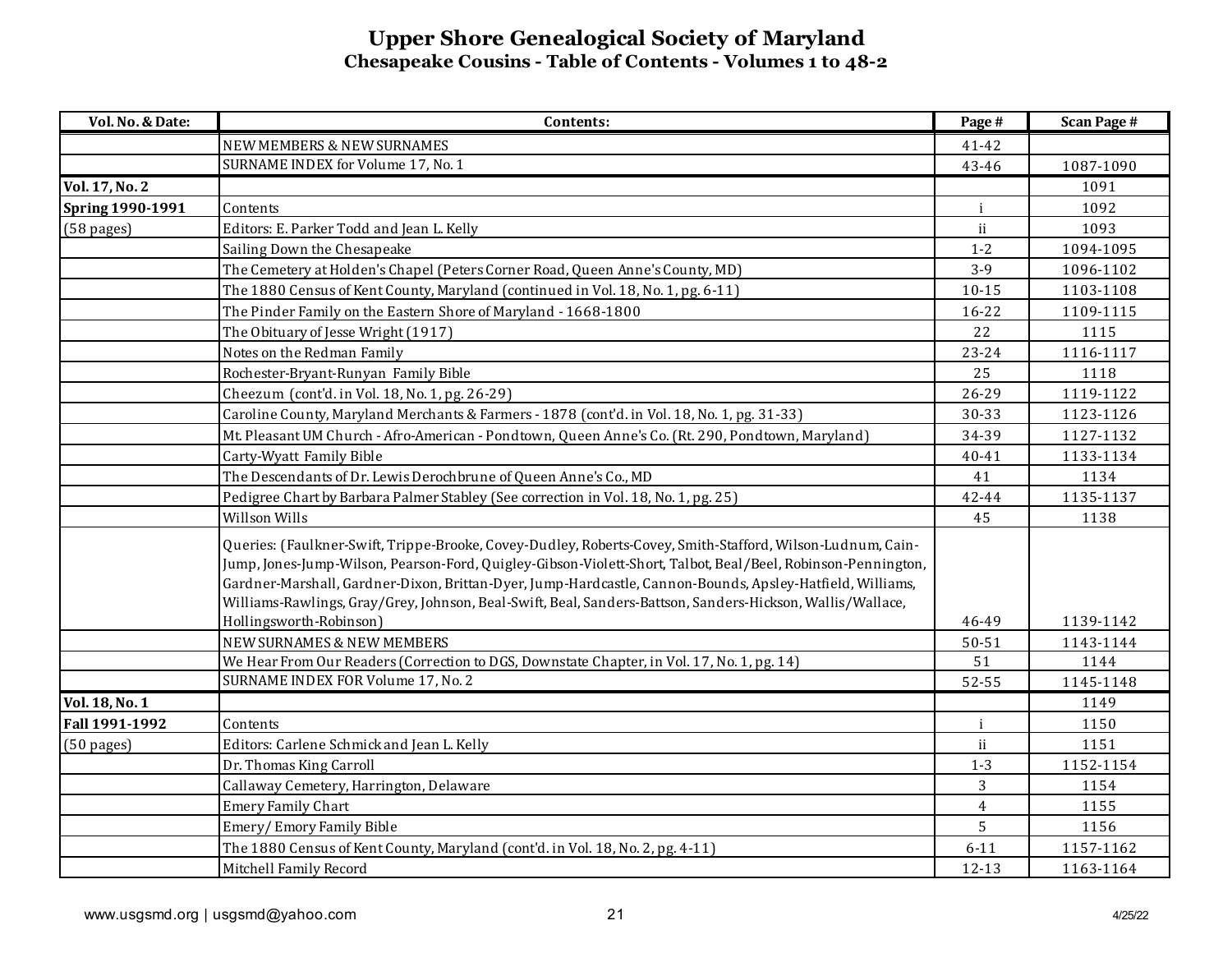| Vol. No. & Date:        | Contents:                                                                                                                                                                                                                                                                                                                                                                                                                             | Page #    | <b>Scan Page #</b> |
|-------------------------|---------------------------------------------------------------------------------------------------------------------------------------------------------------------------------------------------------------------------------------------------------------------------------------------------------------------------------------------------------------------------------------------------------------------------------------|-----------|--------------------|
|                         | Cheevers Descent From Adam                                                                                                                                                                                                                                                                                                                                                                                                            | 14        | 1165               |
|                         | The Social Security Number                                                                                                                                                                                                                                                                                                                                                                                                            | 15        | 1166               |
|                         | Queen Anne's County Marriages 1858-1866, A-H (cont'd. in Vol. 18, No. 2, p. 23-29)                                                                                                                                                                                                                                                                                                                                                    | 16-22     | 1167-1173          |
|                         | Holley Ahnentafel Chart                                                                                                                                                                                                                                                                                                                                                                                                               | 23        | 1174               |
|                         | New Book Worth Looking Into (A Brief History of Freemasonry in Caroline County, Maryland)                                                                                                                                                                                                                                                                                                                                             | 23        | 1174               |
|                         | Affidavits-Interstate Transport of Slaves - Caroline County Land Records                                                                                                                                                                                                                                                                                                                                                              | 24        | 1175               |
|                         | We Hear From Our Readers: Correction to Pedigree Chart of Barbara Palmer Stabley in Vol. 17, No. 2, p. 42-44                                                                                                                                                                                                                                                                                                                          | 25        | 1176               |
|                         | Add to "Tombstones of Talbot County" District 2, near Bozman, Maryland (Harrison)                                                                                                                                                                                                                                                                                                                                                     | 25        | 1176               |
|                         | Cheezum (cont'd. from Vol. 17, No. 2, pg. 26-29) End                                                                                                                                                                                                                                                                                                                                                                                  | 26-29     | 1177-1180          |
|                         | Smith-Hubbard Family Bible                                                                                                                                                                                                                                                                                                                                                                                                            | 30        | 1181               |
|                         | Caroline County, Maryland Merchants & Farmers - 1878 (cont'd. in Vol. 18, No. 2, pg. 31-34)                                                                                                                                                                                                                                                                                                                                           | 31-33     | 1182-1184          |
|                         | Johnson Family Bible & Notes                                                                                                                                                                                                                                                                                                                                                                                                          | 34-35     | 1185-1186          |
|                         | <b>NEW MEMBERS &amp; NEW SURNAMES</b>                                                                                                                                                                                                                                                                                                                                                                                                 | 36-37     | 1187-1188          |
|                         | Queries: (Watkins-Gowty, Norris-McNeal, Cosden, Ross-Richardson, Leverton-Knotts, Canon-Mason, Shawn-<br>Peach, Osborn-Walters-Shawn, LeCompte-Grayless, Durham, Wilson-Salisbury-Sappington, McCullough-Harris,<br>Edgin, Sweatman-Barnes, Sweetman-Willson/Wilson, Daffin, Daffin-Dickinson, Andrew-Neal-Paxson-Jester-<br>Todd, Harris-O'Day, Matthews-Berridge, Walls-Sparks-West, Tharp-Oistone, Taylor, Harmon, Kirby, Parrott- |           |                    |
|                         | Morgain/Morgan, Baynard-Hinson, Blackwell-Downes, Sedgewick-Dixon)                                                                                                                                                                                                                                                                                                                                                                    | 38-42     | 1189-1193          |
|                         | <b>SURNAME INDEX</b>                                                                                                                                                                                                                                                                                                                                                                                                                  | 43-47     | 1194-1198          |
| Vol. 18, No. 2          |                                                                                                                                                                                                                                                                                                                                                                                                                                       |           | 1199               |
| <b>Spring 1991-1992</b> | Contents                                                                                                                                                                                                                                                                                                                                                                                                                              | i         | 1200               |
| $(54 \text{ pages})$    | Editors: Carlene Schmick and Jean L. Kelly                                                                                                                                                                                                                                                                                                                                                                                            | ii        | 1201               |
|                         | Daniel Fields, State Senator from Caroline County, President of Senate 1875, 1876                                                                                                                                                                                                                                                                                                                                                     | $1 - 2$   | 1202-1203          |
|                         | Harriet Priscilla Wright (Wife of Daniel Fields)                                                                                                                                                                                                                                                                                                                                                                                      | 3         | 1204               |
|                         | The 1880 Census of Kent County, Maryland (cont'd. in Vol. 20, No. 1, pg. 24-29)                                                                                                                                                                                                                                                                                                                                                       | $4 - 11$  | 1205-1212          |
|                         | Abstracts of Some Talbot County Wills                                                                                                                                                                                                                                                                                                                                                                                                 | $12 - 13$ | 1213-1214          |
|                         | U.S.G.S. Book Grant (second?? [third] book grant to five county libraries and to Chesapeake College) see also Vol.<br>14-1, pg. 1 & Vol. 15-2, pg. 18-19)                                                                                                                                                                                                                                                                             | 14        | 1215               |
|                         | Ahnentafel Chart, by (Charlotte) Jeanne Doty (Cady)                                                                                                                                                                                                                                                                                                                                                                                   | $15 - 16$ | 1216-1217          |
|                         | How to Read an Ahnentafel Chart                                                                                                                                                                                                                                                                                                                                                                                                       | 16        | 1217               |
|                         | More Caroline County Tombstones Located (tombstones at the United Methodist Church - Hillsboro (Mason) &<br>River Road - Ridgely (Lewis)                                                                                                                                                                                                                                                                                              | 16        | 1217               |
|                         | Pedigree of Parishes in the Diocese of Easton 1692-1992                                                                                                                                                                                                                                                                                                                                                                               | 17-19     | 1218-1220          |
|                         | Family Bible of John Charles & Susie Fairbank Wharton                                                                                                                                                                                                                                                                                                                                                                                 | 20        | 1221               |
|                         | Libraries [& Chesapeake College] Receive Gift from U.S.G.S. (Ministers of Maryland, 2 volumes & 1920 census -<br>microfilm)                                                                                                                                                                                                                                                                                                           | 20        | 1221               |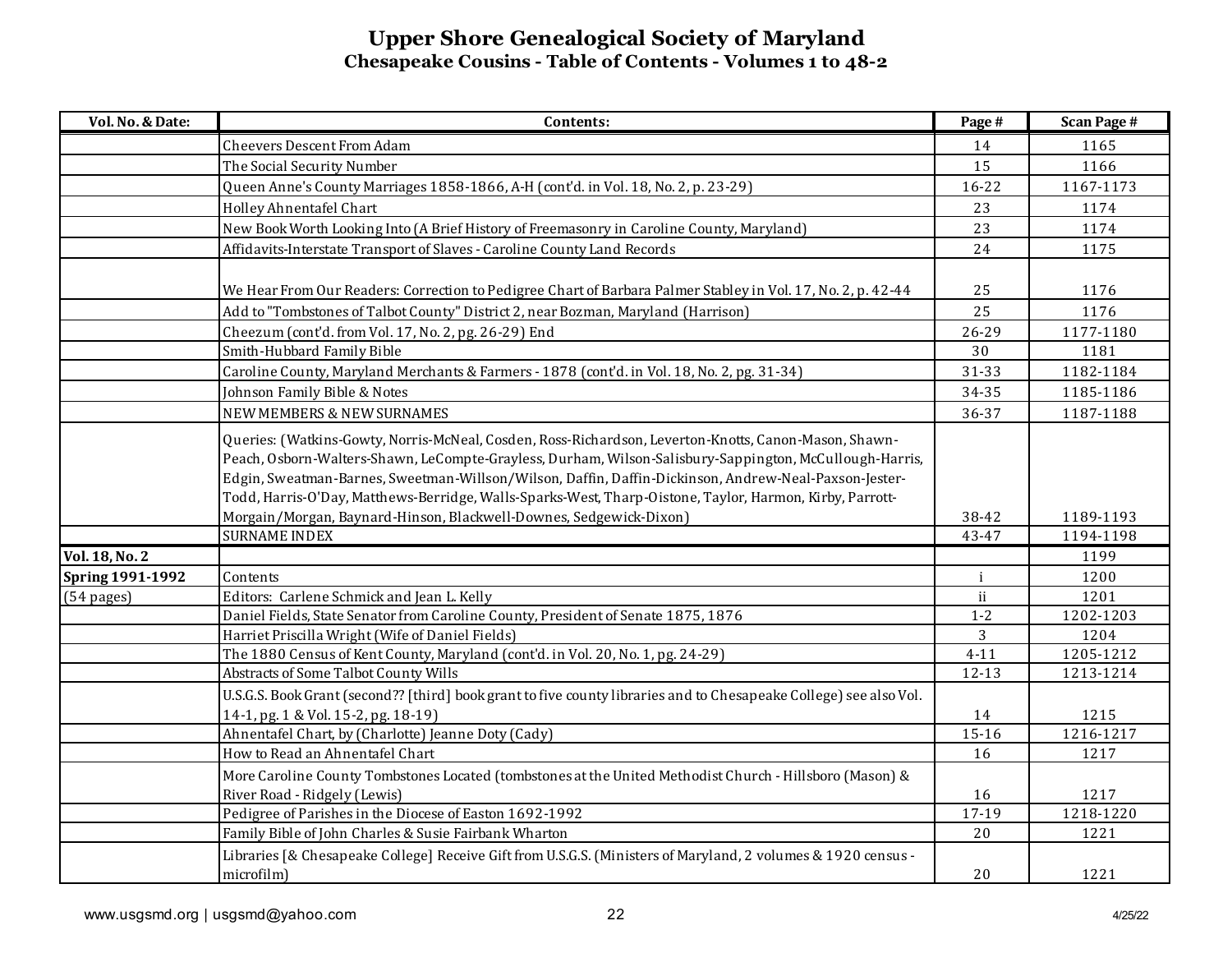| Vol. No. & Date: | Contents:                                                                                                                                                                                                                                                                                                                     | Page #    | <b>Scan Page #</b> |
|------------------|-------------------------------------------------------------------------------------------------------------------------------------------------------------------------------------------------------------------------------------------------------------------------------------------------------------------------------|-----------|--------------------|
|                  | Lest We Forget                                                                                                                                                                                                                                                                                                                | 20        | 1221               |
|                  | Descendants of Richard & Judith (Wedge) Crouch of Kent Co. Maryland (see also Vol. 31, No. 2, pg. 15-24)                                                                                                                                                                                                                      | $21 - 22$ | 1222-1223          |
|                  | New Book Worth Looking Into (Tombstones of Talbot County, Maryland, Volume II)                                                                                                                                                                                                                                                | 22        | 1223               |
|                  | Queen Anne's County Marriages 1858-1866 H-W (cont'd. from Vol. 18, No. 1, pg. 16-22)                                                                                                                                                                                                                                          | 23-29     | 1224-1230          |
|                  | Meredith Family Bible                                                                                                                                                                                                                                                                                                         | 30        | 1231               |
|                  | Caroline County, MD Merchants & Farmers - 1878 (cont'd. from Vol. 18, No. 1, pg. 31-33)                                                                                                                                                                                                                                       | 31-34     | 1232-1235          |
|                  | Buker Family, by David Gerald Smith                                                                                                                                                                                                                                                                                           | 35        | 1236               |
|                  | The Maryland & Delaware Genealogist-Table of Contents & Family Bible Records, etc.                                                                                                                                                                                                                                            | 36-40     | 1237-1241          |
|                  | Straughn Family Bible                                                                                                                                                                                                                                                                                                         | 41        | 1242               |
|                  | NEW SURNAMES - Spring 1992 and NEW MEMBERS SINCE LIST IN FALL 1991 CHESAPEAKE COUSINS                                                                                                                                                                                                                                         | 42-43     | 1243-1244          |
|                  | Queries: (Robinson-Pennington, Newnam-Solloway, Moore, Andrew-Jester, Lee-Jackson, Hall-Chandler-Parrott,<br>Russell-Lowe-Calaway-Benson, Kell(e)y-Jones, Vickers-Hackett, Pool-Henry, Howeth-Colbourn, Elliott-Rice,<br>Cannon-Magee, Standeford-Starkey, Baynard-Pratt, Baynard-Golt/Goult, Harris-Baynard, Sherwood-Emory) | 44-45     | 1245-1246          |
|                  | <b>SURNAME INDEX</b>                                                                                                                                                                                                                                                                                                          | 46-51     | 1247-1252          |
| Vol. 19, No. 1   |                                                                                                                                                                                                                                                                                                                               |           | 1253               |
| Fall 1992-1993   | Contents                                                                                                                                                                                                                                                                                                                      | i         | 1254               |
| (54 pages)       | Editors: Carlene Schmick and Jean L. Kelly                                                                                                                                                                                                                                                                                    | ii.       | 1255               |
|                  | <b>Evaluating Your Huguenot Cousins</b>                                                                                                                                                                                                                                                                                       | $1-8$     | 1256-1263          |
|                  | <b>Bolton Family Tree</b>                                                                                                                                                                                                                                                                                                     | $9 - 11$  | 1264-1266          |
|                  | Isle of Rays (Manor House on Island Circle in Talbot County, Trappe District, Maryland) & Addendum of "Isle of<br>Rays"                                                                                                                                                                                                       | 12-13     | 1267-1268          |
|                  | How Do You Spell Your Name?                                                                                                                                                                                                                                                                                                   | 13        | 1268               |
|                  | Dwyer-Walbert Family Bible                                                                                                                                                                                                                                                                                                    | 14-15     | 1269-1270          |
|                  | New Book Worth Looking Into (Tavern in the Town)                                                                                                                                                                                                                                                                              | 15        | 1270               |
|                  | Three Kent County, Maryland Families Connected With Shrewsbury Parish                                                                                                                                                                                                                                                         | $16 - 21$ | 1271-1276          |
|                  | Jester-Adams Bible                                                                                                                                                                                                                                                                                                            | 22        | 1277               |
|                  | The Total Abstinence Society of Dorchester County and the Federalsburg Report                                                                                                                                                                                                                                                 | 23-25     | 1278-1280          |
|                  | Annual Valuations-From Caroline Co. Court Records, 1785-1802 (cont'd. in Vol. 19, No. 2, pg. 15-17)                                                                                                                                                                                                                           | 26-29     | 1281-1284          |
|                  | Account Book of William F. Morris, Barber - St. Michaels, Maryland, 1871-1890                                                                                                                                                                                                                                                 | 30-34     | 1285-1289          |
|                  | Caroline County Alms House Records (1903-1941)                                                                                                                                                                                                                                                                                | 35-38     | 1290-1293          |
|                  | Kemp-Appleby-Bavis Family Chart                                                                                                                                                                                                                                                                                               | 39        | 1294               |
|                  | Higgins Family Bible                                                                                                                                                                                                                                                                                                          | 40        | 1295               |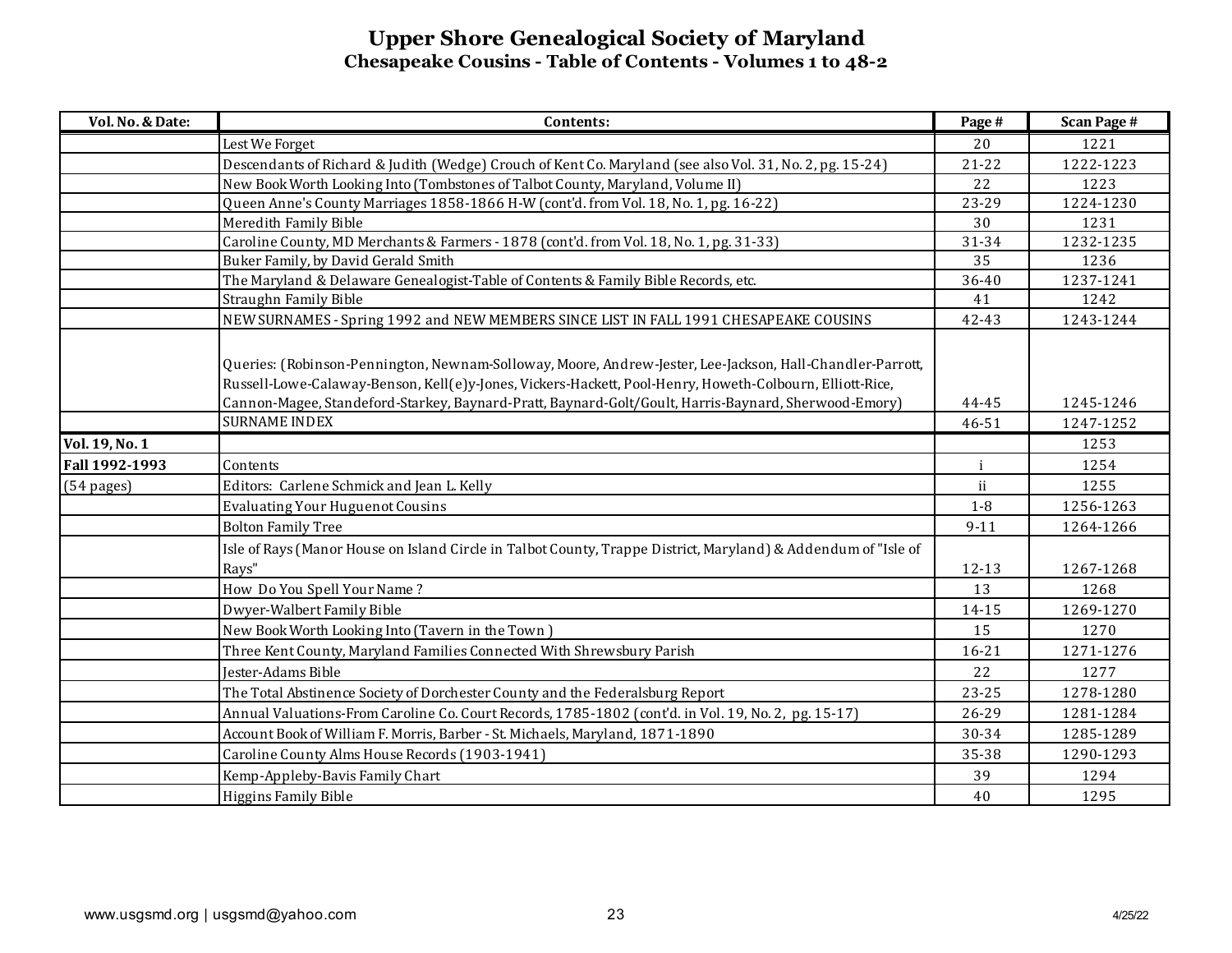| Vol. No. & Date:        | Contents:                                                                                                    | Page #    | <b>Scan Page #</b> |
|-------------------------|--------------------------------------------------------------------------------------------------------------|-----------|--------------------|
|                         | Queries: (Yewell, Fisher-Noll-Turner-Fletcher, Cole-Long-Plummer-Vener, Pritchett-Voss, Parker-Cooper-Neal,  |           |                    |
|                         | Soward/Seward/Seaward, Spicer-Cryer, Bishop, Tucker-Abbott, Wells-Rice-Altz, Enloes-Elliott, Mason-Cannon-   |           |                    |
|                         | Bernard-Elliott, Thurston-Williams-Yardley, Grason, Apsley-Hatfield-Knotts, Lowe-Whitely, Emmerson, Bullock, |           |                    |
|                         | Sudler, Ratcliffe-Fellows, Jones-Wheatley, Dixon-Brunner-Schivley-Hartsuch-Carey-Somers, Tull-Messick,       |           |                    |
|                         | Dodd(s)-Jolly-Phoenix, Boulton/Bolton, Jackson)                                                              | 41-45     | 1296-1380          |
|                         | <b>NEW MEMBERS &amp; NEW SURNAMES</b>                                                                        | 46-47     | 1301-1302          |
|                         | <b>SURNAME INDEX</b>                                                                                         | 48-51     | 1303-1306          |
| Vol. 19, No. 2          |                                                                                                              |           | 1307               |
| <b>Spring 1992-1993</b> | Contents                                                                                                     | j         | 1308               |
| (52 pages)              | Editors: Carlene Schmick and Jean L. Kelly                                                                   | ii        | 1309               |
|                         | Revolutionary War Soldiers in Shrewsbury Churchyard (see also Vol. 20, No. 1, pg. 42-45)                     | $1 - 7$   | 1310-1316          |
|                         | Wheatley/Russell Family Chart                                                                                | 8         | 1317               |
|                         | Fallen Men in Blue (Soldiers serving in the Union Army during the War between the States, Kent News, 1864    | $9 - 10$  | 1318-1319          |
|                         | An Addendum to Caroline County Cemeteries, Volume 3, page 205 (Hillcrest Cemetery, Federalsburg,             |           |                    |
|                         | Maryland) CRAFT - not Kraft                                                                                  | 10        | 1319               |
|                         | <b>Burns Family Bible</b>                                                                                    | $11 - 12$ | 1320-1321          |
|                         | The Three Husbands of Betsy Ross                                                                             | 12        | 1321               |
|                         | Ancestors of Lorraine Stillwagon                                                                             | 13-14     | 1322-1323          |
|                         | Annual Valuations-From Caroline Co. Court Records (cont'd. in Vol. 20, No. 1, pg. 33-35)                     | 15-17     | 1324-1326          |
|                         | Addenda to Tombstones of Talbot County, Volume II                                                            | 18-20     | 1327-1329          |
|                         | Don't Marry Your Cousin !!                                                                                   | 20        | 1329               |
|                         | Ahnentafel Chart, by Edward Hood Dawson                                                                      | 21        | 1330               |
|                         | Caroline County, Maryland Wills 1777-1784 (cont'd. in Vol. 21, No. 1, pg. 8-12)                              | $22 - 25$ | 1331-1334          |
|                         | Ancestors of Mary Octavia Lewis (original page 26 unreadable, so I reprinted another readable page 26)       | 26 & 26   | 1335-1336          |
|                         | Bozman/Thomas Ancestor Chart                                                                                 | 27        | 1337               |
|                         | Inscriptions From the Redman Cemetery at Fike's Orchard                                                      | 28-29     | 1338-1339          |
|                         | My Harrington Family                                                                                         | 29        | 1339               |
|                         | USGS Past President Honored as Volunteer of the Week (Henrietta Wood)                                        | 30        | 1340               |
|                         | Willoughby Wills                                                                                             | 31        | 1341               |
|                         | Knowles Family Bible                                                                                         | 32-33     | 1342-1343          |
|                         | An Andrew Branch, Almost a Query                                                                             | 33        | 1343               |
|                         | A Leverton/Turpin Family Chart                                                                               | 34        | 1344               |
|                         | Eight Generations in Queen Anne's County, Maryland (The Eastern Shore Antecedents of Thomas Dudley           |           |                    |
|                         | Johnson, 1872-1938                                                                                           | 35-40     | 1345-1350          |
|                         | Gold Dust in the Attic-Pvt. Peter St. James-Civil War Discharge & marriage certificate to Louisa Van Hoosen  | 41        | 1351               |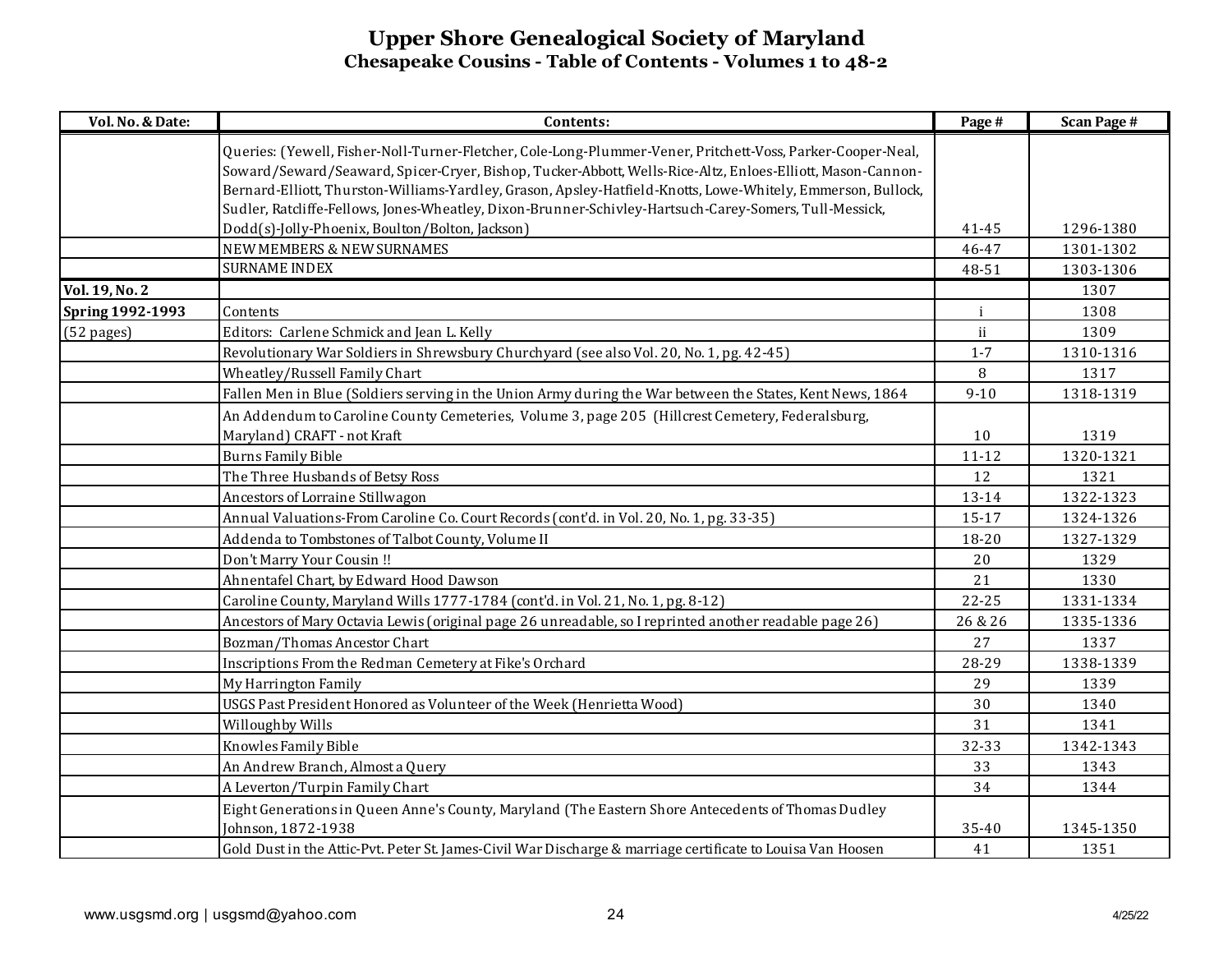| Vol. No. & Date:     | Contents:                                                                                                        | Page #       | <b>Scan Page #</b> |
|----------------------|------------------------------------------------------------------------------------------------------------------|--------------|--------------------|
|                      | Queries: (Dawson-Lambdin-Spry, Dawson-Ringrose-Collison, Horney-Bridges, Vickers-Carson, Bullock,                |              |                    |
|                      | Emmerson, Stanley/Standley, Budd-Baynton/Bayton, Sewell, Harrington-Vickers, Emerson-Gill, Hubbert,              |              |                    |
|                      | Frampton/Frantum-Bordley, Wroten/Wroughton/Rotton/Rhoten-Willis)                                                 | 42-43        | 1352-1353          |
|                      | SURNAMES OF INTEREST TO NEW MEMBERS AND NEW MEMBERS                                                              | 44-45        | 1354-1355          |
|                      | <b>SURNAME INDEX</b>                                                                                             | 46-48        | 1356-1358          |
| Vol. 20, No. 1       |                                                                                                                  |              | 1359               |
| Fall 1993-1994       | Contents                                                                                                         | $\mathbf{i}$ | 1360               |
| $(60 \text{ pages})$ | Editors: Carlene Schmick and Jean L. Kelly                                                                       | ii           | 1361               |
|                      | Willis Corkrin's Book                                                                                            | $1-6$        | 1362-1367          |
|                      | CORRECTION to Vol. 3, Beneath These Stones, Cemeteries of Caroline County, MD (add surnames of ANDREW in         |              |                    |
|                      | Hillcrest Cemetery, Federalsburg, Maryland                                                                       | 6            | 1367               |
|                      | <b>Bullock-Emmerson Family Chart</b>                                                                             | 7            | 1368               |
|                      | Taxable Property in Centre Ville - May 27, 1797                                                                  | $8 - 10$     | 1369-1371          |
|                      | Addenda to Springhill Cemetery, Section C; correction on page 137 (Goldsborough); due to computer error          |              |                    |
|                      | names found on page 101 will appear in the index as being on page 102 and rest of index will continue in that    |              |                    |
|                      | manner to the end of the book; Addenda to Section KL                                                             | 11-13        | 1372-1374          |
|                      | Wright Family Bible                                                                                              | 14-16        | 1375-1377          |
|                      | Abstract of Land Transaction (known as "Bennett's Regulation")                                                   | 16           | 1377               |
|                      | A Biographical Sketch of Benjamin Thomas Harrison and Ariana (Irene) Gertrude Harrison                           | 17           | 1378               |
|                      | The Harrison's of Tilghman Island, Talbot County, MD and allied families                                         | 18-23        | 1379-1384          |
|                      | The 1880 Census of Kent County, Maryland (cont'd. from Vol. 18, No. 2, pg. 4-11) End                             | 24-29        | 1385-1390          |
|                      | Summers-Eckstorm Family Chart                                                                                    | 30           | 1391               |
|                      | The Cannon Brothers Went West                                                                                    | 31-32        | 1392-1393          |
|                      | Gold Dust in the Attic (inside old book dated 1705-names: Robert Ewing's Book - 1873, John Noollfords Book;      |              |                    |
|                      | Birth, marriage and death dates of surnames Ewing; Daniel P. Bowers, Gulielma M. Parratt                         | 32           | 1393               |
|                      | Annual Valuations-From Caroline County Court Records 1813-1818, 1818-1824 & 1824-1830 (cont'd. in Vol.           |              |                    |
|                      | 20-2, pg. 9-10)                                                                                                  | 33-35        | 1394-1396          |
|                      | Unto Generations Unknown!!                                                                                       | 36-37        | 1397-1398          |
|                      | United Penecostal (sic) Church Cemetery - Kennedyville, Kent Co., Maryland (see also Vol. 20, No. 2, pg. 31)     | 37           | 1398               |
|                      | The Huguenot Society of Maryland has published a book entitled: The Huguenots (which is for sale)                | 37           | 1398               |
|                      | Willson Family Bible                                                                                             | 38-41        | 1399-1402          |
|                      | <b>Pritchett Family Records</b>                                                                                  | 41           | 1402               |
|                      | Revolutionary War Soldiers buried in Shrewsbury Churchyard, Col. Isaac Spencer (See also Vol. 21, No. 2, pg. 18- |              |                    |
|                      | 21)                                                                                                              | 42-45        | 1403-1406          |
|                      | NEW MEMBERS AND MEMBERS SUBMITTING NEW SURNAMES                                                                  | 46-46a       | 1407-1408          |
|                      | <b>NEW SURNAMES</b>                                                                                              | 47-47a       | 1409-1410          |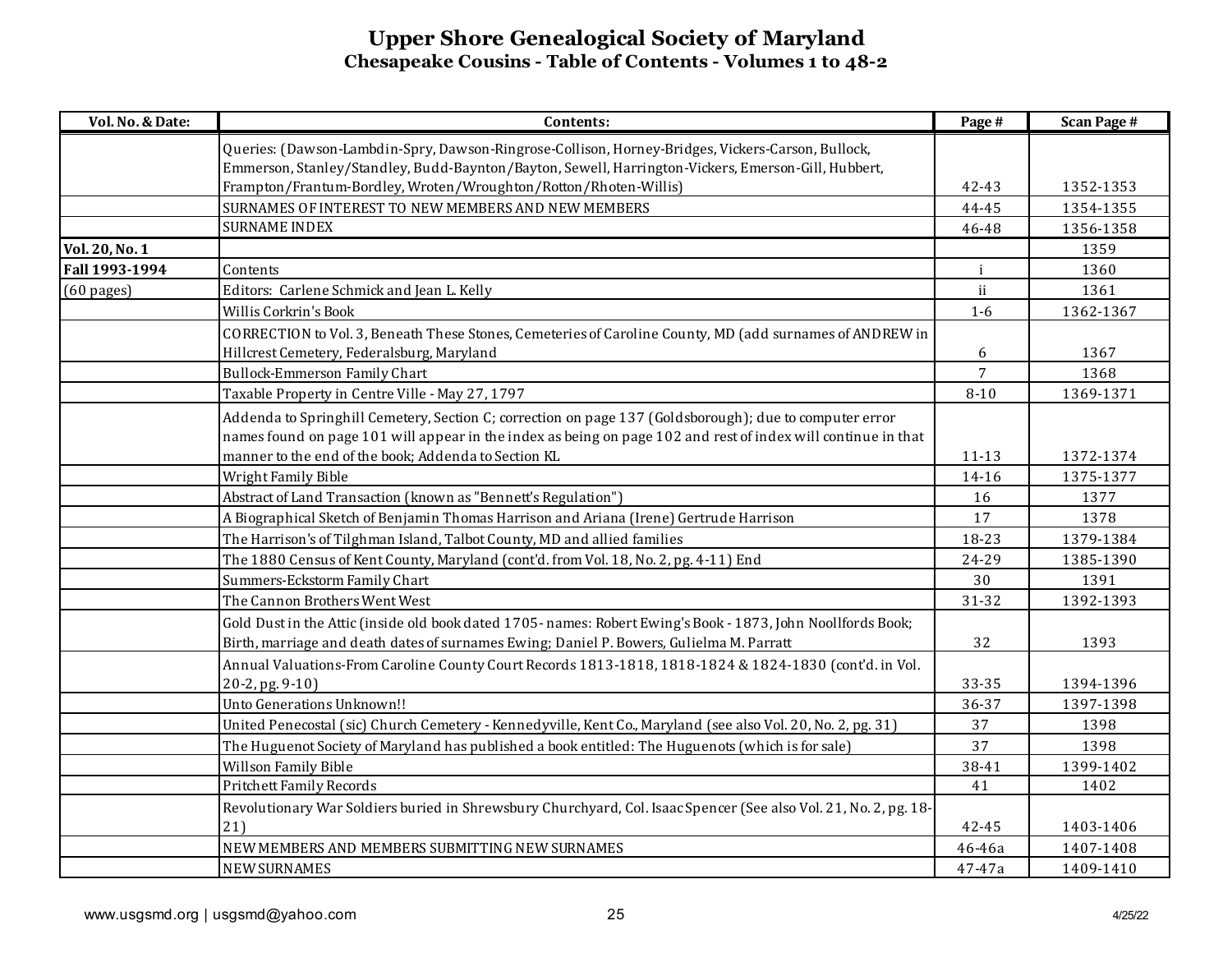| Vol. No. & Date:        | Contents:                                                                                                                                                                                                                                                                                                                                                                                                                                                                                                                                        | Page #         | <b>Scan Page #</b> |
|-------------------------|--------------------------------------------------------------------------------------------------------------------------------------------------------------------------------------------------------------------------------------------------------------------------------------------------------------------------------------------------------------------------------------------------------------------------------------------------------------------------------------------------------------------------------------------------|----------------|--------------------|
|                         | Queries: (Sparks, Dillon-Blades-Townsend, Shehand-Robrecht, Story, Boon-Fairfield, Dwiggans, Wright-Watkins-<br>Davis-Gowty, Essex-Bowen-Brown, Price-Shea, Horsey-Clarkson-Cannon, Smith, Bailey-Hollis, Woodall, Boyle-<br>Egan-Gardner-Kibler, Caulk-Saulsbury, Holyneaux-Valliant, Matthews-Berridge-MacMahan, Robinson, Legg-<br>Tomlinson-Williams-Snack, Vener-Plummer, Heather-Watson, Brown-Boon-Smith-Jones-Coursey, Gary-Sharp-<br>Harwood-Cristerson-Dixon-Horney, Graham-Leaverton-Burns, Thomson-Thompson-Caulk, Martin-Collister- |                |                    |
|                         | Wheeler-Jones)<br><b>SURNAME INDEX</b>                                                                                                                                                                                                                                                                                                                                                                                                                                                                                                           | 48-52<br>53-55 | 1409-1415          |
|                         |                                                                                                                                                                                                                                                                                                                                                                                                                                                                                                                                                  |                | 1416-1418          |
| <b>Vol. 20, No. 2</b>   |                                                                                                                                                                                                                                                                                                                                                                                                                                                                                                                                                  |                | 1419               |
| <b>Spring 1993-1994</b> | Contents                                                                                                                                                                                                                                                                                                                                                                                                                                                                                                                                         | j.             | 1420               |
| (56 pages)              | Editors: Carlene Schmick and Jean L. Kelly                                                                                                                                                                                                                                                                                                                                                                                                                                                                                                       | ii             | 1421               |
|                         | Resume of 1993-1994 USGS General Membership Meetings                                                                                                                                                                                                                                                                                                                                                                                                                                                                                             | $1 - 3$        | 1422-1424          |
|                         | The Murder of Oliver Caulk                                                                                                                                                                                                                                                                                                                                                                                                                                                                                                                       | $4 - 7$        | 1425-1428          |
|                         | The Maryland State Archives Sets Up 800 Number                                                                                                                                                                                                                                                                                                                                                                                                                                                                                                   | 7              | 1428               |
|                         | Roach-Muendlein Family Chart                                                                                                                                                                                                                                                                                                                                                                                                                                                                                                                     | 8              | 1429               |
|                         | Annual Valuations-From Caroline Co. Court Records 1824 to 1847 (cont'd. from Vol. 20, No. 1, pg. 33-35) End                                                                                                                                                                                                                                                                                                                                                                                                                                      | $9 - 10$       | 1430-1431          |
|                         | Newtown Cemetery - Newtown Road, Talbot Co., MD (African American)                                                                                                                                                                                                                                                                                                                                                                                                                                                                               | $11 - 13$      | 1432-1434          |
|                         | Morgan of Caroline and Dorchester Cos. and Baltimore, MD                                                                                                                                                                                                                                                                                                                                                                                                                                                                                         | 14-18          | 1435-1439          |
|                         | CORRECTION: Chesapeake Cousins Vol. 20, No. 1, pg. 46-47 listed Kimberly J. Hoxter interested in surname<br>Blades; Ms. Hoxter is doing research on the BLAKE surname from Somerset County, Maryland                                                                                                                                                                                                                                                                                                                                             | 18             | 1439               |
|                         | Manumissions to Union Soldiers                                                                                                                                                                                                                                                                                                                                                                                                                                                                                                                   | 19-20          | 1440-1441          |
|                         | A Letter From The Eastern Shore, 1841 (Ball-Sheild union)                                                                                                                                                                                                                                                                                                                                                                                                                                                                                        | $21 - 24$      | 1442-1445          |
|                         | Kennedyville Church Cemetery - Kennedyville, Kent Co., MD - Waters Chapel 1860                                                                                                                                                                                                                                                                                                                                                                                                                                                                   | 25-31          | 1446-1452          |
|                         | United Penecostal (sic) Church Cemetery - Kennedyville, Kent Co., Maryland (see also Vol. 20, No. 1, pg. 37)                                                                                                                                                                                                                                                                                                                                                                                                                                     | 31             | 1452               |
|                         | Descendants of William Nicholson                                                                                                                                                                                                                                                                                                                                                                                                                                                                                                                 | 32-34          | 1453-1455          |
|                         | Ancestors of Charles A. Nicholson                                                                                                                                                                                                                                                                                                                                                                                                                                                                                                                | 35-38          | 1456-1459          |
|                         | My Martin Family                                                                                                                                                                                                                                                                                                                                                                                                                                                                                                                                 | 39             | 1460               |
|                         | Chesapeake House: A Sidelight                                                                                                                                                                                                                                                                                                                                                                                                                                                                                                                    | 39             | 1460               |
|                         | Ahnentafel of Albert Linderman Parker                                                                                                                                                                                                                                                                                                                                                                                                                                                                                                            | $40 - 41$      | 1461-1462          |
|                         | Gold Dust in the Attic (booklet entitled "Supplement, Washington College Bulletin", subtitled "Graduates and                                                                                                                                                                                                                                                                                                                                                                                                                                     |                |                    |
|                         | Non-Graduates of Washington College" 1898-1900)                                                                                                                                                                                                                                                                                                                                                                                                                                                                                                  | 42             | 1463               |
|                         | Larkin Family Tree                                                                                                                                                                                                                                                                                                                                                                                                                                                                                                                               | 43-45          | 1464-1466          |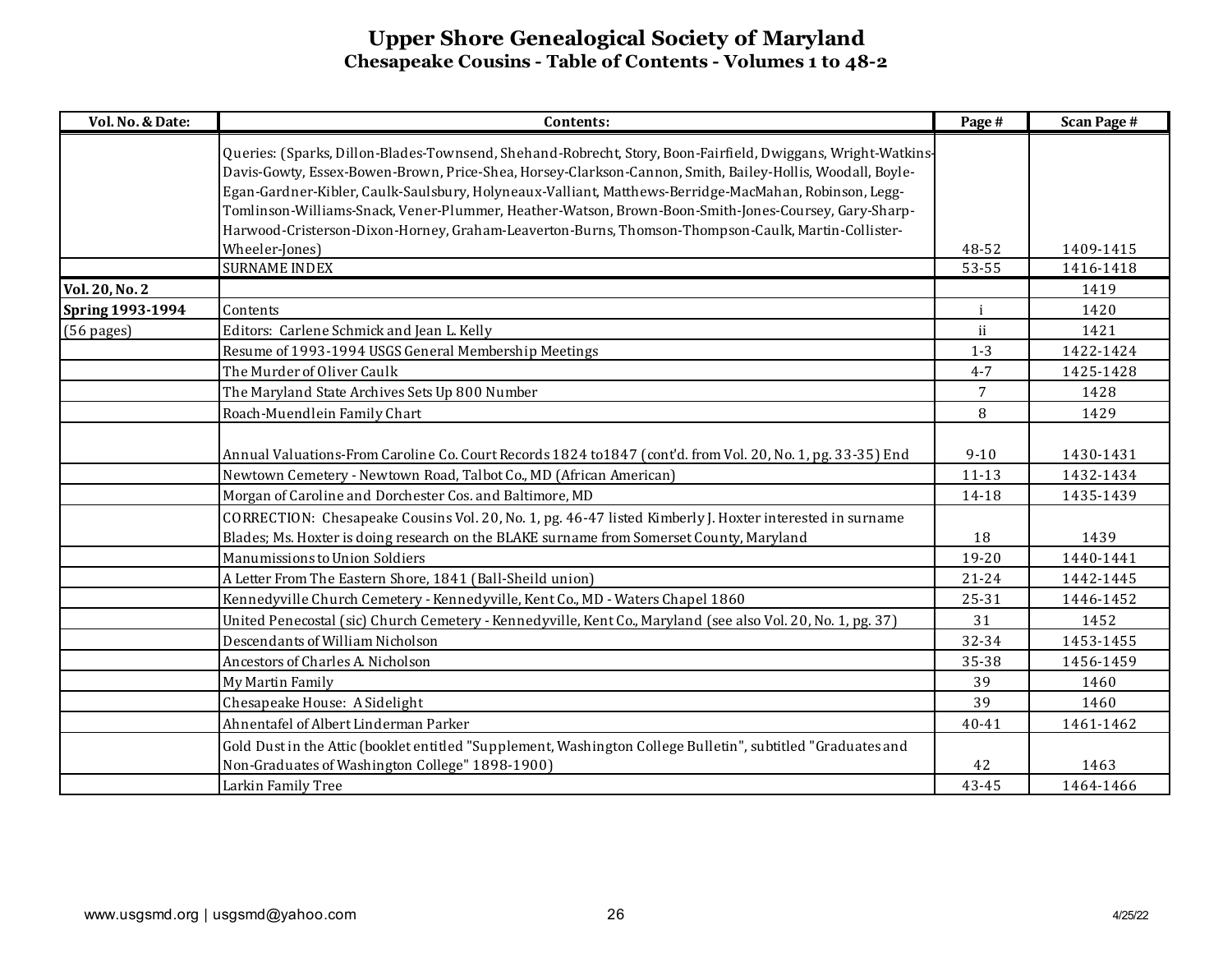| Vol. No. & Date:     | Contents:                                                                                                                                                                                                                                                                                                                                                                                                                           | Page #     | <b>Scan Page #</b> |
|----------------------|-------------------------------------------------------------------------------------------------------------------------------------------------------------------------------------------------------------------------------------------------------------------------------------------------------------------------------------------------------------------------------------------------------------------------------------|------------|--------------------|
|                      | Queries: (Rickards/Ricketts/Richards-Lofland-Smith, Morgan-Wright-Cain, Dudley-Broadway, Medzdorff-<br>Blackiston, Wheeler-Conaway, Apsley-Sparks, Gibson-Gordon, Kemp-Eubank-Scrivener-Parrott-Clift-Charles-<br>Hickson-Webb, Hardcastle-Pearce-Harrison, Frampton-Bramble-Porter-Kirby, Arnett, Hewitt-Toulson-Merchant-<br>Thomas-Smith, Davis-Gowty-Watkins, Shawn-Peters-Starkey-Leatherberry-Phillips, Clark(e)-Cox-Parrott- |            |                    |
|                      | Stevens)                                                                                                                                                                                                                                                                                                                                                                                                                            | 46-48      | 1467-1469          |
|                      | NEW MEMBERS AND MEMBERS SUBMITTING NEW SURNAMES                                                                                                                                                                                                                                                                                                                                                                                     | 49-50      | 1470-1471          |
|                      | <b>SURNAME INDEX</b>                                                                                                                                                                                                                                                                                                                                                                                                                | 51-53      | 1472-1474          |
| Vol. 21, No. 1       |                                                                                                                                                                                                                                                                                                                                                                                                                                     |            | 1475               |
| Fall 1994-1995       | Contents                                                                                                                                                                                                                                                                                                                                                                                                                            | i          | 1476               |
| $(49 \text{ pages})$ | Editors: Carlene Schmick and Jean L. Kelly                                                                                                                                                                                                                                                                                                                                                                                          | ii         | 1477               |
|                      | Resume of USGS General Membership Meetings, March-September 1994                                                                                                                                                                                                                                                                                                                                                                    | $1-2$      | 1478-1479          |
|                      | Webber - Hitch Family Chart                                                                                                                                                                                                                                                                                                                                                                                                         | 3          | 1480               |
|                      | Wheatley's School - November 1927                                                                                                                                                                                                                                                                                                                                                                                                   | $4 - 5$    | 1481-1482          |
|                      | William Pratt of Queen Anne's County, MD, d. 1760                                                                                                                                                                                                                                                                                                                                                                                   | 6          | 1483               |
|                      | Henry Pratt of Queen Anne's County, MD, d. 1751                                                                                                                                                                                                                                                                                                                                                                                     | 7          | 1484               |
|                      | Caroline County, Maryland Wills 1777-1784 (cont'd. In Vol. 21, No. 2, pg. 37-40)                                                                                                                                                                                                                                                                                                                                                    | $8 - 12$   | 1485-1489          |
|                      | Saga of the Seth H. Evitts House                                                                                                                                                                                                                                                                                                                                                                                                    | 13-15      | 1490-1492          |
|                      | Seward Tombstone Uncovered (addition for Vol. I of Beneath These Stones, Cemeteries of Caroline County,                                                                                                                                                                                                                                                                                                                             |            |                    |
|                      | Maryland) located in field on Bridgetown Road, Goldsboro, Maryland                                                                                                                                                                                                                                                                                                                                                                  | 15         | 1492               |
|                      | Williamson - Pease Family Chart                                                                                                                                                                                                                                                                                                                                                                                                     | 16         | 1493               |
|                      | Queen Anne's County Administration Accounts (1741-1755) with genealogical data                                                                                                                                                                                                                                                                                                                                                      | 17-19      | 1494-1496          |
|                      | Will of Edward Carter of Caroline County                                                                                                                                                                                                                                                                                                                                                                                            | $20 - 21$  | 1497-1498          |
|                      | Radcliffe Family Chart, Corrected version of Harrison line (see also Vol. 16, No. 2, pg. 7-8 & Bible Records in Vol.<br>9, No. 2, pg. 20-22)                                                                                                                                                                                                                                                                                        | 22-23      | 1499-1500          |
|                      | Early Newcomb Families of Maryland                                                                                                                                                                                                                                                                                                                                                                                                  | 24-26      | 1501-1503          |
|                      | Over the Backyard Fence (births, deaths and marriages from composition book of Mrs. Fairbank, St. Michaels, MD                                                                                                                                                                                                                                                                                                                      |            |                    |
|                      | in 1943)                                                                                                                                                                                                                                                                                                                                                                                                                            | 27-33      | 1504-1510          |
|                      | Free Book Service Being Expanded                                                                                                                                                                                                                                                                                                                                                                                                    | 33         | 1510               |
|                      | The Family Bible & Genealogy of Annie B. Tatman 1853-1913                                                                                                                                                                                                                                                                                                                                                                           | 34         | 1511               |
|                      |                                                                                                                                                                                                                                                                                                                                                                                                                                     | no page 35 |                    |
|                      | Ahnentafel of Bonita Kipfer & Eugene H. Barcus                                                                                                                                                                                                                                                                                                                                                                                      | 36         | 1512               |
|                      | MEMBERS SUBMITTING NEW SURNAMES Vol. 21, No. 1                                                                                                                                                                                                                                                                                                                                                                                      | 37-38      | 1513-1514          |
|                      | New Book Worth Looking Into (Queen Anne's County, Maryland, Land Records, 1743-1755)                                                                                                                                                                                                                                                                                                                                                | 38         | 1514               |
|                      | SURNAMES Received After Vol. 20, No. 2                                                                                                                                                                                                                                                                                                                                                                                              | 39-40      | 1515-1516          |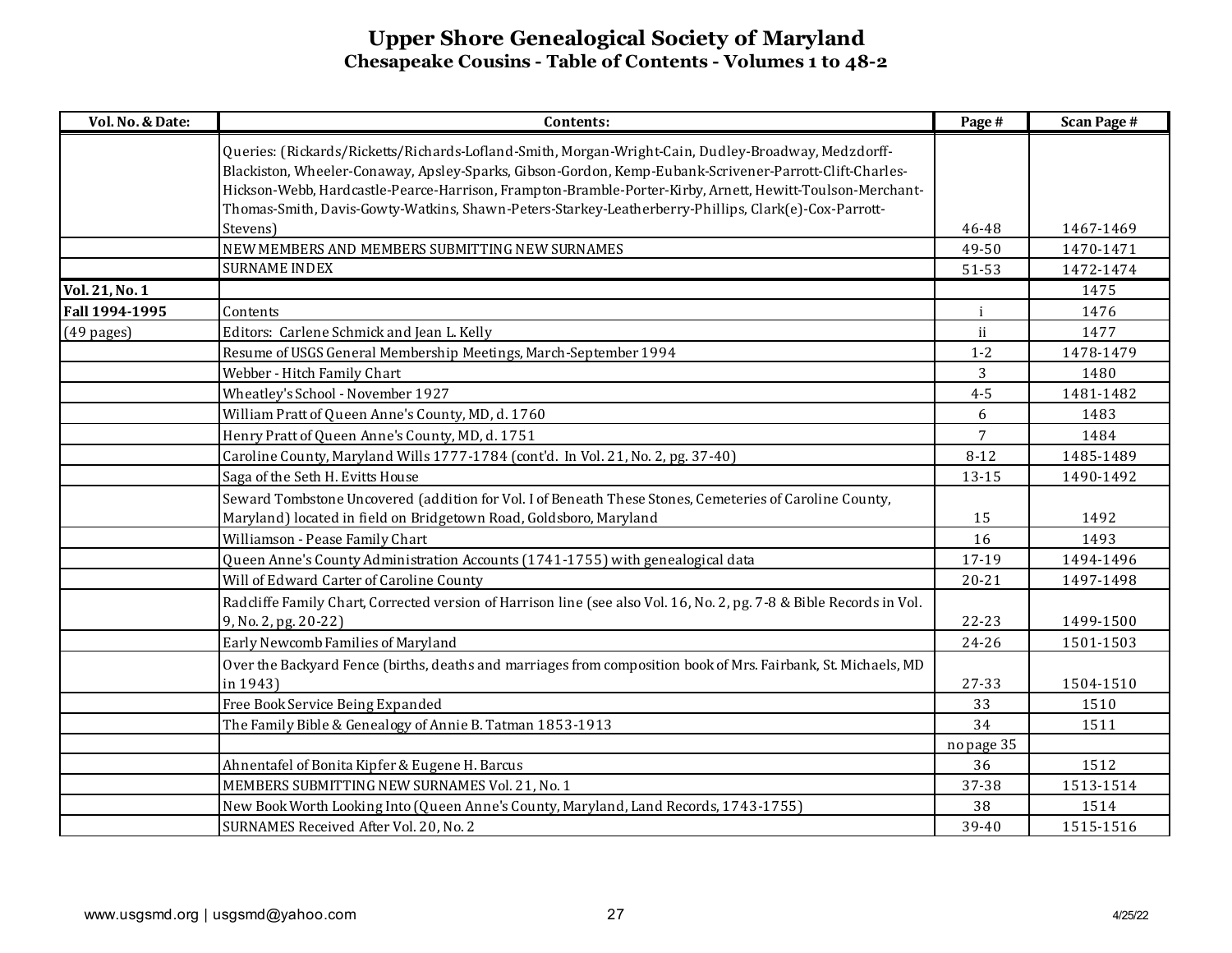| Vol. No. & Date:        | Contents:                                                                                                       | Page #         | <b>Scan Page #</b> |
|-------------------------|-----------------------------------------------------------------------------------------------------------------|----------------|--------------------|
|                         | Queries: (Pritchett-Swan, Newcomb/Newcome/Newcom, Eillon(en)-Blades-Stevens-Hignutt-Oldfield,                   |                |                    |
|                         | Timmons, Huckel/Huckens-Stewart, Whiteley-Worgan-Rich-Bing, Spence-Sasserson-Graham, Frampton-Corbin,           |                |                    |
|                         | Hambleton-Fairbanks, Gootee-Urry-Williby-Shields-Lawson-Smith, Tilden-Scott-West, Nicols, Caulk-Saulsbury,      |                |                    |
|                         | Ross, Kenton-Covington, Whiteley-Byng-Pool-McCotter-German-Dwyer-Baylis, Price-Dwiggins-Dudley-Parrott-         |                |                    |
|                         | Dulin-Cummings)                                                                                                 | 41-44          | 1517-1520          |
|                         | <b>SURNAME INDEX</b>                                                                                            | 45-47          | 1521-1523          |
| Vol. 21, No. 2          |                                                                                                                 |                | 1524               |
| <b>Spring 1994-1995</b> | Contents                                                                                                        | $\mathbf{i}$   | 1525               |
| (54 pages)              | Editors: Carlene Schmick and Jean L. Kelly                                                                      | ii             | 1526               |
|                         | Resume of USGS General Membership Meetings, October 1994 - February 1995                                        | $1 - 3$        | 1527-1529          |
|                         | New Books Worth Looking Into (Queen Anne's County, Maryland, Land Records, 1755-1763; Obituaries from           |                |                    |
|                         | Maryland Newspapers, Queen Anne's County, May 1851 to October 1853)                                             | 3              | 1529               |
|                         | Smith-Rage Family Chart                                                                                         | $\overline{4}$ | 1530               |
|                         | Ring Lardner (1885-1933): An Eastern Shore Heritage                                                             | $5 - 8$        | 1531-1534          |
|                         | St. Mary's Parish - Caroline County                                                                             | 8 & 23         | 1534 & 1549        |
|                         | The Thomas Family of Talbot County                                                                              | 9              | 1535               |
|                         | Marriage Register of Queen Anne's Circuit of the Methodist Protestant Church 1852-1879 (cont'd. in Vol. 22, No. |                |                    |
|                         | 1, pg. 22-31)                                                                                                   | $10-17$        | 1536-1543          |
|                         | Edward Freeman, Revolutionary War Soldier (buried at Shrewsbury Church, Kent County, Maryland                   | 18-21          | 1544-1547          |
|                         | Dickerson/Dickinson Family Bible                                                                                | 22-23          | 1548-1549          |
|                         | The Brothers Valliant: A Family Divided by War                                                                  | $24 - 25$      | 1550-1551          |
|                         | Case, Barton, Harris, Stack, Ross, & Allied Families                                                            | 26-33          | 1552-1559          |
|                         | Books Worth Looking Into (The Omega Connections 1850-1900; Genealogical Abstracts from Newspapers of            |                |                    |
|                         | Maryland's Eastern Shore 1835-1850)                                                                             | 33             | 1559               |
|                         | Records from the Bible of Edward Willson                                                                        | 34-35          | 1560-1561          |
|                         | From the Bible of Walter M. and Anna Bell Lane                                                                  | 36             | 1562               |
|                         | Caroline County, Maryland Wills 1777-1784 (cont'd. in Vol. 22, No. 1, pg. 12-16)                                | 37-40          | 1563-1566          |
|                         | Queries: (Webb-Thomas-Ayres-Applegarth-Meads-Harris, Mills-Moore, Mason-Millington, Faulkner-Mills,             |                |                    |
|                         | Causey, Baynard-Downs-Horney, Dawson-Walker, Hardesty-Warner-Whitby, Rowens-Gray,                               |                |                    |
|                         | Hadaway/Haddaway, Bailey-Hollis, Woodall, Hukill-Pratt-Spearman, Stewart-Miller, Dickerson-Adsley, Porter-      |                |                    |
|                         | Downey, McGraw, Jones-Budd-Woolford, Dodds-Jolley-Phoenix, Faulkner-Rhodes-Middleton)                           | 41-44          | 1567-1570          |
|                         | MEMBERS SUBMITTING NEW SURNAMES                                                                                 | 45             | 1571               |
|                         | <b>NEW SURNAMES</b>                                                                                             | 46-46a         | 1572-1573          |
|                         | <b>SURNAME INDEX</b>                                                                                            | 47-50          | 1574-1577          |
| Vol. 22, No. 1          |                                                                                                                 |                | 1578               |
| Fall 1995-1996          | Contents                                                                                                        | $\mathbf{i}$   | 1579               |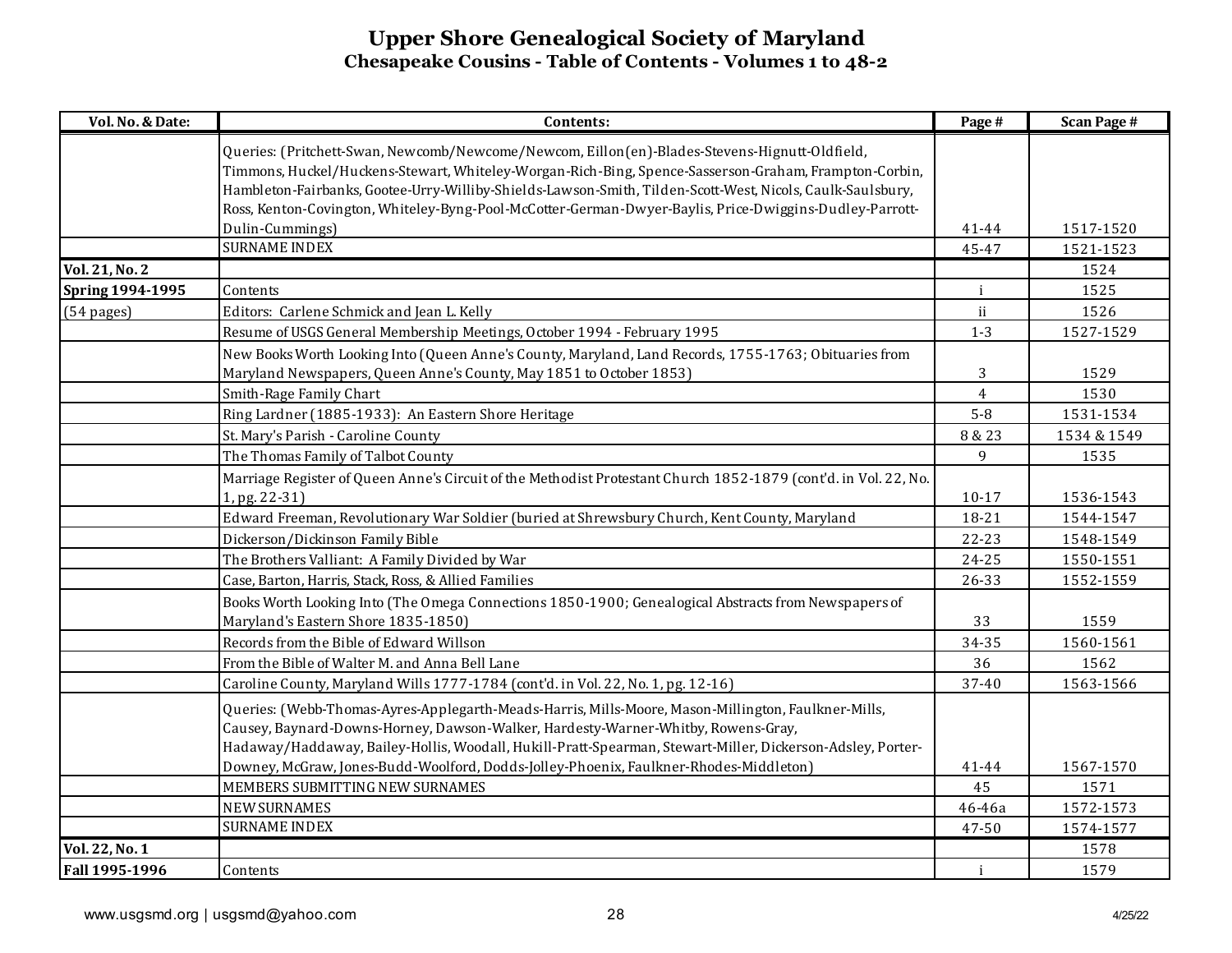| Vol. No. & Date:        | Contents:                                                                                                                                                                                                                                              | Page #    | <b>Scan Page #</b> |
|-------------------------|--------------------------------------------------------------------------------------------------------------------------------------------------------------------------------------------------------------------------------------------------------|-----------|--------------------|
| $(54 \text{ pages})$    | Editors: Carlene Schmick and Jean L. Kelly                                                                                                                                                                                                             | ii        | 1580               |
|                         | Resume of USGS General Membership Meetings, March-September 1995                                                                                                                                                                                       | $1-3$     | 1581-1583          |
|                         | Ahnentafel of Lee Strom                                                                                                                                                                                                                                | $4 - 9$   | 1584-1589          |
|                         | Excerpt from the 1860 Federal Census for Iowa, Lee County, De Moines Township, page 518 (Wheatley)                                                                                                                                                     | 9         | 1589               |
|                         | Descendants of Friederick Walbert                                                                                                                                                                                                                      | $10 - 11$ | 1590-1591          |
|                         | Book Worth Looking Into (A Tricentennial History of St. Paul's Church, Kent)                                                                                                                                                                           | 11        | 1591               |
|                         | Caroline County, Maryland Wills 1777-1784 (cont'd. in Vol. 24, No. 2, pg. 3-5)                                                                                                                                                                         | $12 - 16$ | 1592-1596          |
|                         | Wright-Nichols-Stafford Bible                                                                                                                                                                                                                          | $17 - 18$ | 1597-1598          |
|                         | Cahall Family Cemetery (on farm west of Wesley Methodist Church on Delaware side of Burrsville)                                                                                                                                                        | 18        | 1598               |
|                         | Descendants of John A. Dwyer                                                                                                                                                                                                                           | 19        | 1599               |
|                         | From the Bible of Suvillar Rash                                                                                                                                                                                                                        | 20        | 1600               |
|                         | Roberts Family Bible                                                                                                                                                                                                                                   | 21        | 1601               |
|                         | Marriage Register of Queen Anne's Circuit of the Methodist Protestant Church 1880-1885 Centreville, MD<br>(cont'd. in Vol. 23, No. 2, pg 6-13)                                                                                                         | 22-31     | 1602-1611          |
|                         | Records From the Bible of Hallie Marie Reed                                                                                                                                                                                                            | 32        | 1612               |
|                         | Corporal James Blackiston, Revolutionary War Soldier, Buried at Shrewsbury Church, Kent Co., MD (See also Vol.                                                                                                                                         | 33-37     | 1613-1617          |
|                         | 38, No. 2, pg. 28)<br>Settlers by the Long Grey Trail - Some Pioneers to Old Augusta County, Virginia                                                                                                                                                  | 38        | 1618               |
|                         | Shawhan-Shawn-Shahan Family, Eastern Shore Origins                                                                                                                                                                                                     | 39-42     | 1619-1622          |
|                         | Chestnut Grove School, Caroline County, Maryland                                                                                                                                                                                                       | $43 - 45$ | 1623-1625          |
|                         | Queries: (Plummer-Manship-Dukes-Hassinger, Webb-Thomas-Ayres-Applegarth-Meads-Harris, Smith-Pritchett-                                                                                                                                                 |           |                    |
|                         | Aberle-Walker-Hays-Cowger-Keats-Josephs, Smith-Hays, Brady-Pinnon-Caple-Elburn-Coleman, Harrison-Porter-<br>McDaniel, Smith-Wrightson, Causey-Cox-Jackson, Schwaininger, Thompson-Moore-Rash-Callaway-Porter, Smith-<br>Haddaway, Smith-Ingrame, Kemp) | 46-48     | 1626-1628          |
|                         | <b>SURNAME INDEX</b>                                                                                                                                                                                                                                   | 49-51     | 1629-1631          |
| <b>Vol. 22, No. 2</b>   |                                                                                                                                                                                                                                                        |           | 1632               |
| <b>Spring 1995-1996</b> | Contents                                                                                                                                                                                                                                               |           | 1633               |
| $(47$ pages)            | Editors: Carlene Schmick and Jean L. Kelly                                                                                                                                                                                                             | ii        | 1634               |
|                         | Resume of USGS General Membership Meetings, October-November 1995                                                                                                                                                                                      | $1 - 2$   | 1635-1636          |
|                         | Fairbank-Harper-Marshall Bible                                                                                                                                                                                                                         | 3         | 1637               |
|                         | Col. S. Eugene Clements, U.S. Army, Ret., member and officer of USGS, died December 16, 1995                                                                                                                                                           | $4 - 5$   | 1638-1639          |
|                         | Descendants of Parrott Rathell                                                                                                                                                                                                                         | 6         | 1640               |
|                         | Miller Family of Kent County, Maryland                                                                                                                                                                                                                 | $7 - 13$  | 1641-1647          |
|                         | Kinsearching, A Weekly Genealogical Column                                                                                                                                                                                                             | 13        | 1647               |
|                         | Brief sketch of life of Richard Elmer Forrester, member and past President of USGS, died February 1st, 1966                                                                                                                                            | 14        | 1648               |
|                         | Richard Elmer Forrestor Ahnentafel Chart                                                                                                                                                                                                               | 15-18     | 1649-1652          |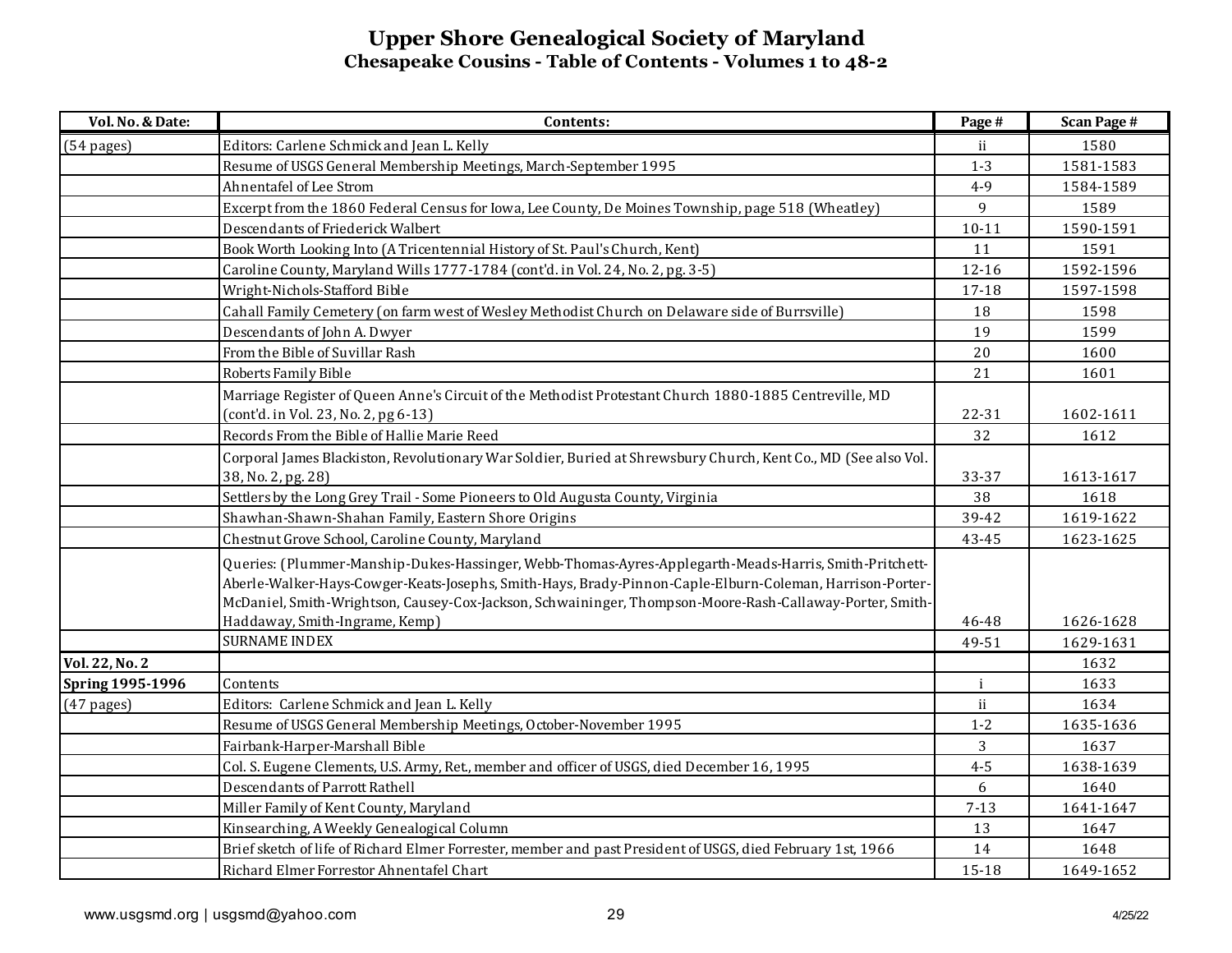| Vol. No. & Date: | Contents:                                                                                                                                                                                                                                                                                                                                                                                                                                  | Page #                 | <b>Scan Page #</b>     |
|------------------|--------------------------------------------------------------------------------------------------------------------------------------------------------------------------------------------------------------------------------------------------------------------------------------------------------------------------------------------------------------------------------------------------------------------------------------------|------------------------|------------------------|
|                  | Ancestors of John Hammel                                                                                                                                                                                                                                                                                                                                                                                                                   | 19-23                  | 1653-1657              |
|                  | Book Review of book by Robert E. Francis of his FRANCIS and MAREE lines                                                                                                                                                                                                                                                                                                                                                                    | 23                     | 1657                   |
|                  | Church Memorials (Trappe UM Church; St. Luke's UM Church; Southerland M.P. Church, Narthex of St. Lukes;                                                                                                                                                                                                                                                                                                                                   |                        |                        |
|                  | Royal Oak ME Church)                                                                                                                                                                                                                                                                                                                                                                                                                       | 24-25                  | 1658-1659              |
|                  | William Potter of Potter Hall, Caroline County, Md.                                                                                                                                                                                                                                                                                                                                                                                        | $26 - 27$              | 1660-1661              |
|                  | Obituary of Peregrine Bantham (served in three wars)                                                                                                                                                                                                                                                                                                                                                                                       | 27                     | 1661                   |
|                  | Kith and Kin - From Queen Anne's Co. Land Records, 1707-1713 (cont'd. in Vol. 23, No. 1, pg. 27-28)                                                                                                                                                                                                                                                                                                                                        | 28-30                  | 1662-1664              |
|                  | Indentured Children of Queen Anne's Co., Maryland 1815-1851                                                                                                                                                                                                                                                                                                                                                                                | 31-33                  | 1665-1667              |
|                  | Harrison Bible, New York American Bible Society - 1856                                                                                                                                                                                                                                                                                                                                                                                     | 33                     | 1667                   |
|                  | Church Memorials: St. Paul's Episcopal Church, Trappe, Maryland                                                                                                                                                                                                                                                                                                                                                                            | 34                     | 1668                   |
|                  | Genealogical Information about the Barnett-Seth-Caulk Families of Talbot County, Md.                                                                                                                                                                                                                                                                                                                                                       | 34                     | 1668                   |
|                  | Church Memorials: Neavitt United Methodist Church, Neavitt, Maryland                                                                                                                                                                                                                                                                                                                                                                       | 35                     | 1669                   |
|                  | Ancestors of Mary Kathryn Stafford                                                                                                                                                                                                                                                                                                                                                                                                         | 36                     | 1670                   |
|                  | Queries: (Moore-Parker-McNamaras, Richardson-Kersey-Small-Crowell, Stradley-Dill-Merrick-Cubbage, Wills-<br>Clift, Roberts-Clark, Meredith-Jackson-Bowen-Gray, Tilden-Scott-West, Dixon-Henderson-Requa, Towers-<br>Bland/Blann-Moore-Hobbs-Smith-Vinson-Simpson, Rathell-Hutchison-Jones-Meyer, Burrir/Burress-Edwards-<br>Curlett, Bruff, Ratcliff/Ratliff-Fellows, Godwin-Foster, Hill, Sparks, Pritchett-Page-Phillips, Huckel/Hukill, |                        |                        |
|                  | Carty/McCarty, Wyatt, Coker)                                                                                                                                                                                                                                                                                                                                                                                                               | 37-41                  | 1671-1675              |
|                  | <b>SURNAME INDEX</b>                                                                                                                                                                                                                                                                                                                                                                                                                       | 42-44                  | 1676-1678              |
| Vol. 23, No. 1   |                                                                                                                                                                                                                                                                                                                                                                                                                                            |                        | 1679                   |
| Fall 1996-1997   | Contents                                                                                                                                                                                                                                                                                                                                                                                                                                   | $\mathbf{i}$           | 1680                   |
| $(49$ pages)     | Editors: Carlene Schmick and Jean L. Kelly                                                                                                                                                                                                                                                                                                                                                                                                 | ii.                    | 1681                   |
|                  | Order form for USGS publications in 8/96                                                                                                                                                                                                                                                                                                                                                                                                   | iii                    | 1682                   |
|                  | Resume of USGS General Membership Meetings, December 1995 - May 1996                                                                                                                                                                                                                                                                                                                                                                       | $1 - 3$                | 1683-1685              |
|                  | The Richardson Family of Caroline County, Maryland                                                                                                                                                                                                                                                                                                                                                                                         | $4 - 7$                | 1686-1689              |
|                  | A Letter to USGS Members from the Maryland State Archives for its contribution in memory of Richard Forrester<br>and S. Eugene Clements                                                                                                                                                                                                                                                                                                    | 7                      | 1689                   |
|                  | Knotts Family of Kent and Queen Anne's County, Maryland                                                                                                                                                                                                                                                                                                                                                                                    | $8-9$                  | 1690-1691              |
|                  | The Baptism of James Frisby                                                                                                                                                                                                                                                                                                                                                                                                                | 9                      | 1691                   |
|                  | Diocese of Wilmington - Parish Registers on Microfilm at Talbot County Free Library, including Baptisms through<br>1920, Marriage and Other Registers Through 1960; Baptisms after 1920 subject to 72-year restriction to access<br>Marriages and Deaths in the St. Michaels Comet - 1866-1942                                                                                                                                             | $10 - 16$<br>$17 - 21$ | 1692-1698<br>1699-1703 |
|                  | New Books Worth Looking Into (Baptisms of Talbot Circuit 1842-1867, and Sardis Methodist Episcopal Church<br>1875-1890; 1870 Federal Census of Talbot County, Maryland; Colonial Families of the Eastern Shore of<br>Maryland, Volume I and II)                                                                                                                                                                                            | 22                     | 1704                   |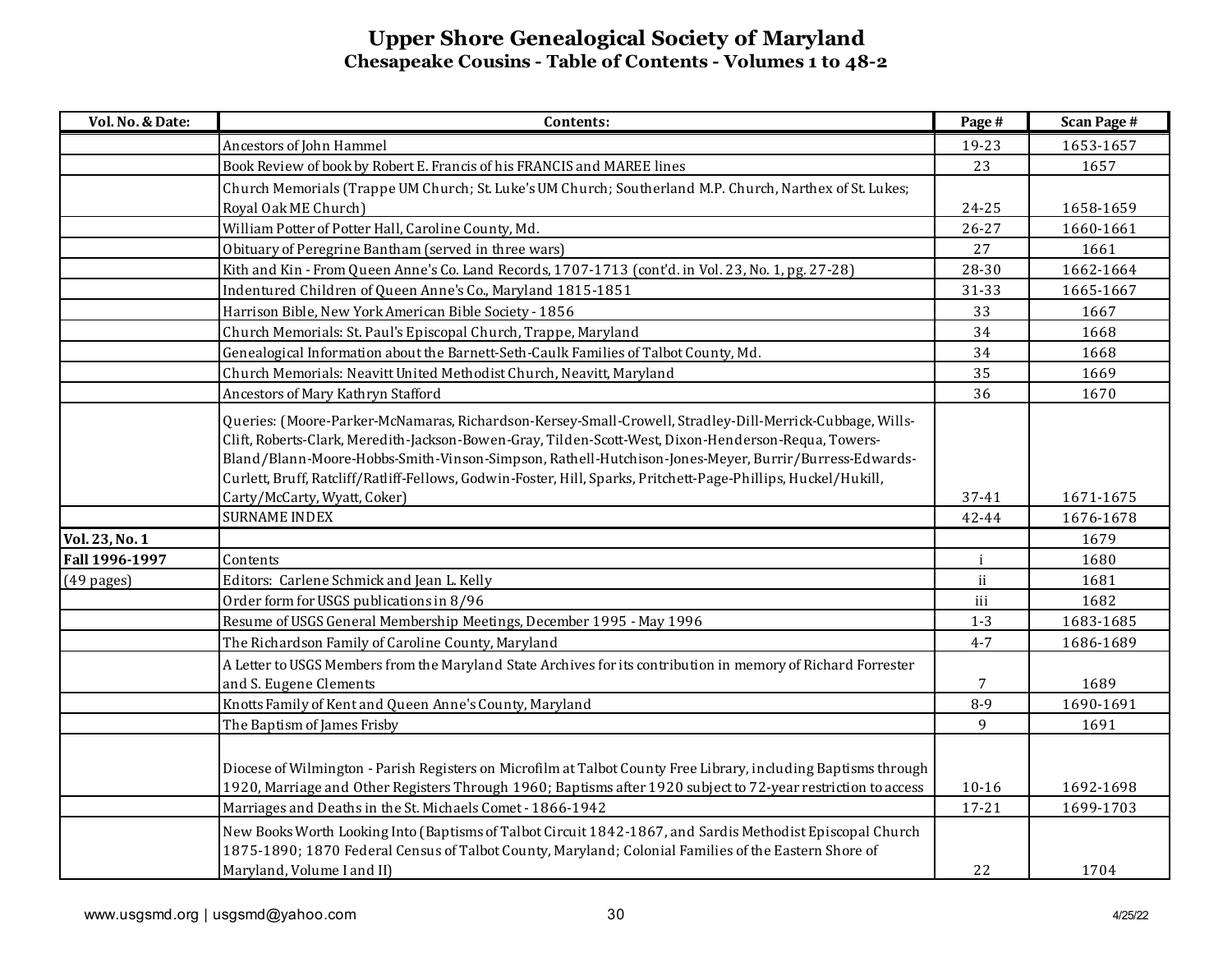| Vol. No. & Date:        | Contents:                                                                                                     | Page #       | <b>Scan Page #</b> |
|-------------------------|---------------------------------------------------------------------------------------------------------------|--------------|--------------------|
|                         | Newnam-Long Family Chart                                                                                      | 23-24        | 1705-1706          |
|                         | Asbury United Methodist Church, Wittman, Maryland & Memorials                                                 | $25 - 26$    | 1707-1708          |
|                         | Kith and Kin - From Queen Anne's Co. Land Records, 1719-1725 (cont'd. in Vol. 24, No. 1, pg. 5-6)             | 27-28        | 1709-1710          |
|                         | Frederick Shawhan 1760-1840 - American Revolution Pension Papers and Chronology                               | 29-32        | 1711-1714          |
|                         | Neavitt Bible                                                                                                 | 33-34        | 1715-1716          |
|                         | Gold Dust in the Attic (A St. Michaels High School diploma & commencement program in 1876)                    | 34           | 1716               |
|                         | Jacob, Thomas M., and Eldridge Rhodes Falkner                                                                 | 35-38        | 1717-1720          |
|                         | Queries: (Newnam, Faulkner-Rhodes-Middleton, Nicols-Lloyd-Baker-Blackiston-Stoker-Jefferson, Rimmer-          |              |                    |
|                         | Taylor, Glandon-Peacock-Blades-Tilghman-Satterwhite-Denton-Needs-West-Fearnes-Sworden-Wheatly, Tull-          |              |                    |
|                         | Messick-Patchett, Evans-Collmus-White-Robinson, Spence-Jaffrey, Bromwell-Matthews-Ozment-Clark-Hull-Mills-    |              |                    |
|                         | Mason, Fairfield, North Carolina Ancestors, Garey, & Book Wanted: Caffey's, Iseley's, & Ireland's, by Mary    |              |                    |
|                         | Browning, published 1981)                                                                                     | 39-42        | 1721-1724          |
|                         | <b>SURNAME INDEX</b>                                                                                          | 43-45        | 1725-1727          |
| Vol. 23, No. 2          |                                                                                                               |              | 1728               |
| <b>Spring 1996-1997</b> | Contents                                                                                                      | $\mathbf{i}$ | 1729               |
| $(49 \text{ pages})$    | Editors: Carlene Schmick and Jean L. Kelly                                                                    | ii           | 1730               |
|                         | Resume of USGS Meetings, October 1996 - January 1997                                                          | $1-4$        | 1731-1734          |
|                         | Notice in Kent News, May 23rd, 1857 (Hutton)                                                                  | 4            | 1734               |
|                         | Three Hundred Years on the Banks of Eastern Bay (Harrison) (see also Update in Vol. 27, No. 1, pg. 27-28)     | 5            | 1735               |
|                         |                                                                                                               |              |                    |
|                         | Marriage Records of the Methodist Church, Centreville 1886-1890 (cont'd. from Vol. 22, No. 1, pg. 22-31) End  | $6 - 13$     | 1736-1743          |
|                         |                                                                                                               |              |                    |
|                         | Making Tracks (Meredith; Emerson; Day; Groome; Roberts; Clements; Lollar; Dawson; Cannon; Shawn; Booker;      |              |                    |
|                         | Thompson) (see CORRECTION to Cannon info in Vol. 24, No. 1, page 34) (cont'd. in Vol. 24, No. 1, pg. 19-21)   | 14-18        | 1744-1748          |
|                         | Queen Anne's County, Maryland Cemeteries (additional cemeteries since Volume II of Queen Anne Remembers,      |              |                    |
|                         | located on Lands End Farm, Lands End Road, Centreville, MD (Wilmer, Sutliffe, Streets)                        | 18           | 1748               |
|                         | The Dickinsons of Crosiadore & Other Owners                                                                   | 19-27        | 1749-1757          |
|                         | James Hodges of "Liberty Hall"                                                                                | $28 - 30$    | 1758-1760          |
|                         | Descendants of Philemon Dill                                                                                  | 31           | 1761               |
|                         | Gold Dust in the Attic (Deposition of the Rev. John Gordon; Letters from Capt. Thomas Gordon; & A Postcard to |              |                    |
|                         | 'Shawn" at Prices Station, MD                                                                                 | 32-34        | 1762-1764          |
|                         | Queen Anne's County, Maryland Cemeteries (additional cemeteries since Volume II of Queen Anne Remembers,      |              |                    |
|                         | located in woods east side of Carmichael Road (Matthews, Price) & cemetery located in wooded lot on east side |              |                    |
|                         | of Carmichael Road (Coulter)                                                                                  | 34           | 1764               |
|                         | Words We Wonder About                                                                                         | 35-37        | 1765-1767          |
|                         | The Benjamin Harrison Puzzle                                                                                  | 38-41        | 1768-1771          |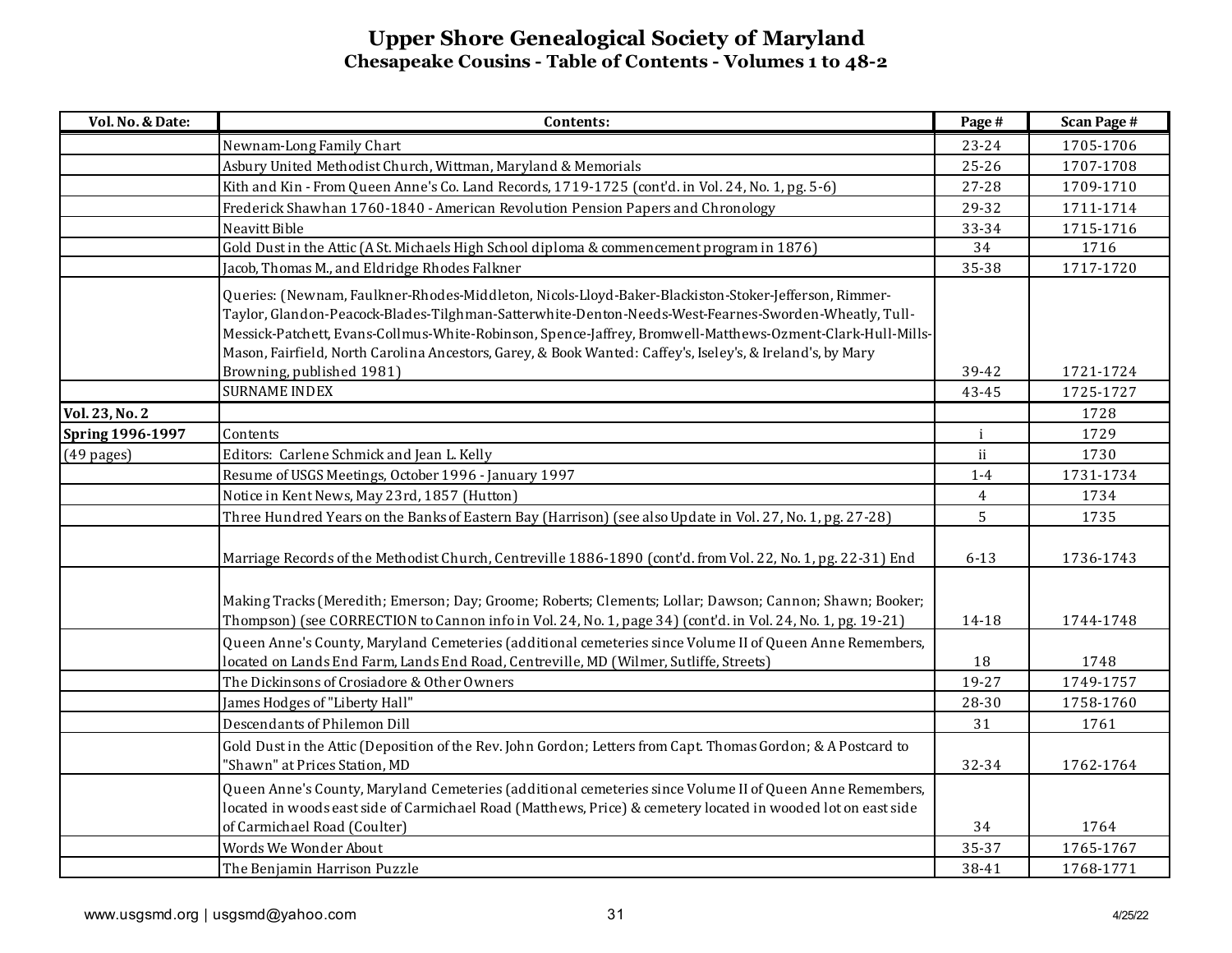| Vol. No. & Date:        | Contents:                                                                                                           | Page #       | <b>Scan Page #</b> |
|-------------------------|---------------------------------------------------------------------------------------------------------------------|--------------|--------------------|
|                         | Queries: (Loller/Lollar/Lawler-Dunham, Cavalier/Cavilier/Caviller-Loller-Constable, Frampton-Tucker-                |              |                    |
|                         | Robinson, Gordon-Hinds-Smith-Barnett, Dwiggins-Hunt, Bishop-Plummer-Cannon, Milbourn-Peterson, Smythe-              |              |                    |
|                         | Mason-Osborne-Blunt, Smith-Brown-Downes, Willey-Hughes-Todd-Dayton-Robinson)                                        | 42-43        | 1772-1773          |
|                         | <b>SURNAME INDEX</b>                                                                                                | 44-46        | 1774-1776          |
| Vol. 24, No. 1          |                                                                                                                     |              | 1777               |
| Fall 1997-1998          | Contents                                                                                                            | $\mathbf{i}$ | 1778               |
| $(44 \text{ pages})$    | Editors: Cindy E. Schmidt and Jean L. Kelly                                                                         | ii           | 1779               |
|                         | The Boyer Family as told by Thomas Montgomery Boyer to Charles Freer Mulks                                          | $1-3$        | 1780-1782          |
|                         | Descendants of Edward Deford                                                                                        | 4            | 1783               |
|                         | Kith & Kin - From Queen Anne's County Land Records, 1725-1730 (cont'd. in Vol. 24, No. 2, pg. 1-2)                  | $5-6$        | 1784-1785          |
|                         | Martin Family Papers, From Maryland to Louisiana                                                                    | $7 - 10$     | 1786-1789          |
|                         | Burial Permits of Local Board of Health, Easton, MD - Deaths outside Talbot County - (A-L) (cont'd. in Vol. 24, No. |              |                    |
|                         | 2, pg. 30-34                                                                                                        | $11 - 15$    | 1790-1794          |
|                         | John Willey Story (cont'd. in Vol. 26, No. 1, pg. 1-8)                                                              | 16-18        | 1795-1797          |
|                         | Little Details = Equal = Genealogical Helpers                                                                       | 18           | 1797               |
|                         | Making Tracks (Clements; Nichols; Pavey; Mann; Leverton; Bullock; Dwiggins; Cannon; Hynson) (cont'd. in Vol.        |              |                    |
|                         | 25, No. 1, pg. 25)                                                                                                  | 19-21        | 1798-1800          |
|                         | Queen Anne County Judgment Records, 1710-1730 (cont'd. in Vol. 24, No. 2, pg. 26-29)                                | $22 - 27$    | 1801-1806          |
|                         | The Autobiography of John O. Phillips                                                                               | 28-31        | 1807-1810          |
|                         | From the Centreville Register - April 14, 1894 (obit of Andrew J. Thawley)                                          | 31           | 1810               |
|                         | Clippings From the Denton Journal (cont'd. in Vol. 33, No. 2, pg. 4-6)                                              | 32-34        | 1811-1813          |
|                         | CORRECTION to Making Tracks in Vol. 23, No. 2, page 17: John Henry Cannon (1841-1919) had a sister: Emily           |              |                    |
|                         | Cannon - she was not his daughter as stated)                                                                        | 34           | 1813               |
|                         | The Mystery Man of Wye Mills                                                                                        | 35           | 1814               |
|                         |                                                                                                                     |              |                    |
|                         | Queries: (Mowbray-Pattison-Sullivane-Fox-Beckwith-Henry-Roberson-Smith-Hastings-Haggett-Musselman-                  |              |                    |
|                         | Bent, Horsey, Morris, Sherwood, Lloyd-Frisby, Fernandis-Blackiston, Gale-Pelham-Magruder, Barnett-Stevens)          | 36-37        | 1815-1816          |
|                         | <b>SURNAME INDEX</b>                                                                                                | 38-41        | 1817-1820          |
| <b>Vol. 24, No. 2</b>   |                                                                                                                     |              | 1821               |
| <b>Spring 1997-1998</b> | Contents                                                                                                            | $\mathbf{i}$ | 1822               |
| (52 pages)              | Editors: Cindy E. Schmidt and Jean L. Kelly                                                                         | ii           | 1823               |
|                         | Kith & Kin - From Queen Anne's County Land Records, 1730-1743 (cont'd. in Vol. 26, No. 2, pg. 20-21)                | $1-2$        | 1824-1825          |
|                         | Caroline County, Maryland Wills 1777-1784 (cont'd. in Vol. 25, No. 2, pg. 11-15)                                    | $3 - 5$      | 1826-1828          |
|                         | Record of Baptisms of Union ME Church, Federalsburg, MD, 1877-1880                                                  | $6 - 15$     | 1829-1838          |
|                         | Caroline County Distributions 1812-1828 (cont'd. in Vol. 25, No. 1, pg. 6-12)                                       | 16-22        | 1839-1845          |
|                         | A History of the George Family                                                                                      | $23 - 25$    | 1846-1848          |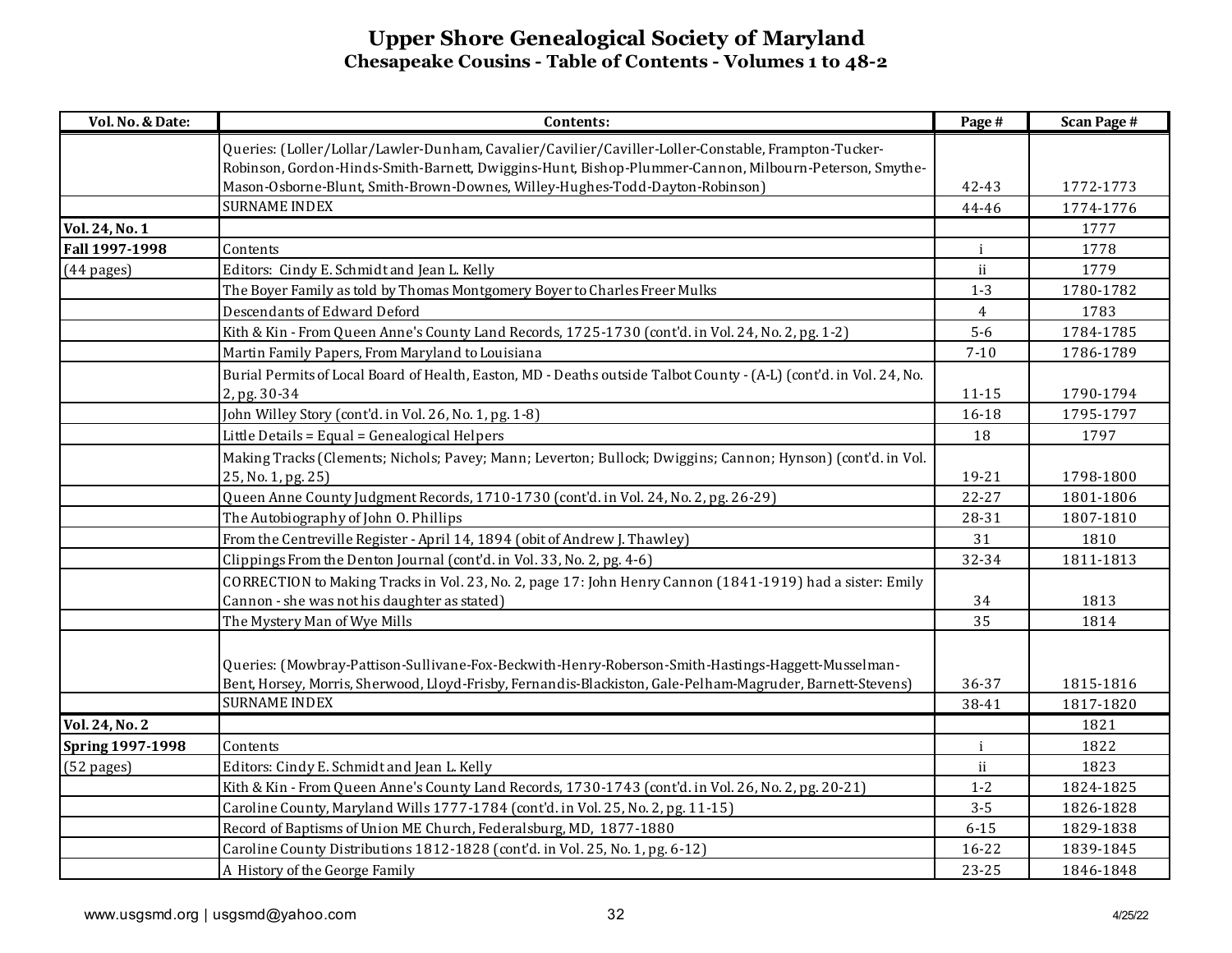| Queen Anne County Judgment Records, 1730-1737 (cont'd. in Vol. 25, No. 1, pg. 22-24)<br>26-29<br>Burial Permits of Local Board of Health, Easton, MD - Deaths Outside Talbot County - (L-Y) (cont'd. from Vol. 24,<br>No. 1, pg. 11-15) End<br>30-34<br>The Troth Family of Maryland along the Eastern Shore of Chesapeake Bay from 1789-1824<br>35-42 | 1849-1852<br>1853-1857<br>1858-1865<br>1866-1868 |
|--------------------------------------------------------------------------------------------------------------------------------------------------------------------------------------------------------------------------------------------------------------------------------------------------------------------------------------------------------|--------------------------------------------------|
|                                                                                                                                                                                                                                                                                                                                                        |                                                  |
|                                                                                                                                                                                                                                                                                                                                                        |                                                  |
|                                                                                                                                                                                                                                                                                                                                                        |                                                  |
|                                                                                                                                                                                                                                                                                                                                                        |                                                  |
| Queries: (Edmondson, Flynn-Anthony-Reid-Reed-Kirby-See-Woolen, Carter-Barcus-Kelley-Irwin-Dunning-<br>Butler-Murphy, Whiteley-Soward-Bind, Whiteley-Legg, Tilden-West-Fox(x), Morris-Price-Wicks, Stelka/Steilkie-                                                                                                                                     |                                                  |
| Browne, Coleman-Yearly, Griffith-Gale)<br>43-45                                                                                                                                                                                                                                                                                                        |                                                  |
| <b>SURNAME INDEX</b><br>46-49                                                                                                                                                                                                                                                                                                                          | 1869-1872                                        |
| Vol. 25, No. 1                                                                                                                                                                                                                                                                                                                                         | 1873                                             |
| Fall 1998-1999<br>Contents<br>i.                                                                                                                                                                                                                                                                                                                       | 1874                                             |
| ii<br>$(49 \text{ pages})$<br>Editors: Cindy E. Schmidt and Jean L. Kelly                                                                                                                                                                                                                                                                              | 1875                                             |
| The Very Rev'd Edward B. Carley, S.T.L.<br>$1 - 3$                                                                                                                                                                                                                                                                                                     | 1876-1878                                        |
| Addendum to Tombstones of Talbot County, Volume One, Page 67<br>3                                                                                                                                                                                                                                                                                      | 1878                                             |
| McNeal/Bullen Bible<br>$4 - 5$                                                                                                                                                                                                                                                                                                                         | 1879-1880                                        |
| Ayars Family Newsletter, Ayars Heirs<br>5                                                                                                                                                                                                                                                                                                              | 1880                                             |
| Caroline County Distributions 1812-1828 (cont'd. from Vol. 24, No. 2, pg. 16-22) says to be cont'd., but was not-                                                                                                                                                                                                                                      |                                                  |
| End                                                                                                                                                                                                                                                                                                                                                    |                                                  |
| Linden School<br>13-15                                                                                                                                                                                                                                                                                                                                 | 1888-1890                                        |
| Schmick Descendents Gather for "Comehere Day"<br>$16 - 17$                                                                                                                                                                                                                                                                                             | 1891-1892                                        |
| A Portrait of Sylvester Troth Smith<br>17                                                                                                                                                                                                                                                                                                              | 1892                                             |
| Rider Family<br>18                                                                                                                                                                                                                                                                                                                                     | 1893                                             |
| 19-21<br>King-Henry Family                                                                                                                                                                                                                                                                                                                             | 1894-1896                                        |
| Queen Anne County Judgment Records (cont'd. in Vol. 26, No. 1, pg. 17-20)<br>$22 - 24$                                                                                                                                                                                                                                                                 | 1897-1899                                        |
| Making Tracks (Bowdle) (cont'd. from Vol. 24, No. 1, pg. 19-21) End<br>25                                                                                                                                                                                                                                                                              | 1900                                             |
| What's New on the Bookshelf (Genealogical Data Taken from Obituaries & Marriages in Maryland Newspapers;                                                                                                                                                                                                                                               |                                                  |
| 1860 Federal Census of Queen Anne's County, Maryland; French, German, and Swiss Links in Pennsylvania                                                                                                                                                                                                                                                  |                                                  |
| Descendants and Ancient Ancestors; All Name Index to "Chesapeake Cousins" - one index to Volumes 1 through<br>24, No. 2, August 1974 - April 1998)<br>26<br>1901                                                                                                                                                                                       |                                                  |
| The Henry Family<br>27-32                                                                                                                                                                                                                                                                                                                              | 1902-1907                                        |
| Talbot Boasts Ancient Record<br>32                                                                                                                                                                                                                                                                                                                     | 1907                                             |
| The Sherwood Family Bible<br>33-36                                                                                                                                                                                                                                                                                                                     | 1908-1911                                        |
| Records From the Bible of A.H. & Ann L. Fountain<br>37-38                                                                                                                                                                                                                                                                                              | 1912-1913                                        |
| Gardner Family Holds Reunion<br>38                                                                                                                                                                                                                                                                                                                     | 1913                                             |
| 39<br><b>Williston Store Records</b>                                                                                                                                                                                                                                                                                                                   | 1914                                             |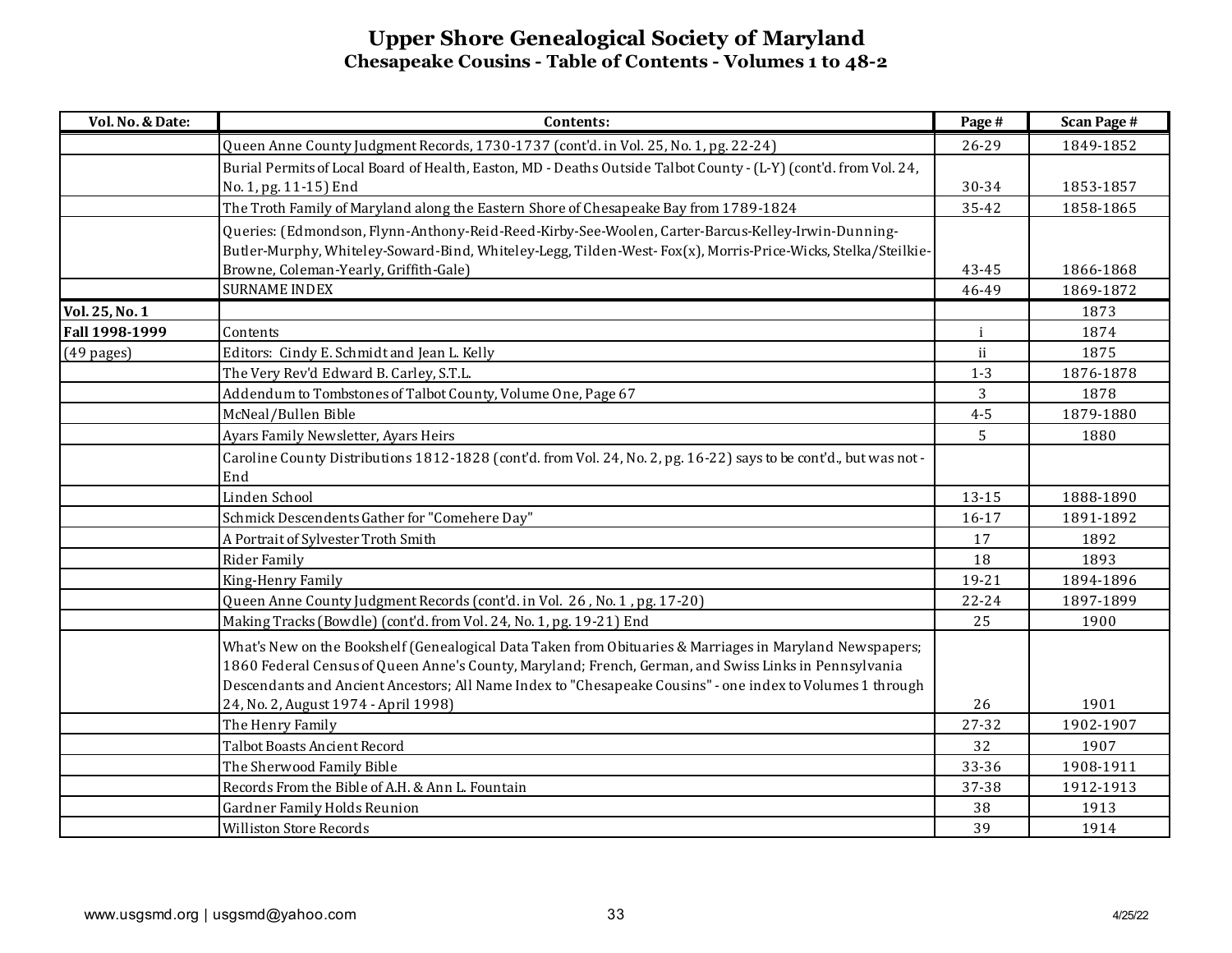| Vol. No. & Date:     | Contents:                                                                                                    | Page #         | <b>Scan Page #</b> |
|----------------------|--------------------------------------------------------------------------------------------------------------|----------------|--------------------|
|                      | Queries: (Wirth/Worth, Renfro-Melvin, Ross-Houston/Huston, Belt-Melvin, Whiteley-Wheatley-Andrew,            |                |                    |
|                      | Ayers/Ayres, Apsley-Sparks-Knotts, Partlow-Griffith-Jones-Tarrant, Todd-Griffith, Wingate-Spedden-Fallin-    |                |                    |
|                      | Impey-Aby/Abbee?-McNamara)                                                                                   | 40-41          | 1915-1916          |
|                      | <b>SURNAME INDEX</b>                                                                                         | 42-45          | 1917-1920          |
|                      | Order form for USGS publications in 9/98                                                                     | nopg.#         | 1921               |
| Vol. 25, No. 2       |                                                                                                              |                | 1922               |
| Spring 1999          | Table of Contents                                                                                            | $\mathbf{i}$   | 1923               |
| $(44 \text{ pages})$ | Editors: Cindy E. Schmidt and Jean L. Kelly                                                                  | ii             | 1924               |
|                      | A Mystery From Marydel, Maryland                                                                             | $1-6$          | 1925-1930          |
|                      | Harper Family Bible                                                                                          | $\overline{7}$ | 1931               |
|                      | Alford Family Chart                                                                                          | $8 - 9$        | 1932-1933          |
|                      | Chance Family Bible                                                                                          | 10             | 1934               |
|                      | Caroline County, Maryland Wills 1777-1784 (cont'd. in Vol. 27, No. 2, pg. 34-38)                             | $11 - 15$      | 1935-1939          |
|                      | Dawson Family Bible                                                                                          | 16             | 1940               |
|                      | The Maternal Ancestry of Jane Oliver, Wife of James Earle Bruff of Maryland                                  | $17 - 21$      | 1941-1945          |
|                      | Quaint and Curious Lore (from the Centreville Record, January 31, 1891 - marriage of Richard Joiner to Anna  |                |                    |
|                      | Gardinor 1807)                                                                                               | 21             | 1945               |
|                      | Three Family Bibles of the Chaires Family                                                                    | 22-25          | 1946-1949          |
|                      | The Baker Family                                                                                             | 26             | 1950               |
|                      | Gibes - Williamson Family Bible                                                                              | 27             | 1951               |
|                      | What's New on the Bookshelf (Talbot County, Maryland Wills, 1777-1785)                                       | 27             | 1951               |
|                      | Liden Family Cemetery, Todd Road, near Smithville, Caroline County, Maryland. (This cemetery is not included |                |                    |
|                      | in Beneath These Stones, Cemeteries of Caroline County, Maryland, Volume III)                                | 28             | 1952               |
|                      | Denton Journal, May 25, 1889 - John H. Emerson, Veteran Editor Expires                                       | 28             | 1952               |
|                      | Records From the Bible of William and Catherine Mariah Hubbard Fountain                                      | 29-30          | 1953-1954          |
|                      | Bible of Zebdial and Clementine Noble Fountain                                                               | 31-32          | 1955-1956          |
|                      | The Walbert Bible                                                                                            | 33             | 1957               |
|                      | Queries: (Connican/Meconnikin, Richardson-Allison-Glenn-Start, Farrell/Ferrell-Hewitt, Bryan-Monaghan,       |                |                    |
|                      | McGinney/Meginney/McGenney/Maguinny/Macguiny/Megenney-Edmonson, Banning-Perry-Lehman,                        |                |                    |
|                      | Banning-Tyler-Burrows-Griffith, Hyland-Grant, Murphy-Hyatt, Emerson-Fischer, Knotts-Cession-Kramer, Wyatt-   |                |                    |
|                      | Andrews-Coy, Anders-Davis-Smith-Mason-Shanks-Knotts-Collier-Telgenhiour, Orem-Thompson-Huddleton-            |                |                    |
|                      | Trott)                                                                                                       | 34-37          | 1958-1961          |
|                      | <b>SURNAME INDEX</b>                                                                                         | $38 - 40$      | 1962-1964          |
|                      | Order form for USGS publications in 9/98                                                                     | nopg.#         | 1965               |
| Vol. 26, No. 1       |                                                                                                              |                | 1966               |
| <b>Fall 1999</b>     | Table of Contents                                                                                            | $\mathbf{i}$   | 1967               |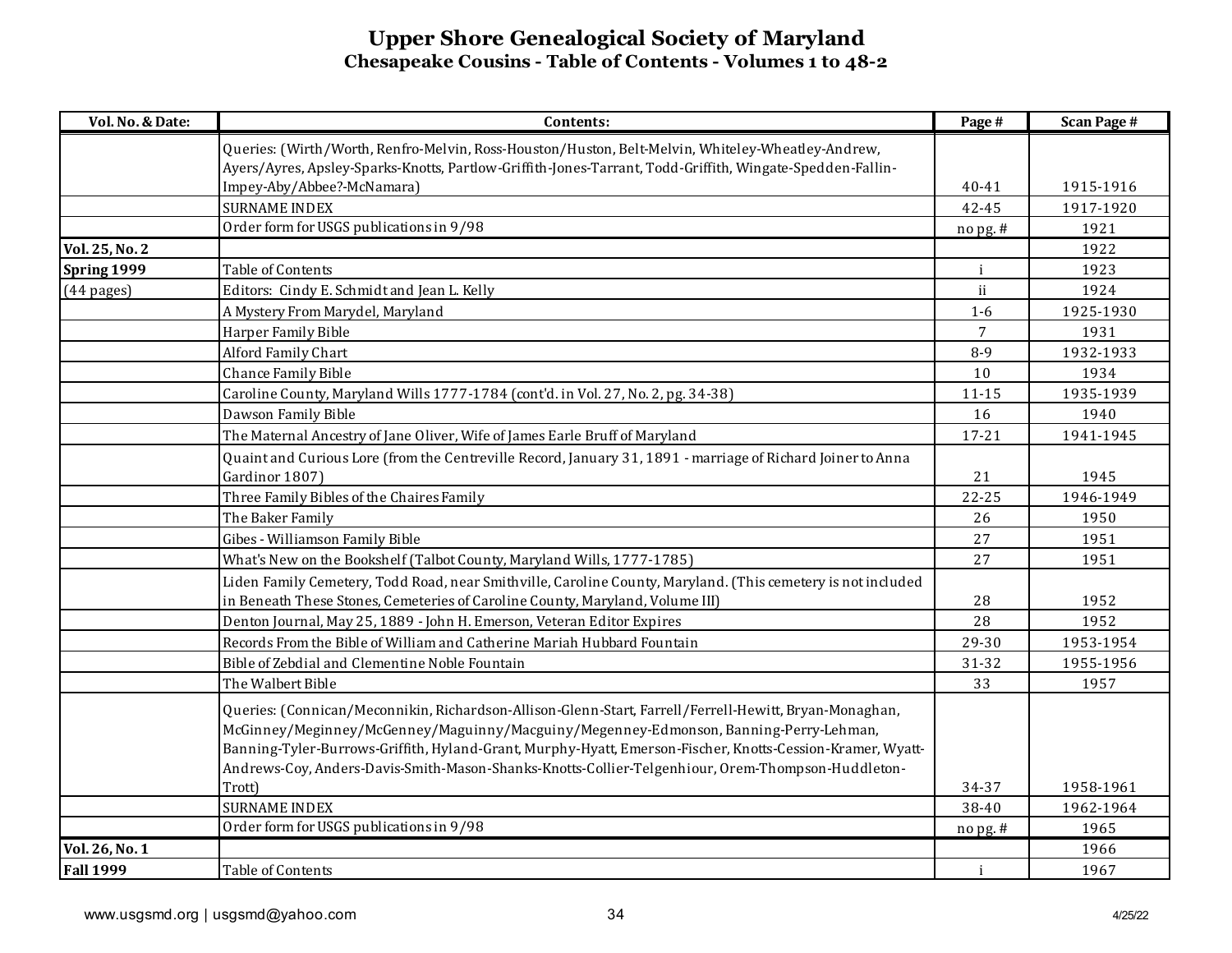| Vol. No. & Date:     | Contents:                                                                                                   | Page #       | <b>Scan Page #</b> |
|----------------------|-------------------------------------------------------------------------------------------------------------|--------------|--------------------|
| $(48 \text{ pages})$ | Editors: Janet K. Lawrence and Jean L. Kelly                                                                | ii           | 1968               |
|                      | John Willey Story (cont'd. from Vol. 24, No. 1, pg. 16-18) End                                              | $1-8$        | 1969-1976          |
|                      | Memorial Windows in Concord U.M. Church                                                                     | 9            | 1977               |
|                      | Concord Camp-Grounds, Concord, MD & 1890 diagram                                                            | $10 - 11$    | 1978-1979          |
|                      | Source Bible Passed Down in Poole Family                                                                    | 12-14        | 1980-1982          |
|                      | Obituaries with a Query (William Lowe Wrightson; Mrs. Sarah Dawson; Mr. James R. Hussey, an Old Union       |              |                    |
|                      | Soldier; Robert T. Harrison, who married Sally Holland)                                                     | 15-16        | 1983-1984          |
|                      | Queen Anne County Judgment Records, 1741-1746 (cont'd. in Vol. 26, No. 2, pg. 13-16)                        | $17 - 20$    | 1985-1988          |
|                      | Wedding Gowns of the Past Featured in Fashion Show (1935)                                                   | $21 - 22$    | 1989-1990          |
|                      | Memorial Windows in Local Churches (Bethel Methodist Church, Andrewville, Kent County, Delaware; St. John's |              |                    |
|                      | Methodist Chapel, Tilghman Island, Maryland                                                                 | 23           | 1991               |
|                      | New Book Worth Looking Into (Caroline County, Maryland Land Records, Volume G.F.A. 1774-1786)               | 23           | 1991               |
|                      | The Primrose Family of Queen Anne's County                                                                  | $24 - 27$    | 1992-1995          |
|                      | Additions & Corrections to Beneath These Stones, Cemeteries of Caroline County, Maryland, Volume III        |              |                    |
|                      | (Bloomery ME Church, Smithville; and Hillcrest Cemetery, Federalsburg)                                      | 27           | 1995               |
|                      | Addendum to Tombstones of Talbot County, Volume One, page 49: St. Luke's United Methodist Olivet Cemetery,  |              |                    |
|                      | St. Michaels & John Valliant's farm in Bellevue                                                             | 28           | 1996               |
|                      | Addendum to Tombstones of Talbot County, Volume Four, Newtown Cemetery, Talbot Co., MD (African             |              |                    |
|                      | American) near Skipton, Cordova Road                                                                        | 29-30        | 1997-1998          |
|                      | Location of the Final Burial Site of Gov. Samuel Stevens, Jr. (1778-1860)                                   | 31           | 1999               |
|                      | Talbot County, Maryland Administration Accounts No. 3, 1790-1795 (cont'd. in Vol. 26, No. 2, pg. 25-27)     | 32-34        | 2000-2002          |
|                      | Which Ships Brought Your Forebears to America?                                                              | 35-36        | 2003-2004          |
|                      | A Pence for Your Thoughts: A Shilling for Your Thanks: A Pound for Your Compliments!!                       | 37           | 2005               |
|                      | Queries: (Bramble, Richardson, Piper-Button-Goldsborough, Stone-Wood, Beall-Pye-Davis-Mabry-Johnson,        |              |                    |
|                      | Merchant, Roulson/Rollison-Robinson, Dean, Benjamin, Corkran-Wollen, Jones, Mason, Martindale,              |              |                    |
|                      | Balding/Bolding, Eaton)                                                                                     | 38-41        | 2006-2009          |
|                      | <b>SURNAME INDEX</b>                                                                                        | 42-45        | 2010-2013          |
| Vol. 26, No. 2       |                                                                                                             |              | 2014               |
| Spring 2000          | Upper Shore Genealogical Society Activities Announcements                                                   | $n$ opg.#    | 2015-2016          |
| $(50 \text{ pages})$ | Table of Contents                                                                                           | $\mathbf{1}$ | 2017               |
|                      | Editors: Janet K. Lawrence and Jean L. Kelly                                                                | ii.          | 2018               |
|                      | Abbotts of Talbot County                                                                                    | $1 - 12$     | 2019-2030          |
|                      | Queen Anne County Judgment Records, 1746-1751 (cont'd. in Vol. 27, No. 1, pg. 3-6)                          | $13 - 16$    | 2031-2034          |
|                      | Dorchester School #10 - Fall 1852                                                                           | 17           | 2035               |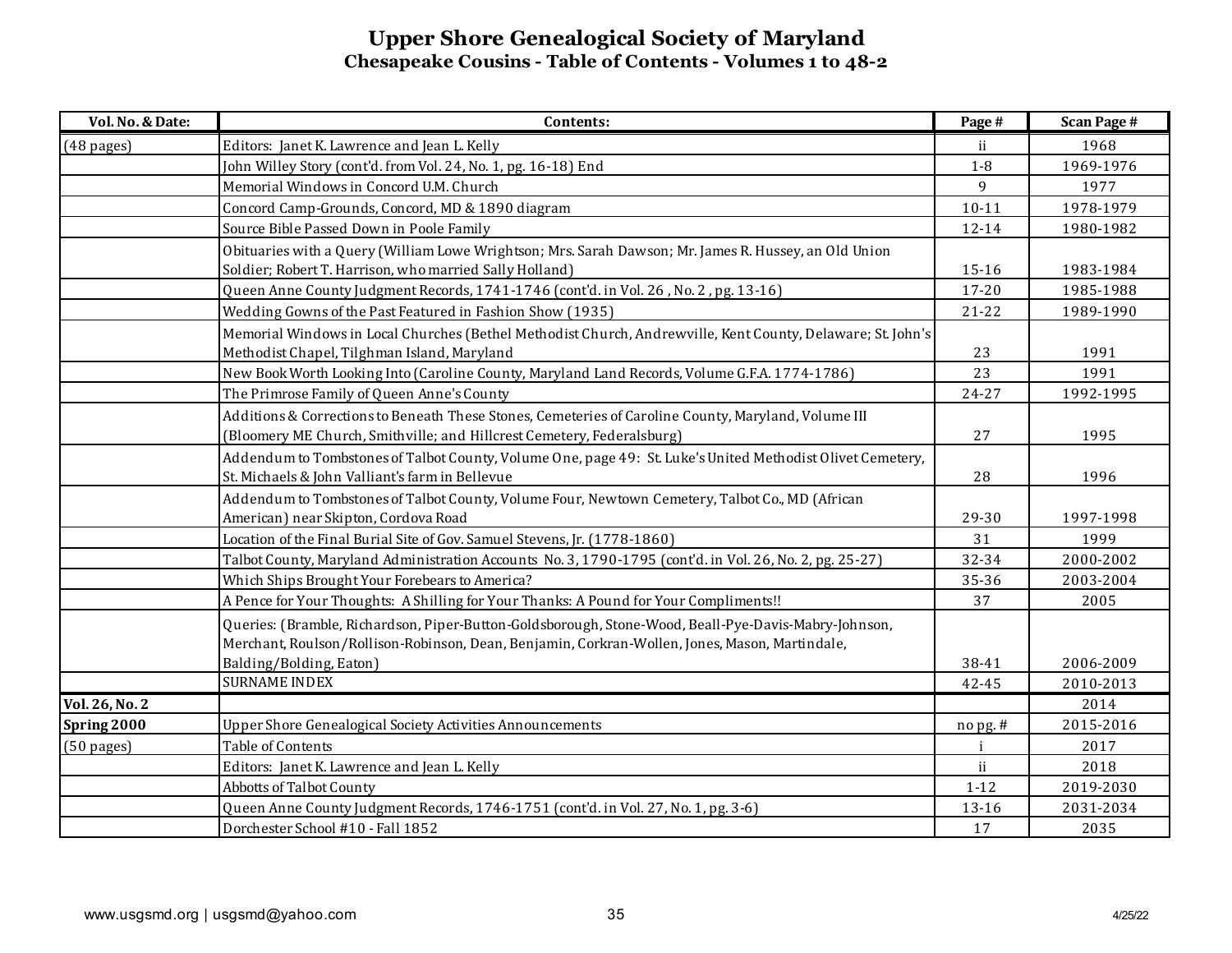| Vol. No. & Date: | Contents:                                                                                                                                                     | Page #         | <b>Scan Page #</b> |
|------------------|---------------------------------------------------------------------------------------------------------------------------------------------------------------|----------------|--------------------|
|                  | Update on Hutson Family Cemetery, located on Irwin Chapel Road, Greensboro, Maryland (this cemetery was                                                       |                |                    |
|                  | recorded in Beneath These Stones, Cemeteries of Caroline County, Maryland, in Volume I, as "Harris-Hutson                                                     |                |                    |
|                  | Family")                                                                                                                                                      | 18-19          | 2036-2037          |
|                  | Kith & Kin - From Queen Anne's County Land Records, 1737-1755 (cont'd. from Vol. 24, No. 2, pg. 1-2) End                                                      | $20 - 21$      | 2038-2039          |
|                  | Descendants of Thomas J. Daffin (see also Vol. 27, No. 1, pg. 10-15)                                                                                          | $22 - 24$      | 2040-2042          |
|                  | Talbot County, Maryland Administration Accounts, No. JG 2, 1787 - 1790 (cont'd. from Vol. 26, No. 1, pg. 32-34)<br>End                                        | 25-27          | 2043-2045          |
|                  | Hackett Family Bibles of Fork District, Dorchester County, Maryland                                                                                           | 28-29          | 2046-2047          |
|                  | Old Dorchester Ledger (with names and dates of deaths; belonged to Henry Adams)                                                                               | 29             | 2047               |
|                  | ?? Did You Know?? (Preston News & Farmer September 1937 - August 1992 is in bound volumes at the<br>Caroline County Public Library - the Federalsburg Branch) | 29             | 2047               |
|                  | Miscellaneous Newspaper Articles Found in Anderton H. Fountain Bible (includes deaths, social news, marriage,<br>will bequest)                                | $30 - 31$      | 2048-2049          |
|                  | Salem Methodist Church Memorials                                                                                                                              | 32-33          | 5050-2051          |
|                  | The Verdict of James Bencraft                                                                                                                                 | 33             | 2051               |
|                  | My Gold Dust in the Attic (Alford Family research)                                                                                                            | 34             | 2052               |
|                  | The Family Bible of Jacob Theodore Freeman                                                                                                                    | 35-36          | 2053-2054          |
|                  | New Books Worth Looking Into (Arthur Whiteley, Progenitor of the Maryland Whiteley Clan and His<br>Descendants 1651-1997; & Family Record Exchange from USGS) | 36             | 2054               |
|                  | Descendants of John Thompson                                                                                                                                  | 37-40          | 2055-2058          |
|                  | The Old Cemetery in the Woods (Federalsburg, Caroline County, Maryland)                                                                                       | 40             | 2058               |
|                  | Queries: (Frantum/Franthum, Watkins-Frantum, Copper, Alford-Camper, Camper-Alford, Corkran-Harper-<br>Alford, Murphy-Reese)                                   | 41             | 2059               |
|                  | <b>SURNAME INDEX</b>                                                                                                                                          | 42-44          | 2060-2062          |
|                  | Upper Shore Genealogical Society Publications - Price changes effective April 1, 2000                                                                         | nopg.#         | 2063               |
| Vol. 27, No. 1   |                                                                                                                                                               |                | 2064               |
| <b>Fall 2000</b> | Table of Contents                                                                                                                                             | $\mathbf{i}$   | 2065               |
| $(49$ pages)     | Editors: Jean L. Kelly and Janet K. Lawrence                                                                                                                  | ii.            | 2066               |
|                  | Resume of General Membership Meetings 2000, January - September 2000 (cont'd. on page 21)                                                                     | $\mathbf{1}$   | 2067               |
|                  | 1895 Cycle Club                                                                                                                                               | $\overline{2}$ | 2068               |
|                  | Queen Anne County Judgment Records, 1751-1756 (cont'd. in Vol. 27, No 2, pg. 17-22)                                                                           | $3-6$          | 2069-2072          |
|                  | Memorials From Emmanuel Church, Chester Parish, Chestertown, Kent Co., MD                                                                                     | $7 - 8$        | 2073-2074          |
|                  | Update on Tombstones of Talbot County, Maryland (Locust Grove-Vol. 2, page 54, and Haddaway at "Lancashire".<br>Vol. 1, page 104)                             | 9              | 2075               |
|                  | Descendants of Thomas J. Daffin (see also Vol. 26, No. 2, pg. 22-24)                                                                                          | $10 - 15$      | 2076-2081          |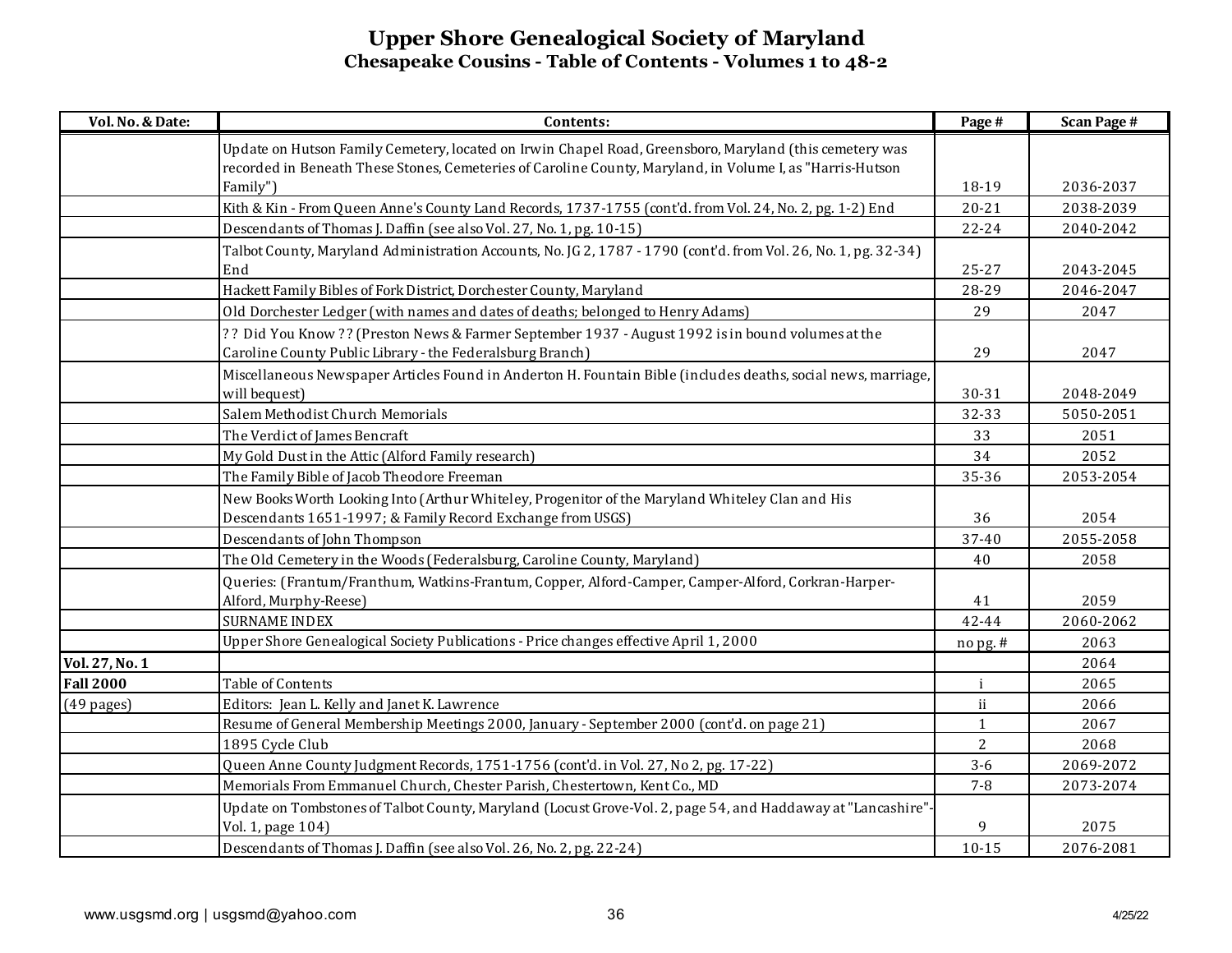| Vol. No. & Date: | Contents:                                                                                                      | Page #       | <b>Scan Page #</b> |
|------------------|----------------------------------------------------------------------------------------------------------------|--------------|--------------------|
|                  | New Books Worth Looking Into (Talbot County Inventories 1790-1800; & Marriage Abstracts from Kent News         |              |                    |
|                  | 1850-1874)                                                                                                     | 15           | 2081               |
|                  | USGS Library (gives days & time open, location, and brief inventory)                                           | 15           | 2081               |
|                  | 1915 Cambridge High School Commencement                                                                        | 16           | 2082               |
|                  | The Dorchester Genealogy Magazine (is no longer being published)                                               | 16           | 2082               |
|                  | Marriage Licenses of Caroline County, Maryland (1774-1815, exclusive of year 1776)                             | $17 - 21$    | 2083-2087          |
|                  | Resume of General Membership Meetings 2000, January - September 2000 (cont'd. from page 1)                     | 21           | 2087               |
|                  | The Soldier's Walk (cont'd. on page 28)                                                                        | 22           | 2088               |
|                  | Memorial Plaques at Christ Church I.U. (Worton, Kent Co., MD)                                                  | 23-26        | 2089-2092          |
|                  | Mary Elizabeth Appleby Abel (member and officer of USGS, died April 17, 2000)                                  | 26           | 2092               |
|                  | Three Hundred Years on the Banks of Eastern Bay - Update (Harrison) (see also Vol. 23, No. 2, pg. 5)           | $27 - 28$    | 2093-2094          |
|                  | The Soldier's Walk (cont'd. from page 22) End                                                                  | 28           | 2094               |
|                  | The Maryland Directory, 1878 Dorchester County, MD (cont'd. in Vol. 27 - No. 2, pg. 29-31)                     | 29-32        | 2095-2098          |
|                  | Anthony Family Bible, of Caroline County, Maryland                                                             | 33           | 2099               |
|                  | Bits & Pieces From the Kent News (1845-1854) & Denton Journal (1879-1897) (cont'd. in Vol. 39-1, pg. 19)       | 34-36        | 2100-2102          |
|                  | Has Anyone Seen John Strahan?                                                                                  | 37           | 2103               |
|                  | Stainglass Windows, St. Paul's Episcopal Church, Chestertown, Kent Co., MD                                     | 38           | 2104               |
|                  | How Times Have Changed (Henry Greed charged with stealing in 1740)                                             | 38           | 2104               |
|                  | Queries: (Wright-Barberry-Gardner-Whitley, Brooks-Peacock, Comegys-Wallis, Comegys-Beck, Frantum, Burris-      |              |                    |
|                  | Poore, Glanding-Wilson)                                                                                        | 39-40        | 2105-2106          |
|                  | <b>SURNAME INDEX</b>                                                                                           | 40-45        | 2106-2111          |
|                  | Upper Shore Genealogical Society Publication Order Form                                                        | nopg.#       | 2112               |
| Vol. 27, No. 2   |                                                                                                                |              | 2113               |
| Spring 2001      | Table of Contents                                                                                              | $\mathbf{i}$ | 2114               |
| $(47$ pages)     | Editors: Jean Kelly and Janet K. Lawrence                                                                      | ii.          | 2115               |
|                  | Synopsis of January, February, March 2001 USGS Meetings                                                        | $\mathbf{1}$ | 2116               |
|                  | A Journey Home (Anne Baggs Harper Auld)                                                                        | $2 - 4$      | 2117-2119          |
|                  | From the Easton Gazette & Eastern Shore Intelligencer (obits of Joseph P.W. Richardson; Capt. James Rich; Mrs. |              |                    |
|                  | Mary R. Griffith)                                                                                              | 4            | 2119               |
|                  | Information from Bibles of Dorchester County (Joseph H. Johnson; Johnson Family Bible 1868; Anne E. Mobray-    |              |                    |
|                  | Her Book; James Douglas? Bible)                                                                                | $5 - 7$      | 2120-2122          |
|                  | The Bradley Family                                                                                             | $8 - 12$     | 2123-2127          |
|                  | Additions to Jackson-Linder-Murphey Family Cemetery, located on Willow Branch Road, Clark's Corner, MD         |              |                    |
|                  | (Queen Anne Remembers, Tombstones of Queen Anne's County, Maryland, Vol. 2, page 137 & Davis-Elliott           |              |                    |
|                  | Family (on same road, in a field) WAS NOT ORIGINALLY PUBLISHED IN QUEEN ANNE REMEMBERS                         | 12           | 2127               |
|                  | Alumni of Federalsburg High School 1893-1931                                                                   | 13-16        | 2128-2131          |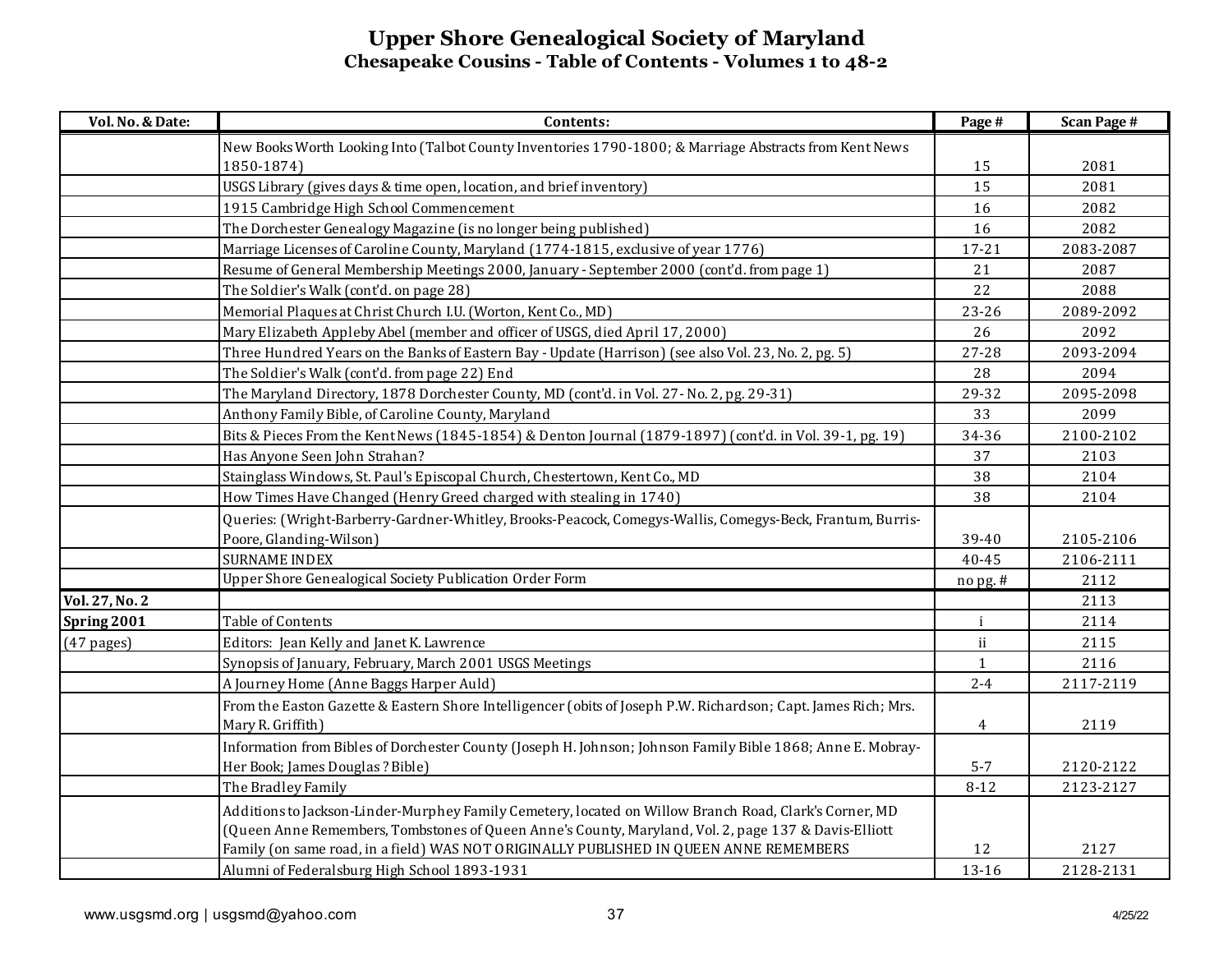| Vol. No. & Date: | Contents:                                                                                                                                                                                                                                                                                                                                                                                                                                              | Page #         | <b>Scan Page #</b> |
|------------------|--------------------------------------------------------------------------------------------------------------------------------------------------------------------------------------------------------------------------------------------------------------------------------------------------------------------------------------------------------------------------------------------------------------------------------------------------------|----------------|--------------------|
|                  | Queen Anne County Judgment Records, 1756-1760 (cont'd. in Vol. 28, No. 2, pg. 13-16)                                                                                                                                                                                                                                                                                                                                                                   | 17-22          | 2132-2137          |
|                  | Honorable John Boon, of Marblehead - The First Senator from Caroline County Elected by the People                                                                                                                                                                                                                                                                                                                                                      | $23 - 24$      | 2138-2139          |
|                  | The Winchesters of Maryland, The Kent Island Family (cont'd. in Vol. 28, No. 1, pg. 6-9)                                                                                                                                                                                                                                                                                                                                                               | $25 - 28$      | 2140-2143          |
|                  | The Maryland Directory - 1878, Dorchester County, MD (cont'd. in Vol.28, No. 1, pg. 41-44)                                                                                                                                                                                                                                                                                                                                                             | 29-31          | 2144-2146          |
|                  | Records From the Lamb Family Bible (cont'd. on page 38)                                                                                                                                                                                                                                                                                                                                                                                                | 32-33          | 2147-2148          |
|                  | Caroline County, Maryland Wills 1777-1784 (cont'd. from Vol. 25, No. 2, pg. 11-15)                                                                                                                                                                                                                                                                                                                                                                     | 34-38          | 2149-2153          |
|                  | Records From the Lamb Family Bible (cont'd. from page 32-33) End                                                                                                                                                                                                                                                                                                                                                                                       | 38             | 2153               |
|                  | Queries: (Somers/Sommers/Summers-Moore-Crouch-Thomas, Fairbanks-Caulk-Shannahan)                                                                                                                                                                                                                                                                                                                                                                       | 39             | 2154               |
|                  | <b>SURNAME INDEX</b>                                                                                                                                                                                                                                                                                                                                                                                                                                   | 40-43          | 2155-2158          |
|                  | Upper Shore Genealogical Society Publication Order Form                                                                                                                                                                                                                                                                                                                                                                                                | $nopg.$ #      | 2159               |
| Vol. 28, No. 1   |                                                                                                                                                                                                                                                                                                                                                                                                                                                        |                | 2160               |
| <b>Fall 2001</b> | Table of Contents                                                                                                                                                                                                                                                                                                                                                                                                                                      | $\mathbf{i}$   | 2161               |
| (54 pages)       | Editor: Jean Kelly                                                                                                                                                                                                                                                                                                                                                                                                                                     | ii             | 2162               |
|                  | John H. Burns' Diary                                                                                                                                                                                                                                                                                                                                                                                                                                   | $1 - 2$        | 2163-2164          |
|                  | Queries: (Hooper-Woolman-Warner, Gadow-Ruf) (more on page 22)                                                                                                                                                                                                                                                                                                                                                                                          | $\overline{a}$ | 2164               |
|                  | Groves Family Bible Records & Bible Records from Groves/Lamb Bible                                                                                                                                                                                                                                                                                                                                                                                     | 3              | 2165               |
|                  | Death Notices from the Kent News - January to June 1853                                                                                                                                                                                                                                                                                                                                                                                                | $\overline{4}$ | 2166               |
|                  | Hemsley-Tilghman Families Chart                                                                                                                                                                                                                                                                                                                                                                                                                        | 5              | 2167               |
|                  | The Winchesters of Maryland, The Kent Island Family (cont'd. in Vol. 28, No. 2, pg. 17-19)                                                                                                                                                                                                                                                                                                                                                             | $6 - 9$        | 2168-2171          |
|                  | Ozman-Vickers Family Bible                                                                                                                                                                                                                                                                                                                                                                                                                             | $10 - 11$      | 2172-2173          |
|                  | Shads Hole-Glenmore Update, Kent County, Maryland                                                                                                                                                                                                                                                                                                                                                                                                      | 12-22          | 2174-2184          |
|                  | Queries: (Lewis-Ross, Coursey-Thawley, Marsh)                                                                                                                                                                                                                                                                                                                                                                                                          | 22             | 2184               |
|                  | A Man Named Violet (Primrose)                                                                                                                                                                                                                                                                                                                                                                                                                          | $23 - 24$      | 2185-2186          |
|                  | The Settlement of Estate, James Roberts, late of Queen Ann County, 17 March 1748                                                                                                                                                                                                                                                                                                                                                                       | 25-27          | 2187-2189          |
|                  | Summary of USGS Meetings, April - September 2001 (David Latham was Recording Secretary, but his name is not<br>listed for this Summary)                                                                                                                                                                                                                                                                                                                | 27             | 2189               |
|                  | We Are Still Finding Cemeteries (old headstones deposited behind the building of Moore Memorials in Denton:<br>Bramble, DeFord, Perkins, Plummer, Goodhand, Porter, Biddle, Allee-Allaband, Thompson, Holsinger, Fisher,<br>Pritchett??) Also listed on this page: Fountain Family Cemetery, Hickman, Caroline Co., MD, Beneath These<br>Stones, Vol. 2, page 183; & Register Tombstone, Cliff City Road, Kent County, MD, Tombstoning in Kent County, |                |                    |
|                  | MD, Vol. 2, Election District 7 (Pomona)                                                                                                                                                                                                                                                                                                                                                                                                               | 28             | 2190               |
|                  | Record of Deaths, Caroline Co., Maryland 1865-1884                                                                                                                                                                                                                                                                                                                                                                                                     | 29-40          | 2191-2202          |
|                  | Two Headstones Recovered from Obscure Places (Catharine Konecke; Maria Harrison)                                                                                                                                                                                                                                                                                                                                                                       | 40             | 2202               |
|                  | The Maryland Directory - 1878, Dorchester County, MD (cont'd. in Vol. 28, No. 2, pg. 26-27)                                                                                                                                                                                                                                                                                                                                                            | 41-44          | 2203-2206          |
|                  | Births in Queen Anne's Co. 1865-1881 (cont'd. in Vol. 39, No. 2, pg. 16)                                                                                                                                                                                                                                                                                                                                                                               | 45             | 2207               |
|                  | <b>SURNAME INDEX</b>                                                                                                                                                                                                                                                                                                                                                                                                                                   | 46-49          | 2208-2211          |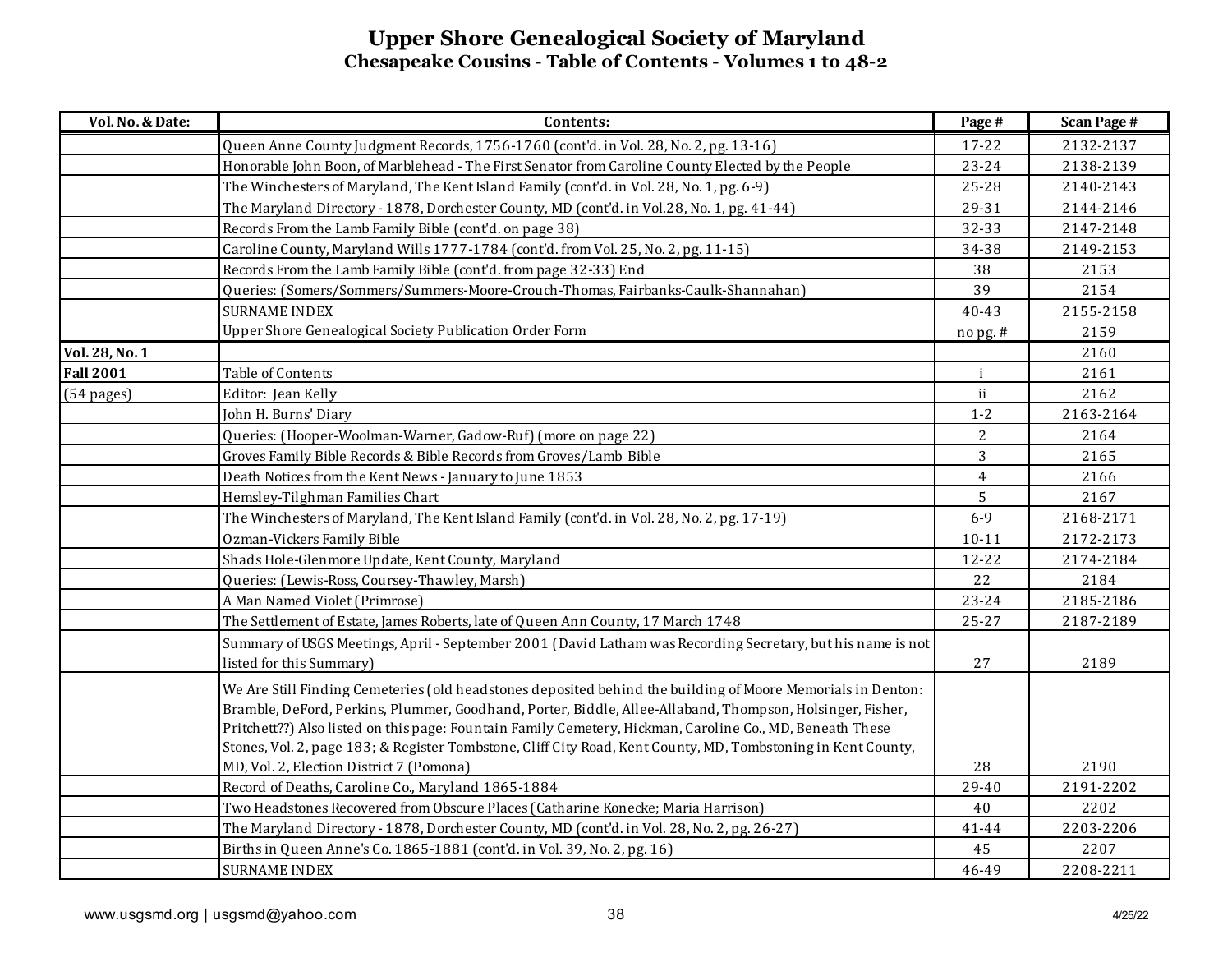| Vol. No. & Date: | Contents:                                                                                                     | Page #       | <b>Scan Page #</b> |
|------------------|---------------------------------------------------------------------------------------------------------------|--------------|--------------------|
|                  | Upper Shore Genealogical Society Publication Order Form                                                       | no pg. #     | 2212               |
|                  | Latest in Books                                                                                               | $n$ opg.#    | 2213               |
| Vol. 28, No. 2   |                                                                                                               |              | 2214               |
| Spring 2002      | Table of Contents                                                                                             | $\mathbf{i}$ | 2215               |
| $(44$ pages)     | Editor: Jean Kelly                                                                                            | ii           | 2216               |
|                  | Summary of USGS Meetings January through March, 2002                                                          | $1 - 2$      | 2217-2218          |
|                  | Queries: (Fleetwood-Thoroughgood)                                                                             | 2            | 2218               |
|                  | William T. Wharton and Sarah Thomas Wharton                                                                   | 3            | 2219               |
|                  | Queries Note: (Harrison, Fairbank, Hambleton, Wharton)                                                        | 3            | 2219               |
|                  | Unpublished Family Bible Records of Maryland, Delaware, and Pennsylvania (with Corrections on page 7)         | $4 - 7$      | 2220-2223          |
|                  | Gold Dust in the Attic (postcards belonging to Clementine Fountain Cohee)                                     | 8            | 2224               |
|                  | Wesley Chapel Cemetery -listed in Day Book or Cash Journal: James H. Rowe and Edward Eugene Rowe              | 8            | 2224               |
|                  | Webb Family Cemetery, located on Marsh Creek Road, Preston - This black cemetery is an addition to Beneath    |              |                    |
|                  | These Stones, Cemeteries of Caroline County, Maryland, Volume III                                             | 8            | 2224               |
|                  | Church Windows and Memorials, Christ Episcopal Church, Easton, MD                                             | 9            | 2225               |
|                  | Queries: (Glanding-Wilson-Bryan)                                                                              | 9            | 2225               |
|                  | The Cemetery at "Rebecca's Garden" (Gibson Family Cemetery tombstones were removed to Chesterfield            |              |                    |
|                  | Cemetery) see Queen Anne Remembers, Cemeteries of Queen Anne's County, MD, Vol. 2, page 56                    | 10           | 2226               |
|                  | Marriages from the Kent News, January to June 1853                                                            | 10           | 2226               |
|                  | Cambridge--Landmarks and People I Knew More Than Sixty Years Ago                                              | $11 - 12$    | 2227-2228          |
|                  | Queen Anne County Judgment Records, 1760-1764 (cont'd. in Vol. 31, No. 1, pg. 13-15)                          | 13-16        | 2229-2232          |
|                  | Queries: (Warner-Whitby)                                                                                      | 16           | 2232               |
|                  | The Winchesters of Maryland, The Kent Island Family (cont'd. from Vol. 28, No. 1, pg. 6-9) End                | 17-19        | 2233-2235          |
|                  | Additions to Tombstones of Talbot Co., Maryland, Volume I (St. Luke's U.M. Church Cemetery, St. Michaels, MD) |              |                    |
|                  | Wiley; Wrightson)                                                                                             | 19           | 2235               |
|                  | Letter to the Editor (re tombstones of William Goodhand; Claude Thompson)                                     | 19           | 2235               |
|                  | Militia Stationed at St. Michaels in August 1813 (cont'd. in Vol. 29, No. 1, pg. 28-31)                       | $20 - 23$    | 2236-2239          |
|                  | Captain James T. Slover, the Monitor's Pilot                                                                  | 24-25        | 2240-2241          |
|                  | Queries: (Scott-Rice-Roe-Pratt-Heather-Covey-Edmondson-Jump)                                                  | 25           | 2241               |
|                  | The Maryland Directory - 1878, Dorchester County, MD (cont'd. from Vol. 28, No. 1, pg. 41-44) End             | $26 - 27$    | 2242-2243          |
|                  | The Dorothy Johnson Collection Now at USGS Library (contains materials on Somerset, Wicomico, Kent, and       |              |                    |
|                  | Dorchester Counties)                                                                                          | 27           | 2242               |
|                  | Stephney Manor Cemetery (Quaker Neck Road, Route 289, Chestertown, Maryland) Addition to Tombstoning in       |              |                    |
|                  | Kent County, Maryland, Volume I                                                                               | 27           | 2243               |
|                  | Last Will & Testament of Solomon Yewell, November 19, 1764 & Additional information related to that Will      | 28-32        | 2244-2248          |
|                  | Queries: (Hardecan-Nicols-Harrison-Nichols-Price-Nichols-Robinson-Nichols)                                    | 32           | 2248               |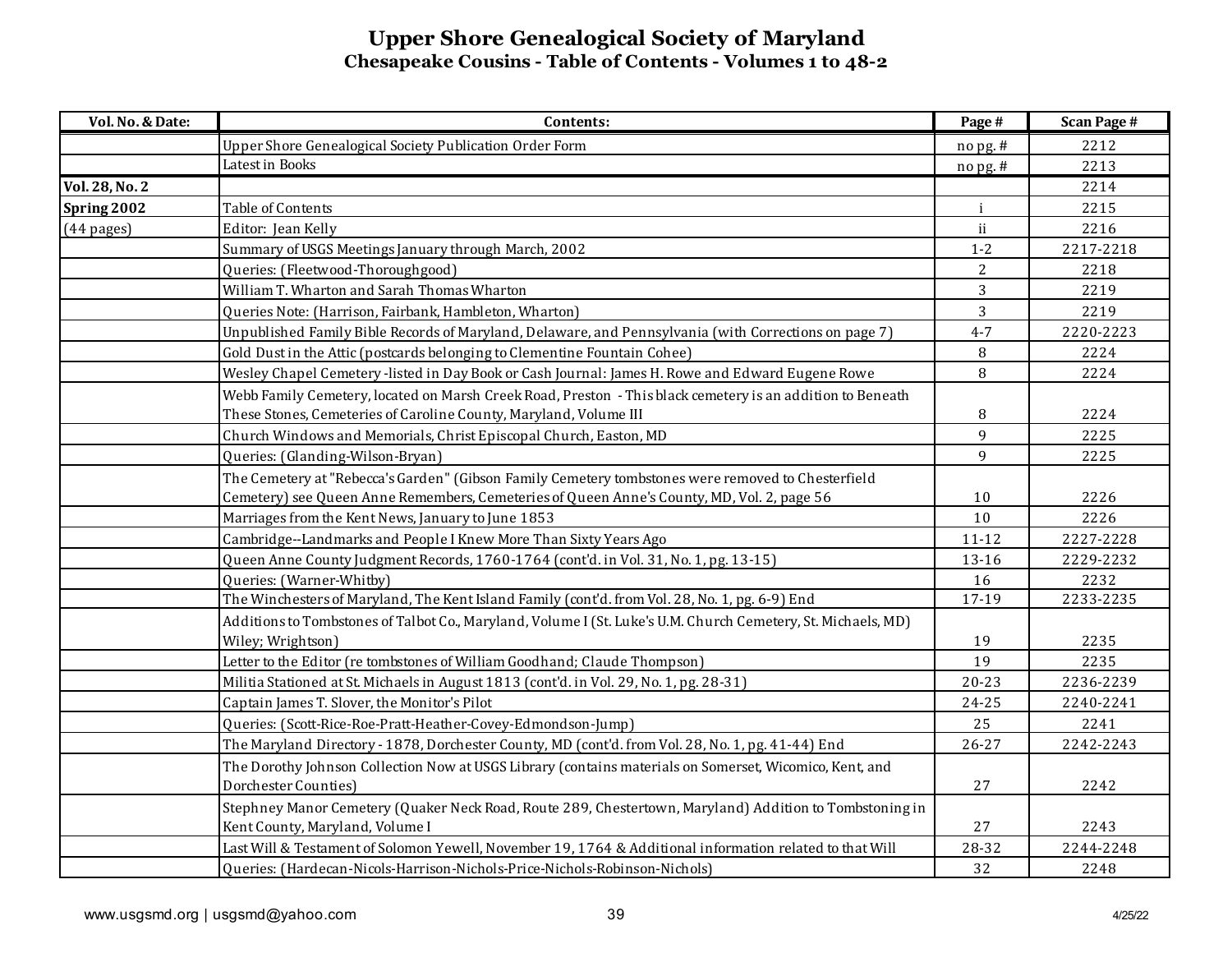| Vol. No. & Date: | Contents:                                                                                                                 | Page #       | <b>Scan Page #</b> |
|------------------|---------------------------------------------------------------------------------------------------------------------------|--------------|--------------------|
|                  | Queen Anne's Co. Poorhouse Records from the Maryland Archives - 1828, 1829, 1830 (says to be continued, but               |              |                    |
|                  | wasn't)                                                                                                                   | 33-34        | 2249-2250          |
|                  | Closing Exercises, Seventh Grades of Caroline County Elementary Schools, Palace Theatre, Denton, Maryland,                |              |                    |
|                  | June 17, 1924                                                                                                             | 35-36        | 2251-2252          |
|                  | From an Old Letter found in an antique shop: addressed to Mr. James Thomas, Goldsboro, MD; postmark is                    |              |                    |
|                  | Barclay, MD, July 20, 1912. Letter reads: Ingleside, MD, July 20, 1912, Mrs. Wyatt died yesterday  Interment at           |              |                    |
|                  | Busick. (no record found in Busick Cemetery in Queen Anne Remembers, Cemeteries of Queen Anne's County,                   |              |                    |
|                  | <b>MD</b>                                                                                                                 | 36           | 2252               |
|                  | <b>SURNAME INDEX</b>                                                                                                      | 37-41        | 2253-2257          |
| Vol. 29, No. 1   |                                                                                                                           |              | 2258               |
| <b>Fall 2002</b> | Table of Contents                                                                                                         | $\mathbf{i}$ | 2259               |
| $(57$ pages)     | Editor: Jean Kelly                                                                                                        | ii           | 2260               |
|                  | The 1897 Quilt of Old Starr M.E. Church (see also Vol. 29, No. 2, page 6-8)                                               | $1-6$        | 2261-2266          |
|                  | Church Windows and Memorials (Trappe United Methodist Church on Maple Avenue)                                             | 6            | 2266               |
|                  | The Elbert Family - New Information                                                                                       | $7 - 9$      | 2267-2269          |
|                  | Road Overseers, of Dorchester County - 1744                                                                               | $10 - 13$    | 2270-2273          |
|                  | Queries: (Worth-Ross-Cooper-Houston, Burris/Burrows, Meredith-wright-Guthrie)                                             | 13           | 2273               |
|                  | Using Talbot County Land Records in African-American Genealogical Research                                                | $14 - 17$    | 2274-2277          |
|                  | Excerpt From the Denton Journal, Feb. 10, 1900 (Miss Emma Cohee entertained a number of her friends)                      | 17           | 2277               |
|                  | The Hurd Family Bible                                                                                                     | 18-19        | 2278-2279          |
|                  | Farmers and Businesses of Federalsburg, MD (Caroline County) from Polks Peninsula Directory of Delaware,<br>Eastern Shore |              |                    |
|                  | of Maryland and Virginia - 1908/1909                                                                                      | $20 - 24$    | 2280-2284          |
|                  | United in Holy Matrimony (framed marriage certificate of Christopher Nichols and Dora Willoughby married                  |              |                    |
|                  | October 27, 1897                                                                                                          | 24           | 2284               |
|                  | Descendants of William Jump                                                                                               | 25           | 2285               |
|                  | Wells-Morgan Family (Delaware County, N.Y. to Talbot County, MD)                                                          | $26 - 27$    | 2286-2287          |
|                  | Militia Stationed at St. Michaels in August 1813 (cont'd. from Vol. 28, No. 2, pg. 20-23) End                             | 28-31        | 2288-2291          |
|                  | The Family of Charles and Ann Cavileer                                                                                    | 31           | 2291               |
|                  | Seward Family Bible                                                                                                       | 32           | 2292               |
|                  | Franks Family Bible                                                                                                       | 32-33        | 2292-2293          |
|                  | Queries: (Somers/Sommers/Summers-Thomas-Moore-Crouch-Hubbard, Caviler/Cavileer) (see correction in                        |              |                    |
|                  | Vol. 29, No. 2, pg. 23)                                                                                                   | 33           | 2293               |
|                  | Early Delmarva Quaker Meetings                                                                                            | 34-36        | 2294-2296          |
|                  | Kenneth Carroll Writings on Quakerism and the Nicholites (or "New Quakers")                                               | 37-39        | 2297-2299          |
|                  | The Seventeenth and Eighteenth Century Nevilles of Queen Anne's County, Maryland                                          | 40-46        | 2300-2306          |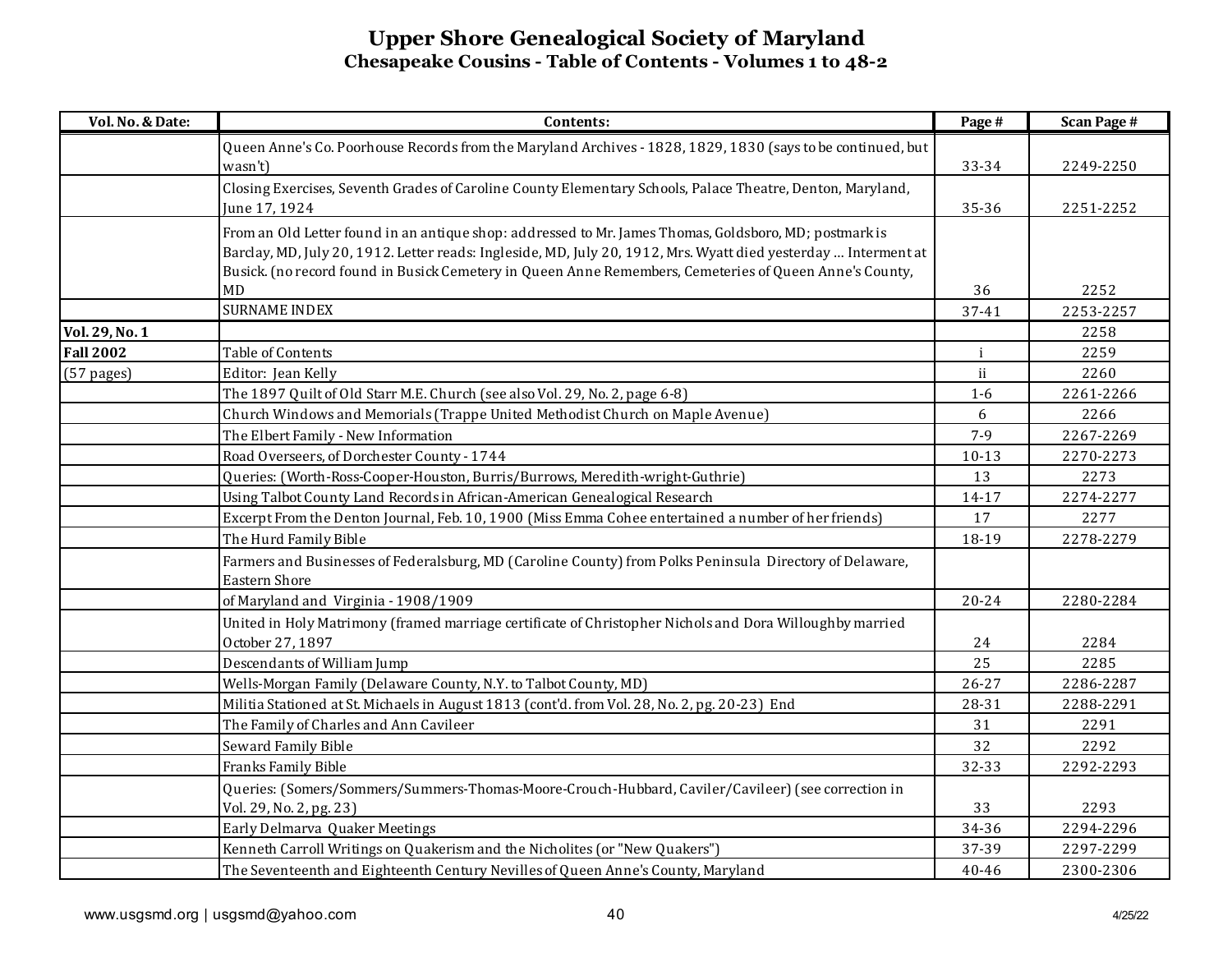| Vol. No. & Date:      | Contents:                                                                                            | Page #       | <b>Scan Page #</b> |
|-----------------------|------------------------------------------------------------------------------------------------------|--------------|--------------------|
|                       | Direct Descendants of Thomas Bartlett, Robert Kemp and Thomas Bartlett                               | 47-48        | 2307-2308          |
|                       | <b>SURNAME INDEX</b>                                                                                 | 49-53        | 2309-2313          |
|                       | Upper Shore Genealogical Society of Maryland Publications                                            | no pg. #     | 2314               |
| <b>Vol. 29, No. 2</b> |                                                                                                      |              | 2315               |
| Spring 2003           | Table of Contents                                                                                    | $\mathbf{i}$ | 2316               |
| $(44 \text{ pages})$  | Editor: Jean Kelly                                                                                   | ii           | 2317               |
|                       | Biographical Sketches of Officers of the Flying Camp, Fourth Battalion, Revolutionary War            | $1-4$        | 2318-2321          |
|                       | Play on Words Results in Name Change (Coursey to DeCoursey or DeCourcy or DeCourcey)                 | 5            | 2322               |
|                       | The 1935 Quilt of The Starr Methodist Church (see also Vol. 29, No. 1, page 6)                       | $6-8$        | 2323-2325          |
|                       | Thomas Ringgold                                                                                      | $9 - 17$     | 2326-2334          |
|                       | Gould Family of Queen Anne's County (see also Vol. 30, No. 1, pg. 43-45)                             | 17           | 2334               |
|                       | Using DNA Testing for Genealogy (cont'd. on page 23)                                                 | 18-20        | 2335-2337          |
|                       | Commencement Exercises, Cambridge High School, June 26, 1900                                         | 21           | 2338               |
|                       | Dickinson Genealogy                                                                                  | $22 - 23$    | 2339-2340          |
|                       | Using DNA Testing for Genealogy (cont'd. from page 18-20) End                                        | 23           | 2340               |
|                       | CORRECTION: Vol. 29, No. 1, page 33 - Query re Somers/Sommers/ Summers was sent in by Mrs. Evelyn M. |              |                    |
|                       | Tomey and not Florence H. Tarr                                                                       | 23           | 2340               |
|                       | Cambridge Democrat Extra, June 29, 1864: The Draft for Dorchester County                             | 24           | 2341               |
|                       | A Sad Death in the Denton Journal, Aug. 6, 1881, pg. 3: (Miss Lizzie Thawley)                        | 25           | 2342               |
|                       | History of Grove Methodist Church, Homecoming Service October 10, 1952                               | 26           | 2342               |
|                       | Goslin Bible Record                                                                                  | 27-29        | 2344-2346          |
|                       | Gullett-Jones Bible                                                                                  | 29-30        | 2346-2347          |
|                       | Happy Ending for Romeo and Juliet (Martin J. Cohee & Miss Emma Beck)                                 | 30           | 2347               |
|                       | Annual membership dues increased to \$20 effective July 1, 2003                                      | 30           | 2347               |
|                       | Descendants of Joseph Patchett                                                                       | 31-35        | 2348-2352          |
|                       | Abstract of the Will of Jonah Kelley                                                                 | 36           | 2353               |
|                       | According to the Newspaper (1900-1952)                                                               | 37-38        | 2354-2355          |
|                       | <b>SURNAME INDEX</b>                                                                                 | 39-41        | 2356-2358          |
| Vol. 30, No. 1        |                                                                                                      |              | 2359               |
| <b>Fall 2003</b>      | Celebration 30! USGS, 1973-2003                                                                      | nopg.#       | 2360               |
| (52 pages)            | Table of Contents                                                                                    | $\mathbf{i}$ | 2361               |
|                       | Editor: Jean Kelly                                                                                   | ii           | 2362               |
|                       | Ancestors of Carroll Robert McNeal                                                                   | $1 - 10$     | 2363-2372          |
|                       | Roots Search Begins at Home                                                                          | $11 - 12$    | 2373-2374          |
|                       | Did You Know? Quotes taken from the diary "A Memorandum of Passing Events" by William H.C. Roe       | 12           | 2374               |
|                       | My Gold Dust in the Attic or the Break Through to my Talbot Co. Harrison Family                      | 13           | 2375               |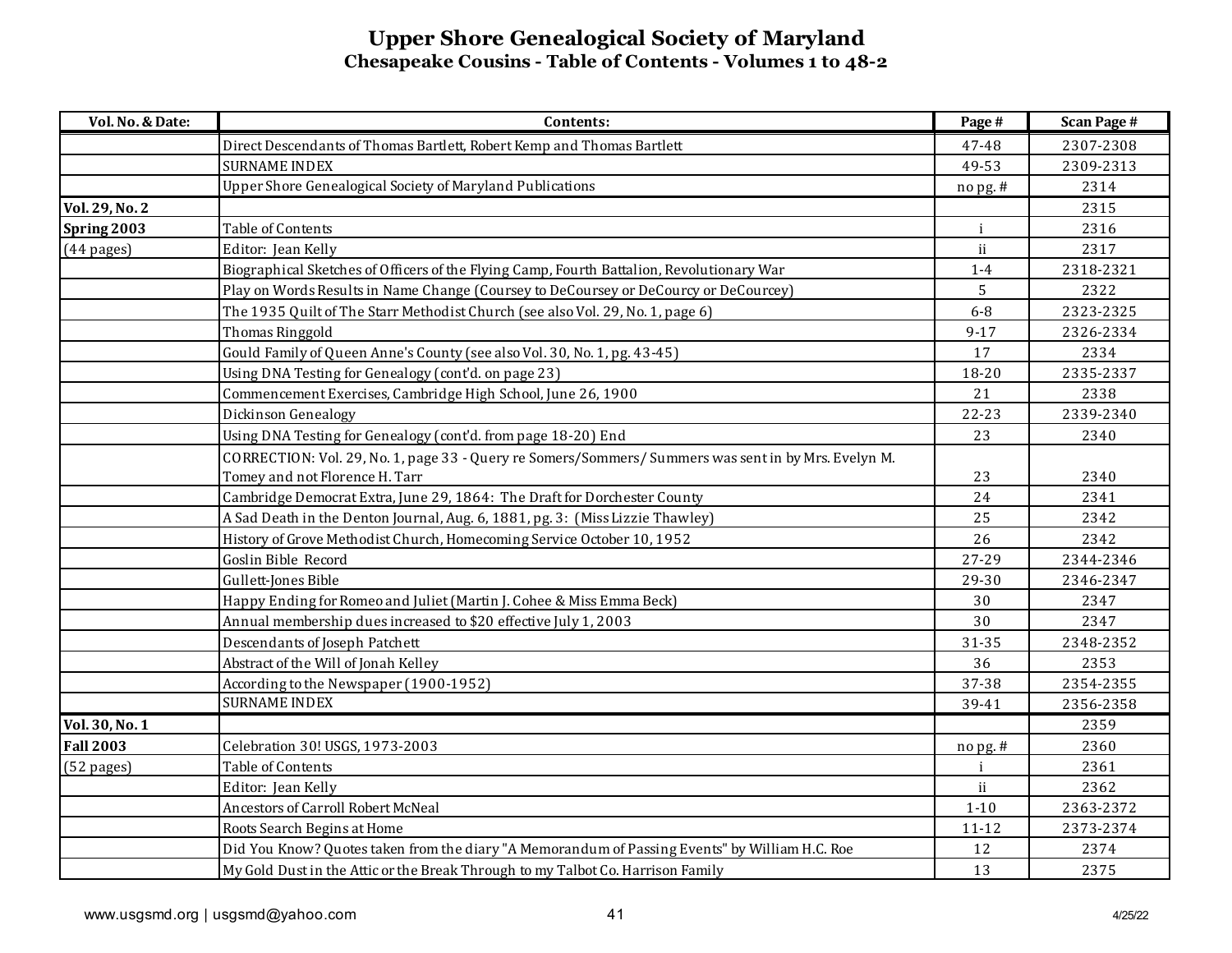| Vol. No. & Date:     | Contents:                                                                                                                                                                                                                                                                                                                                           | Page #       | <b>Scan Page #</b> |
|----------------------|-----------------------------------------------------------------------------------------------------------------------------------------------------------------------------------------------------------------------------------------------------------------------------------------------------------------------------------------------------|--------------|--------------------|
|                      | Hawkins Family                                                                                                                                                                                                                                                                                                                                      | 14           | 2376               |
|                      | Dulaney Methodist Episcopal Church Cemetery, Kent Co., Delaware                                                                                                                                                                                                                                                                                     | 15           | 2377               |
|                      | Christmas at Mt. Vernon, 1774                                                                                                                                                                                                                                                                                                                       | 16-18        | 2378-2380          |
|                      | Servants Mentioned in the 1857 Will of Dr. John Barnett                                                                                                                                                                                                                                                                                             | 18           | 2380               |
|                      | The Hope School (Queen Anne's County, Maryland)                                                                                                                                                                                                                                                                                                     | 19-20        | 2381-2382          |
|                      | Queries: (Knocks-Barton-Kemp, Bartley-Edwards; Old/Destroyed Cemetery on the old Murphy/Sennett Farm,                                                                                                                                                                                                                                               |              |                    |
|                      | Rt. 404 & Sennett Road, Denton, MD & cemetery on "Cabin Ridge" Farm in Harmony)                                                                                                                                                                                                                                                                     | 20           | 2382               |
|                      | A Study of Land Commission Cases of Colonial Times                                                                                                                                                                                                                                                                                                  | $21 - 23$    | 2383-2385          |
|                      | A Reading List for 1750                                                                                                                                                                                                                                                                                                                             | 24-26        | 2386-2388          |
|                      | The Delmarva Peninsula - Victim of the British Might 1812-1814                                                                                                                                                                                                                                                                                      | 27-33        | 2389-2395          |
|                      | Correction to Cemetery Records - In Vol. III, Second Printing of Beneath These Stones, pg. 234, Hillcrest<br>Cemetery, Federalsburg. Tombstone reading (J. Frank Levi, Jr.) It should read: J. Frank Lane, Jr. In Vol. I, page 14,<br>Templeville Cemetery, an additional tombstone was found (it may have been mistaken for a footstone: Mollie W. |              |                    |
|                      | Lane                                                                                                                                                                                                                                                                                                                                                | 33           | 2395               |
|                      | American Prisoners of War Held in Dartmoor                                                                                                                                                                                                                                                                                                          | 34           | 2396               |
|                      | Old Unicorn Mills (from the Centreville Record July 19, 1913)                                                                                                                                                                                                                                                                                       | 35-36        | 2397-2398          |
|                      | A Family Diary (written by William H.C. Roe between 1856 and 1861)                                                                                                                                                                                                                                                                                  | 36           | 2398               |
|                      | Ancestors of Albert Oscar McNeal & Robert Henry McNeal                                                                                                                                                                                                                                                                                              | 37-38        | 2399-2400          |
|                      | Sudlersville Methodist Church Records (Baptismal - 1869-1872) (cont'd. in Vol. 30, No. 2, pg. 2-5)                                                                                                                                                                                                                                                  | 39-42        | 2401-2404          |
|                      | Gould Family of Queen Anne's County (see also Vol. 29, No. 2, pg. 9-17)                                                                                                                                                                                                                                                                             | 43-45        | 2405-2407          |
|                      | <b>SURNAME INDEX</b>                                                                                                                                                                                                                                                                                                                                | 46-48        | 2408-2410          |
| Vol. 30, No. 2       |                                                                                                                                                                                                                                                                                                                                                     |              | 2411               |
| Spring 2004          | Notice of new mailing address for USGS                                                                                                                                                                                                                                                                                                              | $n$ o pg. #  | 2412               |
| $(52 \text{ pages})$ | Table of Contents                                                                                                                                                                                                                                                                                                                                   | j            | 2413               |
|                      | Editor: Jean Kelly                                                                                                                                                                                                                                                                                                                                  | ii           | 2414               |
|                      | Ye Olde Eagle of Queen Anne's County Courthouse                                                                                                                                                                                                                                                                                                     | $\mathbf{1}$ | 2415               |
|                      | Sudlersville Methodist Church Records 1872-1875 (cont'd. in Vol. 31, No. 2, pg. 9-13)                                                                                                                                                                                                                                                               | $2 - 5$      | 2416-2419          |
|                      | Corrections and Additions to Tombstones of Queen Anne's County, Maryland, Volume Three, page 153, relative<br>to the McKenney Family Cemetery (see also Vol. 17, No. 1, page 34)                                                                                                                                                                    | 6            | 2420               |
|                      | Descendants of Daniel Cole                                                                                                                                                                                                                                                                                                                          | $7 - 9$      | 2421-2423          |
|                      | Additions To Tombstones of Queen Anne's County, MD - Volumes Three, pages 114 and 131 (Rolph, Lamont,<br>Leverage)                                                                                                                                                                                                                                  | 9            | 2423               |
|                      | A Tribute to Clara & Dora Mitchell                                                                                                                                                                                                                                                                                                                  | 10           | 2424               |
|                      | Benjamin Chambers                                                                                                                                                                                                                                                                                                                                   | 11           | 2425               |
|                      | <b>Ezekiel Forman Chambers</b>                                                                                                                                                                                                                                                                                                                      | $11 - 12$    | 2425-2426          |
|                      | Obituary of Mrs. Nannie Shepherd Bryan (died April 29, 1932)                                                                                                                                                                                                                                                                                        | 12           | 2426               |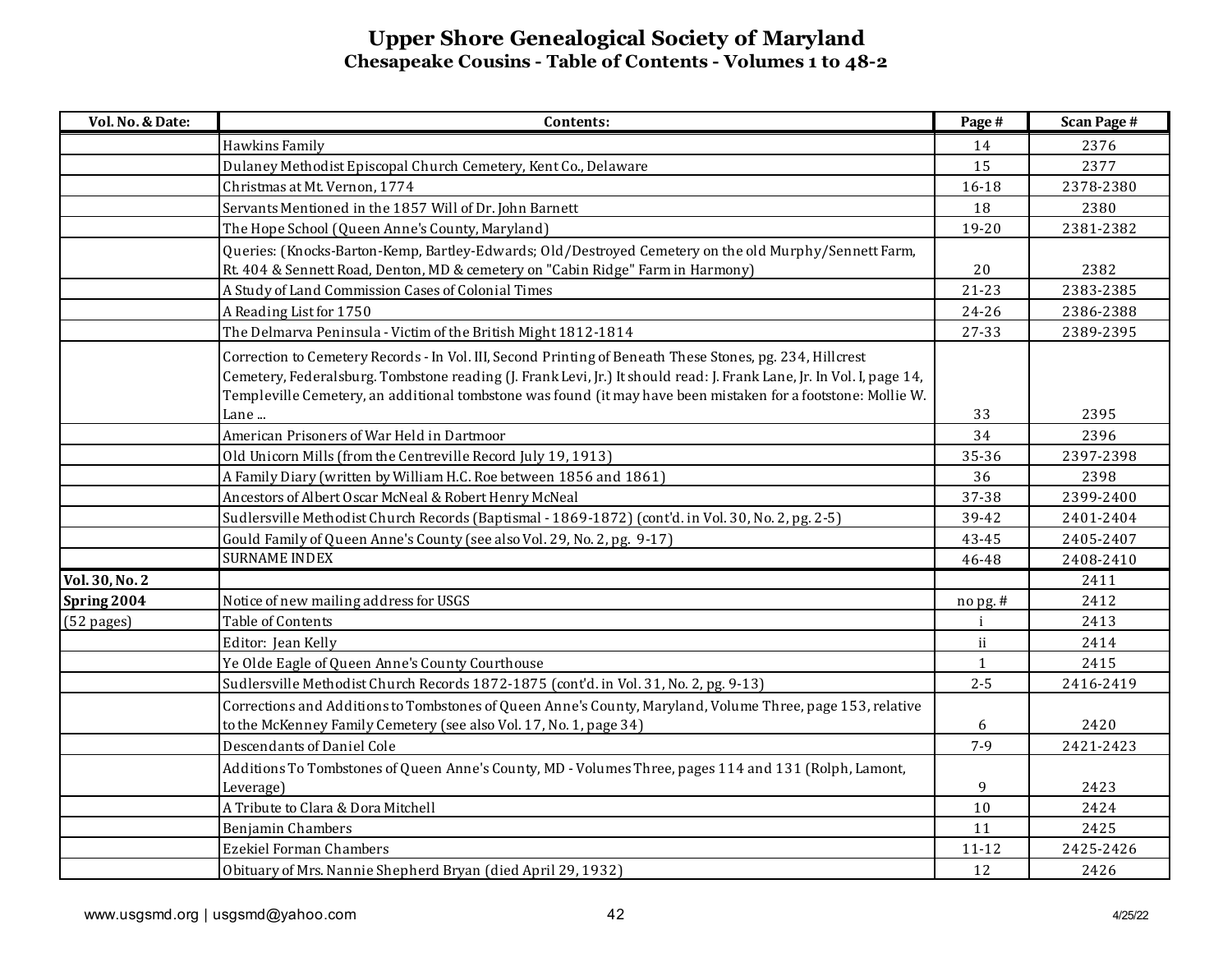| Vol. No. & Date: | Contents:                                                                                                       | Page #         | <b>Scan Page #</b> |
|------------------|-----------------------------------------------------------------------------------------------------------------|----------------|--------------------|
|                  | Scott Fisher spoke to USGS about his family history and the plantation, Pemberton Hall                          | 12a.           | 2427               |
|                  | Excerpts from the Kent County News - February 17, 1872 (marriages, deaths, notice to creditors) (cont'd on page |                |                    |
|                  | 39)                                                                                                             | 13-14          | 2428-2429          |
|                  | Family Bible of John Edwin Henry & Edna A. Hicks                                                                | 15-16          | 2430-2431          |
|                  | Query: (help needed finding names of babies born at Ridgely, MD Fifer Hospital 1935-1943                        | 16             | 2431               |
|                  | Will, Inventory & Sale of Goods & Chattels of William Meloney                                                   | 17-24          | 2432-2439          |
|                  | Olde New Yarmouth, Kent Counties First Towne                                                                    | 24             | 2439               |
|                  | Some Notes on Old Photographs                                                                                   | 24             | 2439               |
|                  | Caroline (County) School Teachers, Places Assigned for the year 1916-1917                                       | 25-26          | 2440-2441          |
|                  | Herman/Thompson Families                                                                                        | 27-33          | 2442-2448          |
|                  | Tidbits from the Philadelphia, PA, 1791 City Directory                                                          | 34             | 2449               |
|                  | Manumissions in Caroline County, Md. Land Volume R.J. 30 to Enlist in the United States Colored Troops, 1861-   |                |                    |
|                  | 1864                                                                                                            | 35-37          | 2450-2452          |
|                  | Descendants of William Cardiff Kilmon                                                                           | 38-39          | 2453-2454          |
|                  | Excerpts from the Kent County News - February 17, 1872 (marriages, deaths, notice to creditors) (cont'd. from   |                |                    |
|                  | page 13-14 above)                                                                                               | 39             | 2454               |
|                  | The First Residents of Jamestown                                                                                | $40 - 42$      | 2455-2457          |
|                  | <b>SURNAME INDEX</b>                                                                                            | 43-47          | 2458-2462          |
| Vol. 31, No. 1   |                                                                                                                 |                | 2463               |
| <b>Fall 2004</b> | Notice of new mailing address for USGS                                                                          | nopg.#         | 2464               |
| (52 pages)       | Table of Contents                                                                                               | i              | 2465               |
|                  | Editor: Jean Kelly                                                                                              | ii.            | 2466               |
|                  | Celebration '30                                                                                                 | $1-4$          | 2467-2470          |
|                  | The Valliants of Tidewater Maryland                                                                             | $\overline{4}$ | 2470               |
|                  | Cemetery Found in Queen Anne's County, located on Schrader Road & Rt. 213 (Joseph T. Saunders)                  | $\overline{4}$ | 2470               |
|                  | Pennsylvanians to the Eastern Shore (Talbot County Diefenderfers) (cont'd. on page 23 below)                    | $5 - 12$       | 2471-2478          |
|                  | Queen Anne County Judgment Records, 1764-1768 (cont'd. from Vol. 28, No. 2, pg. 13-16) (it says to be           |                |                    |
|                  | continued, but there are not any more) End                                                                      | 13-15          | 2479-2481          |
|                  | Boyers of Massey, Kent Co., MD                                                                                  | $16 - 17$      | 2482-2483          |
|                  | Merchant-Phillips-Stafford Family Cemetery (Leger Road, near Sudlersville, QAC, MD                              | 17             | 2483               |
|                  | What's New on the Bookshelf                                                                                     | 18             | 2484               |
|                  | The Hughletts of Caroline County                                                                                | 19             | 2485               |
|                  | Gould Family Bible (see also Vol. 29, No. 2, pg. 17 & Vol. 30, No. 1, pg. 43-45)                                | $20 - 23$      | 2486-2489          |
|                  | Pennsylvanians to the Eastern Shore (Talbot County Diefenderfers) (cont'd. from pages 5-12 above) End           | 23             | 2489               |
|                  | Query: Can You Help? (White-Nichols and descendants)                                                            | 23             | 2489               |
|                  | Roe Family of Queen Anne's County                                                                               | 24-34          | 2490-2500          |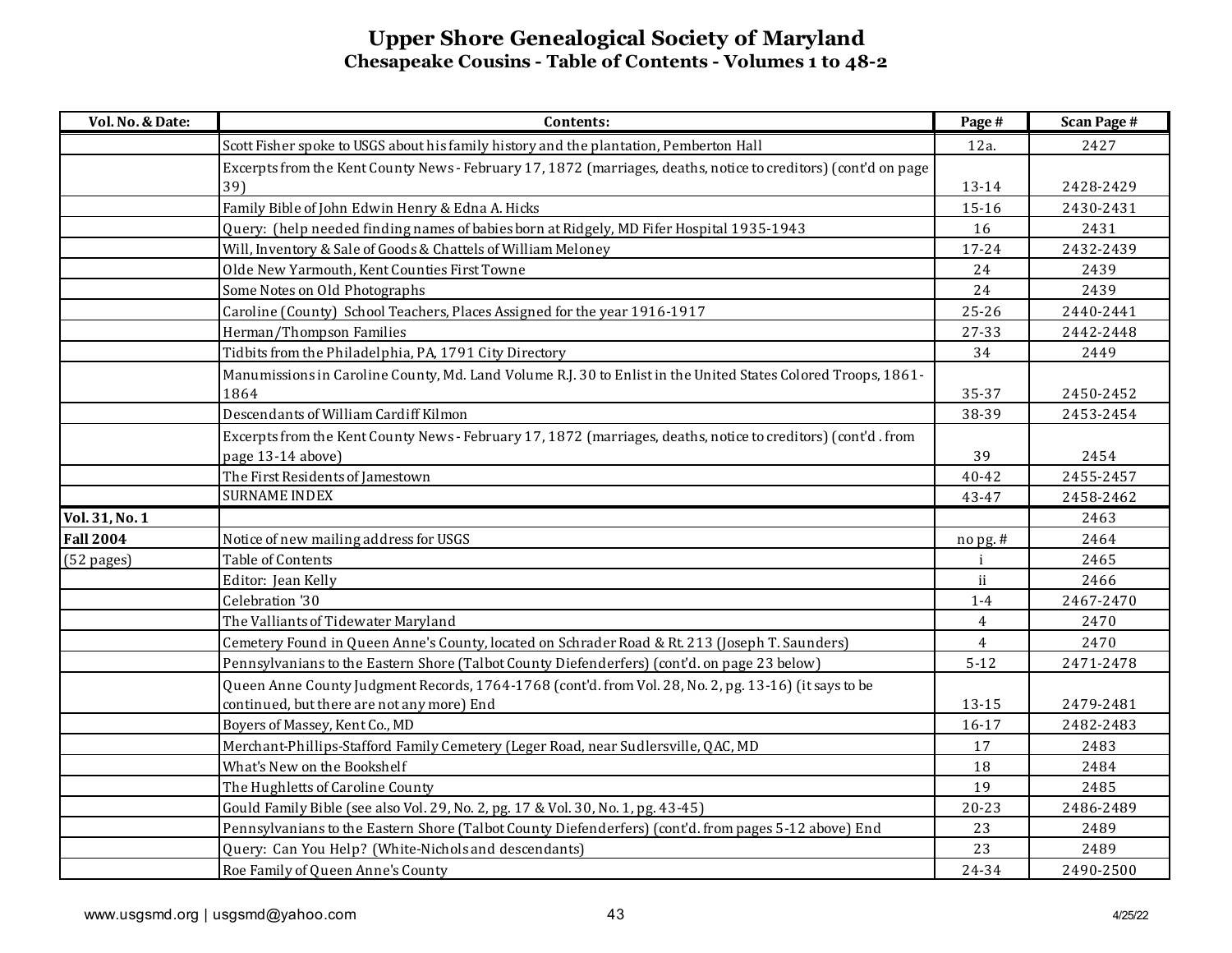| Vol. No. & Date: | Contents:                                                                                                       | Page #    | <b>Scan Page #</b> |
|------------------|-----------------------------------------------------------------------------------------------------------------|-----------|--------------------|
|                  | Jones Family of Lower Eastern Shore of Maryland                                                                 | 35-37     | 2501-2503          |
|                  | The Patchett Family of Caroline County                                                                          | 38-39     | 2504-2505          |
|                  | Seeking Help With Caroline County Families: Cahall-Jones-Row(e)                                                 | 39        | 2505               |
|                  | Caulk Family of Talbot County, Maryland                                                                         | $40 - 44$ | 2506-2510          |
|                  | The Historical Society of Kent County, Md. elected as Volunteers of the Year 2002 The Upper Shore Genealogical  |           |                    |
|                  | Society for publishing Tombstoning in Kent County                                                               | nopg.#    | 2511               |
|                  | <b>SURNAME INDEX</b>                                                                                            | 45-46     | 2512-2513          |
|                  | <b>USGS Book Order Form</b>                                                                                     | nopg.#    | 2514               |
| Vol. 31, No. 2   |                                                                                                                 |           | 2515               |
| Spring 2005      | Notice of new mailing address for USGS                                                                          | $nopg.$ # | 2516               |
| $(47$ pages)     | Editor: Jean Kelly                                                                                              | nopg.#    | 2517               |
|                  | Table of Contents                                                                                               | $n$ opg.# | 2518               |
|                  | An Old Woman's Story - Life of Addie Louise Watling Skinner (cont'd. in Vol. 32, No. 1, pg. 26-32)              | $1-6$     | 2519-2524          |
|                  | Keene Family Chart                                                                                              | $7 - 8$   | 2525-2526          |
|                  | Sudlersville Methodist Church Records 1875-1879 (cont'd. in Vol. 32, No. 2, pg. 17-18)                          | $9 - 13$  | 2527-2531          |
|                  | USGS Wins Achievement Award (Achievement Award from the Eastern Shore Land Conservancy)                         | 13        | 2513               |
|                  | Queries: (Park-Welch, Park-Hadaway, Park-Breast)                                                                | 14        | 2532               |
|                  | A Few Caroline County Marriages Found at the Courthouse (see also Vol. 36, No. 2, pg. 7)                        | 14        | 2532               |
|                  | Descendants of Richard Crouch (see also Vol. 18, No. 2, pg. 21-22)                                              | 15-24     | 2533-2542          |
|                  | <b>Genealogy Meets Archaeology</b>                                                                              | 25        | 2543               |
|                  | Neavit/Bozman area of Talbot County was sometimes called Dirty Neck and the people dirty neckers (see           | 25        | 2543               |
|                  | answer in Vol. 32, No. 1, pg. 8)<br>Old Trinity Episcopal Church on Church Creek, Maryland                      | 26-29     | 2544-2547          |
|                  |                                                                                                                 | 30-31     | 2548-2549          |
|                  | Robert Rolle of Rolles Range, Talbot County, Maryland                                                           |           |                    |
|                  | Additions & Corrections to Our Cemetery Publications (Caroline Co: Vol. 2, pg. 128 & Talbot Co: Vol. 2, pg. 59) | 32        | 2550               |
|                  | Hope House Tombstones, Voit Road, near Tunis Mills (Tilghman, Starr)                                            | 32        | 2550               |
|                  | Descendants of Reuben V. Phillips                                                                               | 33-34     | 2551-2552          |
|                  | Family history by William Louis Phillips questioned by his cousin                                               | 34        | 2552               |
|                  | My Cooper Family from Maryland to North Carolina                                                                | 35-36     | 2553-2554          |
|                  | Important Changes in USGS (Months to meet, day and time to meet, effective September 2005)                      | 36        | 2554               |
|                  | John Wilson of Scotland - to Eastern Shore of MD (cont'd. in Vol. 32, No. 1, pg. 12-16)                         | 37-39     | 2555-2557          |
|                  | What's New on the Bookshelf from our members                                                                    | 40        | 2558               |
|                  | <b>SURNAME INDEX</b>                                                                                            | 41-42     | 2559-2560          |
|                  | <b>USGS Book Order Form</b>                                                                                     | nopg.#    | 2561               |
| Vol. 32, No. 1   |                                                                                                                 |           | 2562               |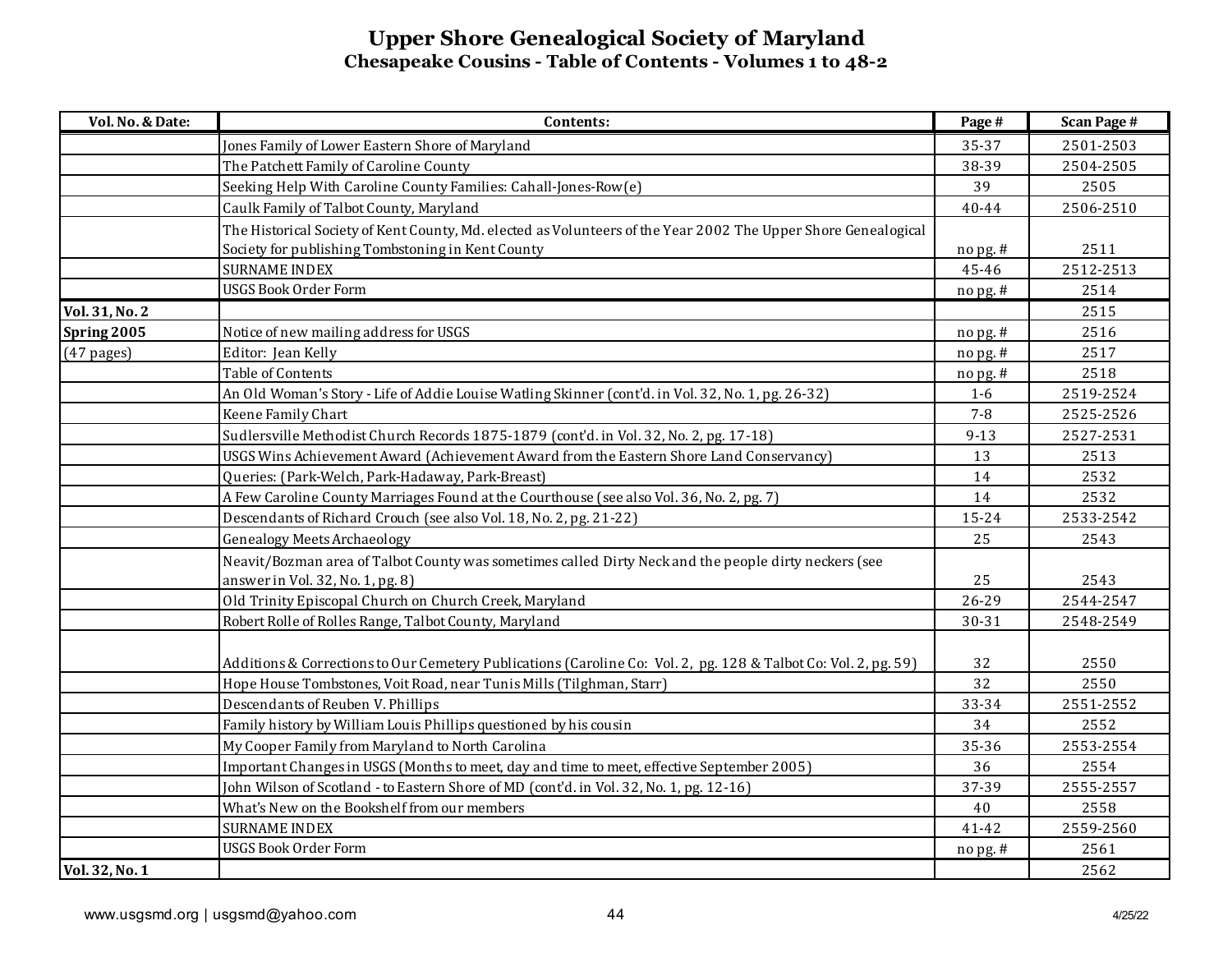| Vol. No. & Date:     | Contents:                                                                                                  | Page #       | <b>Scan Page #</b> |
|----------------------|------------------------------------------------------------------------------------------------------------|--------------|--------------------|
| <b>Fall 2005</b>     | Notice of new mailing address for USGS                                                                     | no pg. #     | 2563               |
| $(48 \text{ pages})$ | Table of Contents                                                                                          | no pg. #     | 2564               |
|                      | Editor: Jean Kelly                                                                                         | nopg.#       | 2565               |
|                      | A Veteran of the War of 1812 - Captain Robert Smith (died May 7, 1875 at age of 100)                       | $\mathbf{1}$ | 2566               |
|                      | Family Bible of the Pratt, Stewart, Towers Families                                                        | 2            | 2567               |
|                      | Melrose, The Story of Records and Goldsborough                                                             | $3 - 4$      | 2568-2569          |
|                      | Willson & Browne Family Chart                                                                              | $5 - 7$      | 2570-2572          |
|                      | An Answer to a Query from Vol. 31, No. 2, pg. 25: How did Nevat/Bozman area get called Dirty Neck and the  |              |                    |
|                      | people dirty neckers                                                                                       | 8            | 2573               |
|                      | Cannon Family Bible                                                                                        | 8            | 2573               |
|                      | Descendants of Mary Ashley                                                                                 | $9-12$       | 2574-2577          |
|                      | John Wilson of Scotland - to Eastern Shore of MD (cont'd. from Vol. 31, No. 2, pg. 37-39) End              | 12-16        | 2577-2581          |
|                      | Dateline 1945 - Some News From WWII                                                                        | 17-18        | 2582-2583          |
|                      | Read All About It!! (Easton Ledger - March 14, 1878)                                                       | 19-24        | 2584-2589          |
|                      | Poetry Wag Announces a Marriage (George Devil-bis, Esq. to Miss Rebecca Devil-bis in 1805)                 | 24           | 2589               |
|                      | The Grim Reaper's Harvest - Their Demise Saddens Many (William Seth Evitts; William Henry Harrison;        |              |                    |
|                      | Jonathan Evitts                                                                                            | 25           | 2590               |
|                      | An Old Woman's Story - Life of Addie Louise Watling Skinner (cont'd. in Vol. 32, No. 2, pg. 11-16)         | 26-32        | 2591-2597          |
|                      | Closing Exercises, Seventh Grades of Caroline County Elementary Schools, Caroline High School, Denton, MD. |              |                    |
|                      | June 13th, 1927                                                                                            | 33-34        | 2598-2599          |
|                      | Some Helpful Computer Sites (birth calculator)                                                             | 34           | 2599               |
|                      | The Duel Between Charles Dickinson & Andrew Jackson                                                        | 35-36        | 2600-2601          |
|                      | Query: (Gore-Warren-Wood)                                                                                  | 36           | 2601               |
|                      | Descendants of John Bennett                                                                                | 37-40        | 2602-2605          |
|                      | Corrections to Kent Co. Tombstones Vol. 2, page 47 & Vol. 3, page 75)                                      | 40           | 2605               |
|                      | <b>SURNAME INDEX</b>                                                                                       | 41-43        | 2606-2608          |
|                      | <b>USGS Book Order Form</b>                                                                                | $no$ pg. $#$ | 2609               |
| Vol. 32, No. 2       |                                                                                                            |              | 2610               |
| Spring 2006          | Editor: Jean Kelly                                                                                         | nopg.#       | 2611               |
| $(42$ pages)         | Table of Contents                                                                                          | nopg.#       | 2612               |
|                      | School Trustees, 1884 (Fourth and Fifth Districts, white and colored schools)                              | $\mathbf{1}$ | 2613               |
|                      | Andrew Johnson, Saga of a Free Black Man                                                                   | $2 - 7$      | 2614-2619          |
|                      | Chesapeake Heritage Cookbook Project by USGS (Note: this cookbook was never published)                     | $8-9$        | 2620-2621          |
|                      | Some Local Obituaries (Elwood H. Boyce; Zell C. Boyce)                                                     | 10           | 2622               |
|                      | An Old Woman's Story (cont'd. from Vol. 32, No. 1, pg. 26-32) End                                          | 11-16        | 2623-2628          |
|                      | Bringman-Ozman Family Cemetery (Corrections/additions to Tombstoning in Kent County, Vol. 1, pg. 1)        | 16           | 2628               |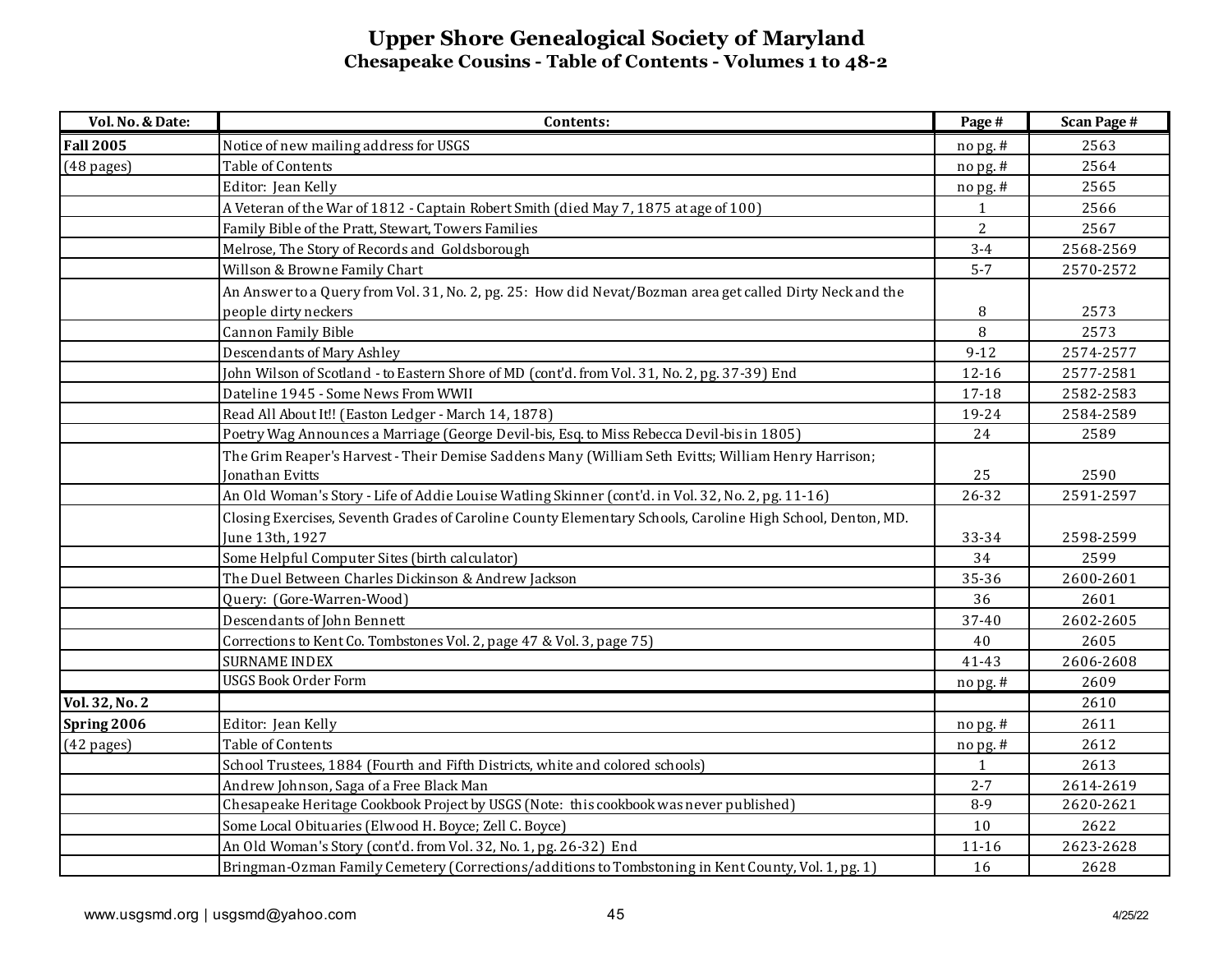| Vol. No. & Date:     | Contents:                                                                                                   | Page #                              | <b>Scan Page #</b> |
|----------------------|-------------------------------------------------------------------------------------------------------------|-------------------------------------|--------------------|
|                      | Sudlersville Methodist Church Records 1880-1884 (cont'd. in Vol. 34, No. 1, pg.18-21)                       | 17-18                               | 2629-2630          |
|                      | The Old Post Office at Lynch, Maryland in Kent County                                                       | 19                                  | 2631               |
|                      | Memorial Marker Found in Kent County (corner of Flatland Road & Mary Morris Road - Sheperd-Williams)        | 19                                  | 2631               |
|                      | Help Wanted with Hines & Harper                                                                             | 20                                  | 2632               |
|                      | Prouse Family Bible Record (see also Vol. 6, No. 2, pg. 25-26 & Vol. 7, No. 2, pg. 9-10)                    | 21                                  | 2633               |
|                      | Query: (Emmerson/Emmerson-Black)                                                                            | 21                                  | 2633               |
|                      | The Strange Case of Henry Denton                                                                            | 22-23                               | 2634-2635          |
|                      | Stafford Family Cemetery Restored (recorded in Beneath These Stones, Caroline Co. Vol. II, pg. 196)         | 23                                  | 2635               |
|                      | CORRECTION to Tombstoning in Kent County, Maryland, Vol. 1, page 101 (McKee)                                | 24                                  | 2636               |
|                      | Queries: (Jackson-Cooper, Dawson-Andrew)                                                                    | 24                                  | 2636               |
|                      | A Letter from the California Gold Rush                                                                      | $25 - 27$                           | 2637-2639          |
|                      | Helpful Tips (Roots Magic program)                                                                          | 27                                  | 2639               |
|                      | USGS meetings returning to Sunday @ 2 o-clock p.m.                                                          | 27                                  | 2639               |
|                      | The Wandering Sards                                                                                         | 28-35                               | 2640-2647          |
|                      | <b>SURNAME INDEX</b>                                                                                        | 36-37                               | 2648-2649          |
|                      | <b>USGS Membership Application form</b>                                                                     | no pg. #                            | 2650               |
|                      | <b>USGS Book Order Form</b>                                                                                 | $no$ pg. #                          | 2651               |
| Vol. 33, No. 1       |                                                                                                             |                                     | 2652               |
| <b>Fall 2006</b>     | Table of Contents                                                                                           | no pg. #                            | 2653               |
| $(44 \text{ pages})$ | Editor: Jean Kelly                                                                                          | $\frac{\text{no} \, \text{pg.}}{n}$ | 2654               |
|                      | Millington in Ashes (1904)                                                                                  | $1 - 4$                             | 2655-2658          |
|                      | Trice Family Bible                                                                                          | $\overline{4}$                      | 2658               |
|                      | McCrea Family Cemetery (at the historic Leaverton House on Semans Road, Preston, Caroline Co., MD)          | $\overline{4}$                      | 2658               |
|                      | A Traditional Family Recipe (see also pg. 19 & 37 below)                                                    | 5                                   | 2659               |
|                      | Descendants of Michael Greenlee                                                                             | $6 - 7$                             | 2660-2661          |
|                      | Bridgetown Church, a 300 Year Old Landmark                                                                  | $7 - 8$                             | 2661-2662          |
|                      | NARA Announces Reduced Hours (National Archives and Records Administration)                                 | 8                                   | 2662               |
|                      | Wheeler Gravesite + two old gravestones behind the Easton Acme which site has disappeared                   | 8                                   | 2662               |
|                      | R. Bernice Leonard (member and officer of USGS, died August 30, 2006)                                       | $9 - 10$                            | 2663-2664          |
|                      | The Denton Journal 1882                                                                                     | $11 - 18$                           | 2665-2672          |
|                      | Query: (Edward Burrows/Burris)                                                                              | 18                                  | 2672               |
|                      | A Traditional Family Recipe (see also pages 5 and 37)                                                       | 19                                  | 2673               |
|                      | The Nicholites of Tuckahoe Neck                                                                             | $20 - 21$                           | 2674-2675          |
|                      | The Obituary of an Ex Union Soldier (J. Wesley Wooters, 1904)                                               | 21                                  | 2675               |
|                      | The Table of Contents has: A Portrait of William Stevens Whiteley, M.D. on page 22, but THERE IS NO ARTICLE |                                     |                    |
|                      | FOR THIS ON PAGE 22 AND THERE IS NO PAGE 22 AT ALL                                                          | no pg. 22                           |                    |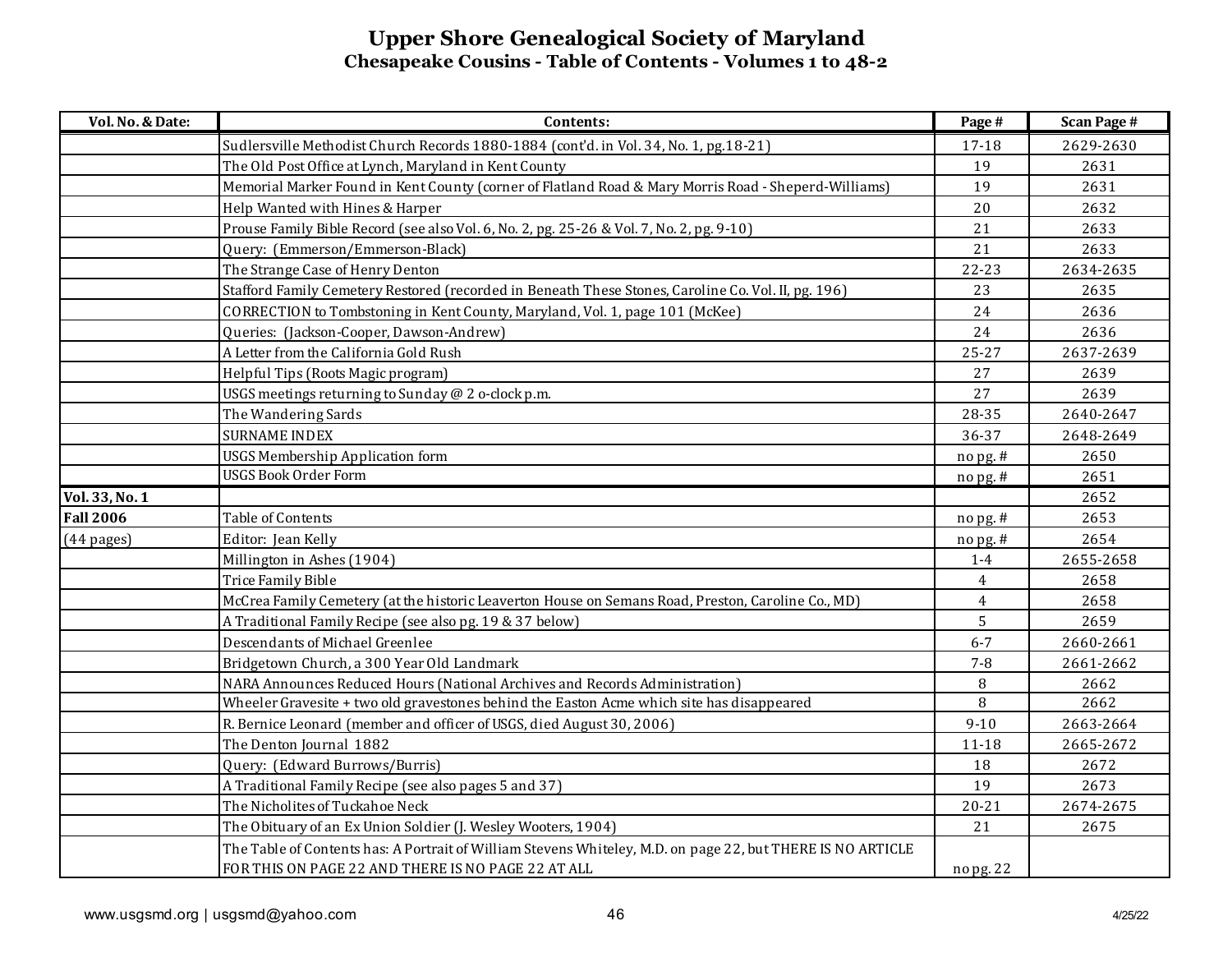| Vol. No. & Date: | Contents:                                                                                               | Page #         | <b>Scan Page #</b> |
|------------------|---------------------------------------------------------------------------------------------------------|----------------|--------------------|
|                  | Gold Dust in the Attic (Civil War discharge papers of Horatio Lobb Garratt)                             | $23 - 24$      | 2676-2677          |
|                  | Peter Morris Family of Maryland & Delaware                                                              | 25-36          | 2678-2689          |
|                  | A Traditional Family Recipe (see also pages 5 and 19)                                                   | 37             | 2690               |
|                  | Civil War Monument, Chestertown, Maryland                                                               | 38-39          | 2691-2692          |
|                  | <b>SURNAME INDEX</b>                                                                                    | $40 - 42$      | 2693-2695          |
| Vol. 33, No. 2   |                                                                                                         |                | 2696               |
| Spring 2007      | Table of Contents                                                                                       | no pg. #       | 2697               |
| $(22$ pages)     | Editor: Jean Kelly                                                                                      | no pg. #       | 2698               |
|                  | CSS Hunley, A Story of Courage                                                                          | $1 - 3$        | 2699-2701          |
|                  | Help Wanted at USGS Library                                                                             | 3              | 2701               |
|                  | Random Clippings From The Denton Journal (1870-1894) (cont'd. from Vol. 24, No. 1, pg. 32-34) End       | $4 - 6$        | 2702-2704          |
|                  | Additional Burials in St. Paul's Episcopal Church Cemetery, Kent Co., MD (Hickey/Dickerson)             | 6              | 2704               |
|                  | Unionville, The Legacy of 18 Black Soldiers                                                             | $7 - 10$       | 2705-2708          |
|                  | Additions and Corrections to Tombstones of Talbot County - Volume One (Graham)                          | 10             | 2708               |
|                  | Peregrine Bantham, a Notable Soldier                                                                    | $10$           | 2708               |
|                  | Bozman Cemetery Additions & Corrections to Tombstones of Talbot County, Maryland, Volume One            | $11 - 13$      | 2709-2711          |
|                  | Another CORRECTION to the Broad Creek Methodist Cemetery, Tombstones of Talbot County, Maryland, Volume |                |                    |
|                  | One, pg. 43 (Neavitt)                                                                                   | 13             | 2711               |
|                  | Genealogical Excerpts From the Easton Gazette, August 4 and 11, 1906                                    | 14             | 2712               |
|                  | Maryland Loyalists                                                                                      | 15             | 2713               |
|                  | Virginia Celebrates Her 400th Birthday in 2007                                                          | 16             | 2714               |
|                  | From Birth to Marriage (Christopher Nichols baptism near Hillsboro, Maryland)                           | 16             | 2714               |
|                  | <b>USGS Book Order Form</b>                                                                             | 17             | 2715               |
|                  | <b>SURNAME INDEX</b>                                                                                    | 18-19          | 2716-2717          |
| Vol. 34, No. 1   |                                                                                                         |                | 2718               |
| Fall/Winter 2007 | Notice of new mailing address for USGS                                                                  | nopg.#         | 2719               |
| (33 pages)       | Table of Contents                                                                                       | no pg. #       | 2720               |
|                  | Editor: Jean Kelly                                                                                      | $no$ pg. #     | 2721               |
|                  | Stevensville High School Alumni 1912-1937                                                               | $1 - 3$        | 2722-2724          |
|                  | George W. Jewell Family                                                                                 | $4-6$          | 2725-2727          |
|                  | Query: (William Millington-Elizabeth Fisher)                                                            | 6              | 2727               |
|                  | Queen Anne's County Cemeteries ADDITIONS & CORRECTIONS, Vol. 2 and 3                                    | $\overline{7}$ | 2728               |
|                  | What Happened to Thomas Skillington's Hap?                                                              | $8 - 10$       | 2729-2731          |
|                  | Have We Found Your Family? (old photograph album in 1903 with name Miss Callie Louise Duncan)           | 10             | 2731               |
|                  | Pinder - Murren Family Chart                                                                            | 11             | 2732               |
|                  | Daniels - Burge Family Chart                                                                            | 12             | 2733               |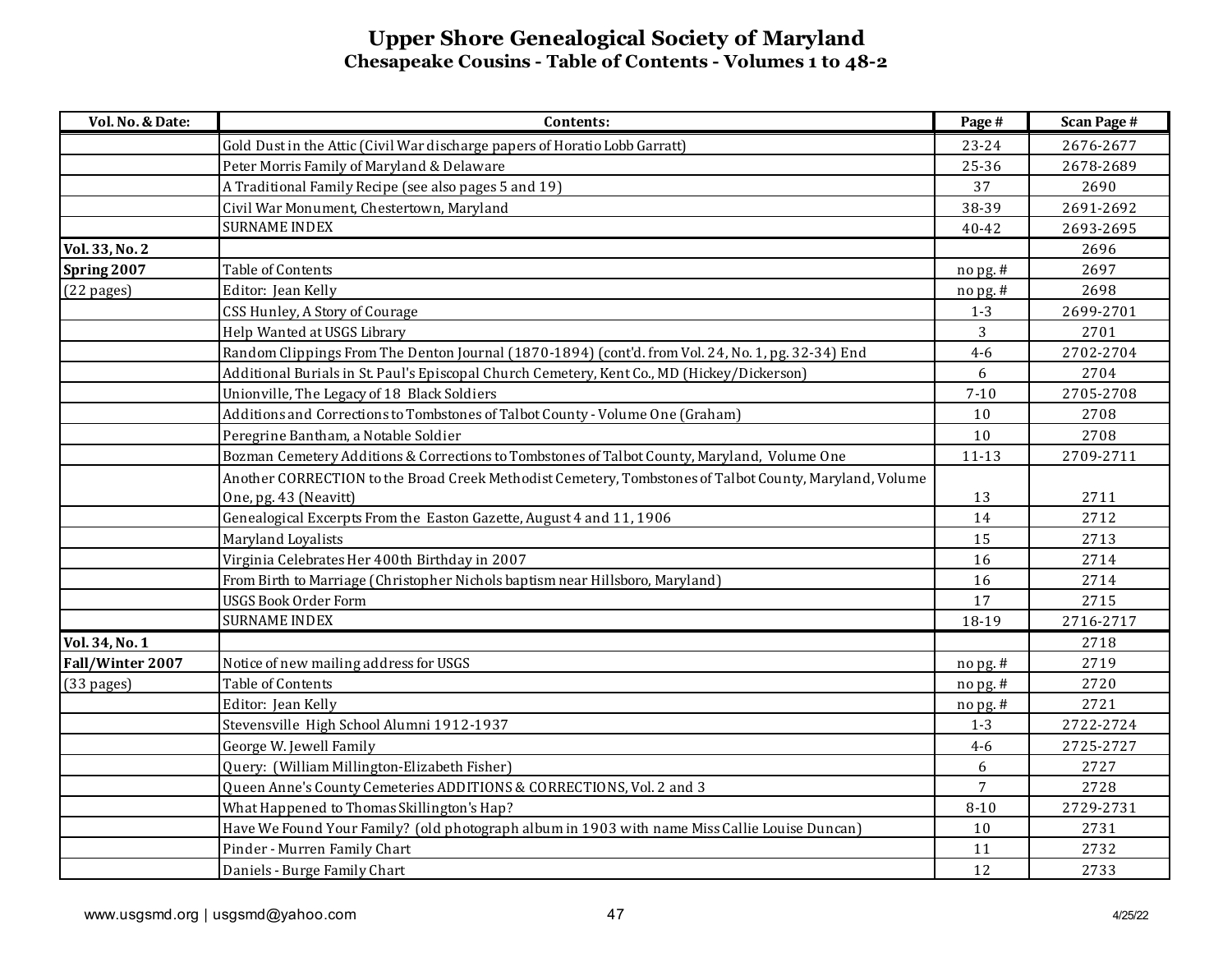| Vol. No. & Date:          | Contents:                                                                                          | Page #     | <b>Scan Page #</b> |
|---------------------------|----------------------------------------------------------------------------------------------------|------------|--------------------|
|                           | Maryland Governor Honors Six Century Farm Families                                                 | 13-14      | 2734-2735          |
|                           | Descendants of Samuel Hunt of Talbot County                                                        | 15-17      | 2736-2738          |
|                           | Sudlersville Methodist Church Records 1884-1891 (cont'd. from Vol. 32, No. 2, pg. 17-18) End       | 18-21      | 2739-2742          |
|                           | 'Crayford," The Home of William Claiborne                                                          | 22         | 2743               |
|                           | Researching Your Immigrant Ancestors at Castle Garden                                              | $23 - 25$  | 2744-2746          |
|                           | <b>SURNAME INDEX</b>                                                                               | 26-28      | 2747-2749          |
|                           | <b>USGS Book Order Form</b>                                                                        | nopg.#     | 2750               |
| Vol. 34, No. 2            |                                                                                                    |            | 2751               |
| <b>Spring/Summer 2008</b> | Notice of new mailing address for USGS                                                             | no pg. #   | 2752               |
| $(54 \text{ pages})$      | Table of Contents                                                                                  | $no$ pg. # | 2753               |
|                           | Editor: Jean Kelly                                                                                 | nopg.#     | 2754               |
|                           | Reverend James Clayland, First Chaplain of the Maryland Assembly                                   | $1 - 7$    | 2755-2761          |
|                           | The Mill on Rebecca's Garden                                                                       | $8 - 12$   | 2762-2766          |
|                           | My Gold Dust (surname Walbert)                                                                     | 12         | 2766               |
|                           | Marshall Family Bible                                                                              | 12         | 2766               |
|                           | Sliding From Obscurity into Oblivion                                                               | 13         | 2767               |
|                           | Kent County Naturalizations                                                                        | 14-15      | 2768-2769          |
|                           | Jane G. Whomsley (member and officer of USGS, died December 13, 2007)                              | 15         | 2769               |
|                           | Evidence for the Eastern Shore Chance Family, 1668-1854                                            | 16-30      | 2770-2784          |
|                           | Roster of Kent Island, Q.A. Co., MD. Boys in WW II                                                 | 31         | 2785               |
|                           | Descendants of John Grimes                                                                         | 32-35      | 2786-2789          |
|                           | George Holbert Tucker                                                                              | 36-38      | 2790-2792          |
|                           | Information found in the Maryland Room at the Dorchester County Library (Kelley)                   | 38         | 2792               |
|                           | 1877 Levy List for Caroline County (cont'd. in Vol. 35, No. 1, pg. 16-21)                          | 39-46      | 2793-2800          |
|                           | Whither Thou, Patron Saint?                                                                        | 46         | 2800               |
|                           | <b>SURNAME INDEX</b>                                                                               | 47-49      | 2801-2803          |
|                           | <b>USGS Book Order Form</b>                                                                        | no pg. #   | 2804               |
| Vol. 35, No. 1            |                                                                                                    |            | 2805               |
| Fall/Winter 2008          | Editor: Jean Kelly                                                                                 | nopg.#     | 2806               |
| $(80$ pages)              | <b>Table of Contents</b>                                                                           | nopg.#     | 2807               |
|                           | Wanted flyer                                                                                       | nopg.#     | 2808               |
|                           | Descendants of Dr. Peter Duhammel                                                                  | $1 - 15$   | 2809-2823          |
|                           | 1877 Levy List for Caroline County (cont'd. from Vol. 34, No. 2, pg. 39-46) End                    | $16 - 21$  | 2824-2829          |
|                           | Bradleys of "Cottage Hill"                                                                         | 22-26      | 2830-2834          |
|                           | Potter's Field of Dorchester County (Lot on Bailey Road owned by the county for burial of paupers) | 26         | 2834               |
|                           | L.M. Dabney Family Graveyard (Voit road, Tunis Mills, MD                                           | 26         | 2834               |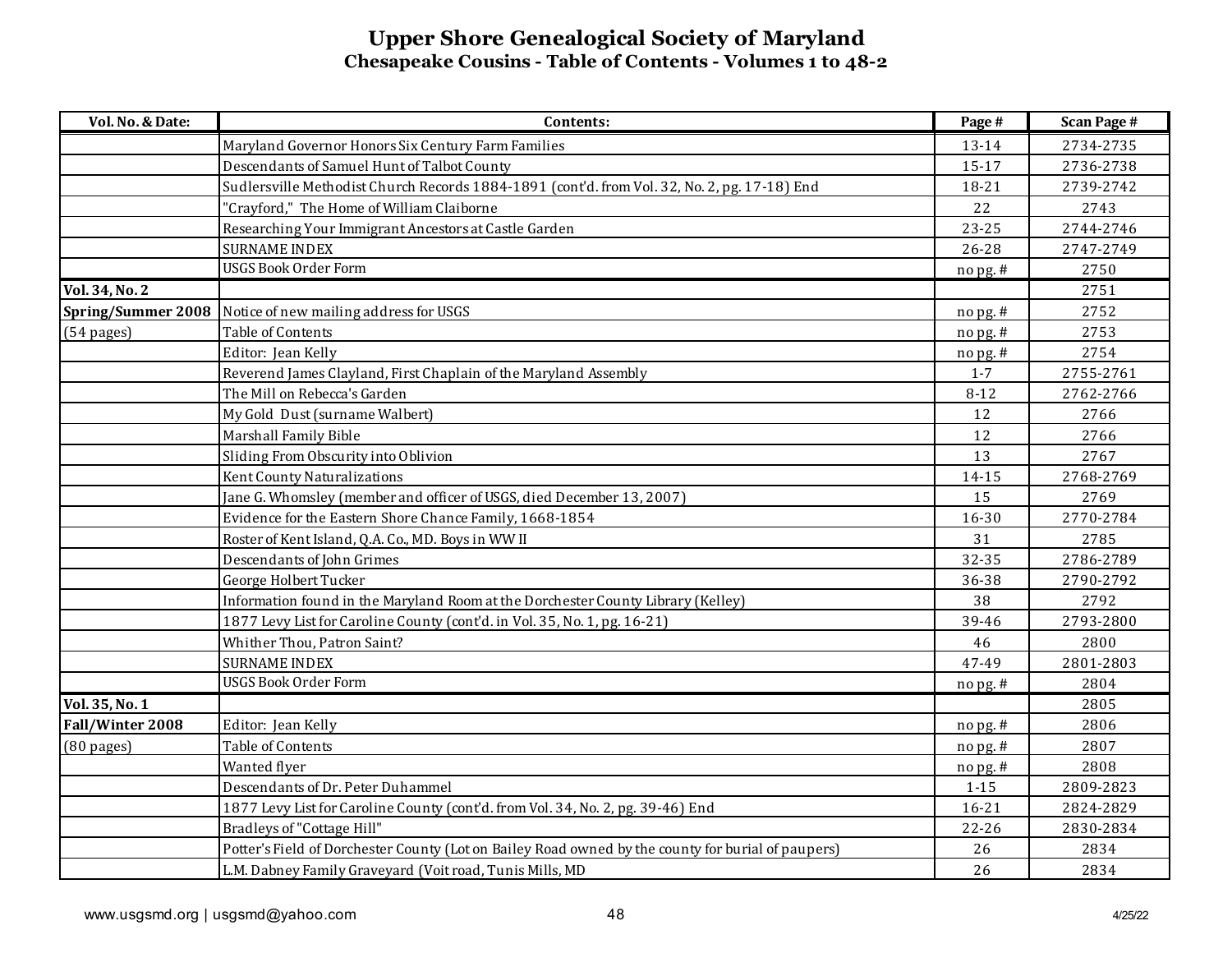| Vol. No. & Date: | Contents:                                                                                                                            | Page #         | <b>Scan Page #</b> |
|------------------|--------------------------------------------------------------------------------------------------------------------------------------|----------------|--------------------|
|                  | Marine Family Bible                                                                                                                  | 27             | 2835               |
|                  | The Newspapers Reported (see also Vol. 35, No. 2, pg. 19-20)                                                                         | 28-30          | 2836-2838          |
|                  | Cemetery of Southeast Creek, Queen Anne's County, Maryland (Sutliffe; Streets; Wilmer)                                               | 30             | 2838               |
|                  | Small Town, USG - Federalsburg, Maryland                                                                                             | 31-32          | 2839-2840          |
|                  |                                                                                                                                      |                |                    |
|                  | School Days-Matthews School, Talbot County, Maryland, estimated date 1901-1907 (Teacher-Edna Haufecca)                               | 33             | 2841               |
|                  | The Family Share Plan (photographs of Sallie E. Dean; Frederick Howard; Phillip Downes; Mildred Downes;                              |                |                    |
|                  | Ruth and Paul Maloney; Otis and Sarah Roe; Catherine Higgins)                                                                        | 34-35          | 2842-2843          |
|                  | The History of "Lloyd's Meadows"                                                                                                     | 36-50          | 2844-2858          |
|                  | Henson Cole Chronicles - In Search of Henson (Hinson, Hynson) Cole                                                                   | 51-58          | 2859-2866          |
|                  | Descendants of Arthur Jones                                                                                                          | 59-67          | 2867-2875          |
|                  | Who Am I?                                                                                                                            | 67             | 2875               |
|                  | A Story About a B.C.                                                                                                                 | 67             | 2875               |
|                  | Home From Ohio (Frank Clarence Oplinger married Sadie Bell Chance 1901 in Easton, Maryland)                                          | 68             | 2876               |
|                  | Class Meetings (early Methodist Church with some lists of members of Classes of 1870-1888)                                           | 69-72          | 2877-2880          |
|                  | INDEX (excluding the 1877 Levy List for Caroline County which is alphabetized)                                                       | 73-75          | 2881-2883          |
|                  | <b>USGS Publication Order Form</b>                                                                                                   | nopg.#         | 2884               |
| Vol. 35, No. 2   |                                                                                                                                      |                | 2885               |
| Spring 2009      | Editor: Jean Kelly                                                                                                                   | nopg.#         | 2886               |
| $(47$ pages)     | Table of Contents                                                                                                                    | nopg.#         | 2887               |
|                  | Maxwell Moore Cemetery (located on West side of Traveler's Rest Rd. Near Rt. 33 at Kirkham)                                          | $\mathbf{1}$   | 2888               |
|                  | Estates Sales (An account of sales of personal property of John R. Emory of Queen Anne's County, Maryland,<br>October 14, 1884       | $2 - 4$        | 2889-2891          |
|                  |                                                                                                                                      |                |                    |
|                  | Estate Sales (Account of goods and chattels of Estate of William A. G. Hobbs of Queen Anne's County, Maryland,<br>November 19, 1874) | $4 - 7$        | 2891-2894          |
|                  | William Douglas, Procurer of Supplies                                                                                                | $\overline{7}$ | 2894               |
|                  | What's With This? This Sign should read "Peter Rich, Founder of Greensboro (Bridge Town) not Peter                                   |                |                    |
|                  | Harrington; with original layout of Bridge Town                                                                                      | $8 - 12$       | 2895-2899          |
|                  | Retailers of Dry Goods, Queen Anne's County, Maryland                                                                                | 13-17          | 2900-2904          |
|                  | Registered Midwives of Talbot County. 1913-1937                                                                                      | 17-18          | 2904-2905          |
|                  | Queries: (Oxenham-Rathell-Kirby, Fountain-Gill-Cooper-Fisher, Joseph Hartley)                                                        | 18             | 2905               |
|                  | The Newspapers Reported (see also Vol. 35, No. 1, pg. 28-30)                                                                         | 19-20          | 2906-2907          |
|                  | Check It Out: Denton Journal July 14, 1917 - "List of 1333 names and numbers of all young men in Caroline                            |                |                    |
|                  | County who were registered June 5th. From this complete list the numbers will be drawn, probably next week, of                       |                |                    |
|                  | those who will be enrolled in the First Army to be at once Trained."                                                                 | 20             | 2907               |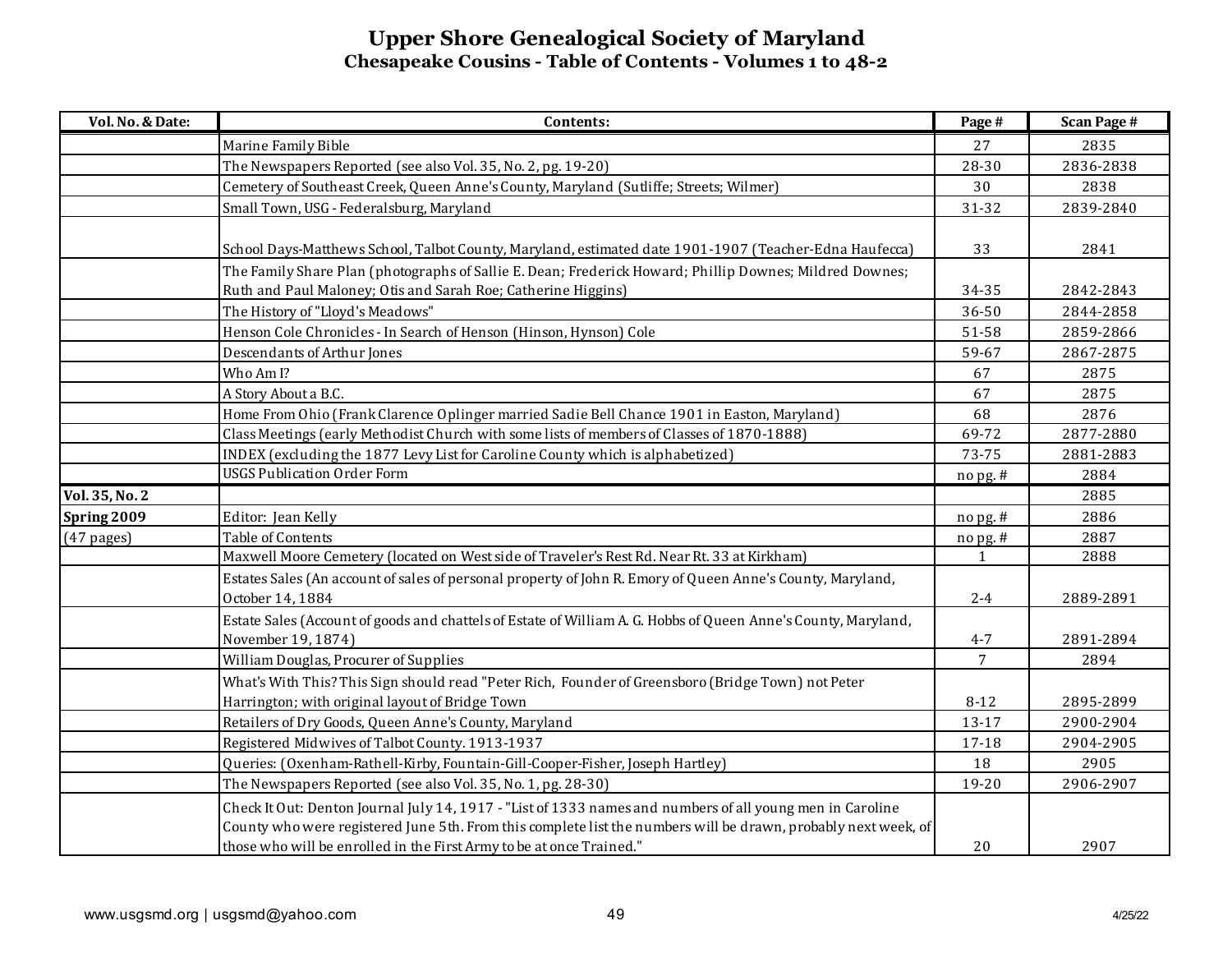| Vol. No. & Date: | Contents:                                                                                                                                                                                                                                                                                                                           | Page #    | <b>Scan Page #</b> |
|------------------|-------------------------------------------------------------------------------------------------------------------------------------------------------------------------------------------------------------------------------------------------------------------------------------------------------------------------------------|-----------|--------------------|
|                  | Additions & Corrections for the USGS Cemetery Publications: Talbot County-Volumes 1 and 2; Caroline County-<br>Volumes 2 and 3; Kent County-Volumes 1, 2, 3 and 5; Queen Anne's-Volume 3. Also, four tombstones found at<br>Easton Point in Talbot County-surname TOMLINSON. Some face down on lot across from sand and gravel pit. |           |                    |
|                  | Comments welcome.                                                                                                                                                                                                                                                                                                                   | $21 - 23$ | 2908-2910          |
|                  | Hope House Cemetery, Talbot County (North side of Voit Road, near Tunis Mills) Tilghman-Foreman; Starr                                                                                                                                                                                                                              | 24        | 2911               |
|                  | Cemetery on Chino Farms, Queen Anne's Co. (Meredith; Spry)                                                                                                                                                                                                                                                                          | 24        | 2911               |
|                  | Nancy Edgar and John Fairbank Family Bible, St. Michaels, Talbot Co., MD ( Births)                                                                                                                                                                                                                                                  | 25        | 2912               |
|                  | Family Bible of John Seago & Margaret Birmingham of Queen Anne's County                                                                                                                                                                                                                                                             | 25        | 2912               |
|                  | <b>Tombstone Abbreviations</b>                                                                                                                                                                                                                                                                                                      | 26        | 2913               |
|                  | Photo Identification (notify Mary E. Richter if you think you can help)                                                                                                                                                                                                                                                             | 27        | 2914               |
|                  | The Old Quaker Burial Ground                                                                                                                                                                                                                                                                                                        | 27-28     | 2914-2915          |
|                  | School Days (Hambleton School near the present landmark "Hole-in-the Wall" on Rt. 50, Trappe)                                                                                                                                                                                                                                       | 29        | 2916               |
|                  | Obituaries of 1979 (Tyler; Hutson; Deaton; Butler; Windsor; Wells, Lane)                                                                                                                                                                                                                                                            | 30        | 2917               |
|                  | Reflections of a One Room School Teacher (Esther Kelley)                                                                                                                                                                                                                                                                            | 31-32     | 2918-2919          |
|                  | A List of Caroline County Maryland Teachers, From the Denton Journal September 9, 1899                                                                                                                                                                                                                                              | 33-34     | 2920-2921          |
|                  | Connecting the Dots iN Ancestry (Surname DNA Project)                                                                                                                                                                                                                                                                               | 35-41     | 2922-2928          |
|                  | What's In a Name                                                                                                                                                                                                                                                                                                                    | 41        | 2928               |
|                  | <b>INDEX</b>                                                                                                                                                                                                                                                                                                                        | 42-44     | 2929-2931          |
| Vol. 36, No. 1   |                                                                                                                                                                                                                                                                                                                                     |           | 2932               |
| Fall/Winter 2009 | Editor: Jean Kelly                                                                                                                                                                                                                                                                                                                  | nopg.#    | 2933               |
| (53 pages)       | Table of Contents                                                                                                                                                                                                                                                                                                                   | no pg. #  | 2934               |
|                  | Thank You! To all of the authors and contributors of this volume of Chesapeake Cousins                                                                                                                                                                                                                                              | $n$ opg.# | 2935               |
|                  | Redman Family letter and history (from Nicholas Theodore Redman to Florence Agnes (Gibson) Willey 1929)                                                                                                                                                                                                                             | $1 - 2$   | 2936-2937          |
|                  | Family Bible of Corinne (Holloway) Redman and husband Nicholas Redman                                                                                                                                                                                                                                                               | $2 - 3$   | 2937-2938          |
|                  | Bible Records of James Redman and wife Arrena (Stableford) McQuay Redman                                                                                                                                                                                                                                                            | 4         | 2939               |
|                  | Edna Elizabeth Lockwood, The namesake for the bugeye Edna E. Lockwood?                                                                                                                                                                                                                                                              | $5 - 7$   | 2940-2942          |
|                  | Query: (Seward/Soward)                                                                                                                                                                                                                                                                                                              | 7         | 2942               |
|                  | Steilkie Family History, with Historical Sketch of Bozman Methodist Church                                                                                                                                                                                                                                                          | $8-9$     | 2943-2944          |
|                  | Original page 9 that had to be redone to make readable - see page 9 above                                                                                                                                                                                                                                                           | 9         | 2945               |
|                  | Old Epitaphs Found in Private Burying Lots and Churchyards in Cecil, Kent and Queen Anne's Counties                                                                                                                                                                                                                                 | $10 - 12$ | 2946-2948          |
|                  | A Genealogy Christmas (list of websites)                                                                                                                                                                                                                                                                                            | 13        | 2949               |
|                  | From an 1860's Cook Book                                                                                                                                                                                                                                                                                                            | 13        | 2949               |
|                  | Queries: (Edgar; Tunney Estate)                                                                                                                                                                                                                                                                                                     | 14        | 2950               |
|                  | Visiting Tilghman Cousins                                                                                                                                                                                                                                                                                                           | 15        | 2951               |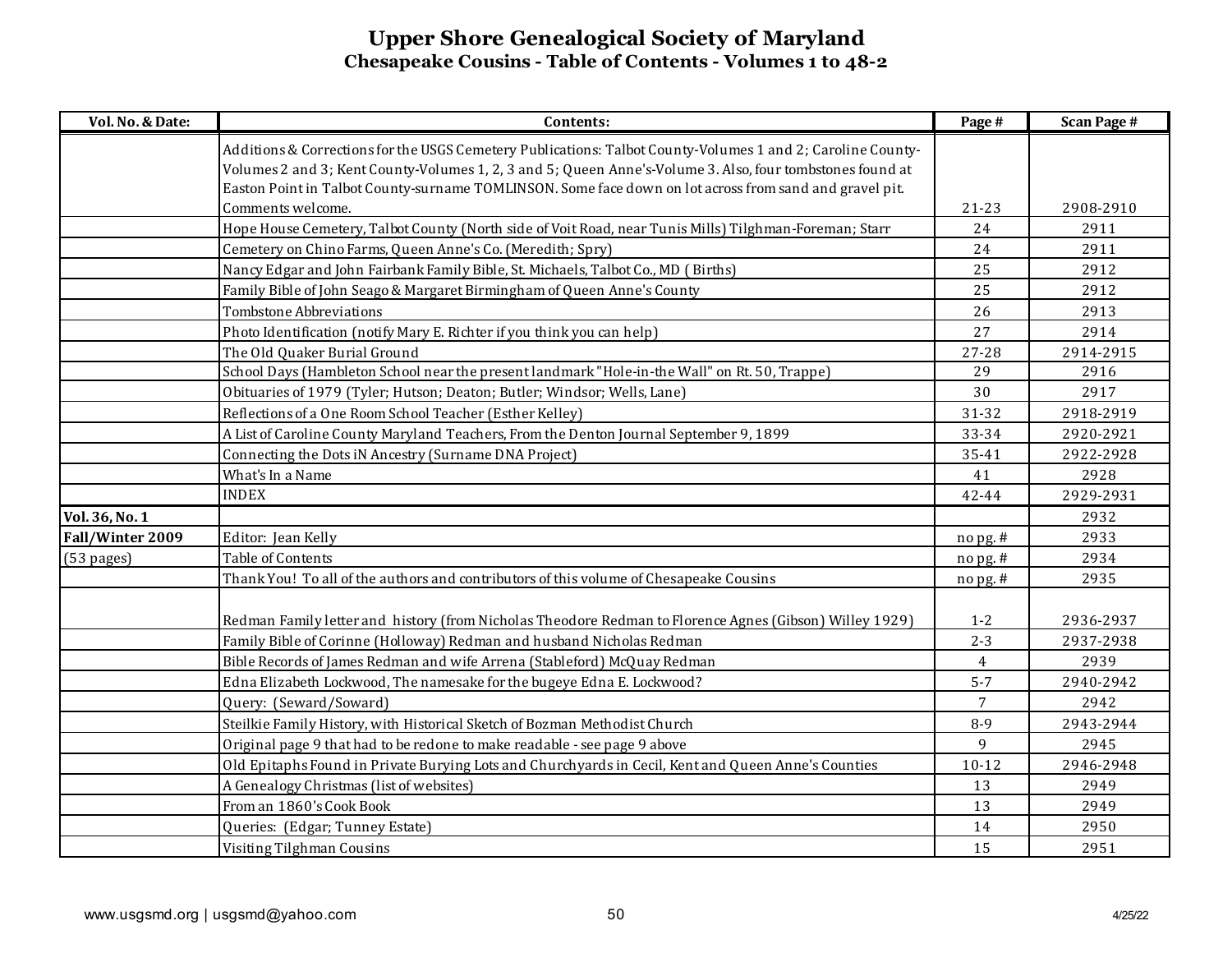| Vol. No. & Date: | Contents:                                                                                                      | Page #         | <b>Scan Page #</b> |
|------------------|----------------------------------------------------------------------------------------------------------------|----------------|--------------------|
|                  | From the Newspapers: Easton Gazette, 18 January 1890; Centreville Record 4 July 1878 (see also Vol. 36, No. 2, |                |                    |
|                  | pg. 1-3 & Volume 38, No. 2, pg. 23-25)                                                                         | 16-19          | 2952-2955          |
|                  | USGS News Items, 1 October 2009                                                                                | 19             | 2955               |
|                  | Deal of the Day or Scam - You Decide                                                                           | 20             | 2956               |
|                  | Catching up with Old Friends                                                                                   | $21 - 22$      | 2957-2958          |
|                  | All Gave Some, Some Gave All                                                                                   | 22-23          | 2958-2959          |
|                  | School Days (Bee Tree School - 1902)                                                                           | 24             | 2960               |
|                  | Wesley Chapel Burials (copy placed in USGS library, along with the Funeral Home information, see pg. 46-48     |                |                    |
|                  | below)                                                                                                         | 25-29          | 2961-2965          |
|                  | Thomas Carman I Family History (at the end it says  to be continued, but has not been)                         | 30-43          | 2966-2979          |
|                  | Caroline County Criminal Court - March 1779                                                                    | 37             | 2973               |
|                  | My Recollection of James Alfred Dickerson, My Father                                                           | 44-45          | 2980-2981          |
|                  | INDEX (excluding the Wesley Chapel burials - see article pg. 25-29 above)                                      | 46-48          | 2982-2984          |
|                  | Other information: Seal of Orphans Court of Queen Anne's County; USGenWeb sites for Talbot, Kent and Queen     |                |                    |
|                  | Anne's have been moved - see new sites                                                                         | 48             | 2984               |
| Vol. 36, No. 2   |                                                                                                                |                | 2985               |
| Spring 2010      | Table of Contents                                                                                              | nopg.#         | 2986               |
| $(49$ pages)     | Editor: Jean Kelly                                                                                             | nopg.#         | 2987               |
|                  | From the Newspapers - The Transcript, 1897 & 1919 (see also Vol. 36, No. 1, pg. 16-19 & Volume 38, No. 2, pg.  |                |                    |
|                  | $23-25$                                                                                                        | $1 - 3$        | 2988-2990          |
|                  | Oakwood Park Inn, St. Michaels, MD                                                                             | $4 - 7$        | 2991-2994          |
|                  | Some Caroline Co. Marriages 1865-1866 (see also Vol. 31, No. 2, pg. 14)                                        | $\overline{7}$ | 2994               |
|                  | Evidence for the Eastern Shore Blades Family, 1661-1840                                                        | $8 - 14$       | 2995-3001          |
|                  | Books Given To Our Library for Review                                                                          | 15-16          | 3002-3003          |
|                  | Newly Discovered Tombstones, St. Luke's United Methodist Church of Bellevue, MD Cemetery                       | $17 - 18$      | 3004-3005          |
|                  | Gold Dust in the Attic (military buttons)                                                                      | 19             | 3006               |
|                  | The Secret Life of a Beekeeper: Rev. L.L. Langstroth and His Family Heritage in Kent County, Maryland          | $20 - 24$      | 3007-3011          |
|                  | Selections from a letter written by Anna Hanson (McKenney) Dorsey to Miss Josephine Ridue (Redue), 1882        | 25-29          | 3012-3016          |
|                  | Members of the Mites Society of Central ME Church 1920-1925                                                    | $30\,$         | 3017               |
|                  | McDaniel/Reed Family Bible                                                                                     | 31             | 3018               |
|                  | Recipes from an 1869 Cookbook                                                                                  | 32             | 3019               |
|                  | Died: In the Civil War (Lieut. Col. William McIlwaine; Sergeant Major George A. Childs)                        | 32             | 3019               |
|                  | School Days (Dudley School No. 8, 1909)                                                                        | 33             | 3020               |
|                  | Family Bible of William Henry Miller & Mary Elizabeth Toulson                                                  | 34-36          | 3021-3023          |
|                  | <b>Baby Sally Harding</b>                                                                                      | 36             | 3023               |
|                  | Queries: (Ringgold; Brown; Buckley; Gibbins; Alton)                                                            | 37             | 3024               |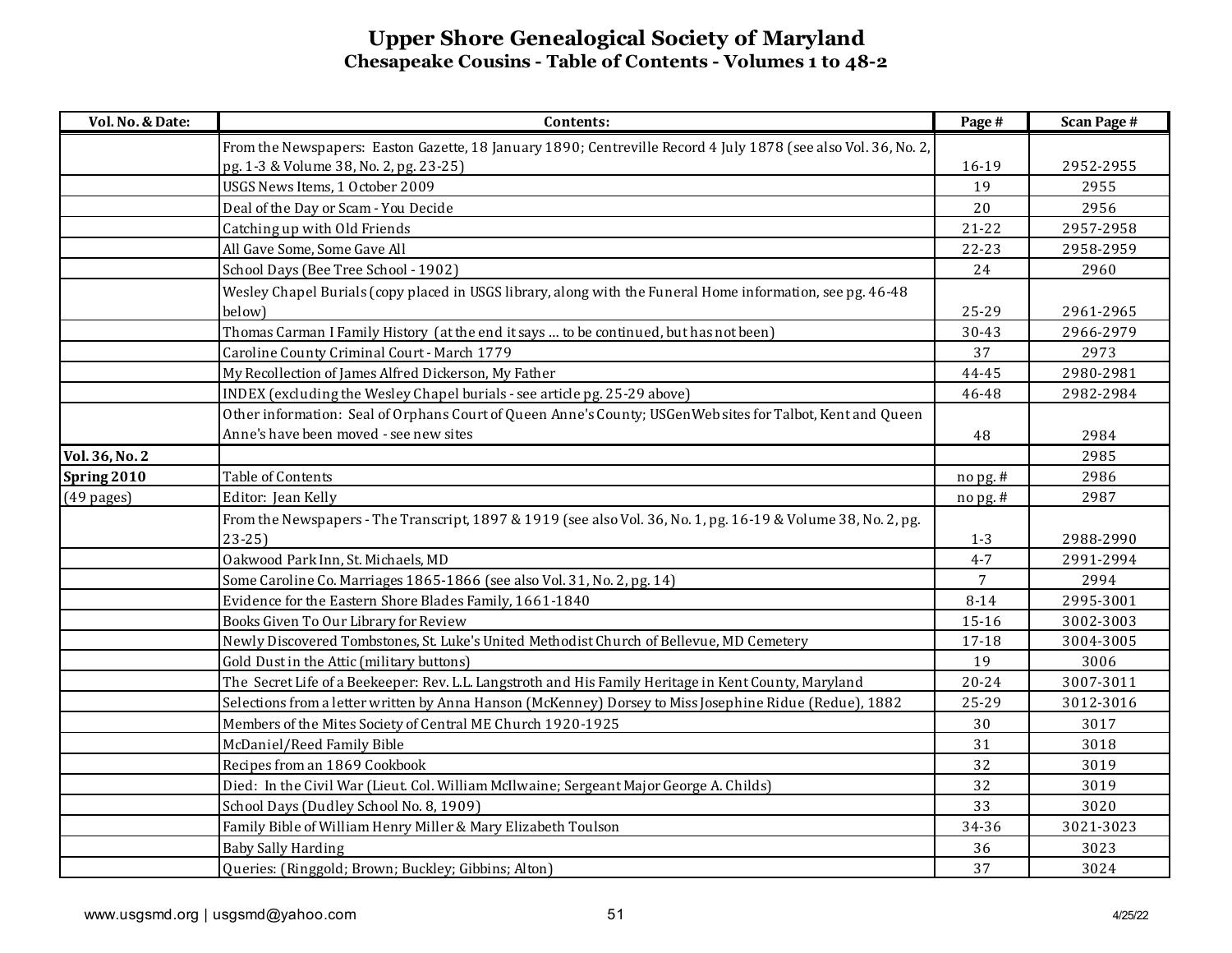| Vol. No. & Date:                    | Contents:                                                                                                                                      | Page #            | <b>Scan Page #</b> |
|-------------------------------------|------------------------------------------------------------------------------------------------------------------------------------------------|-------------------|--------------------|
|                                     | Indentures & Guardianships (Caroline County, MD)                                                                                               | 38                | 3025               |
|                                     | Descendants of William Harper, Sr. and Related Families                                                                                        | 39-43             | 3026-3030          |
|                                     | <b>SURNAME INDEX</b>                                                                                                                           | 44-46             | 3031-3033          |
| Vol. 37, No. 1                      |                                                                                                                                                |                   | 3034               |
| <b>Fall 2010</b>                    | Table of Contents                                                                                                                              | nopg.#            | 3035               |
| $(49$ pages)                        | Editor: Jean Kelly                                                                                                                             | $n$ opg.#         | 3036               |
|                                     | Counties and Countries in Britain and Ireland                                                                                                  | $1 - 3$           | 3037-3039          |
|                                     | Richard Woolman & Descendants of Richard Woolman & Alice Hawkins                                                                               | $4 - 9$           | 3040-3045          |
|                                     | Marriage Certificate from 1941 (William Harry Jopp, Jr. and Jane Louise Atkinson)                                                              | 9                 | 3045               |
|                                     | Delaware Men Move to Maryland                                                                                                                  | $10$              | 3046               |
|                                     | Who, When, & Where? Photograph                                                                                                                 | 11                | 3047               |
|                                     | Chester Cemetery, Kent County, Maryland                                                                                                        | 12-19             | 3048-3055          |
|                                     | Sewell Family Bible                                                                                                                            | 19                | 3055               |
|                                     | Ned Ringgold's Blacksmith Shop                                                                                                                 | $20 - 24$         | 3056-3060          |
|                                     | From The Bible, a Cohee / Dill Family Bible Record                                                                                             | $25 - 26$         | 3061-3062          |
|                                     | Another Cemetery Located in Caroline County (Swann) on Greensboro-Ridgely Road                                                                 | 26                | 3062               |
|                                     | Headstones found in Smithson Cemetery (Christopher)                                                                                            | 26                | 3062               |
|                                     | Stones found in the Hopkins Lot (Parkyn)                                                                                                       | 26                | 3062               |
|                                     | Enrollment in Queen Anne's County High Schools From the High School Forum, June 1925                                                           | 27-32             | 3063-3068          |
|                                     | Walter and Molly Elburn, Elburn's Florist                                                                                                      | 33-35             | 3069-3071          |
|                                     | Photo of St. Paul's M.E. Church, Greensboro, Sewing Circle, about 1910                                                                         | 35                | 3071               |
|                                     | Everett/Walls Family Bible                                                                                                                     | 36                | 3072               |
|                                     | John Lorain of Chestertown, Maryland: Agricultural Writer, Early Conservationist, and Advocate for Corn                                        |                   |                    |
|                                     | Hybridization                                                                                                                                  | 37-41             | 3073-3077          |
|                                     | Pedigree Chart for Margaret Emilie Kendall                                                                                                     | 42-43             | 3078-3079          |
|                                     | SURNAME INDEX (excluding articles on page 12 (Chester Cemetery, Kent Co., MD) and page 27 (From the High                                       |                   |                    |
|                                     | School Forum, June 1925)<br><b>USGS of Maryland Publication Order Form</b>                                                                     | 44-45             | 3080-3081          |
| Vol. 37, No. 2                      |                                                                                                                                                | nopg.#            | 3082<br>3083       |
|                                     | Table of Contents                                                                                                                              |                   | 3084               |
| Spring 2011<br>$(50 \text{ pages})$ | Editor: Jean Kelly                                                                                                                             | nopg.#            | 3085               |
|                                     |                                                                                                                                                | nopg.#<br>$1 - 2$ | 3086-3087          |
|                                     | Parrott and Rebecca's Travels Through Greensborough, MD (see also Vol. 38, No. 1, p.23-24)<br>Caldwell-Hurtt-Burris Stradley - Ancestral Chart | $3 - 4$           | 3088-3089          |
|                                     |                                                                                                                                                |                   |                    |
|                                     | The Centreville Record, Saturday, May 30, 1878                                                                                                 | 5                 | 3090               |
|                                     | Persons Buried in Unmarked Graves in Chesterfield Cemetery, Centreville, Maryland (A-D) (E-Z was never<br>done)                                | $6 - 11$          | 3091-3096          |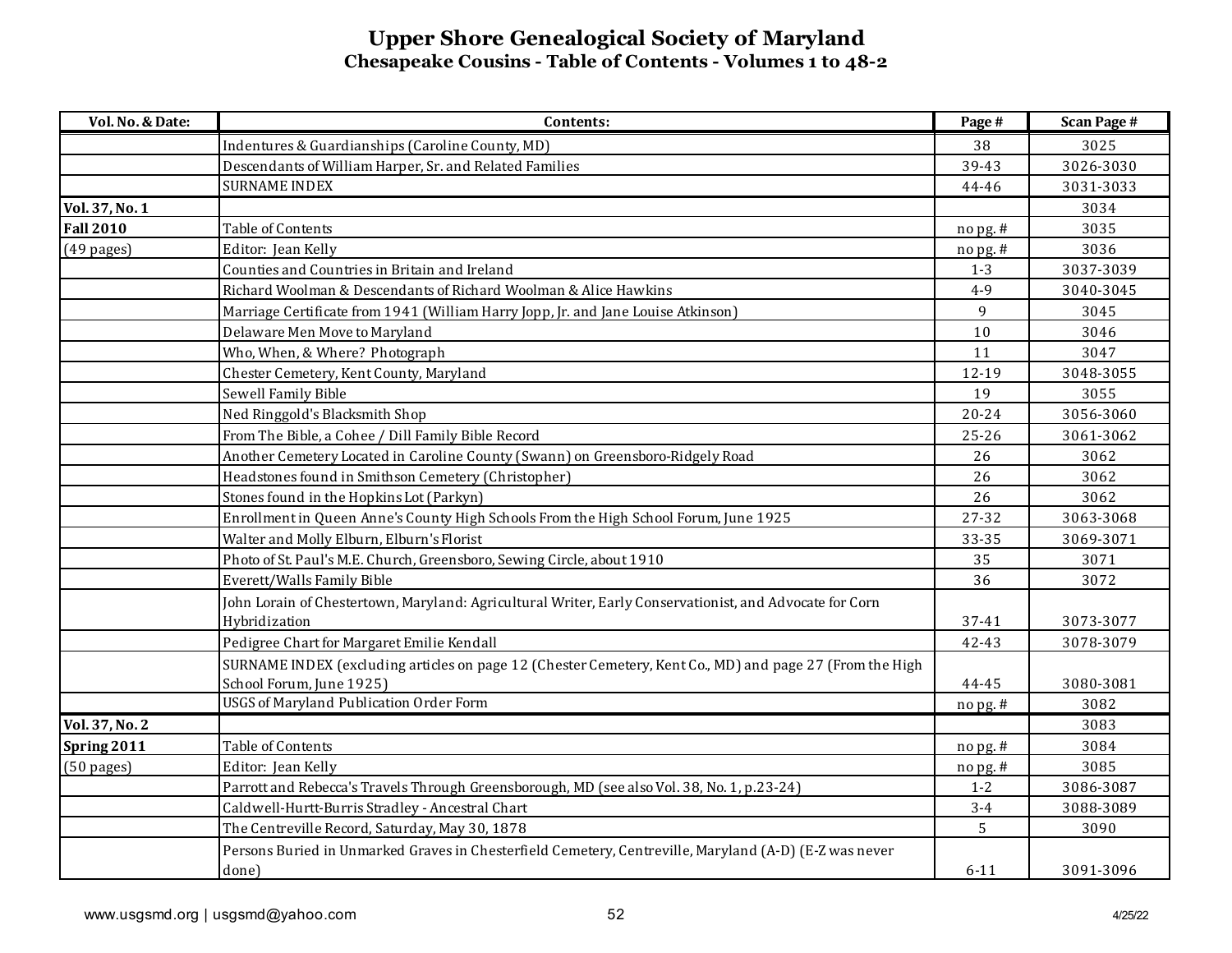| Vol. No. & Date: | Contents:                                                                                                                                                                                                                                        | Page #     | <b>Scan Page #</b> |
|------------------|--------------------------------------------------------------------------------------------------------------------------------------------------------------------------------------------------------------------------------------------------|------------|--------------------|
|                  | Family Bible of George C. Lockwood                                                                                                                                                                                                               | 11         | 3096               |
|                  | Toulson Golden Anniversary & Family Reunions (see also pg. 33-35 below)                                                                                                                                                                          | $12 - 14$  | 3097-3099          |
|                  | From The Denton Journal, June 23, 1900 (Mrs. Georgetta Irwin died)                                                                                                                                                                               | 14         | 3099               |
|                  | More Railroad Gossip (Love Point)                                                                                                                                                                                                                | 14         | 3099               |
|                  | Early Schools at Head of Chester (Millington, Kent County, Maryland)                                                                                                                                                                             | $15 - 17$  | 3100-3102          |
|                  | Captain James Kent's Minute Company 1 March 1776 (Some Queen Anne's County Men Who Served 1775-                                                                                                                                                  |            |                    |
|                  | 1783)                                                                                                                                                                                                                                            | 18-21      | 3103-3106          |
|                  | The Hay Family Bible                                                                                                                                                                                                                             | $22 - 24$  | 3107-3109          |
|                  | A Jousting Tournament, the Maryland State Sport                                                                                                                                                                                                  | 25-29      | 3110-3114          |
|                  | From the book Marriages & Engagements, Births & Obituaries, Queen Anne's Record and Centreville Observer<br>1934-1935 (Captain Thomas Ware died; Marriage Announcement of Viola Biggers to Mr. Paul Robinson)<br>The David T. Smith Family Chart | 29<br>30   | 3114<br>3115       |
|                  | Brigadier General Perry Benson, Soldier of the Revolutionary War and the War of 1812                                                                                                                                                             | 31-32      | 3116-3117          |
|                  | Correction to Emerson Point Cemetery, near McDaniel (Tombstones of Talbot Co., Volume One, page 12)                                                                                                                                              | 32         | 3117               |
|                  | Unidentified Family Photos (box of photos of Mary Elizabeth Toulson Miller of Locust Grove, Kennedyville, Kent                                                                                                                                   |            |                    |
|                  | County, Maryland) (See also article on pg. 12-14 above)                                                                                                                                                                                          | 33-35      | 3118-3120          |
|                  | Miss Mary White Died at Age 96 (Mary Jones White of Stevensville, QAC, MD)                                                                                                                                                                       | 35         | 3120               |
|                  | Early Denton Journal Papers, 1870-1872                                                                                                                                                                                                           | 36-41      | 3121-3126          |
|                  | Reverend Joel Clements 1809-1882                                                                                                                                                                                                                 | 42         | 3127               |
|                  | <b>SURNAME INDEX</b>                                                                                                                                                                                                                             | 43-46      | 3128-3131          |
|                  | <b>USGS of Maryland Publication Order Form</b>                                                                                                                                                                                                   | nopg.#     | 3132               |
| Vol. 38, No. 1   |                                                                                                                                                                                                                                                  |            | 3133               |
| <b>Fall 2011</b> | Table of Contents                                                                                                                                                                                                                                | no pg. #   | 3134               |
| $(51$ pages)     | Editor: Jean Kelly                                                                                                                                                                                                                               | $no$ pg. # | 3135               |
|                  | Whatever Happened To?                                                                                                                                                                                                                            | $1-4$      | 3136-3139          |
|                  | John Henry, Governor of Maryland                                                                                                                                                                                                                 | $5-6$      | 3140-3141          |
|                  | How Times Have Changed-Salaries of US Officials in 1927, Per Year                                                                                                                                                                                | 6          | 3141               |
|                  | Rash-Dill Family Bible                                                                                                                                                                                                                           | $7 - 8$    | 3142-3143          |
|                  | John Frazier, Jr. Genealogist, Member and Friend (died July 7, 2011)                                                                                                                                                                             | 8          | 3143               |
|                  | Subscribers of the Cambridge Chronicle 1839-1840-1841                                                                                                                                                                                            | $9 - 10$   | 3144-3145          |
|                  | Descendants of William Hubbard, II                                                                                                                                                                                                               | $11 - 18$  | 3146-3153          |
|                  | Depositions, Notices, and Arrests                                                                                                                                                                                                                | 19-20      | 3154-3155          |
|                  | <b>Guessford Family Bible</b>                                                                                                                                                                                                                    | $21 - 22$  | 3156-3157          |
|                  | Notes on the Roe-Day-Lee Families (see also Vol. 37, No. 2, p. 1-2)                                                                                                                                                                              | 23-24      | 3158-3159          |
|                  | A Carroll Family Bible                                                                                                                                                                                                                           | $25 - 26$  | 3160-3161          |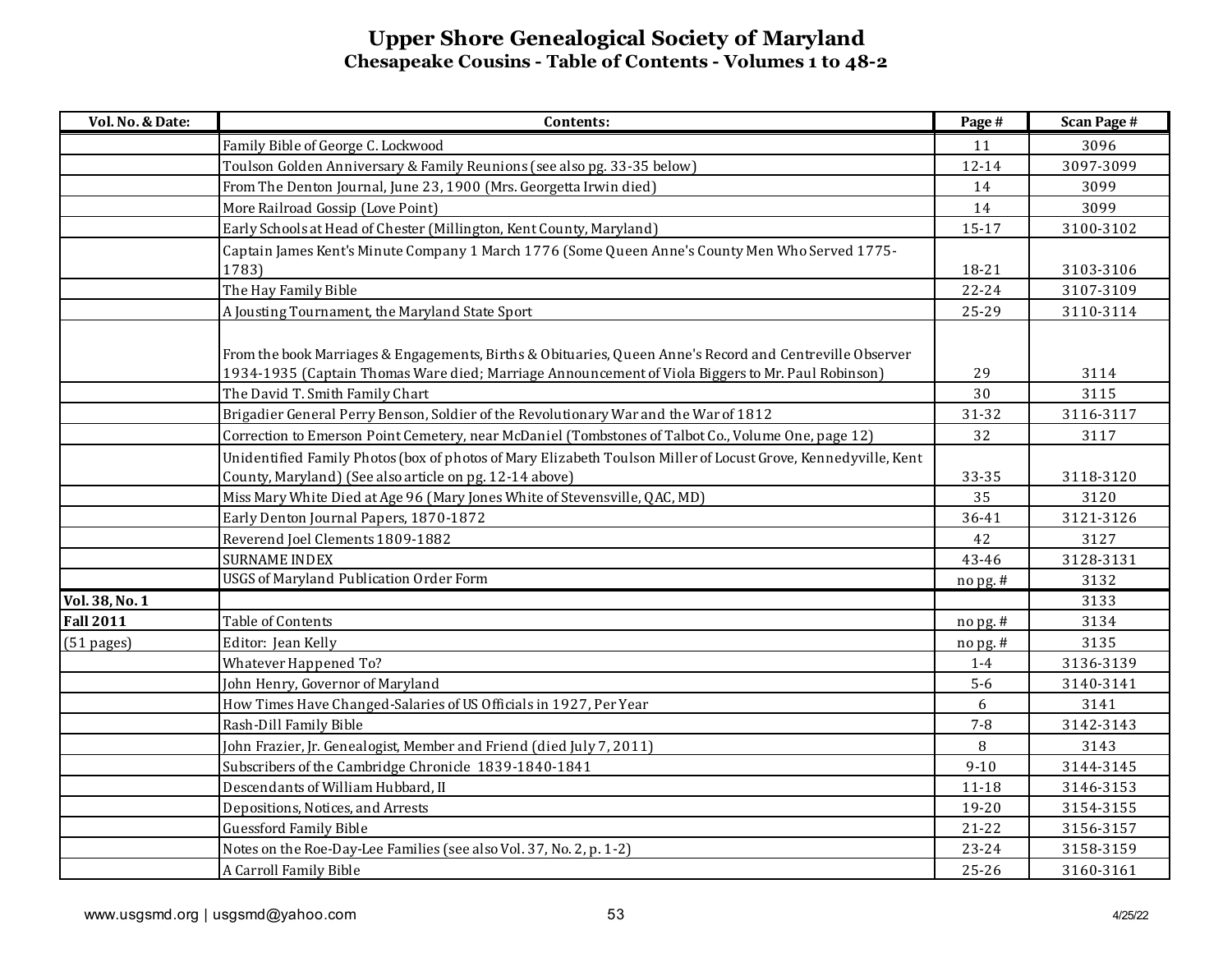| Vol. No. & Date: | Contents:                                                                                                 | Page #         | <b>Scan Page #</b> |
|------------------|-----------------------------------------------------------------------------------------------------------|----------------|--------------------|
|                  | Records of Maryland Troops in the Continental Service During the War of the American Revolution 1775-1783 |                |                    |
|                  | (cont'd. in Vol. 39, No. 1, pg. 22-24)                                                                    | 27-29          | 3162-3164          |
|                  | Webster Family Bible                                                                                      | 30             | 3165               |
|                  | Query: (Kennard-Robinson) (queries cont'd. on pg. 38 below)                                               | 31             | 3166               |
|                  | Veterans of the War of 1812                                                                               | 32-33          | 3167-3168          |
|                  | <b>Emerson Family Bible</b>                                                                               | 34-35          | 3169-3170          |
|                  | The Tuckahoe Agriculture Association of Caroline County                                                   | 35             | 3170               |
|                  | My Mystery of "Cherokee Grandma"                                                                          | 36-37          | 3171-3172          |
|                  | Queries: (305th packtrain, Quartermaster Corp; Wyatt; Kennard) (also see query on pg. 31 above)           | 38             | 3173               |
|                  | Random Finds (Land owners owing taxes in Queen Anne's County for 1807 and/or 1808)                        | 39             | 3174               |
|                  | A Soldier Brought Home (James Tilghman Earle)                                                             | 40             | 3175               |
|                  | Easton Baptist Church Choir                                                                               | 41             | 3176               |
|                  | Married in April 1893 (from the Denton Journal)                                                           | 41             | 3176               |
|                  | Disappearing Villages - Dundee (Talbot County, Maryland) (see also Vol. 38-2, pg. 36-38)                  | 42-44          | 3177-3179          |
|                  | <b>SURNAME INDEX</b>                                                                                      | 45-48          | 3180-3183          |
| Vol. 38, No. 2   |                                                                                                           |                | 3184               |
| Spring 2012      | Table of Contents                                                                                         | nopg.#         | 3185               |
| (52 pages)       | Thank You! To all of the authors and contributors of this volume of Chesapeake Cousins                    | no pg. #       | 3186               |
|                  | Editor: Jean Kelly                                                                                        | nopg.#         | 3187               |
|                  | Freeman Family Bible Records and Portraits                                                                | $1-3$          | 3188-3190          |
|                  | Old Freeman Family Record                                                                                 | $\overline{4}$ | 3191               |
|                  | White Chimneys (area outside of Easton)                                                                   | $\overline{4}$ | 3191               |
|                  | A Bit of Anderson History                                                                                 | $\overline{4}$ | 3191               |
|                  | <b>Catrup Family Genealogy</b>                                                                            | $5 - 10$       | 3192-3197          |
|                  | Scraps (a piece of paper in the possession of the Kent County Historical Society - Benjamin Harrison)     | 10             | 3197               |
|                  | Married (Ringgold-Bradshaw; Pratt-Augusta; Ringgold-Ringgold) Baltimore Patriot newspaper 1823            | $10\,$         | 3197               |
|                  | Letter& photo re The Columbia Hospital for Women in Washington, DC from collection of Tom Hynson          | 11             | 3198               |
|                  | Deaths Recorded at the Queen Anne's County Courthouse                                                     | $12 - 13$      | 3199-3200          |
|                  | 1834 - The Estate of Mark Benton                                                                          | 13             | 3200               |
|                  | Queen Anne's County Coroner's Inquests 1877-1912                                                          | 14-19          | 3201-3206          |
|                  | Ringgold Cemetery on the Grounds of the Kent and Queen Anne's Hospital, Chestertown, Kent County, MD      | 19-22          | 3206-3209          |
|                  | From the Newspapers: Star Democrat April 18th 1941; Preston Social News 1937-1938-1940; Easton Gazette    |                |                    |
|                  | March 1878 (see also Vol. 36, No. 1, pg. 16-19 & Vol. 36, No. 2, pg. 1-3)                                 | 23-25          | 3210-3212          |
|                  | Mariner Reports (Captain Smoot)                                                                           | $26 - 27$      | 3213-3214          |
|                  | Elizabeth Shot An Indian                                                                                  | 27             | 3214               |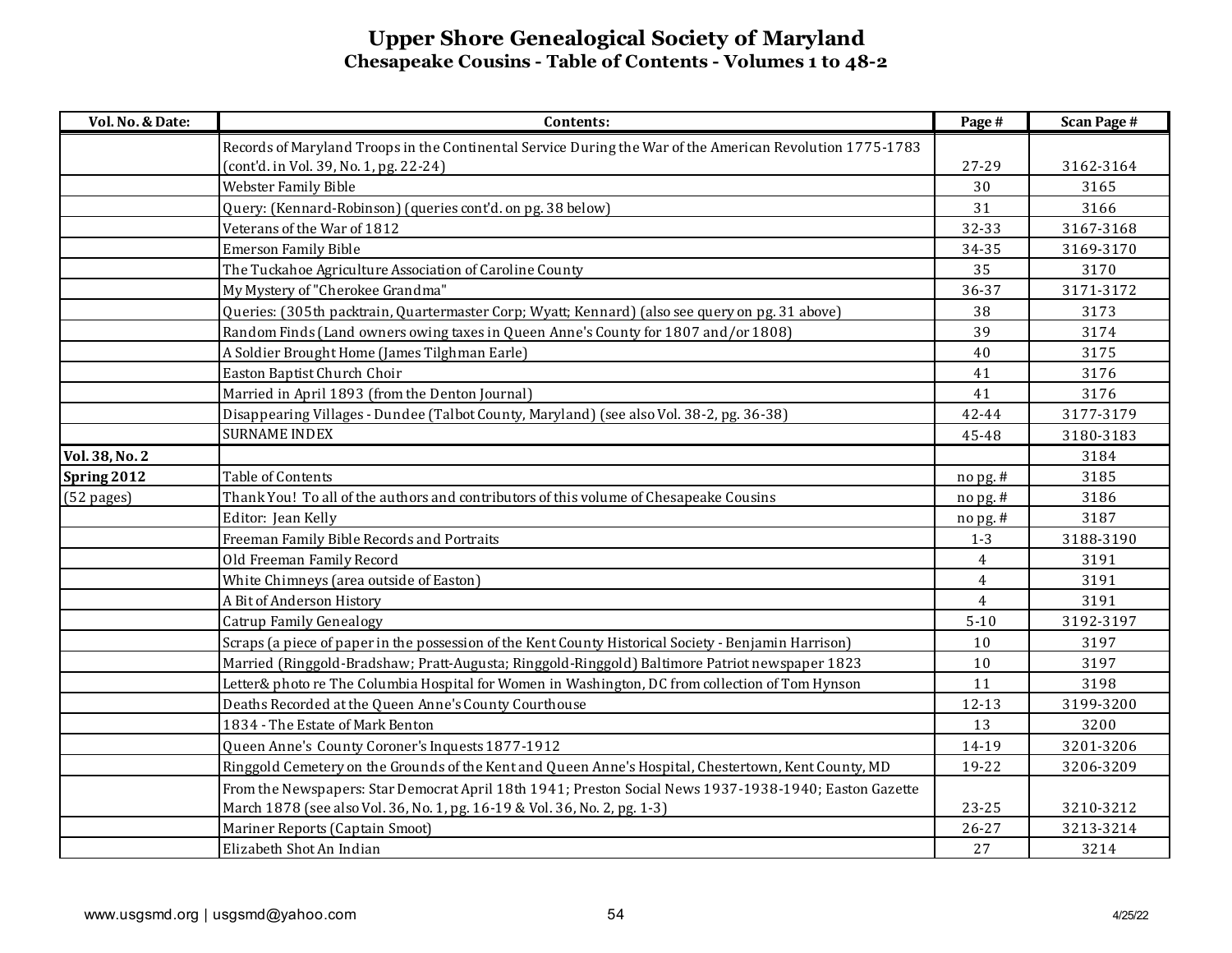| Vol. No. & Date: | Contents:                                                                                                                  | Page #          | <b>Scan Page #</b> |
|------------------|----------------------------------------------------------------------------------------------------------------------------|-----------------|--------------------|
|                  | Shrewsbury Parish Churchyard 1692 (Veterans from Revolutionary War and War of 1812 Interred) (see also                     |                 |                    |
|                  | Vol. 15, No. 1, pg. 24; Vol. 19, No. 2, pg. 1-7; Vol. 20, No. 1, pg. 42-45; Vol. 21, No. 2, pg. 18-21; Vol. 22, No. 1, pg. |                 |                    |
|                  | $33-37$                                                                                                                    | 28              | 3215               |
|                  | The Three R's - Reading, Riting & Rithmetic                                                                                | 28-29           | 3215-3216          |
|                  | News Flash: The marriage records of Queen Anne's County for the years 1897 through 1902 have been located                  |                 |                    |
|                  | at the court house. They are now being transcribed for publication.                                                        | 29              | 3216               |
|                  | The Polish Connection                                                                                                      | 30-33           | 3217-3220          |
|                  | Photo Query: (possible surnames: Whitby, Cheezum, Neighbors, Baker, Frampton, Faulkner) (there is no page                  |                 |                    |
|                  | 34)                                                                                                                        | 33&35           | 3220-3221          |
|                  | Dundee and the Kininmonts (Addition to "Disappearing Villages" - Dundee - Vol. 38, No. 1, pg. 42-44)                       | 36-38           | 3222-3224          |
|                  | The Cemetery at Dundee                                                                                                     | 38              | 3224               |
|                  | <b>Youths Devotion</b>                                                                                                     | 39-42           | 3225-3228          |
|                  | <b>SURNAME INDEX</b>                                                                                                       | 43-47           | 3229-3233          |
|                  | <b>USGS of Maryland Publication Order Form</b>                                                                             | nopg.#          | 3234               |
|                  | USGS of Maryland e-Book Order Form                                                                                         | nopg.#          | 3235               |
| Vol. 39, No. 1   |                                                                                                                            |                 | 3236               |
| <b>Fall 2012</b> | Table of Contents                                                                                                          | nopg.#          | 3237               |
| $(44$ pages)     | Editor: Jean Kelly                                                                                                         | nopg.#          | 3238               |
|                  | Old Queenstown (Written in 1909 by the Rev. G. Croft Williams, Rector of Wye Parish)                                       | $1 - 7$         | 3239-3245          |
|                  | USGS Elects a New President (Dr. Eric A. Cheezum)                                                                          | $7\overline{ }$ | 3245               |
|                  | A Wheatley Family Reunion, Eighty Years Ago                                                                                | $\overline{7}$  | 3245               |
|                  | Additions and Corrections to Our Cemeteries (Stephen J. Bradley Farm Cemetery; Emerson Point Cemetery;                     |                 |                    |
|                  | Tombstoning in Kent County, Volume One)                                                                                    | 8               | 3246               |
|                  | Charles Melvin Clark, a Native of Kent Island                                                                              | $9 - 10$        | 3247-3248          |
|                  | William Ford Family Group Sheet                                                                                            | 11              | 3249               |
|                  | One Way a Brick Wall Came Down (Legg, Middleton, Sutton, Kendall)                                                          | 12-13           | 3250-3251          |
|                  | The Family of William and Elizabeth (Everingham) Everngam 1786-1820                                                        | 14-18           | 3252-3256          |
|                  | Bits & Pieces (Voter registration records; Obit of Ann Josephine Anthony Jester in the Times Record in 2008; an            |                 |                    |
|                  | article in the Denton Journal on March 4, 1893 on fire of the old Ervin homestead near Cedar Grove) (cont'd. in            |                 |                    |
|                  | vol. 42, No. 1, pg. 19)                                                                                                    | 19              | 3257               |
|                  | Pratt-Harrington Family Bible                                                                                              | 20              | 3258               |
|                  | James Edward Brown Family Group Sheet                                                                                      | 21              | 3259               |
|                  | Records of Maryland Troops in the Continental Service During the War of the American Revolution 1775-1783                  |                 |                    |
|                  | (cont'd. from Vol. 38, No. 1, pg. 27-29) End                                                                               | $22 - 24$       | 3260-3262          |
|                  | John Valiant, A Gunner Beneath the Star-Spangled Banner                                                                    | $25 - 26$       | 3263-3264          |
|                  | William Vans Murray, an Amiable Man                                                                                        | 27-30           | 3265-3268          |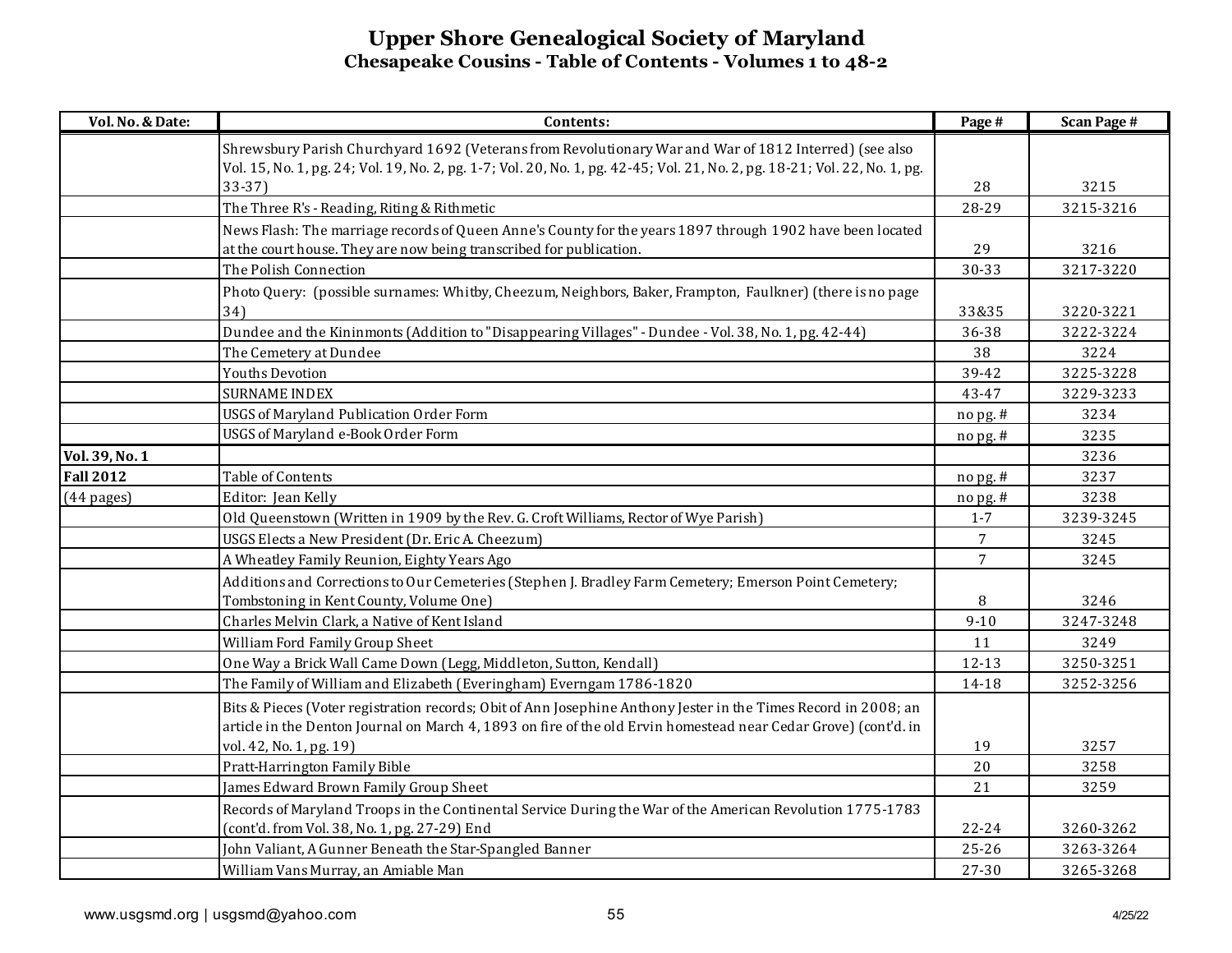| Vol. No. & Date: | Contents:                                                                                           | Page #         | <b>Scan Page #</b> |
|------------------|-----------------------------------------------------------------------------------------------------|----------------|--------------------|
|                  | From the Denton Journal - March 4, 1893 (death: Butler); Marriages: Seney-Tarbutton; Bendon-Cannon) | 30             | 3268               |
|                  | Clippings From The Preston News and Farmer 1937-1938 (cont'd. in Vol. 39, No. 2, pg. 32-35)         | 31-32          | 3269-3270          |
|                  | Thomas Alva Schlegel - Haltaman - Towers - and Related Families                                     | 33-34          | 3271-3272          |
|                  | Pedigree Chart for Calvin Franklin Haltaman                                                         | 35             | 3273               |
|                  | Pedigree Chart for Sarah "Sadie" May Towers                                                         | 36             | 3274               |
|                  | <b>SURNAME INDEX</b>                                                                                | 37-39          | 3275-3277          |
|                  | <b>USGS of Maryland Publication Order Form</b>                                                      | $no$ pg. #     | 3278               |
|                  | USGS of Maryland e-Book Order Form                                                                  | no pg. #       | 3279               |
| Vol. 39, No. 2   |                                                                                                     |                | 3280               |
| Spring 2013      | Table of Contents                                                                                   | $no$ pg. #     | 3281               |
| (53 pages)       | Editor: Jean Kelly                                                                                  | $n$ opg.#      | 3282               |
|                  | Jonathan Kerr's Daughters                                                                           | $1-4$          | 3283-3286          |
|                  | Old Disease Names                                                                                   | $\overline{4}$ | 3286               |
|                  | <b>Conley Family Bible</b>                                                                          | 5              | 3287               |
|                  | Ten Rules For Using Military Records in Genealogical Research                                       | $6 - 9$        | 3288-3291          |
|                  | Taffy Pull (Mrs. Orem Henry, 1913)                                                                  | 9              | 3291               |
|                  | William Joiner (abt. 1788-1872) of Kent Co., MD                                                     | $10 - 11$      | 3292-3293          |
|                  | A Glimpse of the Auld Family of the Eastern Shore                                                   | 12             | 3294               |
|                  | A Letter From Frederick Douglass                                                                    | 13-15          | 3295-3297          |
|                  | Query: (Nichols - Connell)                                                                          | 15             | 3297               |
|                  | Births in Queen Anne's Co. 1865-1881 (cont'd. from Vol. 28, No. 1, pg. 45) End                      | 16             | 3298               |
|                  | Family Histories at the USGS Library                                                                | $17 - 22$      | 3299-3304          |
|                  | USGS Family Record Exchange (FRE) at the Library                                                    | 22             | 3304               |
|                  | Centreville High School Alumni Scholarship Awards                                                   | $23 - 24$      | 3305-3302          |
|                  | Just Over the Line (cont'd. on pg. 31 below)                                                        | 24             | 3306               |
|                  | The Portrait of Joseph Harrison                                                                     | 25-31          | 3307-3313          |
|                  | Just Over the Line (cont'd. from pg. 24 above)                                                      | 31             | 3313               |
|                  | Extracts From the Preston News, 1906-1912 (cont'd. in Vol. 40, No. 1, pg. 25-29)                    | 32-35          | 3314-3317          |
|                  | Mrs. Temple's Album: Identifying Old Photographs                                                    | 36-41          | 3318-3323          |
|                  | Colored Soldiers of the Civil War in Caroline County, Maryland, Cemeteries                          | 42             | 3324               |
|                  | A Few Notes on Adams (taken from Caroline County, MD Wills and Land Records)                        | 43             | 3325               |
|                  | <b>SURNAME INDEX</b>                                                                                | 44-47          | 3326-3329          |
|                  | <b>USGS of Maryland Publication Order Form</b>                                                      | no pg. #       | 3330               |
|                  | <b>USGS of Maryland e-Book Order Form</b>                                                           | $no$ pg. #     | 3331               |
|                  | Blank Family Record Exchange Form                                                                   | no pg. #       | 3332               |
| Vol. 40, No. 1   |                                                                                                     |                | 3333               |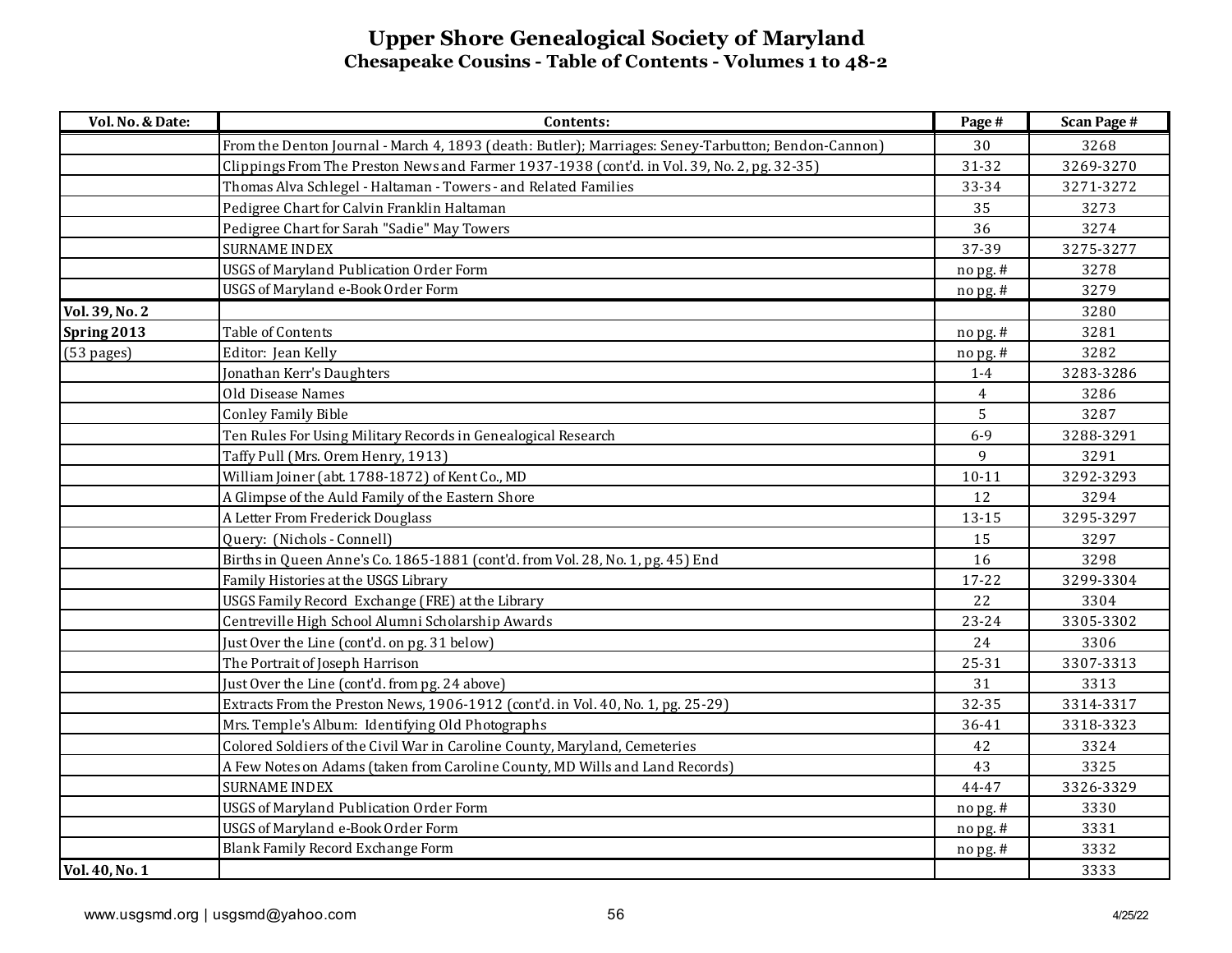| Vol. No. & Date:     | Contents:                                                                                                      | Page #    | <b>Scan Page #</b> |
|----------------------|----------------------------------------------------------------------------------------------------------------|-----------|--------------------|
| <b>Fall 2013</b>     | Table of Contents                                                                                              | nopg.#    | 3334               |
| (51 pages)           | Editor: Jean Kelly                                                                                             | nopg.#    | 3335               |
|                      | Celebration 40                                                                                                 | 1         | 3336               |
|                      | Anna Maria Leonard Kilmon (24 September, 1805 - 24 November, 1882)                                             | $2 - 5$   | 3337-3340          |
|                      | USGS Family Record Exchange (FRE)                                                                              | 5         | 3340               |
|                      | An Act of Assembly to Procure Supplies for the Continental Army                                                | 6         | 3341               |
|                      | William Joiner & others to William S. Downey, Kent Co., MD Land Records                                        | $7 - 8$   | 3342-3343          |
|                      | Mrs. Mamie Lockwood, Grand mom and Mom, Homemaker and Midwife                                                  | $9 - 10$  | 3344-3345          |
|                      | An Account of The Brinkley Family of the Chesapeake Bay Area (& Maryland) and Allied Families (cont'd. in Vol. |           |                    |
|                      | 41, No. 2, pg. 16-26)                                                                                          | $11 - 17$ | 3346-3352          |
|                      | Just Over the Line (Delaney's Church, aka Dulany's Chapel)                                                     | 18-22     | 3353-3357          |
|                      | That Lovely Old Family Quilt                                                                                   | 23-24     | 3358-3359          |
|                      | Extracts From The Preston News and Farmer 1906-1938 (cont'd. in Vol. 40, No. 2, pg. 18-23)                     | 25-29     | 3360-3364          |
|                      | Reports of Cases Argued and Adjudged in the Court of Appeals of Maryland and the High Court of Chancery of     |           |                    |
|                      | Maryland, Vol. 1, 1883                                                                                         | 30        | 3365               |
|                      | Levin Ludlow Rollison & Martha Elizabeth Raliegh Rollison Family Chart                                         | 31-32     | 3366-3367          |
|                      | Marriages in the Denton Journal in 1892 (see also Vol. 41, No. 2, pg. 11-12)                                   | 32        | 3367               |
|                      | Governor Thomas Holliday Hicks, Maryland's First Governor of the Civil War                                     | 33-35     | 3368-3370          |
|                      | Readbourne                                                                                                     | 35        | 3370               |
|                      | A Celebration to Remember (articles in the Cambridge Record, June 26, 1929) (cont'd. on page 39 below)         | 36        | 3371               |
|                      | Pedigree Chart & Family Group Sheet for Noah "Perry" Gears, including Notes                                    | 37-39     | 3372-3374          |
|                      | A Celebration to Remember (cont'd. from page 36 above) End                                                     | 39        | 3374               |
|                      | Family Group Sheet for James Thomas Gears (cont'd. on page 45 below)                                           | 40-42     | 3375-3377          |
|                      |                                                                                                                |           |                    |
|                      | SURNAME INDEX (pages 19, 20, 21, 22 are not included in this surname index; they are in alphabetical order)    | 43-45     | 3378-3380          |
|                      | Family Group Sheet for James Thomas Gears Notes (cont'd. from page 40-42 above) End                            | 45        | 3380               |
|                      | <b>USGS of Maryland Publication Order Form</b>                                                                 | no pg. #  | 3381               |
|                      | USGS of Maryland e-Books Order Form                                                                            | nopg.#    | 3382               |
|                      | Blank Family Record Exchange Form                                                                              | no pg. #  | 3383               |
| Vol. 40, No. 2       |                                                                                                                |           | 3384               |
| Spring 2014          | Table of Contents                                                                                              | no pg. #  | 3385               |
| $(50 \text{ pages})$ | Editor: Jean Kelly                                                                                             | nopg.#    | 3386               |
|                      | Historic Spring Hill Cemetery Transformed After Vandalism                                                      | $1 - 2$   | 3387-3388          |
|                      | Young American Patriots (Talbot County, MD; Washington County, MD)                                             | $3 - 8$   | 3389-3394          |
|                      | Just Over The Line (Odessa, Newcastle County, Delaware)                                                        | $9 - 10$  | 3395-3396          |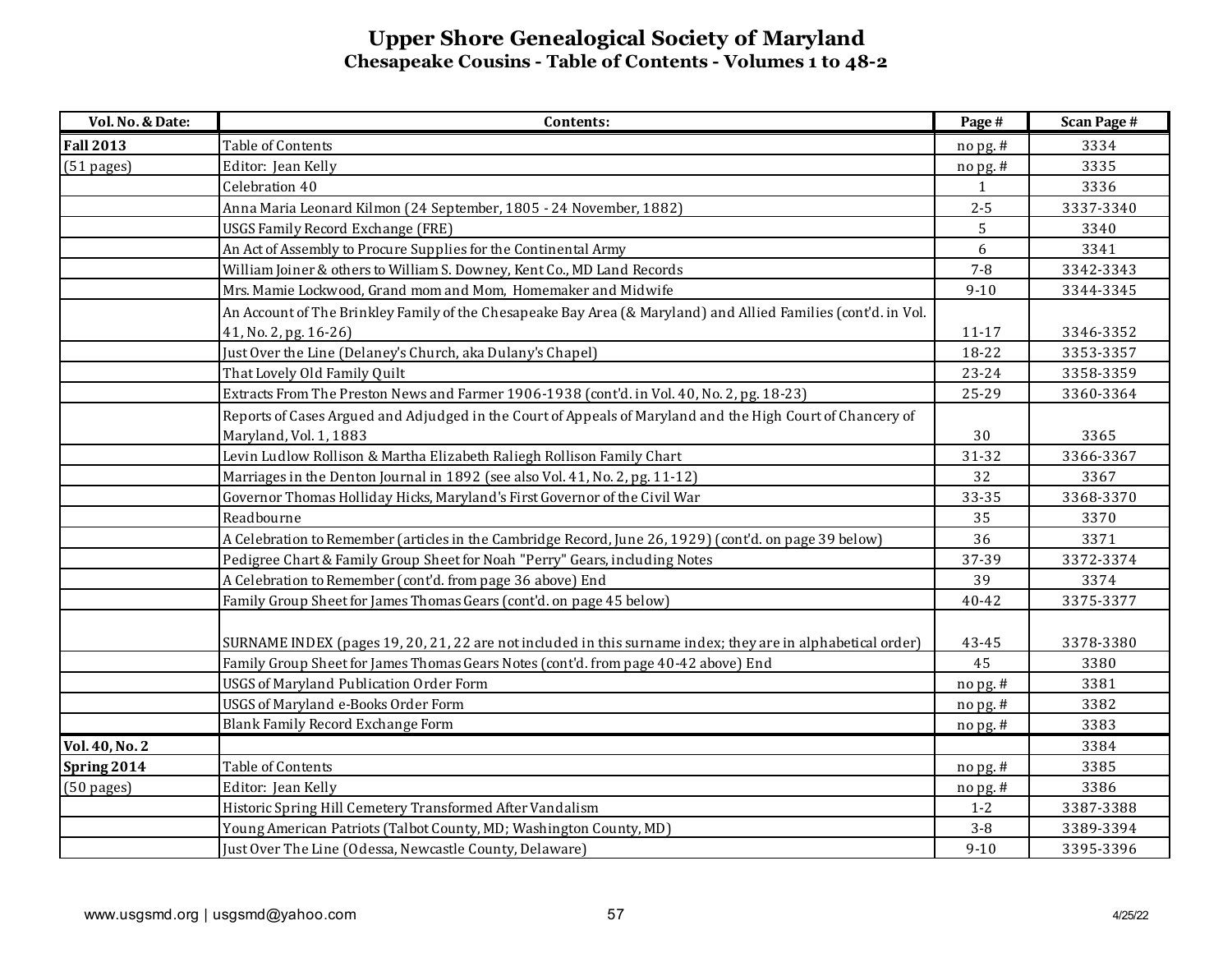| Vol. No. & Date: | Contents:                                                                                                  | Page #         | <b>Scan Page #</b> |
|------------------|------------------------------------------------------------------------------------------------------------|----------------|--------------------|
|                  | Update of black cemetery on River Road, near Ridgely, called Lockerman Cemetery, in Volume 1, page 192, of |                |                    |
|                  | Beneath These Stones, Cemeteries of Caroline County, Maryland                                              | 10             | 3396               |
|                  | These Stones, Cemeteries of Caroline County, Maryland                                                      |                |                    |
|                  | Family Group Sheet for James Jackson "Jim" McElwee Gordy, Sr./Rebecca Elizabeth Wheatley                   | $11 - 12$      | 3397-3398          |
|                  | Kent Election, from the Federal Republican newspaper, Baltimore City, MD 17 Jan. 1812                      | 13-14          | 3399-3400          |
|                  | Marriage Certificate of Christopher Simon and Emma Felton, November 24, 1880                               | 15             | 3401               |
|                  | How Grasonville, Maryland, Got it's Name and obit of Carolyn Isabel Coursey                                | $16 - 17$      | 3402-3403          |
|                  | Extracts From The Preston News, 1907 - and Notes (cont'd. in Vol. 41, No. 1, pg. 21-26)                    | 18-23          | 3404-3409          |
|                  | Oh My Aching Tooth!! (dental bill from 1866)                                                               | 24             | 3410               |
|                  | Trappe, in Talbot County, 1881                                                                             | 25-28          | 3411-3414          |
|                  | Martin L. Jones Estate, Queen Anne's County, Maryland, Chy. #3060                                          | 29-32          | 3415-3418          |
|                  | Family Group Sheet of Benjamin Ward Lorron F S Startt/Mary Echalas Echols Echeles                          | 33             | 3419               |
|                  | Query: (Start/Startt)                                                                                      | 33             | 3419               |
|                  | May I Have Your Autograph (Lockwood, 1888)                                                                 | 34-35          | 3420-3421          |
|                  | Schee Merritt Lockwood, Sr. family buried in St. Anne's Cemetery, Middletown, Delaware                     | 35             | 3421               |
|                  | A Tribute - John Gardner Murray Bartlett and Cynthia Ebbetts Bartlett                                      | 36             | 3422               |
|                  | Poplar Grove, on land Called Brampton                                                                      | 37-38          | 3423-3424          |
|                  | Some Early Emory Marriages in Queen Anne's County                                                          | 39             | 3425               |
|                  | Who is This Little Girl? Help us Identify Her                                                              | 40             | 3426               |
|                  | Richard George (1746-1785) - A Reflection                                                                  | 41             | 3427               |
|                  | Surname Index                                                                                              | 42-44          | 3428-3430          |
|                  | <b>USGS of Maryland Publication Order Form</b>                                                             | no pg. #       | 3431               |
|                  | USGS of Maryland e-Book Order Form                                                                         | no pg. #       | 3432               |
|                  | Blank Family Record Exchange Form                                                                          | $nopg.$ #      | 3433               |
| Vol. 41, No. 1   |                                                                                                            |                | 3434               |
| <b>Fall 2014</b> | Table of Contents                                                                                          | no pg. #       | 3435               |
| (46 pages)       | Editor: Jean Kelly                                                                                         | nopg.#         | 3436               |
|                  | Alvin Ralph Moore, Remembered With Love                                                                    | $1 - 2$        | 3437-3438          |
|                  | Obituary of Curtis Blades Sewell (Easton, Star Democrat, July 31, 1942)                                    | 3              | 3439               |
|                  | Services for W. H. Leonard, Sr. (Cambridge, Daily Banner, June 1, 1954)                                    | 3              | 3439               |
|                  | Robert E. McBridge Obituary (The Denver Post, June 8, 2014)                                                | $\overline{4}$ | 3440               |
|                  | Horney Family Cemetery, Grasonville, Maryland                                                              | $\overline{4}$ | 3440               |
|                  | The Parents of Sarah Temperance Howard                                                                     | $5 - 7$        | 3441-3443          |
|                  | Clark Family Bible                                                                                         | $8 - 9$        | 3444-3445          |
|                  | Births From a Maloney Family Bible                                                                         | 9              | 3445               |
|                  | Solomon Barrett, Tavern Keeper, Easton, MD                                                                 | 10             | 3446               |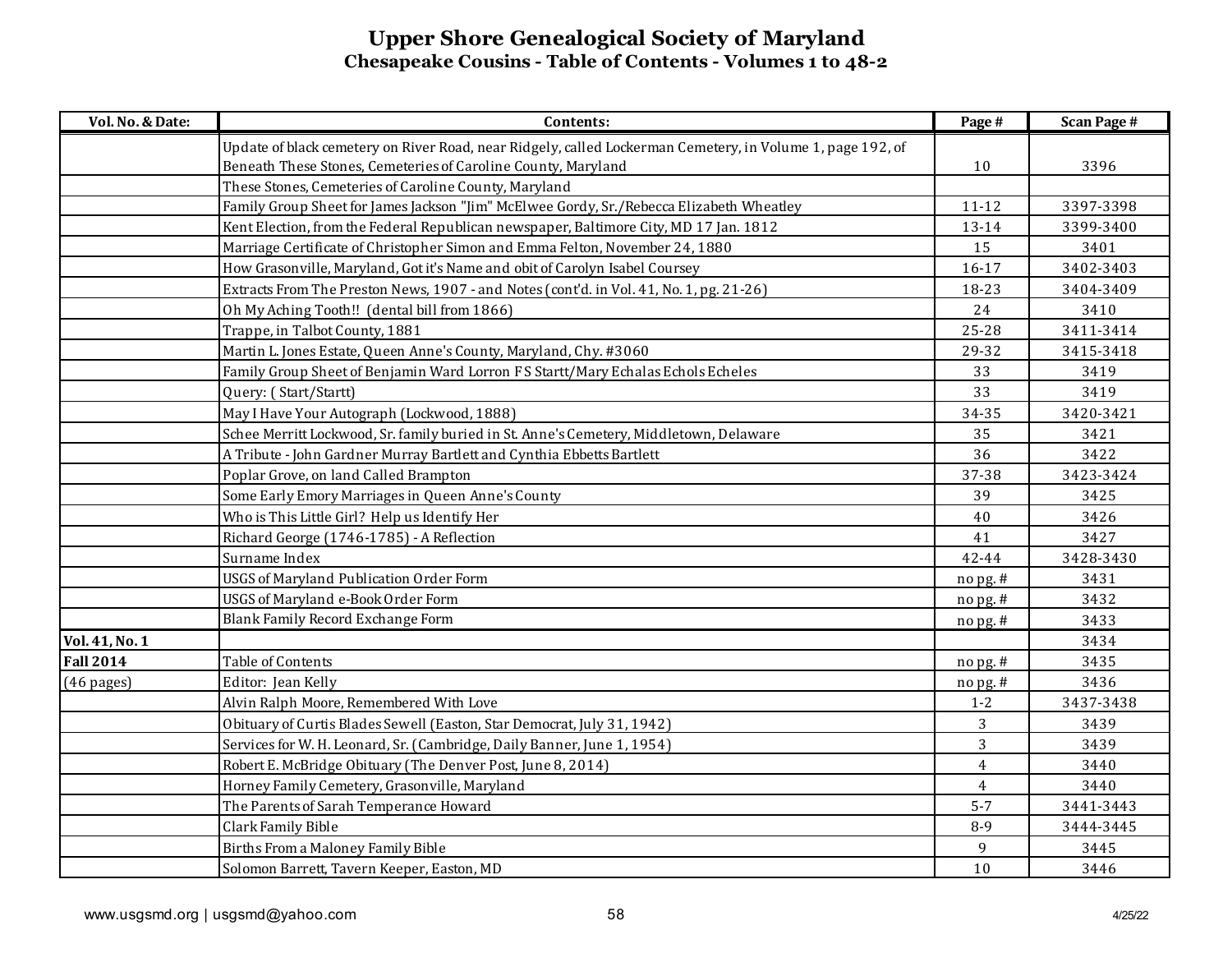| Vol. No. & Date: | Contents:                                                                                                     | Page #     | <b>Scan Page #</b> |
|------------------|---------------------------------------------------------------------------------------------------------------|------------|--------------------|
|                  | Family Record Exchange at the USGS Research Center                                                            | 10         | 3446               |
|                  | Commemorating the First World War                                                                             | $11 - 16$  | 3447-3452          |
|                  | The Quaker Marriage of Thomas Hopkins & Sarah George                                                          | 17         | 3453               |
|                  | Just Over The Line (Belmont Hall, Smyrna, Delaware)                                                           | 18-19      | 3454-3455          |
|                  | USGS Publication for Sale: ME Church Records, Hillsborough Circuit, 1860-1890                                 | 20         | 3456               |
|                  | Extracts From The Preston News, 1907 - & Notes (cont'd. in Vol. 42, No. 2, pg. 9-18)                          | $21 - 26$  | 3457-3462          |
|                  | Mahorner, Tunis & Paul Cemetery, Willows Lane, Easton, MD (this cemetery is on private land in Talbot County  |            |                    |
|                  | and is not included in our publication Tombstones of Talbot County)                                           | 27         | 3463               |
|                  | <b>USGS Membership Application form</b>                                                                       | 27         | 3463               |
|                  | Settlers of Maryland, 1679-1700                                                                               | 28-31      | 3464-3467          |
|                  | Ancestor Chart by Joan N. Reed (Noble, Brown, Wright, Hobbs, Reed, Peters, Stafford, Stevens)                 | 32         | 3468               |
|                  | Family Group Sheet for Philip F. Noble/Mary Wilhelmina Peters                                                 | 33         | 3469               |
|                  | The Man Who Started The Civil War                                                                             | 34-35      | 3470-3471          |
|                  | How to Read a Deed to Get the Most Information                                                                | 36-37      | 3472-3473          |
|                  | Hillcrest Cemetery, Federalsburg, Maryland, Civil War Veterans                                                | 38-39      | 3474-3475          |
|                  | Blank Family Group Sheet (FRE - Family Record Exchange)                                                       | 40         | 3476               |
|                  | Surname Index                                                                                                 | 41-43      | 3477-3479          |
| Vol. 41, No. 2   |                                                                                                               |            | 3480               |
| Spring 2015      | Table of Contents                                                                                             | $no$ pg. # | 3481               |
| $(51$ pages)     | Editor: Jean Kelly                                                                                            | nopg.#     | 3482               |
|                  | Who Was Jarvis Willis                                                                                         | $1-9$      | 3483-3491          |
|                  | Roll of Honor, WWII, at the United Methodist Church, Sudlersville, Maryland                                   | 10         | 3492               |
|                  | A Few Marriages From the Denton Journal, 1873, 1875, 1880, 1894 (see also Vol. 40, No. 1, pg. 32)             | $11 - 12$  | 3493-3494          |
|                  | Marriage Records in the Caroline County Court House, 1880, 1882                                               | 12         | 3494               |
|                  | Family Group Sheet of Moses Leverton/Ann "Nancy" Adams/Rachel Wright                                          | 13-14      | 3495-3496          |
|                  | <b>USGS</b> in the Community                                                                                  | 15         | 3497               |
|                  | The Brinkley Family of the Delmarva Peninsula with Allied Families & An Account of The Brinkley Family of the |            |                    |
|                  | Chesapeake Bay Area and Allied Families (Cont'd in Vol. 42, No. 2, pg. 1-5)                                   | 16-26      | 3498-3508          |
|                  | Leonard Family Marriages                                                                                      | 27-29      | 3509-3511          |
|                  | <b>USGS Sports News</b>                                                                                       | 29         | 3511               |
|                  | Thomas Carney, A Revolutionary War Hero from Caroline County (from the Denton Journal, June 23, 1900          | 30-31      | 3512-3513          |
|                  | Family Group Sheet of William Alexander Callahan/Sarah Elizabeth Cooper                                       | 32         | 3514               |
|                  | Some Caroline County Land Records                                                                             | 33-37      | 3515-3519          |
|                  | Made in America                                                                                               | 38-39      | 3520-3521          |
|                  | A Few Deaths from the Denton Journal (1873, 1875, 1894) and some Scraps (1894 & 1875)                         | 40         | 3522               |
|                  | Family Group Sheet of Solomon Macmahan/Elizabeth Berridge                                                     | 41-42      | 3523-3524          |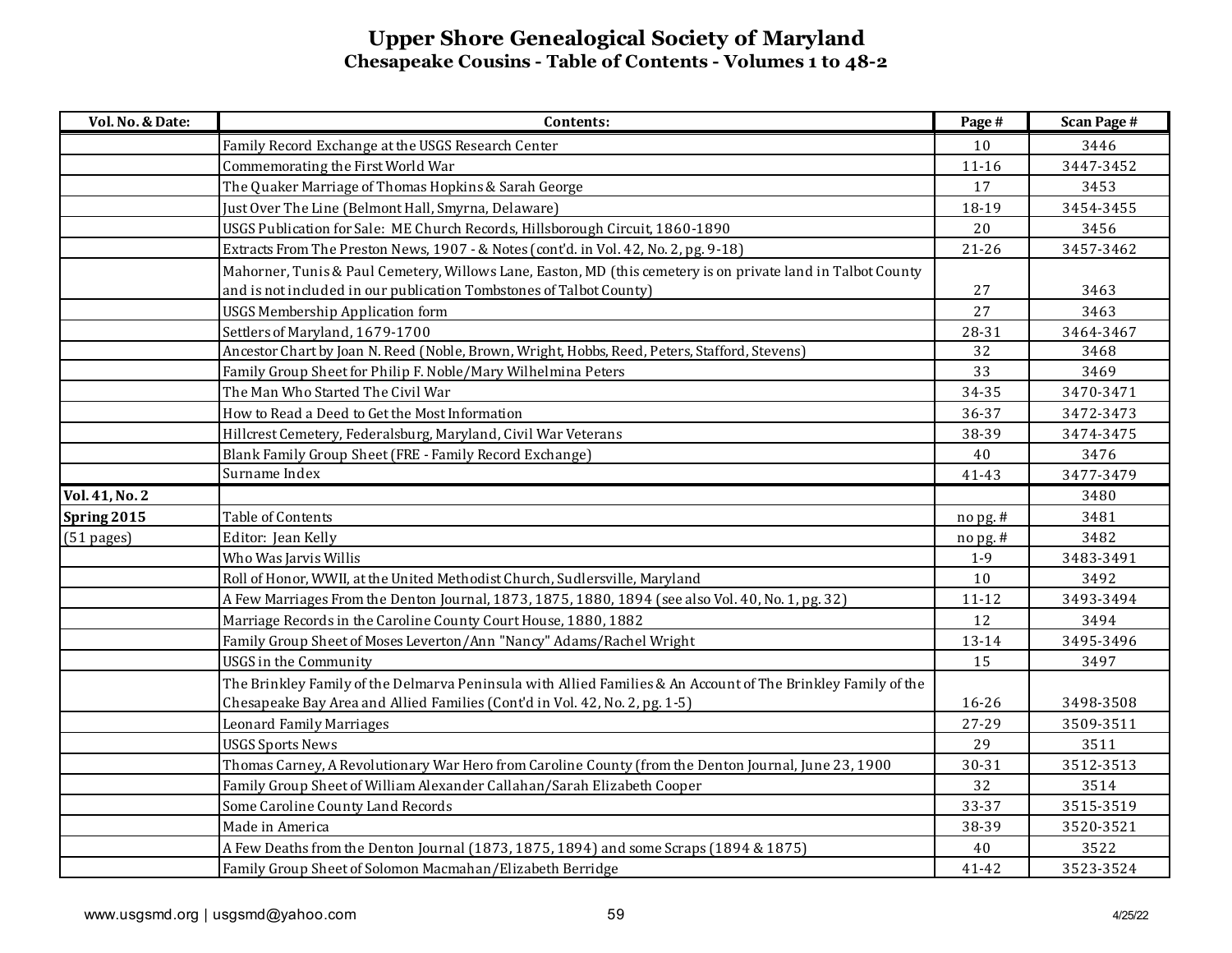| Vol. No. & Date: | Contents:                                                                                                        | Page #     | <b>Scan Page #</b> |
|------------------|------------------------------------------------------------------------------------------------------------------|------------|--------------------|
|                  | Surname Index                                                                                                    | 43-45      | 3525-3527          |
|                  | <b>USGS of Maryland Publication Order Form</b>                                                                   | nopg.#     | 3528               |
|                  | USGS of Maryland e-Book Order Form                                                                               | no pg. #   | 3529               |
|                  | Family Group Sheet blank form                                                                                    | nopg.#     | 3530               |
| Vol. 42, No. 1   |                                                                                                                  |            | 3531               |
| <b>Fall 2015</b> | Table of Contents                                                                                                | $no$ pg. # | 3532               |
| $(51$ pages)     | Editor: Jean Kelly                                                                                               | nopg.#     | 3533               |
|                  | Mr. Blackiston Remembers Local Citizens                                                                          | $1 - 2$    | 3534-3535          |
|                  | Governor George Plater, Agnes Kane Callum, And the Sotterley Plantation                                          | $3 - 6$    | 3536-3539          |
|                  | Four Morgan Brothers: From Dorchester County to Baltimore City, Maryland                                         | $7 - 12$   | 3540-3545          |
|                  | New USGS Publication: Methodist Episcopal Church Records, Hillsborough Circuit, 1860-1890                        | 13         | 3546               |
|                  | Just Over the Line (John Bassett Moore High School, Smyrna, Kent County, Delaware)                               | 14-15      | 3547-3548          |
|                  | Simon-McIlvain Ancestor Charts                                                                                   | 16-19      | 3549-3552          |
|                  | Bits & Pieces from the Denton Journal, September 5, 1891 (Powell, Martin, Corkell) (cont'd. from vol. 39, No. 1, |            |                    |
|                  | pg. 19) End                                                                                                      | 19         | 3552               |
|                  | 20th Century Newcomers                                                                                           | $20 - 21$  | 3553-3554          |
|                  | Maryland Counties & Formation Date                                                                               | 21         | 3554               |
|                  | Who Was Jarvis Willis? Errata & Addendum (see Vol. 41, No. 2, pg. 1-9)                                           | 22         | 3555               |
|                  | The John Willis Family of Dorchester and Caroline Counties, Maryland                                             | 23-30      | 3556-3563          |
|                  | Family Bible of Aaron & Rohah Diett                                                                              | 31-34      | 3564-3567          |
|                  | Addition to Stevensville Cemetery (Emma Mowbray Reed, 1824-1904)                                                 | 34         | 3567               |
|                  | Some Research of the Warren's of Caroline County                                                                 | 35-36      | 3568-3569          |
|                  | Some Early Caroline County, Maryland Will Abstracts                                                              | 37-40      | 3570-3573          |
|                  | Blindness - and the Lecompte family of Dorchester County, Maryland                                               | 41-42      | 3574-3575          |
|                  | Surname Index                                                                                                    | 43-45      | 3576-3578          |
|                  | <b>USGS Publication Order Form</b>                                                                               | nopg.#     | 3579               |
|                  | USGS e-Book Order Form                                                                                           | nopg.#     | 3580               |
|                  | Blank Family Group Sheet (FRE - Family Record Exchange)                                                          | nopg.#     | 3581               |
| Vol. 42, No. 2   |                                                                                                                  |            | 3582               |
|                  | Flyer advertizing presentation on May 7, 2016 entitled Using Church, Cemetery Records and Other Sources to       |            |                    |
| Spring 2016      | Trace our shared Histories, with Special Guest Speaker Elinor Thompson                                           | nopg.#     | 3583               |
| $(48$ pages)     | Table of Contents                                                                                                | nopg.#     | 3584               |
|                  | Editor: Jean Kelly                                                                                               | no pg. #   | 3585               |
|                  | An Account of The Brinkley Family of the Chesapeake Bay Area (& Maryland) and Allied Families (cont'd. from      |            |                    |
|                  | Vol. 41, No. 2, pg. 16-26)                                                                                       | $1 - 4$    | 3586-3589          |
|                  | The Family Bible of Thomas M. & Nancy Ireland Wood                                                               | 5          | 3590               |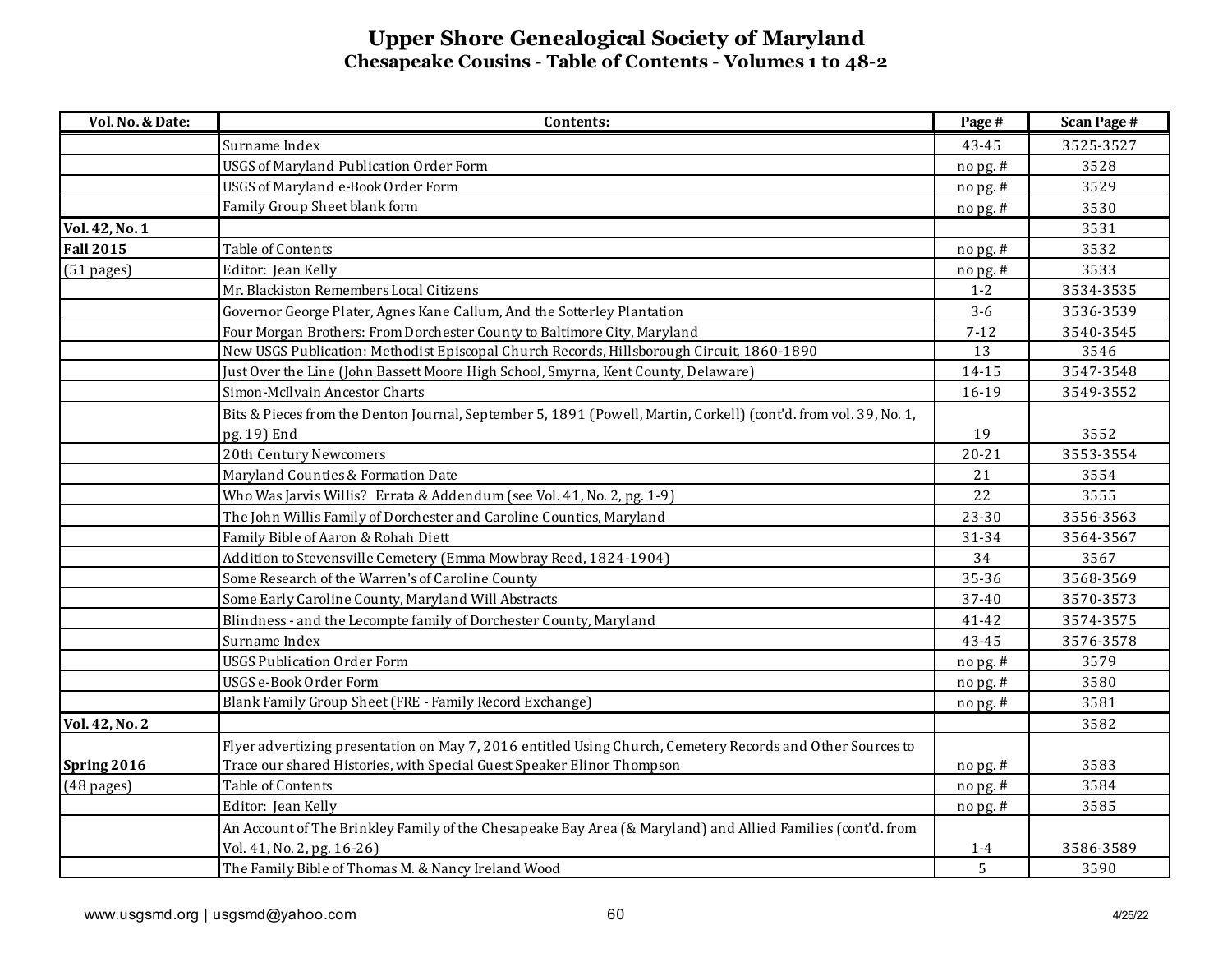| Vol. No. & Date:     | Contents:                                                                                                                | Page #    | <b>Scan Page #</b> |
|----------------------|--------------------------------------------------------------------------------------------------------------------------|-----------|--------------------|
|                      | Solomon Wood of Kent Co., MD                                                                                             | $6-8$     | 3591-3593          |
|                      | Extracts From The Preston News, 1907 & Notes (cont'd. from Vol. 41, No. 1, pg. 21-26) End                                | $9 - 18$  | 3594-3603          |
|                      | The Name on the Wall (Vietnam Veterans Memorial in Washington, D.C.) MILBY, CORCORAN, KNIGHT,                            |           |                    |
|                      | STANLEY, STASZAK, TURPIN, WILSON & a brief genealogical chart of Gannon Clark Milby, Jr.                                 | 19        | 3604               |
|                      | Time Line for Stephen Kendall                                                                                            | $20 - 21$ | 3605-3606          |
|                      | Sixteen Graduate From Class of 1905, Caroline High School, Denton, Maryland                                              | 21        | 3606               |
|                      | Obituaries from the 1914 Kent News, Chestertown, Kent Co., Maryland                                                      | $22 - 27$ | 3607-3612          |
|                      | Wherretts of St. Mary's, Caroline and Dorchester Counties, Maryland, and to Kentucky                                     | 28-39     | 3613-3624          |
|                      | Slaves Bequeathed to Stuart Redman of Cecil Co., MD in 1805                                                              | 40        | 3625               |
|                      | Surname Index (pages 22 through 27 are not included in this surname index; they are in alphabetical order)               | 41-43     | 3626-3628          |
|                      | The Festival of Family History & Genealogy at the Maryland State Archives<br>Blank Family Record Exchange Form           | 43        | 3628               |
|                      |                                                                                                                          | nopg.#    | 3629               |
| Vol. 43, No. 1       |                                                                                                                          |           | 3630               |
| <b>Fall 2016</b>     | Editor: Jean Kelly                                                                                                       | no pg. #  | 3631               |
| $(49$ pages)         | Table of Contents                                                                                                        | nopg.#    | 3632               |
|                      | Skirmish at Fredericktown, Maryland, Birth and Death of a Village                                                        | $1-5$     | 3633-3637          |
|                      | Bounty Land and Pension Application (Alice Anderson, widow of John Anderson)                                             | 5         | 3637               |
|                      | Another Cemetery Discovered in Queen Anne's County (William J. beloved husband of Mary Harris)                           | 5         | 3637               |
|                      | Family Bible of Joseph G. Green and Lizzie I. Phillips                                                                   | 6         | 3638               |
|                      | Finding the Right John Willis on the Eastern Shore of Maryland                                                           | $7 - 13$  | 3639-3645          |
|                      | Obituaries from the 1915 Kent News (additional information on Eliza Grove/Groves Willis in Vol. 43 No. 2 page<br>3)      | 14-23     | 3646-3655          |
|                      | The Old Grist Mill, Millington, MD 1763-1954 (Names from old ledger book, continued in Vol. 43, No. 2, page<br>$29 - 35$ | 24-30     | 3656-3662          |
|                      | The Williamson's of Williston, The Diary of a Victorian Lady of Caroline                                                 | 31-35     | 3663-3667          |
|                      | A Few Old Land Records from Dorchester County                                                                            | 35        | 3667               |
|                      | Some Research on the Whitby Family of Caroline County                                                                    | 36-37     | 3668-3669          |
|                      | The Brinkley Family of the Chesapeake Bay Area                                                                           | 38-41     | 3670-3673          |
|                      | Eliza Jane Allen, A Death Certificate                                                                                    | 41        | 3673               |
|                      | Peter Draper & Margarett Faulkner Draper Family                                                                          | 42        | 3674               |
|                      | Surname Index                                                                                                            | 43-45     | 3675-3677          |
|                      | Blank Family Record Exchange Form                                                                                        | $nopg.$ # | 3678               |
| Vol. 43, No. 2       |                                                                                                                          |           | 3679               |
| Spring 2017          | Table of Contents                                                                                                        | nopg.#    | 3680               |
| $(49 \text{ pages})$ | Editor: Jean Kelly                                                                                                       | no pg. #  | 3681               |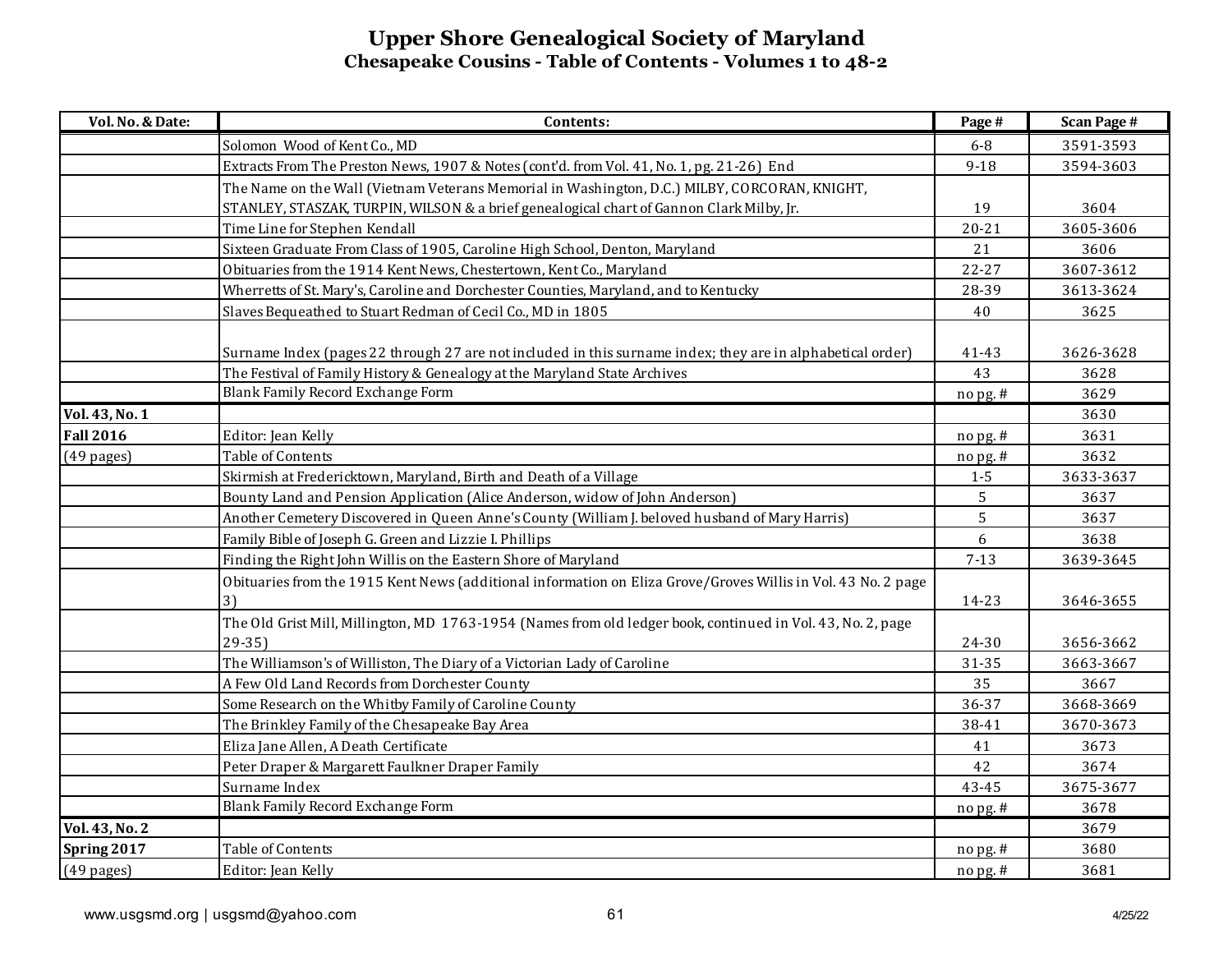| Vol. No. & Date:     | Contents:                                                                                                       | Page #    | <b>Scan Page #</b> |
|----------------------|-----------------------------------------------------------------------------------------------------------------|-----------|--------------------|
|                      |                                                                                                                 |           |                    |
|                      | The Colonel's Coat, Colonel James Roe and direct line from his immigrant ancestor Thomas Roe, born in England   | $1 - 3$   | 3682-3684          |
|                      | Eliza Grove/Groves Willis (additional information from an article "Obituaries from the 1915 Kent News" Vol. 43  |           |                    |
|                      | No. 1 page 23)                                                                                                  | 3         | 3684               |
|                      | Cemetery Update (Mary, wife of James Butler, located in farmfield in Idyllwild Wildlife Management Area, north  |           |                    |
|                      | of Federalsburg, east of Smithville Road, in Caroline County, includes map)                                     | 4         | 3685               |
|                      | Extracts from the Preston News 1906-1912                                                                        | $5 - 10$  | 3686-3691          |
|                      | The Family Record Exchange                                                                                      | $10$      | 3691               |
|                      | The Century Farm Program (The Hermitage, Security-Neglect Farm, Cherry Blossom Farm and Neal Farm)              | 11        | 3692               |
|                      | The John Willis Family of Dorchester & Caroline Counties - The 2nd Generation                                   | $12 - 21$ | 3693-3702          |
|                      | From the Easton Gazette 1828                                                                                    | 21        | 3702               |
|                      | The Family Bible of Richard & Mary Kinnard                                                                      | $22 - 25$ | 3703-3706          |
|                      | A Few Unusual Things Found in the Land Records, Caroline County                                                 | 26        | 3707               |
|                      | Carter Family of Queen Anne's County                                                                            | 27-28     | 3708-3709          |
|                      | The Old Grist Mill, Millington, MD 1763-1954 (Names from old ledger book, continued from Vol. 43, No. 1 page    |           |                    |
|                      | $24 - 30$                                                                                                       | 29-35     | 3710-3716          |
|                      | Queen Anne's County Notes on Elliott                                                                            | 36        | 3717               |
|                      | Old Cemetery Discovered at Construction Site near Denton, Caroline County                                       | 37-39     | 3718-3720          |
|                      | FGS 2017 Conference August 30 - September 2, 2017                                                               | 39        | 3720               |
|                      | Surname Index                                                                                                   | 40-43     | 3721-3724          |
|                      | <b>USGS Publications Order Form</b>                                                                             | no pg. #  | 3725-3726          |
|                      | Blank Family Record Exchange Form                                                                               | nopg.#    | 3727               |
| Vol. 44, No. 1       |                                                                                                                 |           | 3728               |
| <b>Fall 2017</b>     | Table of Contents                                                                                               | no pg. #  | 3729               |
| $(48 \text{ pages})$ | Editor: Jean Kelly                                                                                              | nopg.#    | 3730               |
|                      | A Brief Synopsis of the Collins Family Originating From Caroline & Dorchester Counties, Maryland (continued in  |           |                    |
|                      | Vol. 44, No. 2, pages 19-27)                                                                                    | $1 - 12$  | 3731-3742          |
|                      | Remembering Lost Members in 2017 (Mrs. Ida Mae Hadaway Dulin, M. Margaret Dickerson and Betty Lee               |           |                    |
|                      | Anthony)                                                                                                        | 13-14     | 3743-3744          |
|                      | Sullivan & Beachamp/Beauchamp Bibles                                                                            | 15-16     | 3745-3746          |
|                      | The Sudler's of "Sledmore"                                                                                      | 17-19     | 3747-3749          |
|                      | A Few Interesting Old Obituaries (Clippings of Mrs. Katie Cohee of Denton, Caroline County)                     | $20 - 21$ | 3750-3751          |
|                      | An Austin/Jones Chart, from Maine to Maryland (Rufus Jones, a first cousin of Lena Etta Jones Austin and a well |           |                    |
|                      | known Quaker, was able to help many escape Nazi Germany during WWII. For this he received the Nobel Peace       |           |                    |
|                      | Prize.)                                                                                                         | $22 - 24$ | 3752-3754          |
|                      | Joseph & Sarah (Cockayne) Berry Family                                                                          | 25        | 3755               |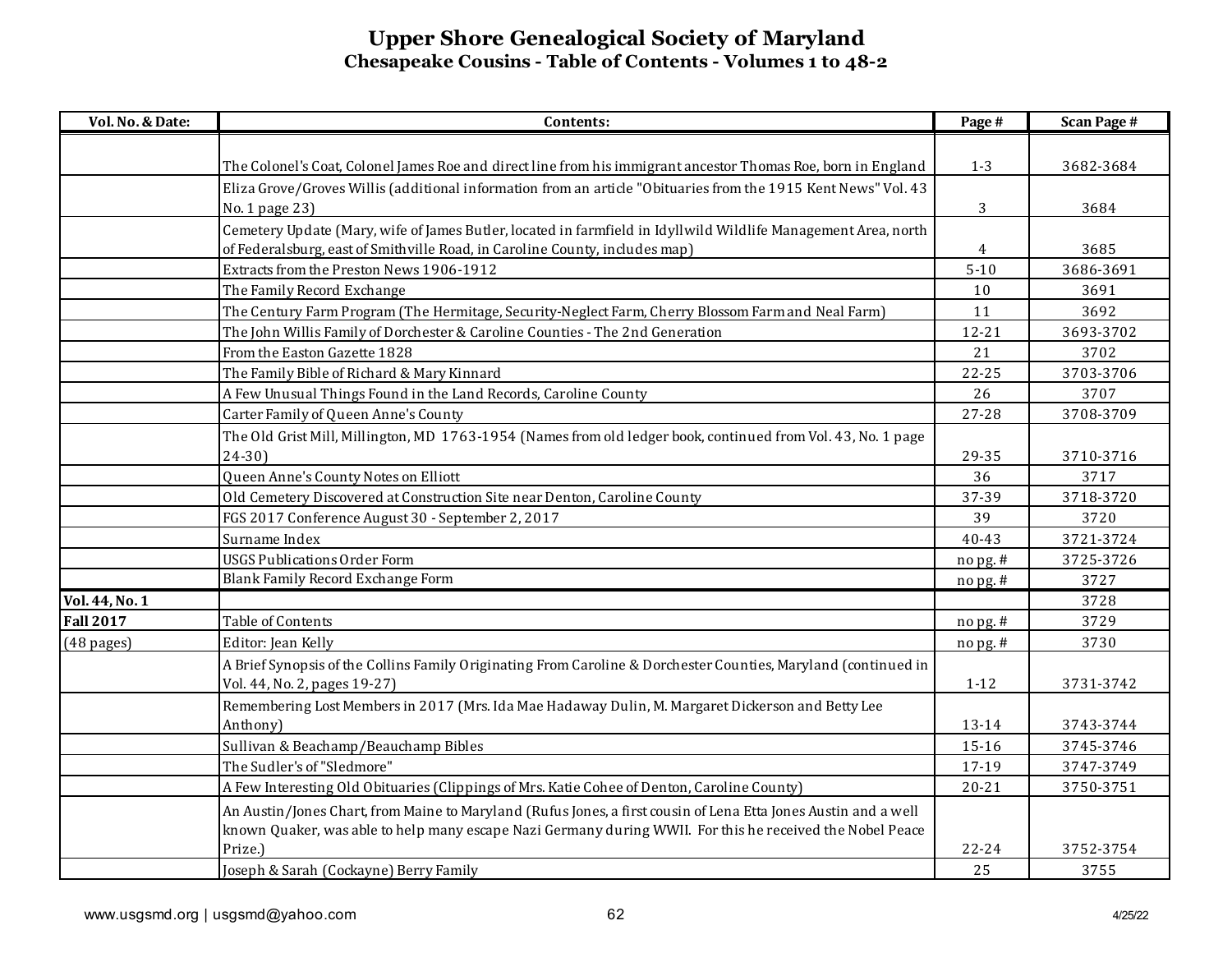| Vol. No. & Date:     | Contents:                                                                                                                   | Page #         | <b>Scan Page #</b> |
|----------------------|-----------------------------------------------------------------------------------------------------------------------------|----------------|--------------------|
|                      | William Ratliff/Ratcliff 1727 to 1784                                                                                       | 26-35          | 3756-3765          |
|                      | Family Record Exchange at USGS Research Center                                                                              | 35             | 3765               |
|                      | Soldiers of the Maryland Militia, War of 1812                                                                               | 36             | 3766               |
|                      | Old Land Records of Dorchester County, Maryland (Volume A, Old Number 1)                                                    | 37-38          | 3767-3768          |
|                      | Bible Record of William J. Emerson Family                                                                                   | 39-40          | 3769-3770          |
|                      | Surname Index                                                                                                               | 41-43          | 3771-3773          |
|                      | Blank Family Record Exchange Form                                                                                           | nopg.#         | 3774               |
|                      | <b>USGS Publications Order Form</b>                                                                                         | no pg. #       | 3775               |
| Vol. 44, No. 2       |                                                                                                                             |                | 3776               |
| Spring 2018          | Editor: Jean Kelly                                                                                                          | no pg. #       | 3777               |
| $(46 \text{ pages})$ | Table of Contents                                                                                                           | nopg.#         | 3778               |
|                      | Childhood Memories                                                                                                          | $1-4$          | 3779-3782          |
|                      | Pratt Family Bible of Talbot County, Maryland                                                                               | $\overline{2}$ | 3780               |
|                      | Archives of Maryland - Court Series (Books donated to the USGS Research Center by Honorable & Mrs. John W.                  |                |                    |
|                      | Sause, Jr.)                                                                                                                 | 5              | 3783               |
|                      | A Page or Two of Human Life and Human Character                                                                             | $6 - 12$       | 3784-3790          |
|                      | An Invitation to Join USGS                                                                                                  | 13             | 3791               |
|                      | Crumpton School Children - 1924                                                                                             | 14-15          | 3792-3793          |
|                      | William A. & Sarah (Cooper) Callahan Family                                                                                 | $16 - 17$      | 3794-3795          |
|                      | About Our Family Record Exchange (FRE)                                                                                      | 18             | 3796               |
|                      | A Brief Synopsis of the Collins Family, Caroline & Dorchester Counties, MD (continued from Vol. 44, No. 1, pages<br>$1-12)$ | 19-27          | 3797-3805          |
|                      | Millington Methodist Episcopal Church                                                                                       | 28             | 3806               |
|                      | Millington Methodist Church - South                                                                                         | 29             | 3807               |
|                      | Sudlersville Church Records                                                                                                 | 30             | 3808               |
|                      | A Few Obituaries, Then & Now                                                                                                | 31             | 3809               |
|                      | Two Thawley Family Bibles                                                                                                   | 32-36          | 3810-3814          |
|                      | An Untold Story, Pvt. George Douglass, USCT                                                                                 | 37-38          | 3815-3816          |
|                      | Graves Chapel UAME Church                                                                                                   | 39-40          | 3817-3818          |
|                      | Surname Index                                                                                                               | 41-42          | 3819-3820          |
|                      | Blank Family Record Exchange Form                                                                                           | nopg.#         | 3821               |
| Vol. 45, No. 1       |                                                                                                                             |                | 3822               |
| <b>Fall 2018</b>     | Table of Contents                                                                                                           | nopg.#         | 3823               |
| $(48 \text{ pages})$ | Editor: Jean Kelly                                                                                                          | nopg.#         | 3824               |
|                      | Upper Shore Genealogical Society of Maryland is 45!                                                                         | $1-2$          | 3825-3826          |
|                      | An Invitation to Join USGS                                                                                                  | 3              | 3827               |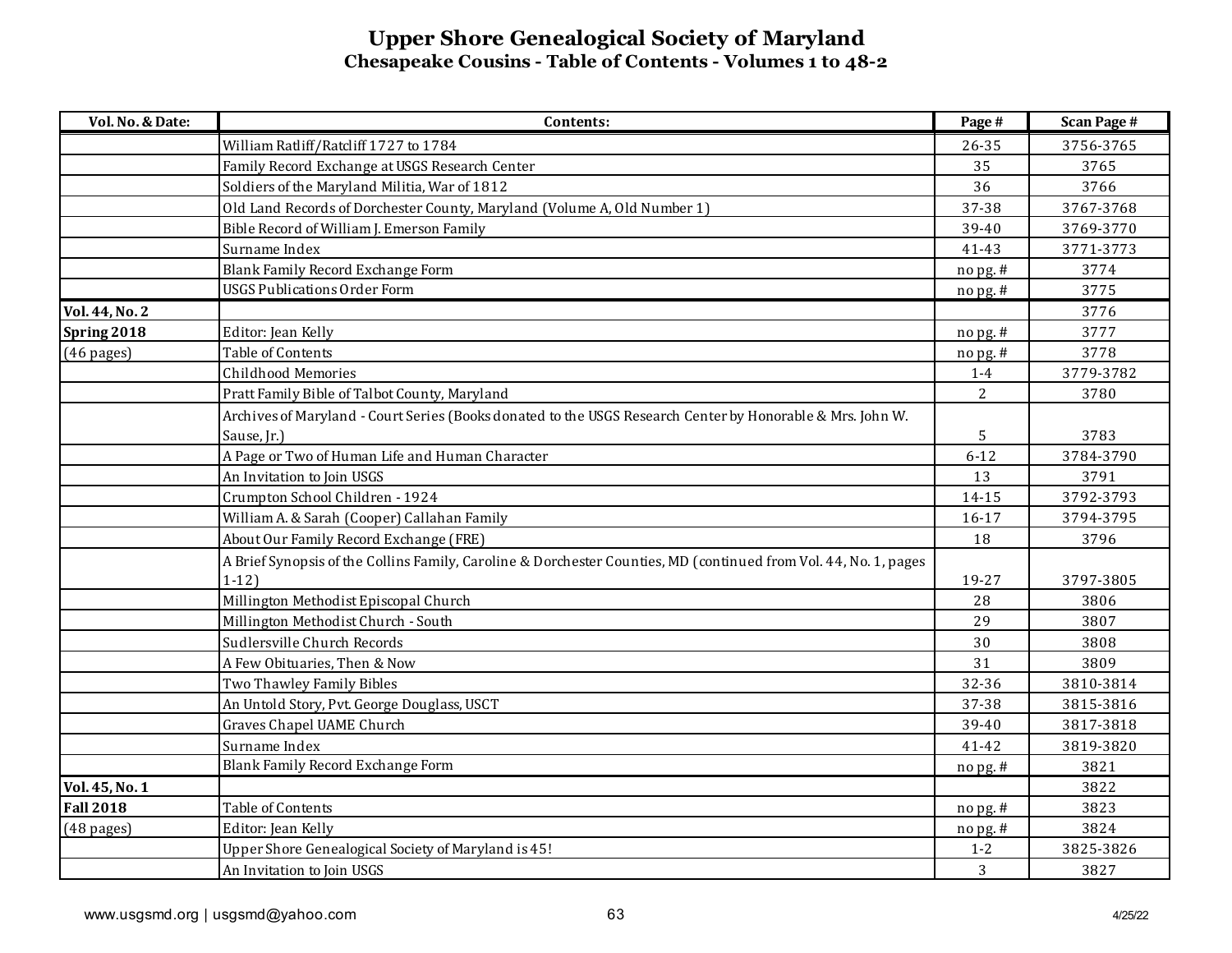| Vol. No. & Date: | Contents:                                                     | Page #     | <b>Scan Page #</b> |
|------------------|---------------------------------------------------------------|------------|--------------------|
|                  | The Traveling Vietnam Memorial Wall                           | 4          | 3828               |
|                  | New Material at the Research Center                           | $5-9$      | 3829-3833          |
|                  | Crumpton Sale, A Landmark                                     | $10 - 11$  | 3834-3835          |
|                  | Family Record Exchange for Members                            | 11         | 3835               |
|                  | James Hyland of Kent County, Maryland                         | $12 - 16$  | 3836-3840          |
|                  | The Hepbron's of Kent County, Maryland                        | 17         | 3841               |
|                  | Research in the Land Records of Caroline County, Maryland     | 18-22      | 3842-3846          |
|                  | The Hundreds of Caroline County, 1774                         | $22 - 23$  | 3846-3847          |
|                  | The Saulsbury's of Ridgely                                    | 24-28      | 3848-3852          |
|                  | Interesting Obituaries from Long Ago                          | 28         | 3852               |
|                  | My Thawley Family (Rachel Ann Hickman Thawley and children)   | 29         | 3853               |
|                  | Miss Lee Married Lt. Montgomery in Historic Church            | 30         | 3854               |
|                  | Family of Sarah Gibson & John Wilson of Kent County, Maryland | 31-34      | 3855-3858          |
|                  | Abraham & Anna Retta Stafford Family Bible                    | 35-38      | 3859-3862          |
|                  | A Few Old Land Records in Dorchester County                   | 39-40      | 3863-3864          |
|                  | Surname Index                                                 | 41-43      | 3865-3867          |
|                  | Request for Chesapeake Cousins Submissions                    | nopg.#     | 3868               |
|                  | Blank Family Record Exchange Form                             | no pg. #   | 3869               |
| Vol. 45, No. 2   |                                                               |            | 3870               |
| Spring 2019      | <b>USGS Research Day and Raffle Flyer</b>                     | $no$ pg. # | 3871               |
| $(49$ pages)     | Table of Contents                                             | no pg. #   | 3872               |
|                  | Editor: Jean Kelly                                            | nopg.#     | 3873               |
|                  | "Rehobeth" in Dorchester County (Lee Family)                  | $1 - 3$    | 3874-3876          |
|                  | Random Research Notes                                         | $4 - 5$    | 3877-3878          |
|                  | Journal of Sarah Elizabeth Holden                             | $6 - 14$   | 3879-3887          |
|                  | George E. Chaires, the Telephone Man                          | 15         | 3888               |
|                  | Family of George Washington Wilson                            | 16         | 3889               |
|                  | A County Called Caroline                                      | $17 - 22$  | 3890-3895          |
|                  | Bible of Alexander and Elizabeth St. James Bowdle             | 23         | 3896               |
|                  | Family Record Exchange at the Library, (FRE)                  | 23         | 3896               |
|                  | Family of Thomas & Martha Clark Urie                          | 24         | 3897               |
|                  | To the Talbot Boys                                            | $25 - 31$  | 3898-3904          |
|                  | Zarvona's Zouaves                                             | 32         | 3905               |
|                  | Marriages at Hall's Cross Roads ME Church                     | 32         | 3905               |
|                  | Some Talbot County Wills 1777-1801                            | 33-36      | 3906-3909          |
|                  | Stanley B. Sutton, An Active Life                             | 37         | 3910               |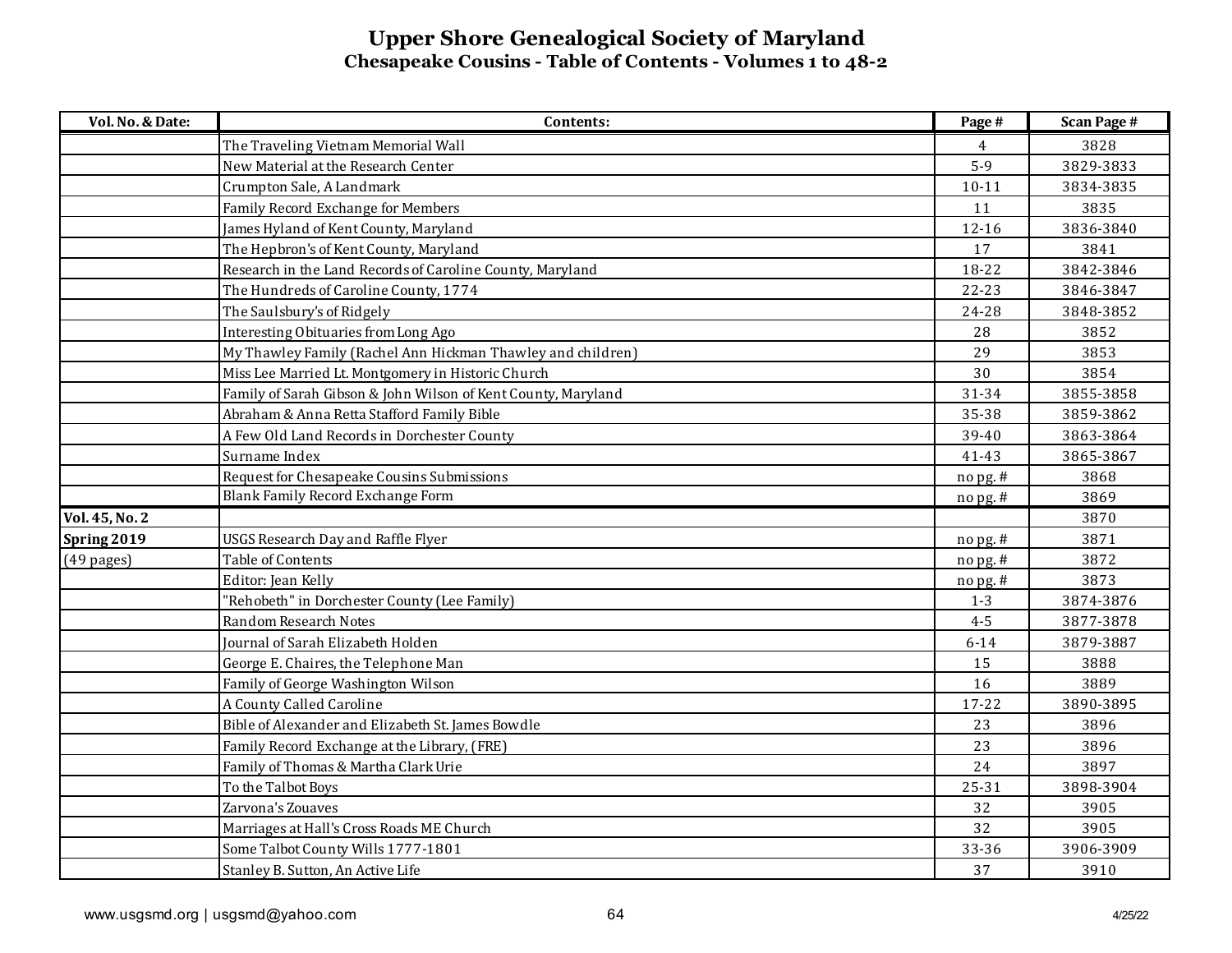| Vol. No. & Date: | Contents:                                                                                                  | Page #         | <b>Scan Page #</b> |
|------------------|------------------------------------------------------------------------------------------------------------|----------------|--------------------|
|                  | Publications for Sale at USGS                                                                              | 38-40          | 3911-3913          |
|                  | Blank Family Record Exchange Form                                                                          | 41             | 3914               |
|                  | An Invitation to Join USGS                                                                                 | 42             | 3915               |
|                  | Surname Index                                                                                              | 43-45          | 3916-3918          |
| Vol. 46, No. 1   |                                                                                                            |                | 3919               |
| <b>Fall 2019</b> | Table of Contents                                                                                          | j.             | 3920               |
| $(49$ pages)     | Editor: Jean Kelly                                                                                         | $\mathbf{ii}$  | 3921               |
|                  | Who Was the First Wife of Rev. James Clayland?                                                             | $1 - 5$        | 3922-3926          |
|                  | New Material at the Research Center                                                                        | 5              | 3926               |
|                  | James & Sarah (Reed) Frisby Family                                                                         | $6 - 7$        | 3927-3928          |
|                  | About Quality/McQuality Families                                                                           | $8 - 14$       | 3929-3935          |
|                  | Growing Up Between Hogtown and Hell, The Story of Grandad Mac (Albert McQuality 1962-1949)                 | 15-26          | 3936-3947          |
|                  | Family Bible of Peter Sullivan                                                                             | 27-28          | 3948-3949          |
|                  | Family Record Exchange at the Research Center (FRE)                                                        | 28             | 3949               |
|                  | New Material at the Research Center                                                                        | 29             | 3950               |
|                  | A Few Obituaries of the Garey Family                                                                       | 30-34          | 3951-3955          |
|                  | Abstracts of Some Talbot County Wills - 1777-1801                                                          | 35-38          | 3956-3959          |
|                  | Preserving Our Valuable Old Documents                                                                      | 39             | 3960               |
|                  | Publications Order Form of the USGS                                                                        | $40 - 42$      | 3961-3963          |
|                  | Surname Index                                                                                              | 43-44          | 3964-3965          |
|                  | <b>USGS Membership Form</b>                                                                                | no pg. #       | 3966               |
|                  | Blank Family Record Exchange Form                                                                          | nopg.#         | 3967               |
| Vol. 46, No. 2   |                                                                                                            |                | 3968               |
| Spring 2020      | Table of Contents                                                                                          | $\mathbf{i}$   | 3969               |
| $(47$ pages)     | Editor: Jean Kelly                                                                                         | ii             | 3970               |
|                  | AMES UM Church and the Story of Hobbs, Maryland                                                            | $1 - 3$        | 3971-3973          |
|                  | The Rolph Family, John and Sarah (Glanvill) Rolph and Their Maryland Descendants - New family history book |                |                    |
|                  | at the USGS                                                                                                | 3              | 3973               |
|                  | Descendants of Andrew Baggs Roe                                                                            | $4 - 6$        | 3974-3976          |
|                  | Dr. Clara L. Small Speaks to USGS                                                                          | $7 - 8$        | 3977-3978          |
|                  | Skinner Family Lineage - Mary Elizabeth Skinner (Mama Lizzie) - 9 Generations                              | $\, 8$         | 3978               |
|                  | Stephen Skinner (Papa) - 9 Generations                                                                     | 9              | 3979               |
|                  | An Invitation to Join USGS                                                                                 | $\overline{9}$ | 3979               |
|                  | Thomas Griffith Family                                                                                     | $10 - 11$      | 3980-3981          |
|                  | Family Record Exchange (FRE) Information                                                                   | 11             | 3981               |
|                  | The Carter Families of DE, MD, VA. Are They Related?                                                       | $12 - 13$      | 3982-3983          |
|                  | A Tale of Two Family Bibles                                                                                | 14-22          | 3984-3992          |
|                  | A Few Old Obituaries 1887-1946                                                                             | 23             | 3993               |
|                  | <b>WWII Soldiers From Caroline County</b>                                                                  | 24-25          | 3994-3995          |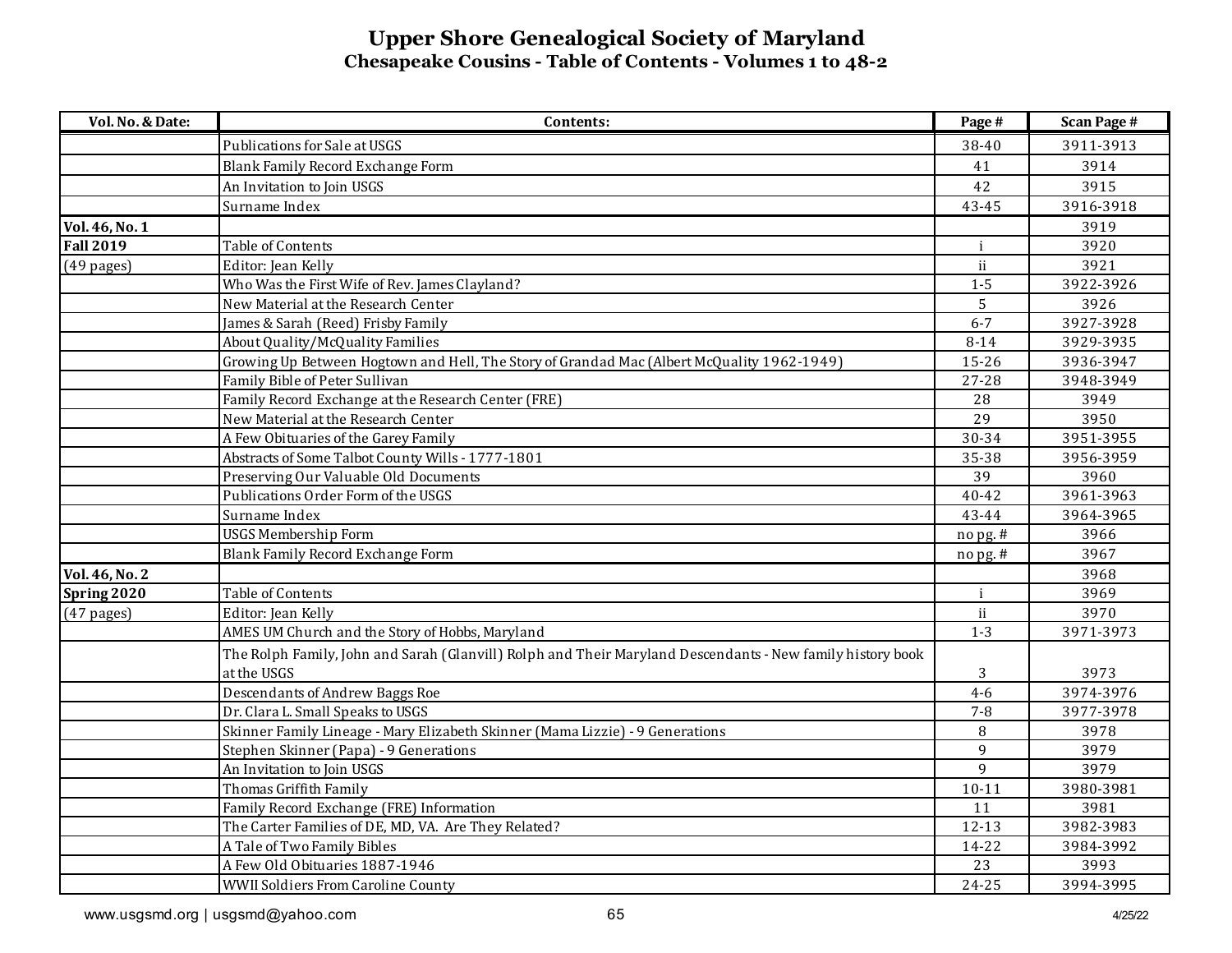| Vol. No. & Date:     | Contents:                                                                                               | Page #         | <b>Scan Page #</b> |
|----------------------|---------------------------------------------------------------------------------------------------------|----------------|--------------------|
|                      | Caroline County Casualities of WWII                                                                     | 26             | 3996               |
|                      | Perry Family of Talbot County                                                                           | 27             | 3997               |
|                      | My Perry Family of Caroline County                                                                      | 27-32          | 3997-4002          |
|                      | Books Recently Given to USGS                                                                            | 32             | 4002               |
|                      | Old Land Deeds of Dorchester County                                                                     | 33-35          | 4003-4005          |
|                      | Publications Order Form of the USGS                                                                     | 36-38          | 4006-4008          |
|                      | Family Record Exchange (FRE) Forms                                                                      | nopg.#         | 4009-4011          |
|                      | Surname Index                                                                                           | 42-44          | 4012-4014          |
| Vol. 47, No. 1       |                                                                                                         |                | 4015               |
| <b>Fall 2020</b>     | Table of Contents                                                                                       | $\mathbf{i}$   | 4016               |
| $(46 \text{ pages})$ | Editor: Jean Kelly                                                                                      | ii             | 4017               |
|                      | Lt John O'Neill and His Daughter Matilda                                                                | $1-4$          | 4018-4021          |
|                      | The Four Orphas: Levi, Thomas, Danaiel, and Maria Berry (Leonard)                                       | $5 - 7$        | 4022-4024          |
|                      | An Invitation to Join USGSMD                                                                            | 8              | 4025               |
|                      | Member's Response to Article "The Carter Family of Delaware, Maryland, Virginia, Are They Related? From |                |                    |
|                      | Volume 46 Number 2                                                                                      | $9 - 11$       | 4026-4028          |
|                      | Member Inquiry/Query - Briley Family                                                                    | 12             | 4029               |
|                      | <b>Extracts From The Forman Genealogy</b>                                                               | 13-16          | 4030-4033          |
|                      | Ancestors of William Henry Schaffner Jr                                                                 | $17 - 21$      | 4034-4038          |
|                      | Muster Roll of CPT Phillip B Key's Company of the 1st Battalion of Maryland Loyalists                   | 22             | 4039               |
|                      | Delawareans and the War of 1812                                                                         | 23-26          | 4040-4043          |
|                      | A Few Old Obituaries                                                                                    | $27 - 28$      | 4044-4045          |
|                      | Hambleton Family Record Sheets                                                                          | 29-33          | 4046-4050          |
|                      | <b>Bambury Family Record Sheet</b>                                                                      | 34             | 4051               |
|                      | Publications by USGSMD Order Forms                                                                      | 35-38          | 4052-4055          |
|                      | Family Record Exchange (FRE) Forms                                                                      | 39-42          | 4056-4059          |
|                      | Surname Index                                                                                           | 43-44          | 4060-4061          |
| Vol. 47, No. 2       |                                                                                                         |                | 4062               |
| Spring 2021          | Table of Contents                                                                                       | $\mathbf{i}$   | 4063               |
| $(47$ pages)         | Editor: Jean Kelly                                                                                      | ii             | 4064               |
|                      | Dr. Kenneth Lane Carroll                                                                                | 1              | 4065               |
|                      | Jacob Welch Family Group Sheet                                                                          | $2 - 3$        | 4066-4067          |
|                      | The Maryland Century Farm                                                                               | $\overline{4}$ | 4068               |
|                      | Wedding in 1806, New Book on the USGSMD Shelf                                                           | 5              | 4069               |
|                      | The Fun Of Doing My Harris Family Research                                                              | $6 - 7$        | 4070-4071          |
|                      | James H. Harris & Eliza Ann Davis Family Bible                                                          | $8 - 10$       | 4072-4074          |
|                      | Hugh Rawlings Butler, A Caroline County Historian                                                       | 11             | 4075               |
|                      | Tracking Down Your Male Line (Y-DNA)                                                                    | 12-14          | 4076-4078          |
|                      | Family Record Exchange (FRE) Forms                                                                      | 15-17          | 4079-4081          |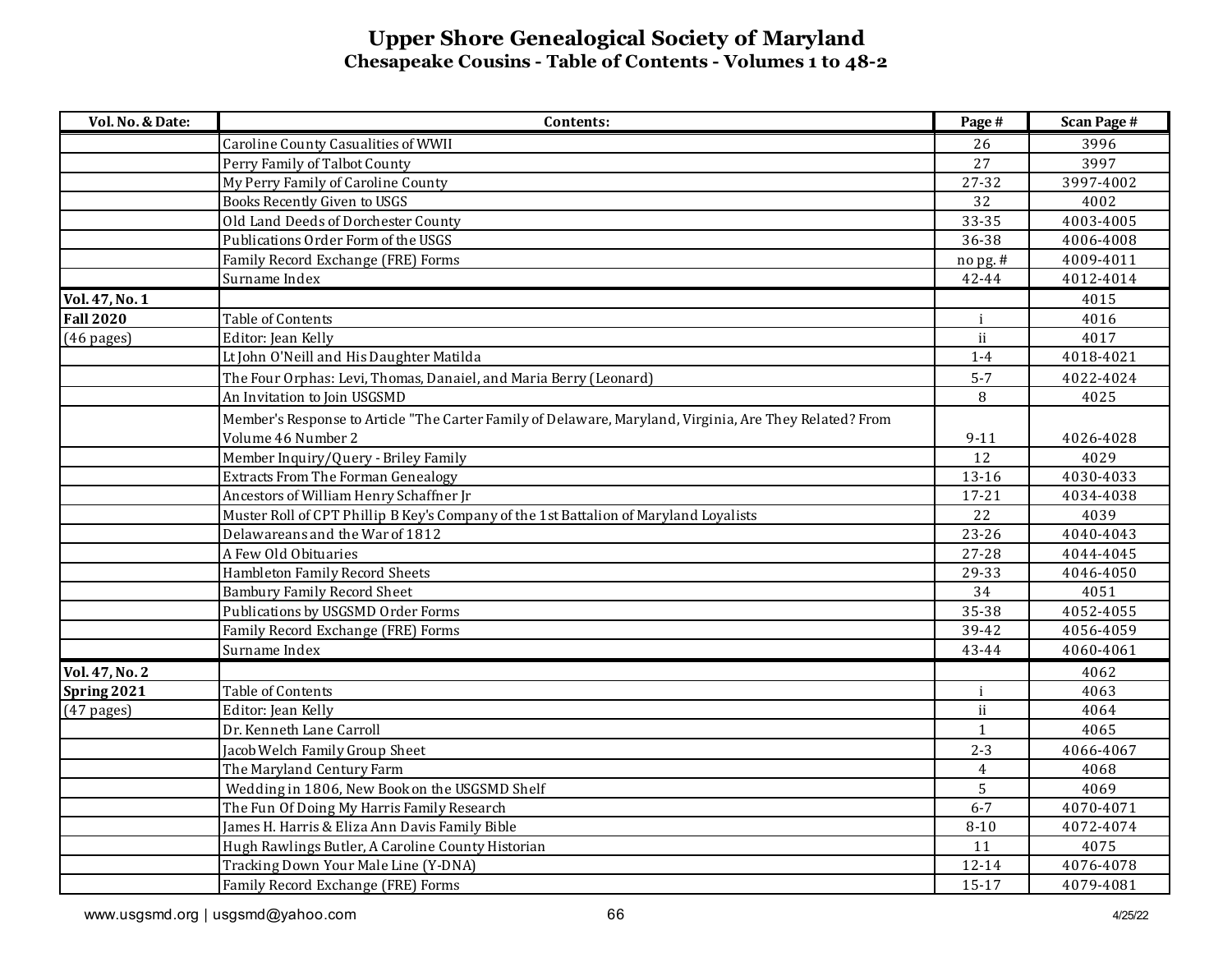| Vol. No. & Date: | Contents:                                                                    | Page #         | <b>Scan Page #</b> |
|------------------|------------------------------------------------------------------------------|----------------|--------------------|
|                  | Sudlersville Betterment Club is 80                                           | 18-21          | 4082-4085          |
|                  | An Invitation to Join USGSMD                                                 | 22             | 4086               |
|                  | <b>Wakins Family</b>                                                         | 23-40          | 4087-4104          |
|                  | James Robinson, Hero of the Revolutionary Ware & The War of 1812             | 41             | 4105               |
|                  | <b>USGSMD Publications Price List and Order Form</b>                         | 42-44          | 4106-4108          |
|                  | Surname Index                                                                | 45-46          | 4109-4110          |
| Vol. 48, No. 1   |                                                                              |                | 4111               |
| Fall 2021        | Table of Contents                                                            | $\mathbf{i}$   | 4112               |
| $(49$ pages)     | Editor: Jean Kelly                                                           | ii             | 4113               |
|                  | Melvill's Warehouse Re-discovered                                            | $1 - 3$        | 4114-4116          |
|                  | Make a No Cost Donation to USGSMD                                            | $\overline{4}$ | 4117               |
|                  | Depositions Concerning John Alexander at Kingston, Talbot, County            | $5 - 10$       | 4118-4123          |
|                  | The Noble Century Farm of Maryland                                           | $11 - 13$      | 4124-4126          |
|                  | Membership Application                                                       | 14             | 4127               |
|                  | Marriages in Salem M.E. Church, Queen Anne's County                          | 15-22          | 4128-4135          |
|                  | Mary Agnes (Ford) Engle                                                      | 23             | 4136               |
|                  | American History Found at "Ripley"                                           | 24             | 4137               |
|                  | Salem M.E. Church Cemetery Records                                           | 25-30          | 4138-4143          |
|                  | Citizens of Balitmore City and Baltimore County (with Ties to Eastern Shore) | 31-33          | 4144-4146          |
|                  | <b>USGSMD Publications Price List and Order Form</b>                         | 34-36          | 4147-4149          |
|                  | The Nuthall Family                                                           | 37-42          | 4150-4155          |
|                  | Surname Index                                                                | 43-46          | 4156-4159          |
| Vol. 48, No. 2   |                                                                              |                | 4160               |
| Spring 2022      | Table of Contents                                                            | $\mathbf{i}$   | 4161               |
| $(46$ pages)     | Editor: Jean Kelly                                                           | $\mathbf{ii}$  | 4162               |
|                  | Henry Willis (1829-1906), Carpenter of MD & Philadelphia-Part 1              | $1-4$          | 4163-4166          |
|                  | Make a No Cost Donation to USGSMD                                            | 5              | 4167               |
|                  | Kent County, MD Roads Supervisors - 1832                                     | $6-8$          | 4168-4170          |
|                  | Governor Emerson C Harrington of the Eastern Shore 1916=1920                 | $9 - 10$       | 4171-4172          |
|                  | Society of Friends (Quakers) in Caroline County                              | $11 - 14$      | 4173-4176          |
|                  | To the Talbot Boys                                                           | 14             | 4176               |
|                  | Family Charts - Gorsuch, Dixon, Meloney                                      | 15-17          | 4177-4179          |
|                  | Family Record Exchange (FRE) Forms                                           | 18-21          | 4180-4183          |
|                  | The Urry Family                                                              | 22-31          | 4184-4193          |
|                  | A Brief Sketch of a Few of Our Eastern Shore Citizens                        | 32-34          | 4194-4196          |
|                  | The Sands of Preston                                                         | 35-36          | 4197-4198          |
|                  | Valient, Riley, & Hook Relationship                                          | 37             | 4199               |
|                  | Clarence E. Beauchamp Certificate of Baptism 1923                            | 38             | 4200               |
|                  | An Invitation to Join USGSMD                                                 | 38             | 4200               |